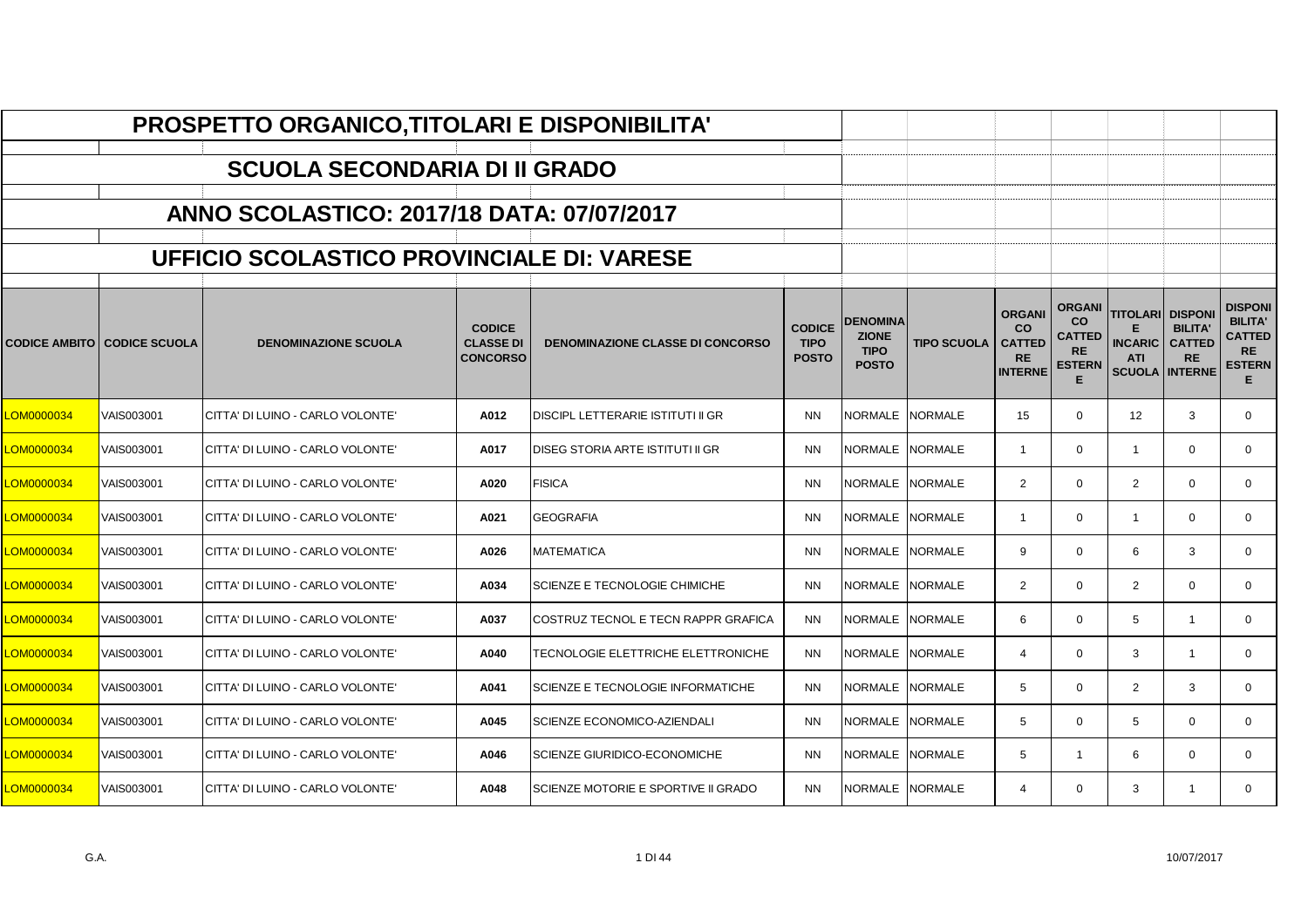|            | <b>CODICE AMBITO CODICE SCUOLA</b> | <b>DENOMINAZIONE SCUOLA</b>      | <b>CODICE</b><br><b>CLASSE DI</b><br><b>CONCORSO</b> | <b>DENOMINAZIONE CLASSE DI CONCORSO</b> | <b>CODICE</b><br><b>TIPO</b><br><b>POSTO</b> | <b>DENOMINA</b><br><b>ZIONE</b><br><b>TIPO</b><br><b>POSTO</b> | <b>TIPO SCUOLA</b> | <b>ORGANI</b><br><b>CO</b><br><b>CATTED</b><br><b>RE</b><br><b>INTERNE</b> | <b>ORGANI</b><br>co<br><b>CATTED</b><br><b>RE</b><br><b>ESTERN</b><br>Е | <b>TITOLARI</b><br><b>INCARIC</b><br><b>ATI</b><br><b>SCUOLA INTERNE</b> | <b>DISPONI</b><br><b>BILITA'</b><br><b>CATTED</b><br><b>RE</b> | <b>DISPONI</b><br><b>BILITA'</b><br><b>CATTED</b><br><b>RE</b><br><b>ESTERN</b><br>E. |
|------------|------------------------------------|----------------------------------|------------------------------------------------------|-----------------------------------------|----------------------------------------------|----------------------------------------------------------------|--------------------|----------------------------------------------------------------------------|-------------------------------------------------------------------------|--------------------------------------------------------------------------|----------------------------------------------------------------|---------------------------------------------------------------------------------------|
| LOM0000034 | VAIS003001                         | CITTA' DI LUINO - CARLO VOLONTE' | A050                                                 | SCIENZE NAT, CHIM E BIOLOG              | <b>NN</b>                                    | NORMALE NORMALE                                                |                    | 3                                                                          | $\mathbf 0$                                                             | $\overline{4}$                                                           | $\mathbf 0$                                                    | $\mathbf 0$                                                                           |
| LOM0000034 | VAIS003001                         | CITTA' DI LUINO - CARLO VOLONTE' | A051                                                 | SCIENZE, TECNOL E TECN AGR              | <b>NN</b>                                    | NORMALE NORMALE                                                |                    | $\overline{1}$                                                             | $\mathbf{0}$                                                            | $\mathbf{1}$                                                             | $\mathbf 0$                                                    | $\mathbf{0}$                                                                          |
| LOM0000034 | VAIS003001                         | CITTA' DI LUINO - CARLO VOLONTE' | A054                                                 | <b>STORIA DELL'ARTE</b>                 | <b>NN</b>                                    | NORMALE                                                        | <b>NORMALE</b>     | $\Omega$                                                                   | $\mathbf{1}$                                                            | $\overline{1}$                                                           | $\Omega$                                                       | $\Omega$                                                                              |
| LOM0000034 | VAIS003001                         | CITTA' DI LUINO - CARLO VOLONTE' | A066                                                 | TRATT TESTI DATI APPLIC INFORMATICA     | <b>NN</b>                                    | NORMALE NORMALE                                                |                    | $\overline{1}$                                                             | $\mathbf{1}$                                                            | $\mathbf{1}$                                                             | $\mathbf 0$                                                    |                                                                                       |
| LOM0000034 | VAIS003001                         | CITTA' DI LUINO - CARLO VOLONTE' | AA24                                                 | LINGUA E CULT STRANIERA (FRANCESE)      | <b>NN</b>                                    | NORMALE NORMALE                                                |                    | $\overline{1}$                                                             | $\mathbf{1}$                                                            | $\overline{2}$                                                           | $\mathbf 0$                                                    | $\mathbf{0}$                                                                          |
| LOM0000034 | VAIS003001                         | CITTA' DI LUINO - CARLO VOLONTE' | AB24                                                 | LINGUA E CULT STRANIERA (INGLESE)       | <b>NN</b>                                    | <b>NORMALE</b>                                                 | <b>NORMALE</b>     | $\overline{7}$                                                             | $\mathbf{0}$                                                            | $\overline{7}$                                                           | $\mathbf 0$                                                    | $\mathbf{0}$                                                                          |
| LOM0000034 | VAIS003001                         | CITTA' DI LUINO - CARLO VOLONTE' | AD01                                                 | SOSTEGNO                                | HH                                           | <b>SOSTEGN</b><br>O                                            | <b>NORMALE</b>     | $\overline{4}$                                                             | $\mathbf 0$                                                             | $\overline{4}$                                                           | $\mathbf 0$                                                    | $\mathbf 0$                                                                           |
| LOM0000034 | VAIS003001                         | CITTA' DI LUINO - CARLO VOLONTE' | AD24                                                 | LINGUA E CULT STRANIERA (TEDESCO)       | <b>NN</b>                                    | NORMALE NORMALE                                                |                    | 2                                                                          | $\mathbf{0}$                                                            | $\mathbf{1}$                                                             | -1                                                             | $\mathbf{0}$                                                                          |
| LOM0000034 | VAIS003001                         | CITTA' DI LUINO - CARLO VOLONTE' | B012                                                 | LAB SCIENZE E TECNOL CHIM MICROBIOL     | <b>NN</b>                                    | <b>NORMALE</b>                                                 | <b>NORMALE</b>     | $\mathbf 0$                                                                | $\mathbf{1}$                                                            | $\mathbf 0$                                                              | $\Omega$                                                       | $\mathbf{1}$                                                                          |
| LOM0000034 | VAIS003001                         | CITTA' DI LUINO - CARLO VOLONTE' | <b>B014</b>                                          | LAB SCIENZE E TECNOL COSTRUZIONI        | <b>NN</b>                                    | NORMALE NORMALE                                                |                    | 2                                                                          | $\mathbf 0$                                                             | $\mathbf 0$                                                              | $\overline{2}$                                                 | $\mathbf 0$                                                                           |
| LOM0000034 | VAIS003001                         | CITTA' DI LUINO - CARLO VOLONTE' | <b>B015</b>                                          | LAB SC E TECNOL ELETTR ELETTRONIC       | <b>NN</b>                                    | NORMALE                                                        | <b>NORMALE</b>     | 3                                                                          | $\mathbf{0}$                                                            | 3                                                                        | $\mathbf 0$                                                    | $\mathbf{0}$                                                                          |
| LOM0000034 | VAIS003001                         | CITTA' DI LUINO - CARLO VOLONTE' | B016                                                 | LAB SCIENZE E TECNOL INFORMATICHE       | <b>NN</b>                                    | <b>NORMALE</b>                                                 | <b>NORMALE</b>     | 3                                                                          | $\mathbf 0$                                                             | $\overline{2}$                                                           | $\overline{1}$                                                 | $\mathbf{0}$                                                                          |
| LOM0000034 | VAIS003001                         | CITTA' DI LUINO - CARLO VOLONTE' | <b>B017</b>                                          | <b>LAB SCIENZE E TECNOL MECCANICHE</b>  | <b>NN</b>                                    | <b>NORMALE</b>                                                 | <b>NORMALE</b>     | $\mathbf 0$                                                                | $\mathbf{1}$                                                            | $\mathbf 0$                                                              | $\mathbf 0$                                                    | $\mathbf{1}$                                                                          |
| LOM0000034 | VAIS003001                         | CITTA' DI LUINO - CARLO VOLONTE' | <b>B026</b>                                          | ABORATORIO DI TECNOLOGIE DEL LEGNO      | <b>NN</b>                                    | NORMALE                                                        | <b>NORMALE</b>     | $\mathbf 0$                                                                | $\mathbf{1}$                                                            | $\mathbf 0$                                                              | $\mathbf 0$                                                    | $\mathbf{1}$                                                                          |
| LOM0000034 | VAIS003001                         | CITTA' DI LUINO - CARLO VOLONTE' | <b>B032</b>                                          | ESERCITAZ DI PRATICA PROFESSIONALE      | <b>NN</b>                                    | NORMALE                                                        | <b>NORMALE</b>     | $\Omega$                                                                   | $\mathbf 0$                                                             | $\overline{1}$                                                           | $\Omega$                                                       | $\mathbf{0}$                                                                          |
| LOM0000034 | <b>VAIS00400R</b>                  | <b>IS VALCERESIO</b>             | A011                                                 | DISCIPLINE LETTERARIE E LATINO          | <b>NN</b>                                    | NORMALE NORMALE                                                |                    | 8                                                                          | $\mathbf 0$                                                             | $\overline{7}$                                                           | $\overline{1}$                                                 | $\mathbf 0$                                                                           |
| LOM0000034 | <b>VAIS00400R</b>                  | <b>IS VALCERESIO</b>             | A012                                                 | DISCIPL LETTERARIE ISTITUTI II GR       | <b>NN</b>                                    | NORMALE NORMALE                                                |                    | $\overline{7}$                                                             | $\mathbf{0}$                                                            | 6                                                                        | $\mathbf{1}$                                                   | $\mathbf{0}$                                                                          |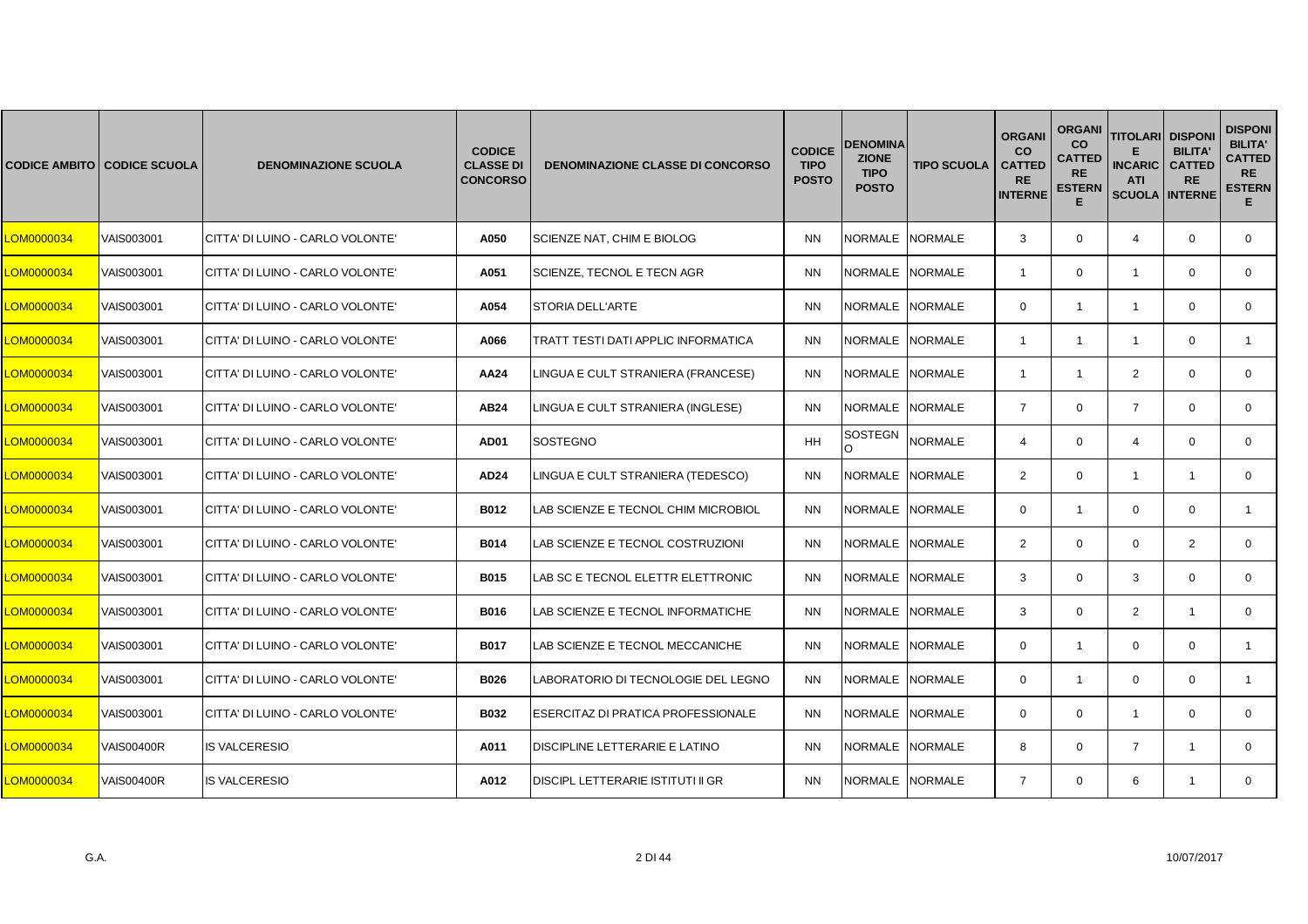|            | <b>CODICE AMBITO CODICE SCUOLA</b> | <b>DENOMINAZIONE SCUOLA</b> | <b>CODICE</b><br><b>CLASSE DI</b><br><b>CONCORSO</b> | <b>DENOMINAZIONE CLASSE DI CONCORSO</b> | <b>CODICE</b><br><b>TIPO</b><br><b>POSTO</b> | DENOMINA<br><b>ZIONE</b><br><b>TIPO</b><br><b>POSTO</b> | <b>TIPO SCUOLA</b> | <b>ORGANI</b><br><b>CO</b><br><b>CATTED</b><br><b>RE</b><br><b>INTERNE</b> | <b>ORGANI</b><br>co<br><b>CATTED</b><br><b>RE</b><br><b>ESTERN</b><br>E. | <b>TITOLARI</b><br><b>INCARIC</b><br><b>ATI</b><br><b>SCUOLA INTERNE</b> | <b>DISPONI</b><br><b>BILITA'</b><br><b>CATTED</b><br><b>RE</b> | <b>DISPONI</b><br><b>BILITA'</b><br><b>CATTED</b><br><b>RE</b><br><b>ESTERN</b><br>E. |
|------------|------------------------------------|-----------------------------|------------------------------------------------------|-----------------------------------------|----------------------------------------------|---------------------------------------------------------|--------------------|----------------------------------------------------------------------------|--------------------------------------------------------------------------|--------------------------------------------------------------------------|----------------------------------------------------------------|---------------------------------------------------------------------------------------|
| LOM0000034 | <b>VAIS00400R</b>                  | <b>IS VALCERESIO</b>        | A017                                                 | DISEG STORIA ARTE ISTITUTI II GR        | <b>NN</b>                                    | NORMALE NORMALE                                         |                    | 2                                                                          | $\mathbf 0$                                                              | $\overline{2}$                                                           | $\mathbf 0$                                                    | $\mathbf 0$                                                                           |
| LOM0000034 | <b>VAIS00400R</b>                  | <b>IS VALCERESIO</b>        | A018                                                 | FILOSOFIA E SCIENZE UMANE               | <b>NN</b>                                    | NORMALE NORMALE                                         |                    | 2                                                                          | $\mathbf 0$                                                              | $\mathbf{1}$                                                             | $\mathbf{1}$                                                   | $\mathbf 0$                                                                           |
| LOM0000034 | <b>VAIS00400R</b>                  | <b>IS VALCERESIO</b>        | A019                                                 | FILOSOFIA E STORIA                      | <b>NN</b>                                    | NORMALE                                                 | <b>NORMALE</b>     | 3                                                                          | $\mathbf{0}$                                                             | 3                                                                        | $\mathbf 0$                                                    | $\mathbf{0}$                                                                          |
| LOM0000034 | <b>VAIS00400R</b>                  | <b>IS VALCERESIO</b>        | A021                                                 | <b>GEOGRAFIA</b>                        | <b>NN</b>                                    | NORMALE NORMALE                                         |                    | 2                                                                          | $\mathbf 0$                                                              | $\mathbf{1}$                                                             | $\overline{1}$                                                 | $\mathbf 0$                                                                           |
| LOM0000034 | <b>VAIS00400R</b>                  | <b>IS VALCERESIO</b>        | A026                                                 | <b>MATEMATICA</b>                       | <b>NN</b>                                    | NORMALE NORMALE                                         |                    | $\overline{1}$                                                             | $\mathbf 0$                                                              | $\mathbf{1}$                                                             | $\mathbf 0$                                                    | $\mathbf{0}$                                                                          |
| LOM0000034 | <b>VAIS00400R</b>                  | <b>IS VALCERESIO</b>        | A027                                                 | <b>MATEMATICA E FISICA</b>              | <b>NN</b>                                    | <b>NORMALE</b>                                          | <b>NORMALE</b>     | 5                                                                          | $\mathbf{0}$                                                             | 4                                                                        | $\mathbf{1}$                                                   | $\mathbf{0}$                                                                          |
| LOM0000034 | <b>VAIS00400R</b>                  | <b>IS VALCERESIO</b>        | A045                                                 | SCIENZE ECONOMICO-AZIENDALI             | <b>NN</b>                                    | NORMALE                                                 | <b>NORMALE</b>     | 5                                                                          | $\mathbf 0$                                                              | 5                                                                        | $\mathbf 0$                                                    | $\mathbf 0$                                                                           |
| LOM0000034 | <b>VAIS00400R</b>                  | <b>IS VALCERESIO</b>        | A046                                                 | SCIENZE GIURIDICO-ECONOMICHE            | <b>NN</b>                                    | NORMALE NORMALE                                         |                    | 6                                                                          | $\mathbf{0}$                                                             | 6                                                                        | $\mathbf 0$                                                    | $\mathbf{0}$                                                                          |
| LOM0000034 | <b>VAIS00400R</b>                  | <b>IS VALCERESIO</b>        | A047                                                 | <b>SCIENZE MATEMATICHE APPLICATE</b>    | <b>NN</b>                                    | <b>NORMALE</b>                                          | <b>NORMALE</b>     | 3                                                                          | $\mathbf 0$                                                              | 3                                                                        | $\mathbf 0$                                                    | $\mathbf 0$                                                                           |
| LOM0000034 | <b>VAIS00400R</b>                  | <b>IS VALCERESIO</b>        | A048                                                 | SCIENZE MOTORIE E SPORTIVE II GRADO     | <b>NN</b>                                    | NORMALE NORMALE                                         |                    | 3                                                                          | $\mathbf{1}$                                                             | $\overline{4}$                                                           | $\mathbf 0$                                                    | $\mathbf 0$                                                                           |
| LOM0000034 | <b>VAIS00400R</b>                  | <b>IS VALCERESIO</b>        | A050                                                 | SCIENZE NAT, CHIM E BIOLOG              | <b>NN</b>                                    | NORMALE                                                 | <b>NORMALE</b>     | 3                                                                          | $\mathbf{0}$                                                             | 3                                                                        | $\mathbf 0$                                                    | $\mathbf{0}$                                                                          |
| LOM0000034 | <b>VAIS00400R</b>                  | <b>IS VALCERESIO</b>        | A054                                                 | <b>STORIA DELL'ARTE</b>                 | <b>NN</b>                                    | <b>NORMALE</b>                                          | <b>NORMALE</b>     | $\mathbf{1}$                                                               | $\mathbf 0$                                                              | $\overline{1}$                                                           | $\mathbf 0$                                                    | $\mathbf{0}$                                                                          |
| LOM0000034 | <b>VAIS00400R</b>                  | <b>IS VALCERESIO</b>        | A066                                                 | TRATT TESTI DATI APPLIC INFORMATICA     | <b>NN</b>                                    | NORMALE NORMALE                                         |                    | $\mathbf{1}$                                                               | $\mathbf 0$                                                              | $\mathbf{1}$                                                             | $\mathbf 0$                                                    | $\mathbf 0$                                                                           |
| LOM0000034 | <b>VAIS00400R</b>                  | <b>IS VALCERESIO</b>        | AA24                                                 | LINGUA E CULT STRANIERA (FRANCESE)      | <b>NN</b>                                    | NORMALE NORMALE                                         |                    | $\mathbf{1}$                                                               | $\mathbf{1}$                                                             | $\overline{2}$                                                           | $\mathbf 0$                                                    | $\mathbf{0}$                                                                          |
| LOM0000034 | <b>VAIS00400R</b>                  | <b>IS VALCERESIO</b>        | <b>AB24</b>                                          | LINGUA E CULT STRANIERA (INGLESE)       | <b>NN</b>                                    | NORMALE                                                 | <b>NORMALE</b>     | 6                                                                          | $\mathbf 0$                                                              | 6                                                                        | $\mathbf 0$                                                    | $\mathbf{0}$                                                                          |
| LOM0000034 | <b>VAIS00400R</b>                  | <b>IS VALCERESIO</b>        | <b>AC24</b>                                          | LINGUA E CULT STRANIERA (SPAGNOLO)      | <b>NN</b>                                    | NORMALE NORMALE                                         |                    | $\overline{1}$                                                             | $\mathbf 0$                                                              | $\mathbf{1}$                                                             | $\mathbf 0$                                                    | $\mathbf 0$                                                                           |
| LOM0000034 | <b>VAIS00400R</b>                  | <b>IS VALCERESIO</b>        | AD01                                                 | <b>SOSTEGNO</b>                         | HH                                           | SOSTEGN<br>O                                            | <b>NORMALE</b>     | 8                                                                          | $\mathbf{0}$                                                             | 8                                                                        | $\mathbf 0$                                                    | $\mathbf{0}$                                                                          |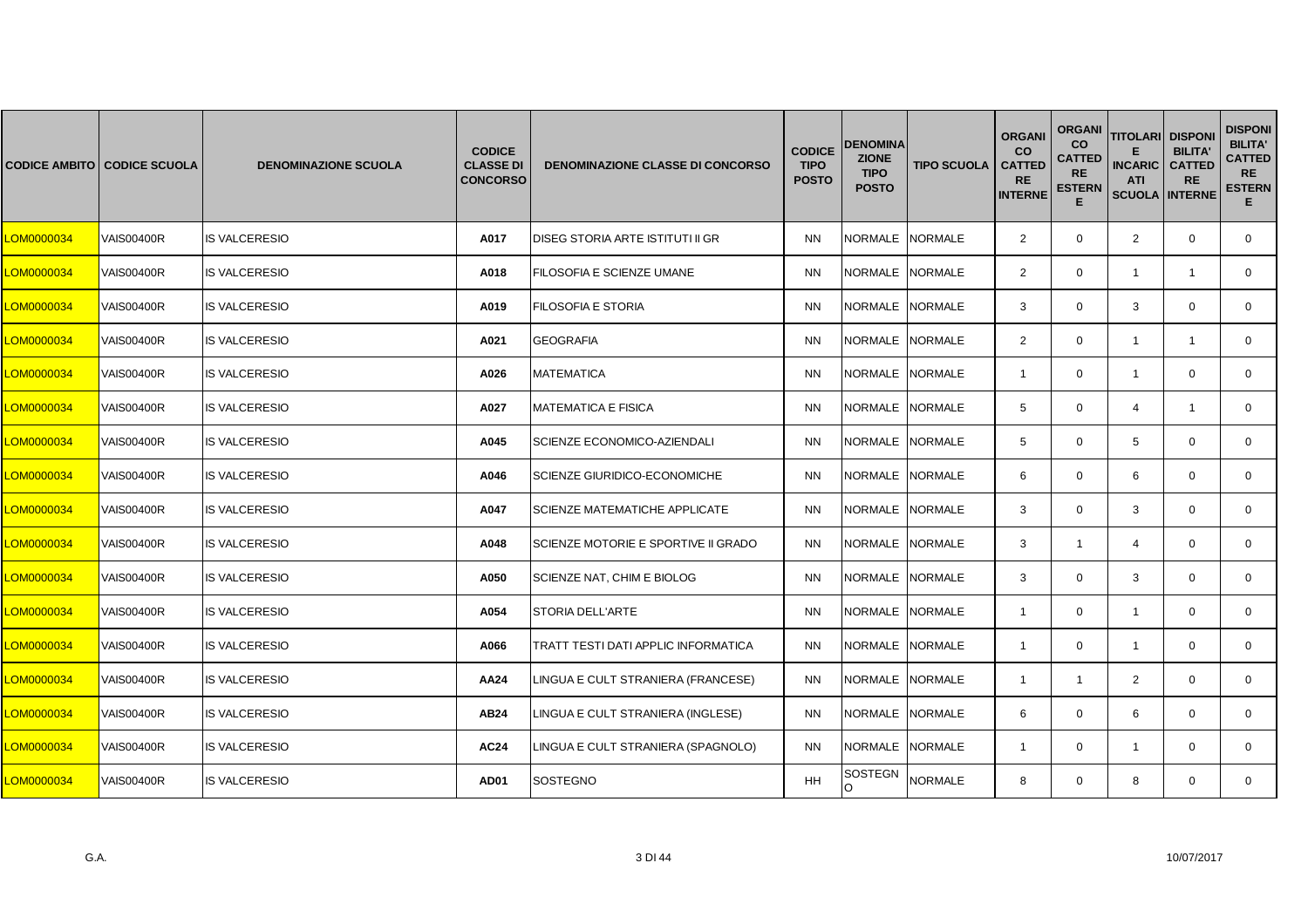|            | <b>CODICE AMBITO CODICE SCUOLA</b> | <b>DENOMINAZIONE SCUOLA</b> | <b>CODICE</b><br><b>CLASSE DI</b><br><b>CONCORSO</b> | <b>DENOMINAZIONE CLASSE DI CONCORSO</b>  | <b>CODICE</b><br><b>TIPO</b><br><b>POSTO</b> | <b>DENOMINA</b><br><b>ZIONE</b><br><b>TIPO</b><br><b>POSTO</b> | <b>TIPO SCUOLA</b> | <b>ORGANI</b><br><b>CO</b><br><b>CATTED</b><br><b>RE</b><br><b>INTERNE</b> | <b>ORGANI</b><br><b>CO</b><br><b>CATTED</b><br><b>RE</b><br><b>ESTERN</b><br>Е | <b>TITOLARI DISPONI</b><br><b>INCARIC</b><br><b>ATI</b><br><b>SCUOLA INTERNE</b> | <b>BILITA'</b><br><b>CATTED</b><br><b>RE</b> | <b>DISPONI</b><br><b>BILITA'</b><br><b>CATTED</b><br><b>RE</b><br><b>ESTERN</b><br>Е. |
|------------|------------------------------------|-----------------------------|------------------------------------------------------|------------------------------------------|----------------------------------------------|----------------------------------------------------------------|--------------------|----------------------------------------------------------------------------|--------------------------------------------------------------------------------|----------------------------------------------------------------------------------|----------------------------------------------|---------------------------------------------------------------------------------------|
| LOM0000034 | <b>VAIS00400R</b>                  | <b>IS VALCERESIO</b>        | <b>AD24</b>                                          | LINGUA E CULT STRANIERA (TEDESCO)        | <b>NN</b>                                    | NORMALE NORMALE                                                |                    | $\overline{2}$                                                             | $\mathbf{1}$                                                                   | $\overline{2}$                                                                   | $\mathbf 0$                                  | $\mathbf{1}$                                                                          |
| LOM0000034 | VAIS01200Q                         | "E. STEIN"                  | A011                                                 | DISCIPLINE LETTERARIE E LATINO           | <b>NN</b>                                    | NORMALE NORMALE                                                |                    | 10                                                                         | $\mathbf{1}$                                                                   | 11                                                                               | $\mathbf 0$                                  | 0                                                                                     |
| LOM0000034 | VAIS01200Q                         | "E. STEIN"                  | A012                                                 | DISCIPL LETTERARIE ISTITUTI II GR        | <b>NN</b>                                    | NORMALE NORMALE                                                |                    | 12 <sup>2</sup>                                                            | $\Omega$                                                                       | 11                                                                               | -1                                           | $\mathbf{0}$                                                                          |
| LOM0000034 | VAIS01200Q                         | "E. STEIN"                  | A013                                                 | DISCIPL LETTERARIE, LATINO E GRECO       | <b>NN</b>                                    | NORMALE NORMALE                                                |                    | $\mathbf 0$                                                                | $\mathbf{0}$                                                                   | $\overline{1}$                                                                   | $\mathbf 0$                                  | $\mathbf{0}$                                                                          |
| LOM0000034 | <b>VAIS01200Q</b>                  | "E. STEIN"                  | A015                                                 | <b>DISCIPLINE SANITARIE</b>              | <b>NN</b>                                    | NORMALE NORMALE                                                |                    | $\mathbf{1}$                                                               | $\mathbf{1}$                                                                   | $\mathbf{1}$                                                                     | $\mathbf 0$                                  | $\mathbf{1}$                                                                          |
| LOM0000034 | VAIS01200Q                         | "E. STEIN"                  | A017                                                 | DISEG STORIA ARTE ISTITUTI II GR         | <b>NN</b>                                    | <b>NORMALE</b>                                                 | <b>NORMALE</b>     | 3                                                                          | $\mathbf{0}$                                                                   | $\overline{2}$                                                                   | $\mathbf{1}$                                 | $\mathbf{0}$                                                                          |
| LOM0000034 | VAIS01200Q                         | "E. STEIN"                  | A018                                                 | FILOSOFIA E SCIENZE UMANE                | <b>NN</b>                                    | NORMALE NORMALE                                                |                    | 3                                                                          | $\mathbf 0$                                                                    | 3                                                                                | $\mathbf 0$                                  | 0                                                                                     |
| LOM0000034 | VAIS01200Q                         | "E. STEIN"                  | A019                                                 | <b>FILOSOFIA E STORIA</b>                | <b>NN</b>                                    | NORMALE NORMALE                                                |                    | 6                                                                          | $\mathbf 0$                                                                    | 5                                                                                | $\mathbf{1}$                                 | $\mathbf{0}$                                                                          |
| LOM0000034 | <b>VAIS01200Q</b>                  | "E. STEIN"                  | A020                                                 | <b>FISICA</b>                            | <b>NN</b>                                    | NORMALE NORMALE                                                |                    | $\mathbf{1}$                                                               | $\mathbf 0$                                                                    | $\mathbf{1}$                                                                     | $\mathbf 0$                                  | $\mathbf 0$                                                                           |
| LOM0000034 | VAIS01200Q                         | "E. STEIN"                  | A021                                                 | <b>GEOGRAFIA</b>                         | <b>NN</b>                                    | NORMALE NORMALE                                                |                    | $\overline{2}$                                                             | $\mathbf 0$                                                                    | 2                                                                                | $\mathbf 0$                                  | 0                                                                                     |
| LOM0000034 | VAIS01200Q                         | "E. STEIN"                  | A026                                                 | <b>MATEMATICA</b>                        | <b>NN</b>                                    | NORMALE NORMALE                                                |                    | 5                                                                          | $\mathbf 0$                                                                    | $\overline{4}$                                                                   | $\overline{1}$                               | $\mathbf 0$                                                                           |
| LOM0000034 | <b>VAIS01200Q</b>                  | "E. STEIN"                  | A027                                                 | <b>MATEMATICA E FISICA</b>               | <b>NN</b>                                    | NORMALE NORMALE                                                |                    | 8                                                                          | $\mathbf{1}$                                                                   | 8                                                                                | $\mathbf 0$                                  | $\mathbf{1}$                                                                          |
| LOM0000034 | VAIS01200Q                         | "E. STEIN"                  | A029                                                 | MUSICA ISTITUTI II GRADO                 | <b>NN</b>                                    | NORMALE                                                        | <b>NORMALE</b>     | $\mathbf{1}$                                                               | $\mathbf 0$                                                                    | 0                                                                                | $\overline{1}$                               | 0                                                                                     |
| LOM0000034 | VAIS01200Q                         | "E. STEIN"                  | A034                                                 | SCIENZE E TECNOLOGIE CHIMICHE            | <b>NN</b>                                    | NORMALE                                                        | <b>NORMALE</b>     | $\mathbf{1}$                                                               | $\mathbf 0$                                                                    | $\mathbf{1}$                                                                     | $\mathbf 0$                                  | 0                                                                                     |
| LOM0000034 | VAIS01200Q                         | "E. STEIN"                  | A037                                                 | COSTRUZ TECNOL E TECN RAPPR GRAFICA      | <b>NN</b>                                    | NORMALE NORMALE                                                |                    | 2                                                                          | $\mathbf 0$                                                                    | 3                                                                                | $\mathbf 0$                                  | $\mathbf{0}$                                                                          |
| LOM0000034 | <b>VAIS01200Q</b>                  | "E. STEIN"                  | A041                                                 | <b>SCIENZE E TECNOLOGIE INFORMATICHE</b> | <b>NN</b>                                    | <b>NORMALE</b>                                                 | <b>NORMALE</b>     | -1                                                                         | $\mathbf{0}$                                                                   | $\overline{1}$                                                                   | $\Omega$                                     | $\mathbf{0}$                                                                          |
| LOM0000034 | VAIS01200Q                         | "E. STEIN"                  | A045                                                 | SCIENZE ECONOMICO-AZIENDALI              | <b>NN</b>                                    | NORMALE NORMALE                                                |                    | $\overline{4}$                                                             | $\mathbf{1}$                                                                   | 4                                                                                | $\mathbf 0$                                  | 1                                                                                     |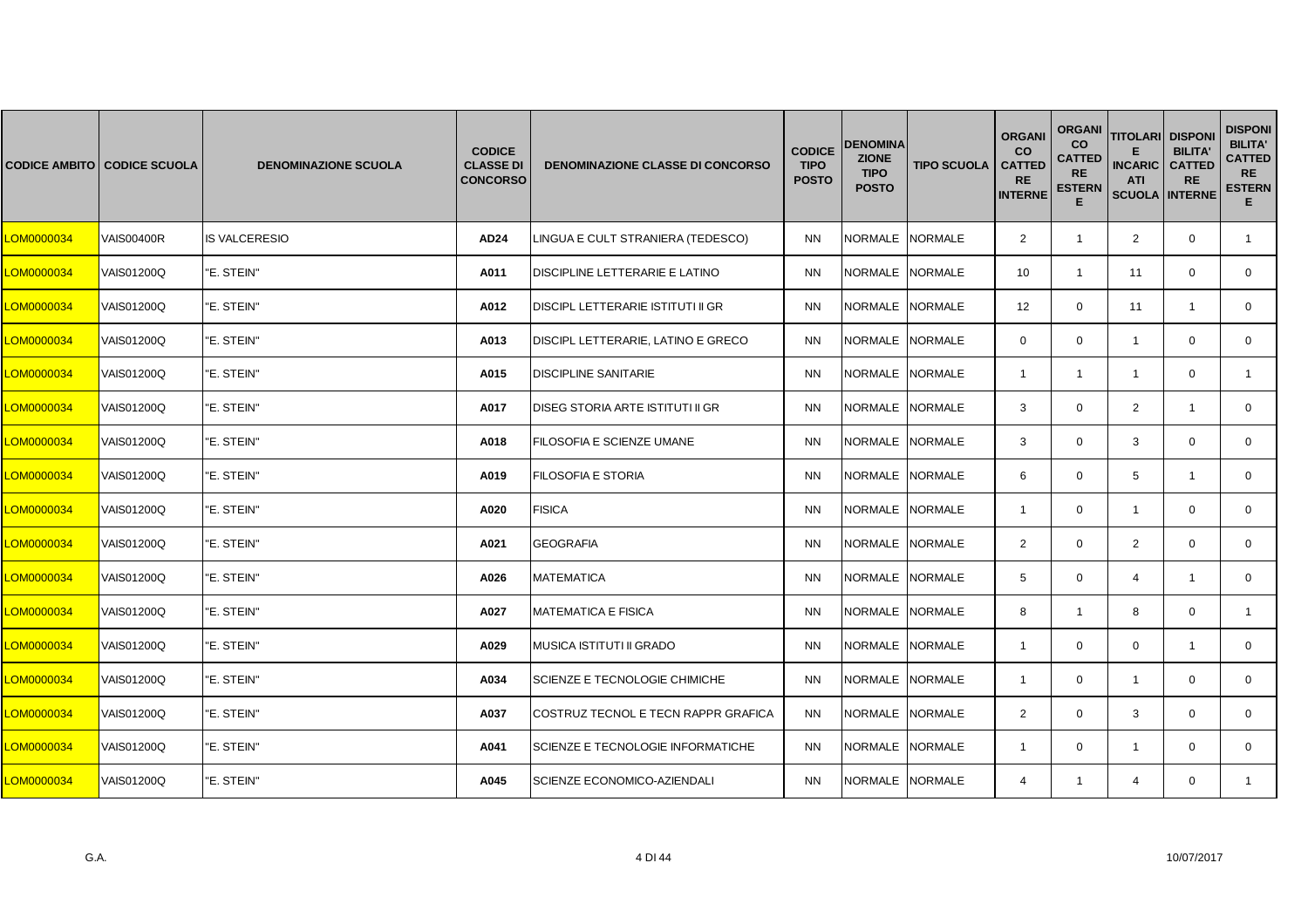|            | <b>CODICE AMBITO CODICE SCUOLA</b> | <b>DENOMINAZIONE SCUOLA</b> | <b>CODICE</b><br><b>CLASSE DI</b><br><b>CONCORSO</b> | <b>DENOMINAZIONE CLASSE DI CONCORSO</b> | <b>CODICE</b><br><b>TIPO</b><br><b>POSTO</b> | <b>DENOMINA</b><br><b>ZIONE</b><br><b>TIPO</b><br><b>POSTO</b> | <b>TIPO SCUOLA</b> | <b>ORGANI</b><br><b>CO</b><br><b>CATTED</b><br><b>RE</b><br><b>INTERNE</b> | <b>ORGANI</b><br><b>CO</b><br><b>CATTED</b><br><b>RE</b><br><b>ESTERN</b><br>E | <b>TITOLARI DISPONI</b><br><b>INCARIC</b><br><b>ATI</b><br><b>SCUOLA INTERNE</b> | <b>BILITA'</b><br><b>CATTED</b><br><b>RE</b> | <b>DISPONI</b><br><b>BILITA'</b><br><b>CATTED</b><br><b>RE</b><br><b>ESTERN</b><br>E. |
|------------|------------------------------------|-----------------------------|------------------------------------------------------|-----------------------------------------|----------------------------------------------|----------------------------------------------------------------|--------------------|----------------------------------------------------------------------------|--------------------------------------------------------------------------------|----------------------------------------------------------------------------------|----------------------------------------------|---------------------------------------------------------------------------------------|
| LOM0000034 | VAIS01200Q                         | "E. STEIN"                  | A046                                                 | SCIENZE GIURIDICO-ECONOMICHE            | <b>NN</b>                                    | NORMALE NORMALE                                                |                    | $\overline{7}$                                                             | $\mathbf 0$                                                                    | 6                                                                                | $\overline{1}$                               | $\mathbf{0}$                                                                          |
| LOM0000034 | VAIS01200Q                         | "E. STEIN"                  | A047                                                 | <b>SCIENZE MATEMATICHE APPLICATE</b>    | <b>NN</b>                                    | NORMALE NORMALE                                                |                    | $\overline{4}$                                                             | $\mathbf 0$                                                                    | 3                                                                                | $\mathbf{1}$                                 | $\mathbf{0}$                                                                          |
| LOM0000034 | VAIS01200Q                         | "E. STEIN"                  | A048                                                 | SCIENZE MOTORIE E SPORTIVE II GRADO     | <b>NN</b>                                    | NORMALE NORMALE                                                |                    | 11                                                                         | $\mathbf 0$                                                                    | 10                                                                               | -1                                           | $\mathbf 0$                                                                           |
| LOM0000034 | VAIS01200Q                         | "E. STEIN"                  | A050                                                 | SCIENZE NAT, CHIM E BIOLOG              | <b>NN</b>                                    | NORMALE NORMALE                                                |                    | 5                                                                          | $\mathbf 0$                                                                    | $\overline{4}$                                                                   | $\overline{1}$                               | $\mathbf{0}$                                                                          |
| LOM0000034 | <b>VAIS01200Q</b>                  | "E. STEIN"                  | A051                                                 | SCIENZE, TECNOL E TECN AGR              | <b>NN</b>                                    | NORMALE NORMALE                                                |                    | $\mathbf 0$                                                                | $\mathbf{1}$                                                                   | $\mathbf{1}$                                                                     | $\mathbf 0$                                  | $\mathbf{0}$                                                                          |
| LOM0000034 | VAIS01200Q                         | "E. STEIN"                  | A066                                                 | TRATT TESTI DATI APPLIC INFORMATICA     | <b>NN</b>                                    | <b>NORMALE</b>                                                 | <b>NORMALE</b>     | $\overline{1}$                                                             | $\mathbf 0$                                                                    | $\overline{1}$                                                                   | $\mathbf 0$                                  | $\mathbf{0}$                                                                          |
| LOM0000034 | VAIS01200Q                         | "E. STEIN"                  | AA24                                                 | INGUA E CULT STRANIERA (FRANCESE)       | <b>NN</b>                                    | NORMALE                                                        | <b>NORMALE</b>     | 2                                                                          | $\mathbf{0}$                                                                   | $\overline{2}$                                                                   | $\mathbf 0$                                  | $\mathbf 0$                                                                           |
| LOM0000034 | VAIS01200Q                         | "E. STEIN"                  | <b>AB24</b>                                          | LINGUA E CULT STRANIERA (INGLESE)       | <b>NN</b>                                    | NORMALE NORMALE                                                |                    | 10                                                                         | $\mathbf{1}$                                                                   | 10                                                                               | $\mathbf 0$                                  | $\mathbf{1}$                                                                          |
| LOM0000034 | VAIS01200Q                         | "E. STEIN"                  | <b>AC24</b>                                          | LINGUA E CULT STRANIERA (SPAGNOLO)      | <b>NN</b>                                    | NORMALE                                                        | <b>NORMALE</b>     | 3                                                                          | $\mathbf{1}$                                                                   | $\overline{2}$                                                                   | $\mathbf{1}$                                 | 1                                                                                     |
| LOM0000034 | VAIS01200Q                         | "E. STEIN"                  | AD01                                                 | <b>SOSTEGNO</b>                         | HH                                           | SOSTEGN<br>$\circ$                                             | <b>NORMALE</b>     | 11                                                                         | $\mathbf 0$                                                                    | 11                                                                               | $\mathbf 0$                                  | $\mathbf{0}$                                                                          |
| LOM0000034 | <b>VAIS01200Q</b>                  | "E. STEIN"                  | AD24                                                 | LINGUA E CULT STRANIERA (TEDESCO)       | <b>NN</b>                                    | NORMALE NORMALE                                                |                    | 3                                                                          | $\mathbf{1}$                                                                   | 3                                                                                | $\mathbf 0$                                  | $\mathbf{1}$                                                                          |
| LOM0000034 | VAIS01200Q                         | "E. STEIN"                  | <b>B003</b>                                          | LABORATORI DI FISICA                    | <b>NN</b>                                    | NORMALE                                                        | <b>NORMALE</b>     | $\overline{1}$                                                             | $\mathbf 0$                                                                    | $\mathbf{1}$                                                                     | $\mathbf 0$                                  | $\mathbf{0}$                                                                          |
| LOM0000034 | VAIS01200Q                         | "E. STEIN"                  | <b>B014</b>                                          | AB SCIENZE E TECNOL COSTRUZIONI         | <b>NN</b>                                    | <b>NORMALE</b>                                                 | <b>NORMALE</b>     | $\overline{1}$                                                             | $\mathbf{1}$                                                                   | $\mathbf 0$                                                                      | $\mathbf{1}$                                 | $\mathbf{1}$                                                                          |
| LOM0000034 | VAIS01200Q                         | "E. STEIN"                  | B016                                                 | AB SCIENZE E TECNOL INFORMATICHE        | <b>NN</b>                                    | NORMALE NORMALE                                                |                    | $\mathbf{1}$                                                               | $\mathbf{1}$                                                                   | $\overline{2}$                                                                   | $\mathbf 0$                                  | $\mathbf 0$                                                                           |
| LOM0000034 | VAIS01200Q                         | "E. STEIN"                  | B023                                                 | LAB SERVIZI SOCIO-SANITARI              | <b>NN</b>                                    | NORMALE NORMALE                                                |                    | $\overline{1}$                                                             | $\mathbf 0$                                                                    | $\mathbf{1}$                                                                     | $\mathbf 0$                                  | $\mathbf{0}$                                                                          |
| LOM0000034 | <b>VAIS01200Q</b>                  | "E. STEIN"                  | <b>B032</b>                                          | ESERCITAZ DI PRATICA PROFESSIONALE      | <b>NN</b>                                    | NORMALE INORMALE                                               |                    | $\mathbf{0}$                                                               | $\mathbf{0}$                                                                   | $\overline{1}$                                                                   | $\mathbf 0$                                  | $\mathbf{0}$                                                                          |
| LOM0000034 | <b>VAIS01300G</b>                  | "F. DAVERIO - N. CASULA"    | A012                                                 | DISCIPL LETTERARIE ISTITUTI II GR       | <b>NN</b>                                    | NORMALE NORMALE                                                |                    | 14                                                                         | $\mathbf{1}$                                                                   | 15                                                                               | $\mathbf 0$                                  | $\mathbf{0}$                                                                          |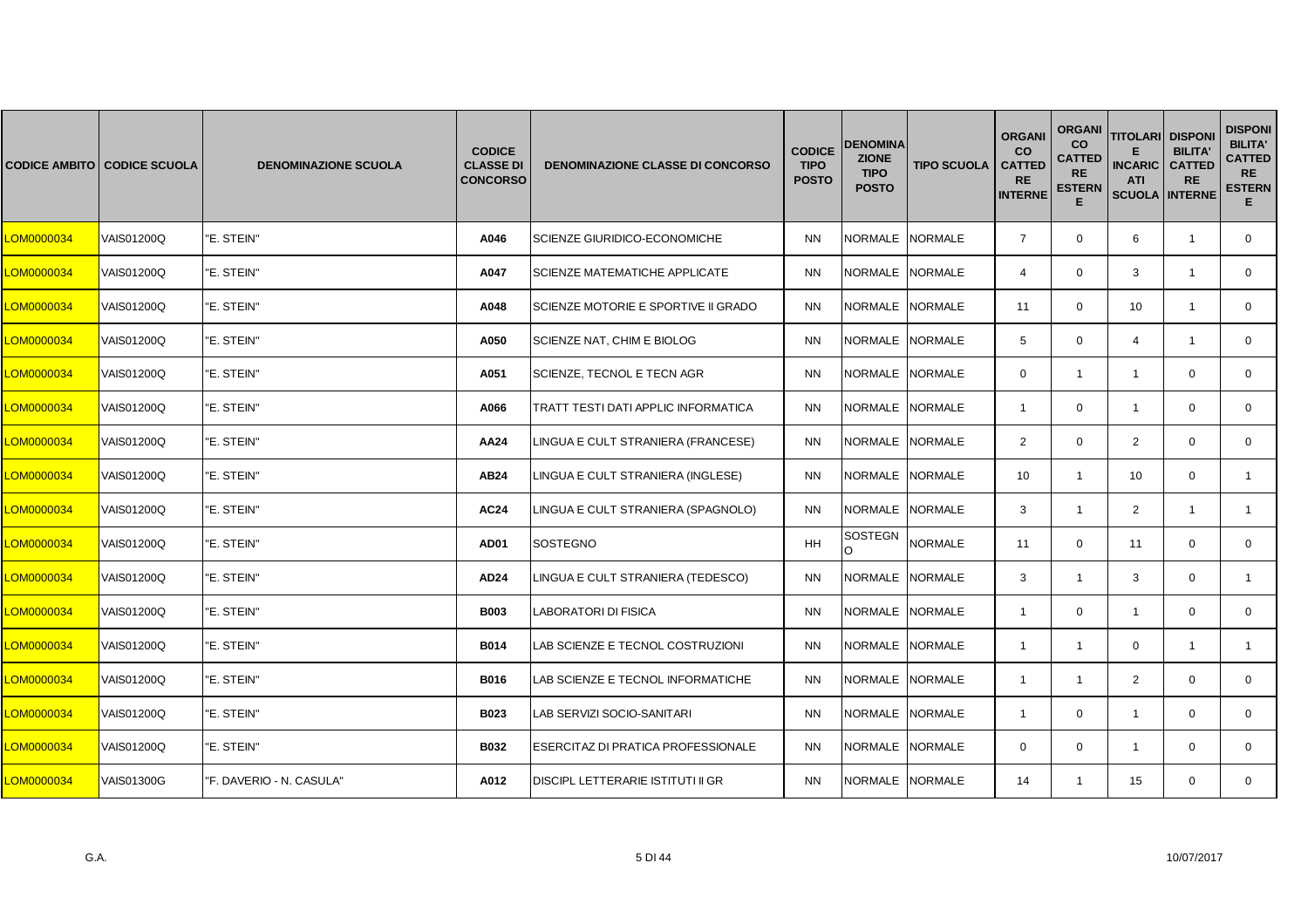|            | <b>CODICE AMBITO CODICE SCUOLA</b> | <b>DENOMINAZIONE SCUOLA</b> | <b>CODICE</b><br><b>CLASSE DI</b><br><b>CONCORSO</b> | <b>DENOMINAZIONE CLASSE DI CONCORSO</b> | <b>CODICE</b><br><b>TIPO</b><br><b>POSTO</b> | <b>DENOMINA</b><br><b>ZIONE</b><br><b>TIPO</b><br><b>POSTO</b> | <b>TIPO SCUOLA</b> | <b>ORGANI</b><br><b>CO</b><br><b>CATTED</b><br><b>RE</b><br><b>INTERNE</b> | <b>ORGANI</b><br><b>CO</b><br><b>CATTED</b><br><b>RE</b><br><b>ESTERN</b><br>Е | <b>TITOLARI DISPONI</b><br><b>INCARIC</b><br><b>ATI</b><br><b>SCUOLA INTERNE</b> | <b>BILITA'</b><br><b>CATTED</b><br><b>RE</b> | <b>DISPONI</b><br><b>BILITA'</b><br><b>CATTED</b><br><b>RE</b><br><b>ESTERN</b><br>Е. |
|------------|------------------------------------|-----------------------------|------------------------------------------------------|-----------------------------------------|----------------------------------------------|----------------------------------------------------------------|--------------------|----------------------------------------------------------------------------|--------------------------------------------------------------------------------|----------------------------------------------------------------------------------|----------------------------------------------|---------------------------------------------------------------------------------------|
| LOM0000034 | VAIS01300G                         | "F. DAVERIO - N. CASULA"    | A020                                                 | <b>FISICA</b>                           | <b>NN</b>                                    | NORMALE NORMALE                                                |                    | $\overline{1}$                                                             | $\mathbf 0$                                                                    | $\overline{1}$                                                                   | $\mathbf 0$                                  | $\mathbf{0}$                                                                          |
| LOM0000034 | VAIS01300G                         | "F. DAVERIO - N. CASULA"    | A021                                                 | <b>GEOGRAFIA</b>                        | <b>NN</b>                                    | NORMALE NORMALE                                                |                    | $\overline{2}$                                                             | $\mathbf{0}$                                                                   | $\overline{2}$                                                                   | $\mathbf 0$                                  | $\mathbf{0}$                                                                          |
| LOM0000034 | VAIS01300G                         | "F. DAVERIO - N. CASULA"    | A026                                                 | <b>MATEMATICA</b>                       | <b>NN</b>                                    | <b>NORMALE</b>                                                 | <b>NORMALE</b>     | -1                                                                         | $\mathbf{1}$                                                                   | -1                                                                               | $\Omega$                                     |                                                                                       |
| LOM0000034 | VAIS01300G                         | "F. DAVERIO - N. CASULA"    | A034                                                 | SCIENZE E TECNOLOGIE CHIMICHE           | <b>NN</b>                                    | NORMALE NORMALE                                                |                    | $\overline{1}$                                                             | $\mathbf{0}$                                                                   | $\overline{1}$                                                                   | $\mathbf 0$                                  | $\mathbf{0}$                                                                          |
| LOM0000034 | VAIS01300G                         | "F. DAVERIO - N. CASULA"    | A037                                                 | COSTRUZ TECNOL E TECN RAPPR GRAFICA     | <b>NN</b>                                    | <b>NORMALE</b>                                                 | <b>NORMALE</b>     | $\overline{7}$                                                             | $\mathbf 0$                                                                    | $\overline{7}$                                                                   | $\mathbf 0$                                  | $\mathbf{0}$                                                                          |
| LOM0000034 | VAIS01300G                         | "F. DAVERIO - N. CASULA"    | A041                                                 | SCIENZE E TECNOLOGIE INFORMATICHE       | <b>NN</b>                                    | <b>NORMALE</b>                                                 | <b>NORMALE</b>     | $\overline{2}$                                                             | $\mathbf{0}$                                                                   | 2                                                                                | $\Omega$                                     | $\mathbf{0}$                                                                          |
| LOM0000034 | VAIS01300G                         | "F. DAVERIO - N. CASULA"    | A045                                                 | SCIENZE ECONOMICO-AZIENDALI             | <b>NN</b>                                    | NORMALE                                                        | <b>NORMALE</b>     | 8                                                                          | $\mathbf{0}$                                                                   | 9                                                                                | $\mathbf 0$                                  | 0                                                                                     |
| LOM0000034 | <b>VAIS01300G</b>                  | "F. DAVERIO - N. CASULA"    | A046                                                 | <b>SCIENZE GIURIDICO-ECONOMICHE</b>     | <b>NN</b>                                    | <b>NORMALE</b>                                                 | <b>NORMALE</b>     | 8                                                                          | $\mathbf{1}$                                                                   | 8                                                                                | $\mathbf 0$                                  | $\mathbf{1}$                                                                          |
| LOM0000034 | <b>VAIS01300G</b>                  | "F. DAVERIO - N. CASULA"    | A047                                                 | <b>SCIENZE MATEMATICHE APPLICATE</b>    | <b>NN</b>                                    | <b>NORMALE</b>                                                 | <b>NORMALE</b>     | $\overline{7}$                                                             | $\mathbf 0$                                                                    | 5                                                                                | 2                                            | $\mathbf 0$                                                                           |
| LOM0000034 | VAIS01300G                         | "F. DAVERIO - N. CASULA"    | A048                                                 | SCIENZE MOTORIE E SPORTIVE II GRADO     | <b>NN</b>                                    | NORMALE                                                        | <b>NORMALE</b>     | 5                                                                          | $\mathbf{0}$                                                                   | 5                                                                                | $\mathbf 0$                                  | $\mathbf{0}$                                                                          |
| LOM0000034 | VAIS01300G                         | "F. DAVERIO - N. CASULA"    | A050                                                 | SCIENZE NAT, CHIM E BIOLOG              | <b>NN</b>                                    | NORMALE                                                        | <b>NORMALE</b>     | 3                                                                          | $\mathbf 0$                                                                    | $\overline{4}$                                                                   | $\mathbf 0$                                  | $\mathbf 0$                                                                           |
| LOM0000034 | <b>VAIS01300G</b>                  | "F. DAVERIO - N. CASULA"    | A051                                                 | SCIENZE, TECNOL E TECN AGR              | <b>NN</b>                                    | <b>NORMALE</b>                                                 | <b>NORMALE</b>     | $\overline{2}$                                                             | $\mathbf 0$                                                                    | $\overline{2}$                                                                   | $\Omega$                                     | $\Omega$                                                                              |
| LOM0000034 | VAIS01300G                         | "F. DAVERIO - N. CASULA"    | A054                                                 | STORIA DELL'ARTE                        | <b>NN</b>                                    | <b>NORMALE</b>                                                 | <b>NORMALE</b>     | $\mathbf{0}$                                                               | $\mathbf{1}$                                                                   | $\overline{1}$                                                                   | $\mathbf 0$                                  | $\mathbf 0$                                                                           |
| LOM0000034 | VAIS01300G                         | "F. DAVERIO - N. CASULA"    | A066                                                 | TRATT TESTI DATI APPLIC INFORMATICA     | <b>NN</b>                                    | NORMALE                                                        | <b>NORMALE</b>     | $\overline{1}$                                                             | $\mathbf 0$                                                                    | $\mathbf{1}$                                                                     | $\mathbf 0$                                  | 0                                                                                     |
| LOM0000034 | VAIS01300G                         | "F. DAVERIO - N. CASULA"    | AA24                                                 | LINGUA E CULT STRANIERA (FRANCESE)      | <b>NN</b>                                    | NORMALE NORMALE                                                |                    | $\overline{2}$                                                             | $\mathbf 0$                                                                    | $\overline{2}$                                                                   | $\mathbf 0$                                  | $\mathbf{0}$                                                                          |
| LOM0000034 | <b>VAIS01300G</b>                  | "F. DAVERIO - N. CASULA"    | AB24                                                 | LINGUA E CULT STRANIERA (INGLESE)       | <b>NN</b>                                    | <b>NORMALE</b>                                                 | <b>NORMALE</b>     | 8                                                                          | $\Omega$                                                                       | 8                                                                                | $\Omega$                                     | $\mathbf{0}$                                                                          |
| LOM0000034 | VAIS01300G                         | "F. DAVERIO - N. CASULA"    | <b>AC24</b>                                          | LINGUA E CULT STRANIERA (SPAGNOLO)      | <b>NN</b>                                    | NORMALE NORMALE                                                |                    | 3                                                                          | $\mathbf{0}$                                                                   | 3                                                                                | $\mathbf 0$                                  | $\mathbf{0}$                                                                          |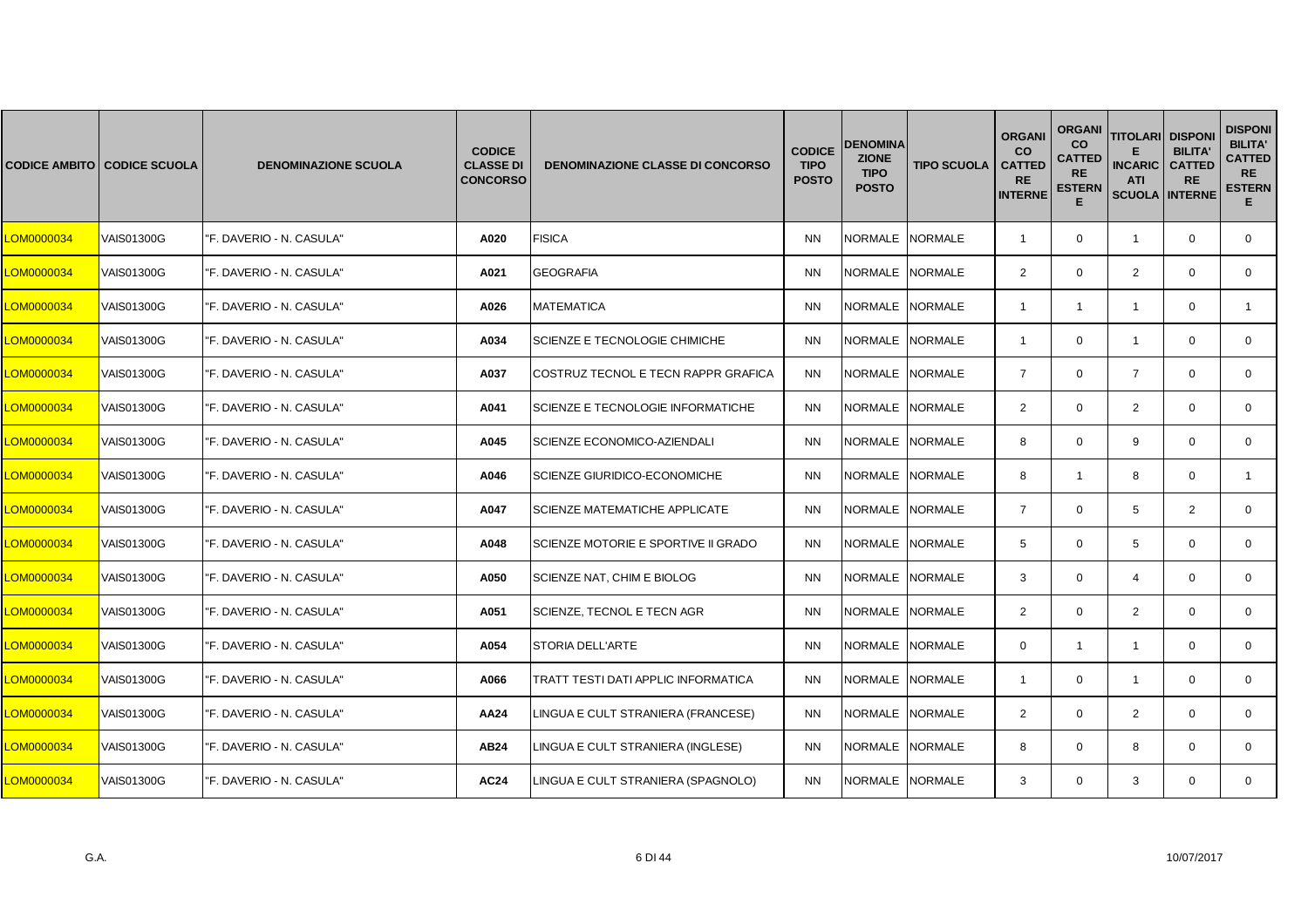|            | <b>CODICE AMBITO CODICE SCUOLA</b> | <b>DENOMINAZIONE SCUOLA</b> | <b>CODICE</b><br><b>CLASSE DI</b><br><b>CONCORSO</b> | <b>DENOMINAZIONE CLASSE DI CONCORSO</b>  | <b>CODICE</b><br><b>TIPO</b><br><b>POSTO</b> | DENOMINA<br><b>ZIONE</b><br><b>TIPO</b><br><b>POSTO</b> | <b>TIPO SCUOLA</b> | <b>ORGANI</b><br><b>CO</b><br><b>CATTED</b><br><b>RE</b><br><b>INTERNE</b> | <b>ORGANI</b><br>co<br><b>CATTED</b><br><b>RE</b><br><b>ESTERN</b><br>Е | <b>TITOLARI DISPONI</b><br><b>INCARIC</b><br><b>ATI</b><br><b>SCUOLA INTERNE</b> | <b>BILITA'</b><br><b>CATTED</b><br><b>RE</b> | <b>DISPONI</b><br><b>BILITA'</b><br><b>CATTED</b><br><b>RE</b><br><b>ESTERN</b><br>Е. |
|------------|------------------------------------|-----------------------------|------------------------------------------------------|------------------------------------------|----------------------------------------------|---------------------------------------------------------|--------------------|----------------------------------------------------------------------------|-------------------------------------------------------------------------|----------------------------------------------------------------------------------|----------------------------------------------|---------------------------------------------------------------------------------------|
| LOM0000034 | VAIS01300G                         | "F. DAVERIO - N. CASULA"    | <b>AD01</b>                                          | <b>SOSTEGNO</b>                          | HH                                           | SOSTEGN                                                 | <b>NORMALE</b>     | $\overline{1}$                                                             | $\mathbf 0$                                                             | $\mathbf{1}$                                                                     | $\mathbf 0$                                  | $\mathbf{0}$                                                                          |
| LOM0000034 | VAIS01300G                         | "F. DAVERIO - N. CASULA"    | <b>AD24</b>                                          | LINGUA E CULT STRANIERA (TEDESCO)        | <b>NN</b>                                    | NORMALE NORMALE                                         |                    | $\overline{2}$                                                             | $\mathbf{1}$                                                            | 3                                                                                | $\mathbf 0$                                  | $\mathbf{0}$                                                                          |
| LOM0000034 | VAIS01300G                         | "F. DAVERIO - N. CASULA"    | <b>B014</b>                                          | LAB SCIENZE E TECNOL COSTRUZIONI         | <b>NN</b>                                    | <b>NORMALE</b>                                          | <b>NORMALE</b>     | 3                                                                          | $\mathbf{0}$                                                            | 2                                                                                | $\mathbf{1}$                                 | $\mathbf{0}$                                                                          |
| LOM0000034 | VAIS01300G                         | "F. DAVERIO - N. CASULA"    | B016                                                 | LAB SCIENZE E TECNOL INFORMATICHE        | <b>NN</b>                                    | NORMALE NORMALE                                         |                    | $\mathbf{1}$                                                               | $\mathbf 0$                                                             | $\mathbf{1}$                                                                     | $\mathbf 0$                                  | $\mathbf 0$                                                                           |
| LOM0000034 | VAIS01300G                         | "F. DAVERIO - N. CASULA"    | <b>B032</b>                                          | ESERCITAZ DI PRATICA PROFESSIONALE       | <b>NN</b>                                    | <b>NORMALE</b>                                          | <b>NORMALE</b>     | $\mathbf{0}$                                                               | $\mathbf{0}$                                                            | 3                                                                                | $\mathbf 0$                                  | $\mathbf{0}$                                                                          |
| LOM0000034 | <b>VAIS01700V</b>                  | <b>ISAAC NEWTON</b>         | A012                                                 | <b>DISCIPL LETTERARIE ISTITUTI II GR</b> | <b>NN</b>                                    | <b>NORMALE</b>                                          | <b>NORMALE</b>     | 20                                                                         | $\mathbf{0}$                                                            | 16                                                                               | $\overline{4}$                               | $\mathbf{0}$                                                                          |
| LOM0000034 | <b>VAIS01700V</b>                  | <b>ISAAC NEWTON</b>         | A017                                                 | DISEG STORIA ARTE ISTITUTI II GR         | <b>NN</b>                                    | <b>NORMALE</b>                                          | <b>NORMALE</b>     | 3                                                                          | $\Omega$                                                                | 3                                                                                | $\mathbf 0$                                  | $\mathbf 0$                                                                           |
| LOM0000034 | VAIS01700V                         | <b>ISAAC NEWTON</b>         | A019                                                 | FILOSOFIA E STORIA                       | <b>NN</b>                                    | <b>NORMALE</b>                                          | <b>NORMALE</b>     | $\overline{1}$                                                             | $\mathbf{0}$                                                            | $\mathbf{1}$                                                                     | $\mathbf 0$                                  | $\mathbf{0}$                                                                          |
| LOM0000034 | <b>VAIS01700V</b>                  | <b>ISAAC NEWTON</b>         | A020                                                 | <b>FISICA</b>                            | <b>NN</b>                                    | <b>NORMALE</b>                                          | <b>NORMALE</b>     | 3                                                                          | $\mathbf{1}$                                                            | 3                                                                                | $\Omega$                                     | $\mathbf{1}$                                                                          |
| LOM0000034 | VAIS01700V                         | <b>ISAAC NEWTON</b>         | A026                                                 | <b>MATEMATICA</b>                        | <b>NN</b>                                    | NORMALE NORMALE                                         |                    | 11                                                                         | $\mathbf 0$                                                             | $\overline{7}$                                                                   | $\overline{4}$                               | $\mathbf 0$                                                                           |
| LOM0000034 | <b>VAIS01700V</b>                  | <b>ISAAC NEWTON</b>         | A029                                                 | MUSICA ISTITUTI II GRADO                 | <b>NN</b>                                    | <b>NORMALE</b>                                          | <b>NORMALE</b>     | $\overline{1}$                                                             | $\mathbf{0}$                                                            | $\mathbf{1}$                                                                     | $\mathbf 0$                                  | $\mathbf{0}$                                                                          |
| LOM0000034 | <b>VAIS01700V</b>                  | <b>ISAAC NEWTON</b>         | A034                                                 | SCIENZE E TECNOLOGIE CHIMICHE            | <b>NN</b>                                    | <b>NORMALE</b>                                          | <b>NORMALE</b>     | 5                                                                          | $\mathbf{1}$                                                            | 5                                                                                | $\mathbf 0$                                  | $\mathbf{1}$                                                                          |
| LOM0000034 | <b>VAIS01700V</b>                  | <b>ISAAC NEWTON</b>         | A037                                                 | COSTRUZ TECNOL E TECN RAPPR GRAFICA      | <b>NN</b>                                    | <b>NORMALE</b>                                          | <b>NORMALE</b>     | 3                                                                          | $\Omega$                                                                | 3                                                                                | $\mathbf 0$                                  | $\mathbf 0$                                                                           |
| LOM0000034 | <b>VAIS01700V</b>                  | <b>ISAAC NEWTON</b>         | A040                                                 | TECNOLOGIE ELETTRICHE ELETTRONICHE       | <b>NN</b>                                    | <b>NORMALE</b>                                          | <b>NORMALE</b>     | 10                                                                         | $\mathbf{0}$                                                            | $\overline{7}$                                                                   | 3                                            | $\mathbf{0}$                                                                          |
| LOM0000034 | <b>VAIS01700V</b>                  | <b>ISAAC NEWTON</b>         | A042                                                 | SCIENZE E TECNOLOGIE MECCANICHE          | <b>NN</b>                                    | <b>NORMALE</b>                                          | <b>NORMALE</b>     | 13                                                                         | $\mathbf{0}$                                                            | 11                                                                               | 2                                            | $\mathbf{0}$                                                                          |
| LOM0000034 | VAIS01700V                         | <b>ISAAC NEWTON</b>         | A044                                                 | TECNOL TESSILI, ABBIGL E MODA            | <b>NN</b>                                    | NORMALE NORMALE                                         |                    | 5                                                                          | $\mathbf{0}$                                                            | $\overline{4}$                                                                   | $\overline{1}$                               | $\mathbf{0}$                                                                          |
| LOM0000034 | VAIS01700V                         | <b>ISAAC NEWTON</b>         | A046                                                 | SCIENZE GIURIDICO-ECONOMICHE             | <b>NN</b>                                    | NORMALE                                                 | <b>NORMALE</b>     | $\overline{4}$                                                             | $\mathbf{1}$                                                            | 4                                                                                | $\mathbf{0}$                                 | $\mathbf{1}$                                                                          |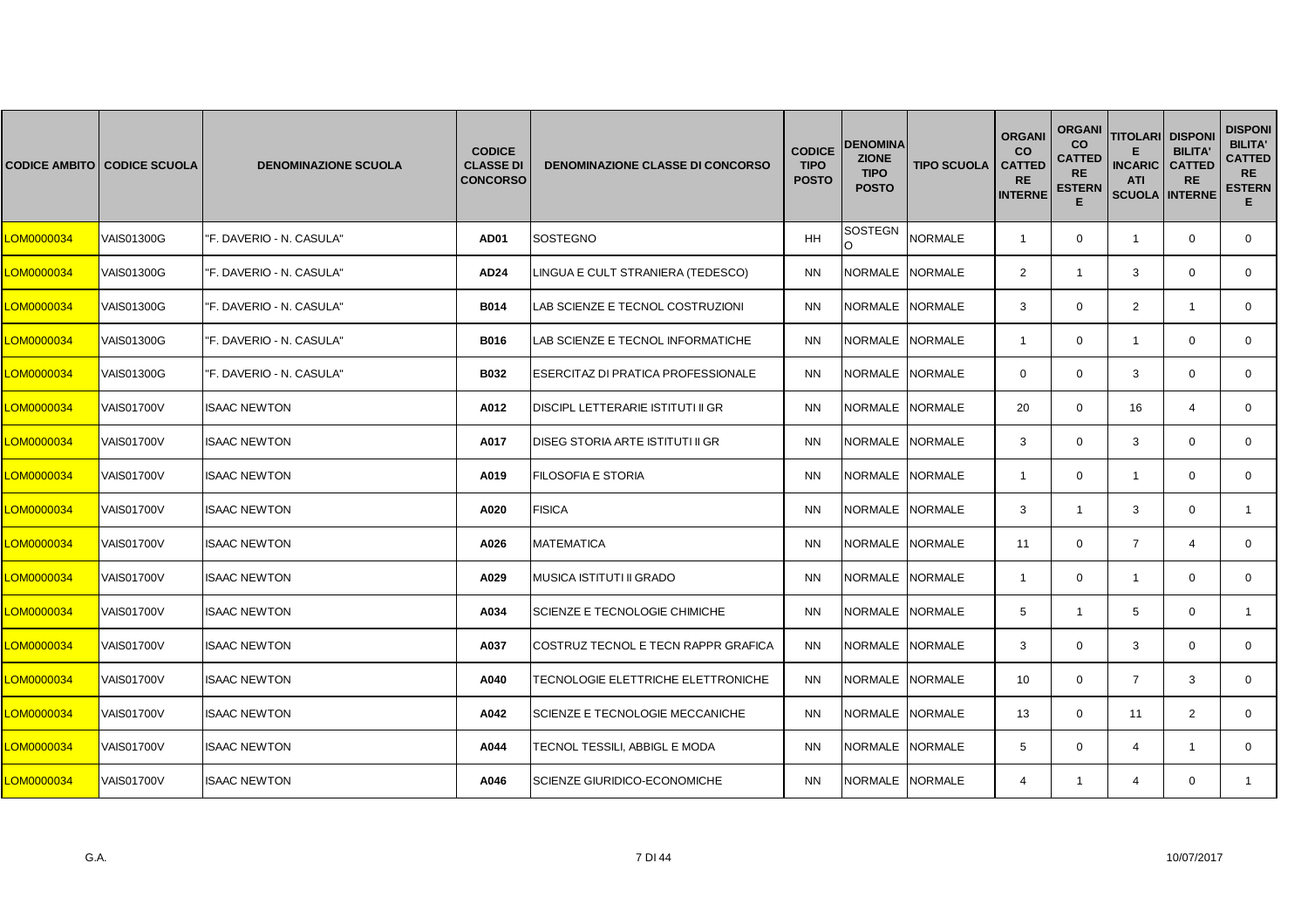|            | <b>CODICE AMBITO CODICE SCUOLA</b> | <b>DENOMINAZIONE SCUOLA</b> | <b>CODICE</b><br><b>CLASSE DI</b><br><b>CONCORSO</b> | <b>DENOMINAZIONE CLASSE DI CONCORSO</b> | <b>CODICE</b><br><b>TIPO</b><br><b>POSTO</b> | DENOMINA<br><b>ZIONE</b><br><b>TIPO</b><br><b>POSTO</b> | <b>TIPO SCUOLA</b> | <b>ORGANI</b><br><b>CO</b><br><b>CATTED</b><br><b>RE</b><br><b>INTERNE</b> | <b>ORGANI</b><br>co<br><b>CATTED</b><br><b>RE</b><br><b>ESTERN</b><br>Е | <b>TITOLARI DISPONI</b><br><b>INCARIC</b><br><b>ATI</b><br><b>SCUOLA INTERNE</b> | <b>BILITA'</b><br><b>CATTED</b><br><b>RE</b> | <b>DISPONI</b><br><b>BILITA'</b><br><b>CATTED</b><br><b>RE</b><br><b>ESTERN</b><br>Е. |
|------------|------------------------------------|-----------------------------|------------------------------------------------------|-----------------------------------------|----------------------------------------------|---------------------------------------------------------|--------------------|----------------------------------------------------------------------------|-------------------------------------------------------------------------|----------------------------------------------------------------------------------|----------------------------------------------|---------------------------------------------------------------------------------------|
| LOM0000034 | <b>VAIS01700V</b>                  | <b>ISAAC NEWTON</b>         | A048                                                 | SCIENZE MOTORIE E SPORTIVE II GRADO     | <b>NN</b>                                    | <b>NORMALE</b>                                          | <b>NORMALE</b>     | 6                                                                          | $\mathbf{1}$                                                            | $\overline{7}$                                                                   | $\mathbf 0$                                  | $\overline{0}$                                                                        |
| LOM0000034 | <b>VAIS01700V</b>                  | <b>ISAAC NEWTON</b>         | A050                                                 | SCIENZE NAT, CHIM E BIOLOG              | <b>NN</b>                                    | NORMALE NORMALE                                         |                    | 6                                                                          | $\mathbf{1}$                                                            | 6                                                                                | $\mathbf 0$                                  | $\mathbf{1}$                                                                          |
| LOM0000034 | <b>VAIS01700V</b>                  | <b>ISAAC NEWTON</b>         | A051                                                 | SCIENZE, TECNOL E TECN AGR              | <b>NN</b>                                    | <b>NORMALE</b>                                          | <b>NORMALE</b>     | 2                                                                          | $\mathbf{1}$                                                            | 3                                                                                | $\Omega$                                     | $\mathbf{0}$                                                                          |
| LOM0000034 | <b>VAIS01700V</b>                  | <b>ISAAC NEWTON</b>         | AB24                                                 | LINGUA E CULT STRANIERA (INGLESE)       | <b>NN</b>                                    | NORMALE NORMALE                                         |                    | 9                                                                          | $\mathbf{1}$                                                            | 9                                                                                | $\mathbf 0$                                  | $\mathbf{1}$                                                                          |
| LOM0000034 | <b>VAIS01700V</b>                  | <b>ISAAC NEWTON</b>         | <b>AD01</b>                                          | <b>SOSTEGNO</b>                         | HH                                           | SOSTEGN<br>$\Omega$                                     | <b>NORMALE</b>     | 18                                                                         | $\mathbf{0}$                                                            | 18                                                                               | $\mathbf 0$                                  | $\mathbf 0$                                                                           |
| LOM0000034 | <b>VAIS01700V</b>                  | <b>ISAAC NEWTON</b>         | <b>B003</b>                                          | LABORATORI DI FISICA                    | <b>NN</b>                                    | <b>NORMALE</b>                                          | <b>NORMALE</b>     | $\mathbf{1}$                                                               | $\mathbf{0}$                                                            | $\overline{1}$                                                                   | $\mathbf 0$                                  | $\mathbf{0}$                                                                          |
| LOM0000034 | <b>VAIS01700V</b>                  | <b>ISAAC NEWTON</b>         | B011                                                 | LAB SCIENZE E TECNOL AGRARIE            | <b>NN</b>                                    | <b>NORMALE</b>                                          | <b>NORMALE</b>     | $\overline{1}$                                                             | $\mathbf 0$                                                             | $\mathbf 0$                                                                      | $\mathbf{1}$                                 | $\mathbf 0$                                                                           |
| LOM0000034 | VAIS01700V                         | <b>ISAAC NEWTON</b>         | <b>B012</b>                                          | LAB SCIENZE E TECNOL CHIM MICROBIOL     | <b>NN</b>                                    | <b>NORMALE</b>                                          | <b>NORMALE</b>     | 5                                                                          | $\mathbf{0}$                                                            | $\overline{4}$                                                                   | $\mathbf{1}$                                 | $\mathbf{0}$                                                                          |
| LOM0000034 | <b>VAIS01700V</b>                  | <b>ISAAC NEWTON</b>         | B015                                                 | LAB SC E TECNOL ELETTR ELETTRONIC       | <b>NN</b>                                    | <b>NORMALE</b>                                          | <b>NORMALE</b>     | $\overline{4}$                                                             | $\mathbf 0$                                                             | $\overline{4}$                                                                   | $\Omega$                                     | $\mathbf 0$                                                                           |
| LOM0000034 | VAIS01700V                         | <b>ISAAC NEWTON</b>         | B016                                                 | LAB SCIENZE E TECNOL INFORMATICHE       | <b>NN</b>                                    | NORMALE NORMALE                                         |                    | $\mathbf{0}$                                                               | $\mathbf{1}$                                                            | $\mathbf 0$                                                                      | $\mathbf 0$                                  | $\mathbf{1}$                                                                          |
| LOM0000034 | <b>VAIS01700V</b>                  | <b>ISAAC NEWTON</b>         | <b>B017</b>                                          | LAB SCIENZE E TECNOL MECCANICHE         | <b>NN</b>                                    | <b>NORMALE</b>                                          | <b>NORMALE</b>     | 14                                                                         | $\mathbf{0}$                                                            | 11                                                                               | 3                                            | $\mathbf{0}$                                                                          |
| LOM0000034 | <b>VAIS01700V</b>                  | <b>ISAAC NEWTON</b>         | <b>B018</b>                                          | LAB SC E TECNOL TESS ABBIGL MODA        | <b>NN</b>                                    | <b>NORMALE</b>                                          | <b>NORMALE</b>     | $\overline{1}$                                                             | $\mathbf 0$                                                             | $\overline{1}$                                                                   | $\Omega$                                     | $\mathbf{0}$                                                                          |
| LOM0000034 | VAIS01800P                         | JOHN M. KEYNES"             | A011                                                 | DISCIPLINE LETTERARIE E LATINO          | <b>NN</b>                                    | <b>NORMALE</b>                                          | <b>NORMALE</b>     | $\overline{1}$                                                             | $\mathbf 0$                                                             | $\mathbf{1}$                                                                     | $\mathbf 0$                                  | $\mathbf 0$                                                                           |
| LOM0000034 | VAIS01800P                         | JOHN M. KEYNES"             | A012                                                 | DISCIPL LETTERARIE ISTITUTI II GR       | <b>NN</b>                                    | <b>NORMALE</b>                                          | <b>NORMALE</b>     | 14                                                                         | $\mathbf{0}$                                                            | 11                                                                               | 3                                            | $\mathbf{0}$                                                                          |
| LOM0000034 | VAIS01800P                         | 'JOHN M. KEYNES"            | A013                                                 | DISCIPL LETTERARIE, LATINO E GRECO      | <b>NN</b>                                    | NORMALE                                                 | <b>NORMALE</b>     | $\overline{1}$                                                             | $\mathbf{0}$                                                            | $\overline{1}$                                                                   | $\mathbf 0$                                  | $\mathbf{0}$                                                                          |
| LOM0000034 | VAIS01800P                         | 'JOHN M. KEYNES"            | A018                                                 | FILOSOFIA E SCIENZE UMANE               | <b>NN</b>                                    | NORMALE NORMALE                                         |                    | -1                                                                         | $\mathbf{0}$                                                            | $\mathbf{1}$                                                                     | $\mathbf 0$                                  | $\mathbf{0}$                                                                          |
| LOM0000034 | VAIS01800P                         | 'JOHN M. KEYNES"            | A020                                                 | <b>FISICA</b>                           | <b>NN</b>                                    | NORMALE                                                 | <b>NORMALE</b>     | 3                                                                          | $\mathbf{0}$                                                            | $\overline{2}$                                                                   | $\overline{1}$                               | $\mathbf{0}$                                                                          |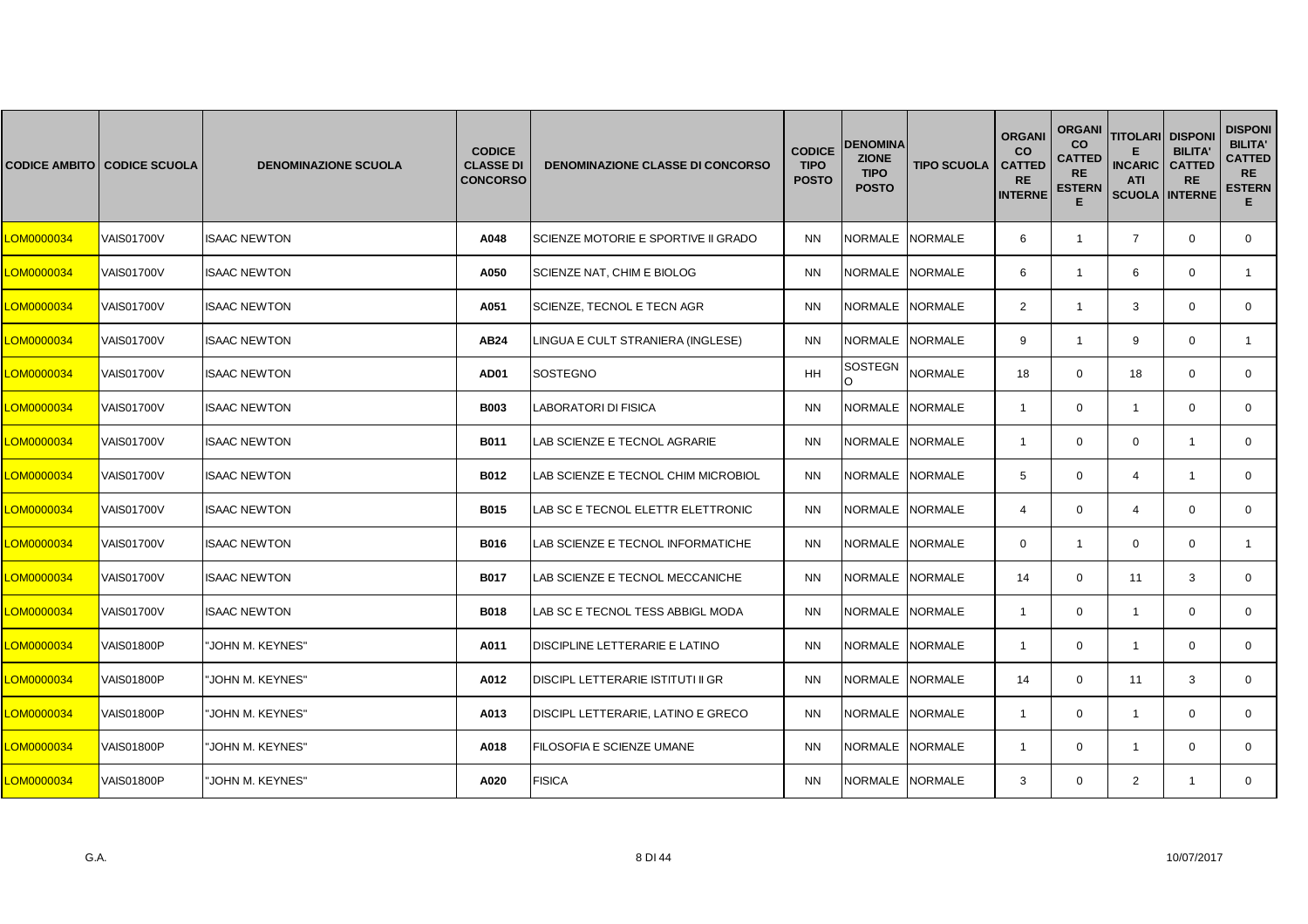|            | <b>CODICE AMBITO CODICE SCUOLA</b> | <b>DENOMINAZIONE SCUOLA</b> | <b>CODICE</b><br><b>CLASSE DI</b><br><b>CONCORSO</b> | <b>DENOMINAZIONE CLASSE DI CONCORSO</b> | <b>CODICE</b><br><b>TIPO</b><br><b>POSTO</b> | <b>DENOMINA</b><br><b>ZIONE</b><br><b>TIPO</b><br><b>POSTO</b> | <b>TIPO SCUOLA</b> | <b>ORGANI</b><br><b>CO</b><br><b>CATTED</b><br><b>RE</b><br><b>INTERNE</b> | <b>ORGANI</b><br><b>CO</b><br><b>CATTED</b><br><b>RE</b><br><b>ESTERN</b><br>Е | <b>TITOLARI DISPONI</b><br><b>INCARIC</b><br><b>ATI</b><br><b>SCUOLA INTERNE</b> | <b>BILITA'</b><br><b>CATTED</b><br><b>RE</b> | <b>DISPONI</b><br><b>BILITA'</b><br><b>CATTED</b><br><b>RE</b><br><b>ESTERN</b><br>Е. |
|------------|------------------------------------|-----------------------------|------------------------------------------------------|-----------------------------------------|----------------------------------------------|----------------------------------------------------------------|--------------------|----------------------------------------------------------------------------|--------------------------------------------------------------------------------|----------------------------------------------------------------------------------|----------------------------------------------|---------------------------------------------------------------------------------------|
| LOM0000034 | VAIS01800P                         | 'JOHN M. KEYNES"            | A026                                                 | <b>MATEMATICA</b>                       | <b>NN</b>                                    | <b>NORMALE</b>                                                 | <b>NORMALE</b>     | $\overline{7}$                                                             | $\mathbf 0$                                                                    | 6                                                                                | $\overline{1}$                               | $\mathbf{0}$                                                                          |
| LOM0000034 | VAIS01800P                         | 'JOHN M. KEYNES"            | A034                                                 | SCIENZE E TECNOLOGIE CHIMICHE           | <b>NN</b>                                    | <b>NORMALE</b>                                                 | <b>NORMALE</b>     | 3                                                                          | $\mathbf 0$                                                                    | $\overline{2}$                                                                   | $\overline{1}$                               | 0                                                                                     |
| LOM0000034 | <b>VAIS01800P</b>                  | JOHN M. KEYNES"             | A037                                                 | COSTRUZ TECNOL E TECN RAPPR GRAFICA     | <b>NN</b>                                    | <b>NORMALE</b>                                                 | <b>NORMALE</b>     | $\overline{2}$                                                             | 1                                                                              | $\overline{2}$                                                                   | $\Omega$                                     |                                                                                       |
| LOM0000034 | <b>VAIS01800P</b>                  | JOHN M. KEYNES"             | A040                                                 | TECNOLOGIE ELETTRICHE ELETTRONICHE      | <b>NN</b>                                    | NORMALE NORMALE                                                |                    | 6                                                                          | $\mathbf{0}$                                                                   | 5                                                                                | $\overline{1}$                               | $\mathbf{0}$                                                                          |
| LOM0000034 | <b>VAIS01800P</b>                  | "JOHN M. KEYNES"            | A041                                                 | SCIENZE E TECNOLOGIE INFORMATICHE       | <b>NN</b>                                    | <b>NORMALE</b>                                                 | <b>NORMALE</b>     | 13                                                                         | $\mathbf 0$                                                                    | 8                                                                                | 5                                            | $\mathbf{0}$                                                                          |
| LOM0000034 | <b>VAIS01800P</b>                  | JOHN M. KEYNES"             | A045                                                 | SCIENZE ECONOMICO-AZIENDALI             | <b>NN</b>                                    | <b>NORMALE</b>                                                 | <b>NORMALE</b>     | 3                                                                          | $\mathbf{0}$                                                                   | 3                                                                                | $\Omega$                                     | $\mathbf{0}$                                                                          |
| LOM0000034 | VAIS01800P                         | JOHN M. KEYNES"             | A046                                                 | SCIENZE GIURIDICO-ECONOMICHE            | <b>NN</b>                                    | NORMALE                                                        | <b>NORMALE</b>     | 3                                                                          | $\mathbf{1}$                                                                   | $\overline{4}$                                                                   | $\mathbf 0$                                  | 0                                                                                     |
| LOM0000034 | <b>VAIS01800P</b>                  | 'JOHN M. KEYNES"            | A047                                                 | SCIENZE MATEMATICHE APPLICATE           | <b>NN</b>                                    | <b>NORMALE</b>                                                 | <b>NORMALE</b>     | $\overline{1}$                                                             | $\mathbf{1}$                                                                   | $\overline{2}$                                                                   | $\mathbf 0$                                  | $\mathbf{0}$                                                                          |
| LOM0000034 | <b>VAIS01800P</b>                  | <b>JOHN M. KEYNES"</b>      | A048                                                 | SCIENZE MOTORIE E SPORTIVE II GRADO     | <b>NN</b>                                    | <b>NORMALE</b>                                                 | <b>NORMALE</b>     | $\overline{4}$                                                             | $\mathbf{1}$                                                                   | $\overline{4}$                                                                   | $\Omega$                                     | $\mathbf{1}$                                                                          |
| LOM0000034 | VAIS01800P                         | 'JOHN M. KEYNES"            | A050                                                 | SCIENZE NAT, CHIM E BIOLOG              | <b>NN</b>                                    | NORMALE                                                        | <b>NORMALE</b>     | 3                                                                          | $\mathbf{0}$                                                                   | 3                                                                                | $\mathbf 0$                                  | $\mathbf{0}$                                                                          |
| LOM0000034 | <b>VAIS01800P</b>                  | 'JOHN M. KEYNES"            | A066                                                 | TRATT TESTI DATI APPLIC INFORMATICA     | <b>NN</b>                                    | NORMALE                                                        | <b>NORMALE</b>     | -1                                                                         | $\mathbf 0$                                                                    | $\overline{1}$                                                                   | $\mathbf 0$                                  | $\mathbf 0$                                                                           |
| LOM0000034 | <b>VAIS01800P</b>                  | <b>JOHN M. KEYNES"</b>      | <b>AB24</b>                                          | LINGUA E CULT STRANIERA (INGLESE)       | <b>NN</b>                                    | <b>NORMALE</b>                                                 | <b>NORMALE</b>     | $\overline{7}$                                                             | $\mathbf 0$                                                                    | $\overline{7}$                                                                   | $\Omega$                                     | $\Omega$                                                                              |
| LOM0000034 | VAIS01800P                         | 'JOHN M. KEYNES"            | <b>AC24</b>                                          | LINGUA E CULT STRANIERA (SPAGNOLO)      | <b>NN</b>                                    | <b>NORMALE</b>                                                 | <b>NORMALE</b>     | $\mathbf{0}$                                                               | $\mathbf{1}$                                                                   | $\overline{1}$                                                                   | $\mathbf 0$                                  | $\mathbf 0$                                                                           |
| LOM0000034 | VAIS01800P                         | JOHN M. KEYNES"             | AD01                                                 | <b>SOSTEGNO</b>                         | HH                                           | SOSTEGN                                                        | <b>NORMALE</b>     | 3                                                                          | $\mathbf 0$                                                                    | 3                                                                                | $\mathbf 0$                                  | 0                                                                                     |
| LOM0000034 | <b>VAIS01800P</b>                  | <b>JOHN M. KEYNES"</b>      | AD24                                                 | LINGUA E CULT STRANIERA (TEDESCO)       | <b>NN</b>                                    | NORMALE NORMALE                                                |                    | $\overline{1}$                                                             | $\mathbf 0$                                                                    | $\overline{1}$                                                                   | $\mathbf 0$                                  | $\mathbf{0}$                                                                          |
| LOM0000034 | <b>VAIS01800P</b>                  | JOHN M. KEYNES"             | <b>B003</b>                                          | LABORATORI DI FISICA                    | <b>NN</b>                                    | <b>NORMALE</b>                                                 | <b>NORMALE</b>     | $\Omega$                                                                   | 1                                                                              | $\overline{1}$                                                                   | $\Omega$                                     | $\mathbf{0}$                                                                          |
| LOM0000034 | <b>VAIS01800P</b>                  | 'JOHN M. KEYNES"            | <b>B012</b>                                          | LAB SCIENZE E TECNOL CHIM MICROBIOL     | <b>NN</b>                                    | NORMALE NORMALE                                                |                    | $\mathbf{0}$                                                               | $\mathbf{1}$                                                                   | $\mathbf{1}$                                                                     | $\mathbf 0$                                  | $\mathbf{0}$                                                                          |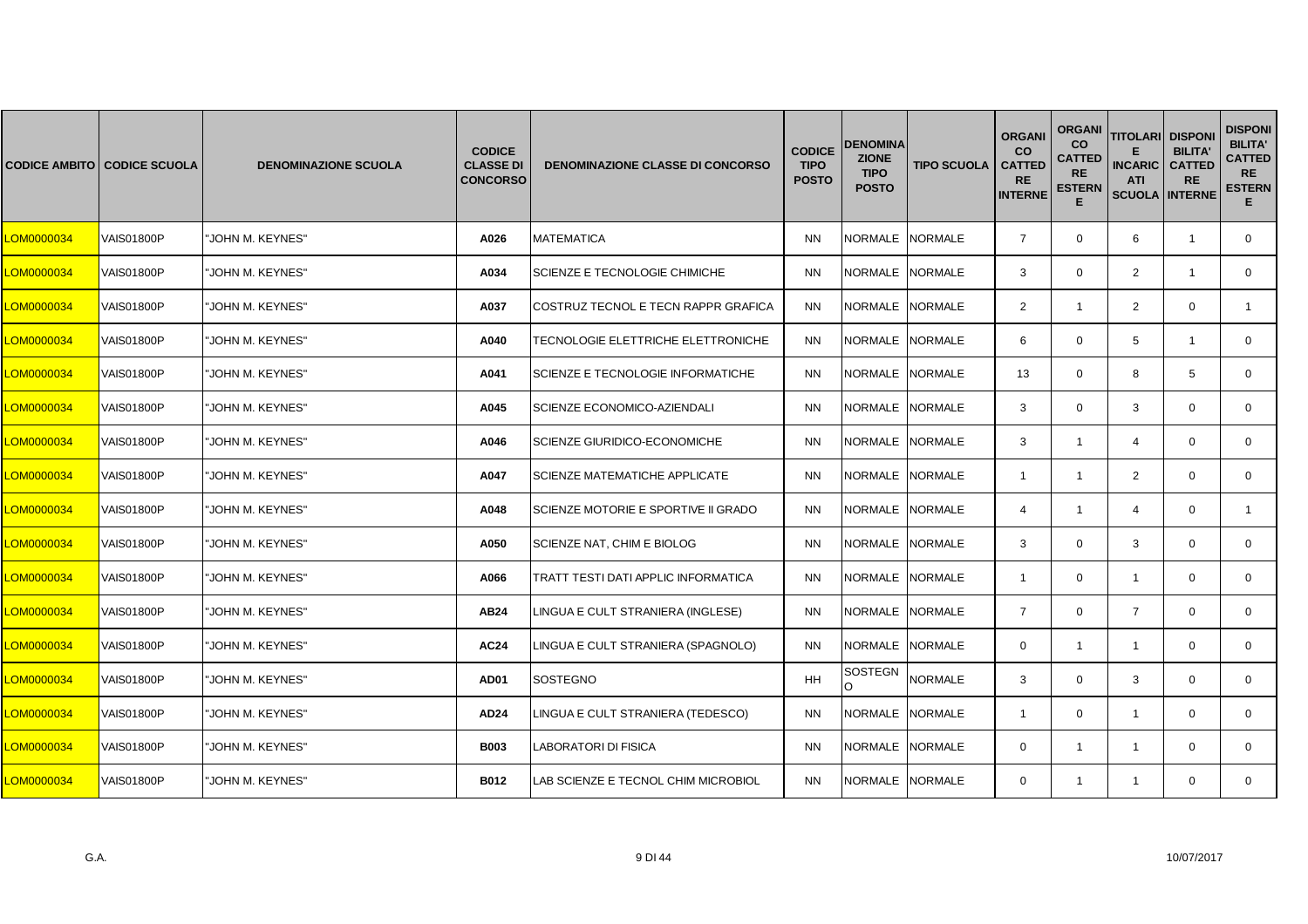|            | <b>CODICE AMBITO CODICE SCUOLA</b> | <b>DENOMINAZIONE SCUOLA</b>         | <b>CODICE</b><br><b>CLASSE DI</b><br><b>CONCORSO</b> | <b>DENOMINAZIONE CLASSE DI CONCORSO</b> | <b>CODICE</b><br><b>TIPO</b><br><b>POSTO</b> | <b>DENOMINA</b><br><b>ZIONE</b><br><b>TIPO</b><br><b>POSTO</b> | <b>TIPO SCUOLA</b> | <b>ORGANI</b><br><b>CO</b><br><b>CATTED</b><br><b>RE</b><br><b>INTERNE</b> | <b>ORGANI</b><br><b>CO</b><br><b>CATTED</b><br><b>RE</b><br><b>ESTERN</b><br>Е | <b>TITOLARI</b><br><b>INCARIC</b><br><b>ATI</b><br><b>SCUOLA INTERNE</b> | <b>DISPONI</b><br><b>BILITA'</b><br><b>CATTED</b><br><b>RE</b> | <b>DISPONI</b><br><b>BILITA'</b><br><b>CATTED</b><br><b>RE</b><br><b>ESTERN</b><br>Е. |
|------------|------------------------------------|-------------------------------------|------------------------------------------------------|-----------------------------------------|----------------------------------------------|----------------------------------------------------------------|--------------------|----------------------------------------------------------------------------|--------------------------------------------------------------------------------|--------------------------------------------------------------------------|----------------------------------------------------------------|---------------------------------------------------------------------------------------|
| LOM0000034 | <b>VAIS01800P</b>                  | 'JOHN M. KEYNES"                    | <b>B015</b>                                          | LAB SC E TECNOL ELETTR ELETTRONIC       | <b>NN</b>                                    | NORMALE NORMALE                                                |                    | $\overline{4}$                                                             | $\mathbf{1}$                                                                   | 5                                                                        | $\mathbf 0$                                                    | $\mathbf{0}$                                                                          |
| LOM0000034 | <b>VAIS01800P</b>                  | "JOHN M. KEYNES"                    | <b>B016</b>                                          | LAB SCIENZE E TECNOL INFORMATICHE       | <b>NN</b>                                    | NORMALE NORMALE                                                |                    | $\overline{7}$                                                             | $\mathbf 0$                                                                    | 6                                                                        | $\mathbf{1}$                                                   | $\mathbf{0}$                                                                          |
| LOM0000034 | <b>VAIS01800P</b>                  | 'JOHN M. KEYNES"                    | <b>B017</b>                                          | LAB SCIENZE E TECNOL MECCANICHE         | <b>NN</b>                                    | NORMALE                                                        | <b>NORMALE</b>     | $\Omega$                                                                   | 1                                                                              | -1                                                                       | $\Omega$                                                       | $\mathbf{0}$                                                                          |
| LOM0000034 | <b>VAIS01800P</b>                  | 'JOHN M. KEYNES"                    | <b>B032</b>                                          | ESERCITAZ DI PRATICA PROFESSIONALE      | <b>NN</b>                                    | NORMALE NORMALE                                                |                    | $\mathbf 0$                                                                | $\mathbf{0}$                                                                   | $\mathbf{1}$                                                             | $\mathbf 0$                                                    | $\mathbf{0}$                                                                          |
| LOM0000034 | VAPC020001                         | <b>ERNESTO CAIROLI - VARESE</b>     | A011                                                 | DISCIPLINE LETTERARIE E LATINO          | <b>NN</b>                                    | NORMALE NORMALE                                                |                    | 5                                                                          | $\mathbf 0$                                                                    | 5                                                                        | $\mathbf 0$                                                    | $\mathbf{0}$                                                                          |
| LOM0000034 | VAPC020001                         | <b>ERNESTO CAIROLI - VARESE</b>     | A013                                                 | DISCIPL LETTERARIE, LATINO E GRECO      | <b>NN</b>                                    | <b>NORMALE</b>                                                 | <b>NORMALE</b>     | 17                                                                         | $\Omega$                                                                       | 15                                                                       | 2                                                              | $\Omega$                                                                              |
| LOM0000034 | VAPC020001                         | <b>ERNESTO CAIROLI - VARESE</b>     | A019                                                 | FILOSOFIA E STORIA                      | <b>NN</b>                                    | NORMALE NORMALE                                                |                    | $\overline{7}$                                                             | $\mathbf{0}$                                                                   | 5                                                                        | 2                                                              | $\mathbf{0}$                                                                          |
| LOM0000034 | VAPC020001                         | <b>ERNESTO CAIROLI - VARESE</b>     | A027                                                 | <b>MATEMATICA E FISICA</b>              | <b>NN</b>                                    | <b>NORMALE</b>                                                 | <b>NORMALE</b>     | $\overline{7}$                                                             | $\mathbf 0$                                                                    | 6                                                                        | $\overline{1}$                                                 | $\mathbf{0}$                                                                          |
| LOM0000034 | VAPC020001                         | <b>ERNESTO CAIROLI - VARESE</b>     | A048                                                 | SCIENZE MOTORIE E SPORTIVE II GRADO     | <b>NN</b>                                    | <b>NORMALE</b>                                                 | <b>NORMALE</b>     | $\overline{4}$                                                             | $\Omega$                                                                       | $\overline{4}$                                                           | $\Omega$                                                       | $\Omega$                                                                              |
| LOM0000034 | VAPC020001                         | ERNESTO CAIROLI - VARESE            | A050                                                 | SCIENZE NAT, CHIM E BIOLOG              | <b>NN</b>                                    | NORMALE                                                        | <b>NORMALE</b>     | $\overline{4}$                                                             | $\mathbf{0}$                                                                   | 4                                                                        | $\mathbf 0$                                                    | $\mathbf{0}$                                                                          |
| LOM0000034 | VAPC020001                         | ERNESTO CAIROLI - VARESE            | A054                                                 | <b>STORIA DELL'ARTE</b>                 | <b>NN</b>                                    | NORMALE NORMALE                                                |                    | 2                                                                          | $\mathbf 0$                                                                    | 2                                                                        | $\mathbf 0$                                                    | $\mathbf 0$                                                                           |
| LOM0000034 | VAPC020001                         | <b>ERNESTO CAIROLI - VARESE</b>     | AA24                                                 | LINGUA E CULT STRANIERA (FRANCESE)      | <b>NN</b>                                    | NORMALE                                                        | <b>NORMALE</b>     | $\Omega$                                                                   | $\mathbf{1}$                                                                   | $\overline{1}$                                                           | $\Omega$                                                       | $\Omega$                                                                              |
| LOM0000034 | VAPC020001                         | <b>ERNESTO CAIROLI - VARESE</b>     | AB24                                                 | LINGUA E CULT STRANIERA (INGLESE)       | <b>NN</b>                                    | NORMALE                                                        | <b>NORMALE</b>     | $\overline{4}$                                                             | $\mathbf 0$                                                                    | 4                                                                        | $\mathbf 0$                                                    | $\mathbf{0}$                                                                          |
| LOM0000034 | VAPC020001                         | <b>ERNESTO CAIROLI - VARESE</b>     | AD01                                                 | SOSTEGNO                                | HH                                           | SOSTEGN                                                        | <b>NORMALE</b>     | $\overline{1}$                                                             | $\mathbf 0$                                                                    | $\mathbf{1}$                                                             | $\mathbf 0$                                                    | 0                                                                                     |
| LOM0000034 | VAPM01000E                         | LICEO STATALE "A. MANZONI" - VARESE | A011                                                 | DISCIPLINE LETTERARIE E LATINO          | <b>NN</b>                                    | NORMALE NORMALE                                                |                    | 16                                                                         | $\mathbf 0$                                                                    | 16                                                                       | $\Omega$                                                       | $\mathbf{0}$                                                                          |
| LOM0000034 | <b>VAPM01000E</b>                  | LICEO STATALE "A. MANZONI" - VARESE | A012                                                 | DISCIPL LETTERARIE ISTITUTI II GR       | <b>NN</b>                                    | NORMALE                                                        | <b>NORMALE</b>     | 4                                                                          | 1                                                                              | 5                                                                        | $\Omega$                                                       | $\Omega$                                                                              |
| LOM0000034 | <b>VAPM01000E</b>                  | LICEO STATALE "A. MANZONI" - VARESE | A017                                                 | DISEG STORIA ARTE ISTITUTI II GR        | <b>NN</b>                                    | NORMALE NORMALE                                                |                    | 3                                                                          | $\mathbf{0}$                                                                   | 4                                                                        | $\mathbf 0$                                                    | $\mathbf{0}$                                                                          |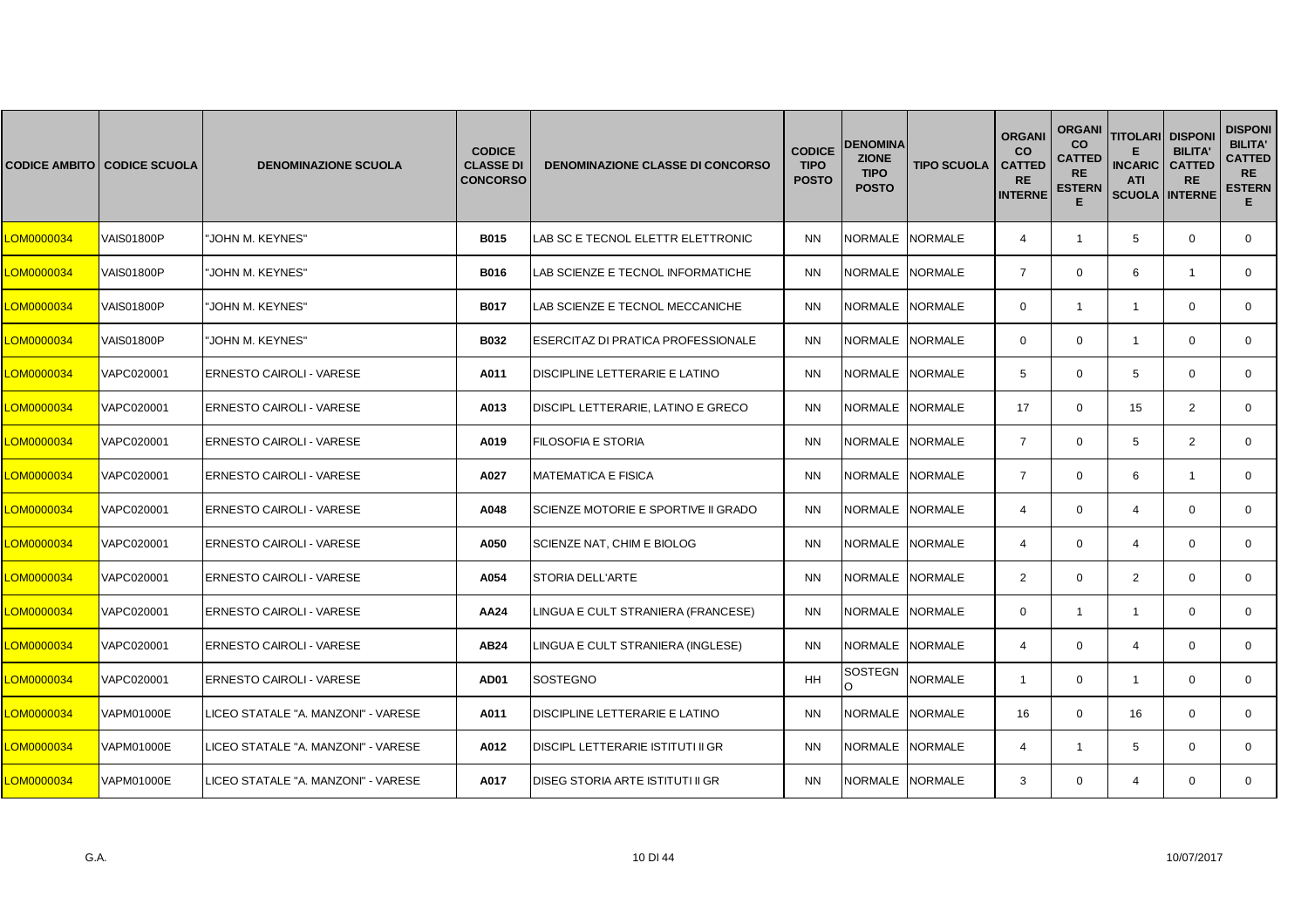|                   | <b>CODICE AMBITO CODICE SCUOLA</b> | <b>DENOMINAZIONE SCUOLA</b>         | <b>CODICE</b><br><b>CLASSE DI</b><br><b>CONCORSO</b> | <b>DENOMINAZIONE CLASSE DI CONCORSO</b> | <b>CODICE</b><br><b>TIPO</b><br><b>POSTO</b> | <b>DENOMINA</b><br><b>ZIONE</b><br><b>TIPO</b><br><b>POSTO</b> | <b>TIPO SCUOLA</b> | <b>ORGANI</b><br><b>CO</b><br><b>CATTED</b><br><b>RE</b><br><b>INTERNE</b> | <b>ORGANI</b><br>co<br><b>CATTED</b><br><b>RE</b><br><b>ESTERN</b><br>E | <b>TITOLARI</b><br><b>INCARIC</b><br><b>ATI</b><br><b>SCUOLA INTERNE</b> | <b>DISPONI</b><br><b>BILITA'</b><br><b>CATTED</b><br><b>RE</b> | <b>DISPONI</b><br><b>BILITA'</b><br><b>CATTED</b><br><b>RE</b><br><b>ESTERN</b><br>E. |
|-------------------|------------------------------------|-------------------------------------|------------------------------------------------------|-----------------------------------------|----------------------------------------------|----------------------------------------------------------------|--------------------|----------------------------------------------------------------------------|-------------------------------------------------------------------------|--------------------------------------------------------------------------|----------------------------------------------------------------|---------------------------------------------------------------------------------------|
| <b>_OM0000034</b> | <b>VAPM01000E</b>                  | LICEO STATALE "A. MANZONI" - VARESE | A018                                                 | FILOSOFIA E SCIENZE UMANE               | <b>NN</b>                                    | NORMALE NORMALE                                                |                    | 9                                                                          | $\mathbf 0$                                                             | 10                                                                       | $\mathbf 0$                                                    | $\mathbf 0$                                                                           |
| LOM0000034        | <b>VAPM01000E</b>                  | LICEO STATALE "A. MANZONI" - VARESE | A019                                                 | <b>FILOSOFIA E STORIA</b>               | <b>NN</b>                                    | NORMALE NORMALE                                                |                    | $\overline{1}$                                                             | $\mathbf 0$                                                             | $\mathbf{1}$                                                             | $\Omega$                                                       | $\mathbf{0}$                                                                          |
| <b>_OM0000034</b> | <b>VAPM01000E</b>                  | LICEO STATALE "A. MANZONI" - VARESE | A027                                                 | <b>MATEMATICA E FISICA</b>              | <b>NN</b>                                    | NORMALE INORMALE                                               |                    | 10                                                                         | $\Omega$                                                                | 11                                                                       | $\Omega$                                                       | $\Omega$                                                                              |
| <b>_OM0000034</b> | <b>VAPM01000E</b>                  | LICEO STATALE "A. MANZONI" - VARESE | A046                                                 | <b>SCIENZE GIURIDICO-ECONOMICHE</b>     | <b>NN</b>                                    | NORMALE NORMALE                                                |                    | $\overline{\mathbf{1}}$                                                    | $\mathbf{1}$                                                            | $\overline{2}$                                                           | $\mathbf 0$                                                    | $\mathbf 0$                                                                           |
| <b>_OM0000034</b> | <b>VAPM01000E</b>                  | LICEO STATALE "A. MANZONI" - VARESE | A048                                                 | SCIENZE MOTORIE E SPORTIVE II GRADO     | <b>NN</b>                                    | NORMALE NORMALE                                                |                    | 5                                                                          | $\mathbf 0$                                                             | $\overline{4}$                                                           | -1                                                             | $\mathbf{0}$                                                                          |
| <b>_OM0000034</b> | VAPM01000E                         | LICEO STATALE "A. MANZONI" - VARESE | A050                                                 | SCIENZE NAT, CHIM E BIOLOG              | <b>NN</b>                                    | NORMALE                                                        | <b>NORMALE</b>     | 5                                                                          | $\Omega$                                                                | 5                                                                        | $\Omega$                                                       | $\Omega$                                                                              |
| <b>_OM0000034</b> | <b>VAPM01000E</b>                  | LICEO STATALE "A. MANZONI" - VARESE | A064                                                 | TEORIA, ANALISI E COMPOSIZIONE          | <b>NN</b>                                    | NORMALE NORMALE                                                |                    | $\overline{1}$                                                             | $\mathbf 0$                                                             | $\mathbf{1}$                                                             | $\mathbf 0$                                                    | $\mathbf 0$                                                                           |
| <b>_OM0000034</b> | <b>VAPM01000E</b>                  | LICEO STATALE "A. MANZONI" - VARESE | AA24                                                 | LINGUA E CULT STRANIERA (FRANCESE)      | <b>NN</b>                                    | NORMALE NORMALE                                                |                    | $\overline{2}$                                                             | $\mathbf 0$                                                             | 3                                                                        | $\mathbf 0$                                                    | $\mathbf{0}$                                                                          |
| <b>_OM0000034</b> | <b>VAPM01000E</b>                  | LICEO STATALE "A. MANZONI" - VARESE | AB24                                                 | LINGUA E CULT STRANIERA (INGLESE)       | <b>NN</b>                                    | NORMALE INORMALE                                               |                    | 9                                                                          | $\Omega$                                                                | 9                                                                        | $\Omega$                                                       | $\Omega$                                                                              |
| <b>_OM0000034</b> | <b>VAPM01000E</b>                  | LICEO STATALE "A. MANZONI" - VARESE | <b>AB55</b>                                          | <b>CHITARRA</b>                         | <b>NN</b>                                    | NORMALE NORMALE                                                |                    | $\overline{1}$                                                             | $\mathbf 0$                                                             | $\mathbf{1}$                                                             | $\mathbf 0$                                                    | $\mathbf 0$                                                                           |
| <b>_OM0000034</b> | VAPM01000E                         | LICEO STATALE "A. MANZONI" - VARESE | <b>AC24</b>                                          | LINGUA E CULT STRANIERA (SPAGNOLO)      | <b>NN</b>                                    | NORMALE NORMALE                                                |                    | 3                                                                          | $\mathbf 0$                                                             | $\overline{4}$                                                           | $\Omega$                                                       | $\mathbf{0}$                                                                          |
| <b>_OM0000034</b> | <b>VAPM01000E</b>                  | LICEO STATALE "A. MANZONI" - VARESE | AC55                                                 | <b>CLARINETTO</b>                       | <b>NN</b>                                    | NORMALE NORMALE                                                |                    | $\overline{1}$                                                             | $\mathbf 0$                                                             | $\overline{1}$                                                           | $\Omega$                                                       | $\mathbf 0$                                                                           |
| LOM0000034        | <b>VAPM01000E</b>                  | LICEO STATALE "A. MANZONI" - VARESE | AD01                                                 | SOSTEGNO                                | <b>HH</b>                                    | <b>SOSTEGN</b><br>O                                            | <b>NORMALE</b>     | $\overline{2}$                                                             | $\mathbf 0$                                                             | $\overline{2}$                                                           | $\Omega$                                                       | $\mathbf 0$                                                                           |
| <b>_OM0000034</b> | <b>VAPM01000E</b>                  | LICEO STATALE "A. MANZONI" - VARESE | <b>AD24</b>                                          | LINGUA E CULT STRANIERA (TEDESCO)       | <b>NN</b>                                    | NORMALE NORMALE                                                |                    | 3                                                                          | $\mathbf 0$                                                             | 3                                                                        | $\Omega$                                                       | $\mathbf{0}$                                                                          |
| <b>CM0000034</b>  | <b>VAPM01000E</b>                  | LICEO STATALE "A. MANZONI" - VARESE | AG55                                                 | <b>FLAUTO</b>                           | <b>NN</b>                                    | NORMALE NORMALE                                                |                    | $\overline{1}$                                                             | $\Omega$                                                                | $\overline{1}$                                                           | $\Omega$                                                       | $\Omega$                                                                              |
| <b>_OM0000034</b> | <b>VAPM01000E</b>                  | LICEO STATALE "A. MANZONI" - VARESE | AJ55                                                 | <b>PIANOFORTE</b>                       | <b>NN</b>                                    | NORMALE NORMALE                                                |                    | 6                                                                          | $\mathbf 0$                                                             | $\overline{4}$                                                           | 2                                                              | $\Omega$                                                                              |
| <b>_OM0000034</b> | <b>VAPM01000E</b>                  | LICEO STATALE "A. MANZONI" - VARESE | <b>AK55</b>                                          | <b>SASSOFONO</b>                        | <b>NN</b>                                    | NORMALE NORMALE                                                |                    | $\overline{1}$                                                             | $\mathbf 0$                                                             | $\mathbf{1}$                                                             | $\mathbf 0$                                                    | $\mathbf{0}$                                                                          |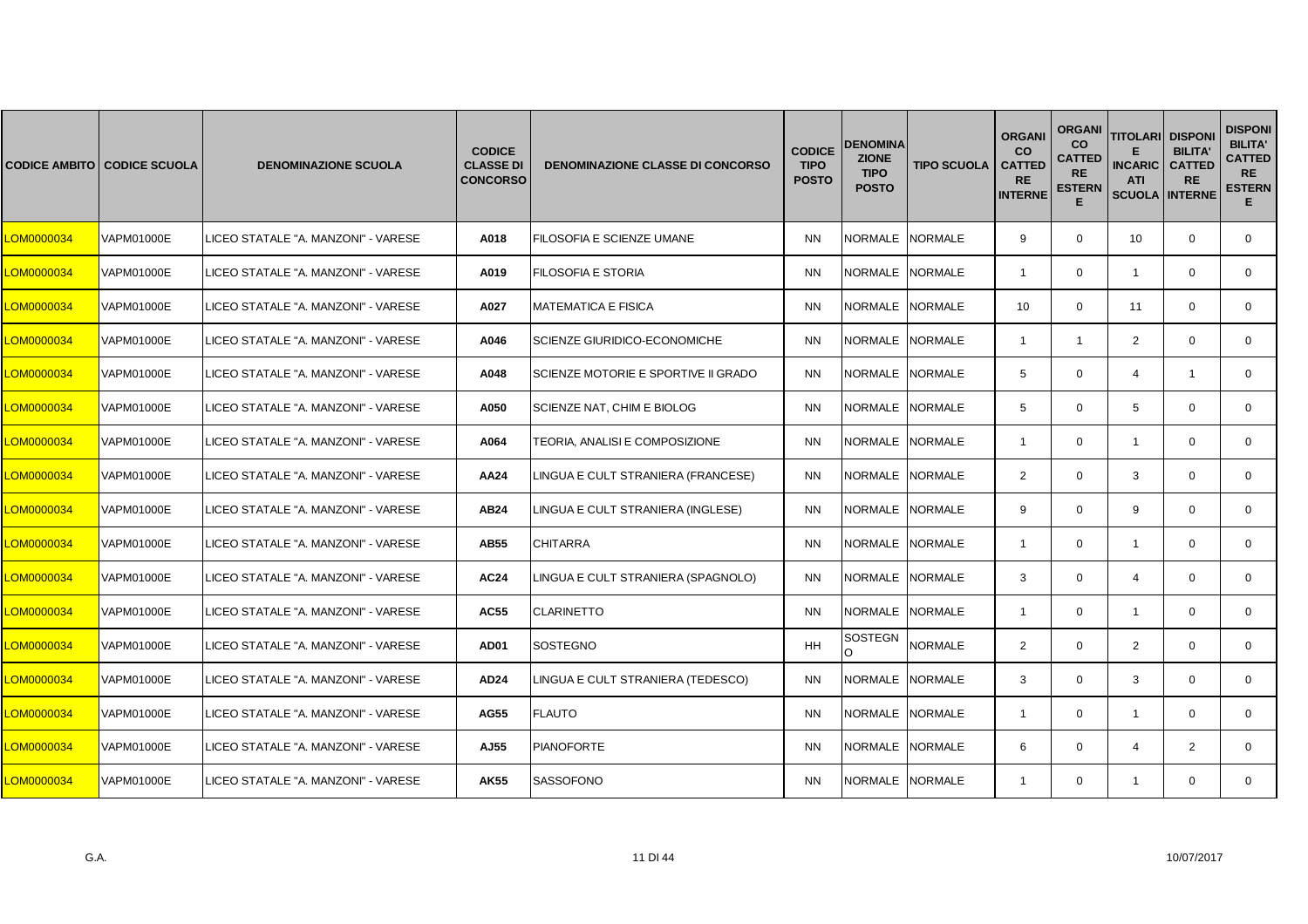|                   | <b>CODICE AMBITO CODICE SCUOLA</b> | <b>DENOMINAZIONE SCUOLA</b>         | <b>CODICE</b><br><b>CLASSE DI</b><br><b>CONCORSO</b> | <b>DENOMINAZIONE CLASSE DI CONCORSO</b> | <b>CODICE</b><br><b>TIPO</b><br><b>POSTO</b> | <b>DENOMINA</b><br><b>ZIONE</b><br><b>TIPO</b><br><b>POSTO</b> | <b>TIPO SCUOLA</b> | <b>ORGANI</b><br><b>CO</b><br><b>CATTED</b><br><b>RE</b><br><b>INTERNE</b> | <b>ORGANI</b><br><b>CO</b><br><b>CATTED</b><br><b>RE</b><br><b>ESTERN</b><br>Е | <b>TITOLARI</b><br><b>INCARIC</b><br><b>ATI</b><br><b>SCUOLA INTERNE</b> | <b>DISPONI</b><br><b>BILITA'</b><br><b>CATTED</b><br><b>RE</b> | <b>DISPONI</b><br><b>BILITA'</b><br><b>CATTED</b><br><b>RE</b><br><b>ESTERN</b><br>Е. |
|-------------------|------------------------------------|-------------------------------------|------------------------------------------------------|-----------------------------------------|----------------------------------------------|----------------------------------------------------------------|--------------------|----------------------------------------------------------------------------|--------------------------------------------------------------------------------|--------------------------------------------------------------------------|----------------------------------------------------------------|---------------------------------------------------------------------------------------|
| <b>_OM0000034</b> | <b>VAPM01000E</b>                  | LICEO STATALE "A. MANZONI" - VARESE | <b>AM55</b>                                          | <b>VIOLINO</b>                          | <b>NN</b>                                    | NORMALE NORMALE                                                |                    | $\mathbf{0}$                                                               | $\mathbf 0$                                                                    | $\mathbf 0$                                                              | $\mathbf 0$                                                    | $\mathbf{0}$                                                                          |
| LOM0000034        | <b>VAPM01000E</b>                  | LICEO STATALE "A. MANZONI" - VARESE | <b>AN55</b>                                          | VIOLONCELLO                             | <b>NN</b>                                    | NORMALE NORMALE                                                |                    | $\overline{1}$                                                             | $\mathbf 0$                                                                    | $\mathbf{1}$                                                             | $\mathbf 0$                                                    | $\mathbf{0}$                                                                          |
| LOM0000034        | VAPM01000E                         | LICEO STATALE "A. MANZONI" - VARESE | A055                                                 | <b>CANTO</b>                            | <b>NN</b>                                    | NORMALE INORMALE                                               |                    | -1                                                                         | $\Omega$                                                                       | -1                                                                       | $\Omega$                                                       | $\Omega$                                                                              |
| <b>CM0000034</b>  | <b>VAPM01000E</b>                  | LICEO STATALE "A. MANZONI" - VARESE | <b>BA02</b>                                          | CONV LINGUA STRANIERA (FRANCESE)        | <b>NN</b>                                    | NORMALE NORMALE                                                |                    | $\mathbf 0$                                                                | $\mathbf{1}$                                                                   | $\mathbf{1}$                                                             | $\mathbf 0$                                                    | $\mathbf{0}$                                                                          |
| <b>_OM0000034</b> | <b>VAPM01000E</b>                  | LICEO STATALE "A. MANZONI" - VARESE | <b>BB02</b>                                          | CONV LINGUA STRANIERA (INGLESE)         | <b>NN</b>                                    | NORMALE NORMALE                                                |                    | $\overline{1}$                                                             | $\mathbf 0$                                                                    | $\mathbf{1}$                                                             | $\mathbf 0$                                                    | $\mathbf 0$                                                                           |
| <b>CM0000034</b>  | VAPM01000E                         | LICEO STATALE "A. MANZONI" - VARESE | <b>BC02</b>                                          | CONV LINGUA STRANIERA (SPAGNOLO)        | <b>NN</b>                                    | NORMALE                                                        | <b>NORMALE</b>     | $\Omega$                                                                   | $\mathbf 0$                                                                    | $\overline{1}$                                                           | $\Omega$                                                       | $\Omega$                                                                              |
| <b>_OM0000034</b> | VAPM01000E                         | LICEO STATALE "A. MANZONI" - VARESE | <b>BD02</b>                                          | CONV LINGUA STRANIERA (TEDESCO)         | <b>NN</b>                                    | NORMALE NORMALE                                                |                    | $\overline{\mathbf{1}}$                                                    | $\mathbf 0$                                                                    | $\mathbf{1}$                                                             | $\mathbf 0$                                                    | $\mathbf{0}$                                                                          |
| LOM0000034        | <b>VAPS03000P</b>                  | SCIENT. "G. FERRARIS" - VARESE      | A011                                                 | DISCIPLINE LETTERARIE E LATINO          | <b>NN</b>                                    | NORMALE NORMALE                                                |                    | 16                                                                         | $\mathbf 0$                                                                    | 17                                                                       | $\mathbf 0$                                                    | $\mathbf 0$                                                                           |
| <b>CM0000034</b>  | <b>VAPS03000P</b>                  | SCIENT. "G. FERRARIS" - VARESE      | A017                                                 | <b>DISEG STORIA ARTE ISTITUTI II GR</b> | <b>NN</b>                                    | NORMALE NORMALE                                                |                    | $\overline{4}$                                                             | $\mathbf{1}$                                                                   | $\overline{4}$                                                           | $\Omega$                                                       | $\mathbf{1}$                                                                          |
| <b>CM0000034</b>  | <b>VAPS03000P</b>                  | SCIENT. "G. FERRARIS" - VARESE      | A019                                                 | FILOSOFIA E STORIA                      | <b>NN</b>                                    | NORMALE NORMALE                                                |                    | $\overline{7}$                                                             | $\mathbf 0$                                                                    | 8                                                                        | $\Omega$                                                       | $\mathbf{0}$                                                                          |
| <b>_OM0000034</b> | <b>VAPS03000P</b>                  | SCIENT. "G. FERRARIS" - VARESE      | A026                                                 | <b>MATEMATICA</b>                       | <b>NN</b>                                    | NORMALE NORMALE                                                |                    | 2                                                                          | $\mathbf 0$                                                                    | $\overline{2}$                                                           | $\mathbf 0$                                                    | $\mathbf 0$                                                                           |
| <b>_OM0000034</b> | <b>VAPS03000P</b>                  | SCIENT. "G. FERRARIS" - VARESE      | A027                                                 | <b>MATEMATICA E FISICA</b>              | <b>NN</b>                                    | NORMALE NORMALE                                                |                    | 16                                                                         | $\Omega$                                                                       | 16                                                                       | $\Omega$                                                       | $\Omega$                                                                              |
| LOM0000034        | VAPS03000P                         | SCIENT. "G. FERRARIS" - VARESE      | A041                                                 | SCIENZE E TECNOLOGIE INFORMATICHE       | <b>NN</b>                                    | NORMALE                                                        | <b>NORMALE</b>     | $\overline{1}$                                                             | $\mathbf{1}$                                                                   | $\mathbf{1}$                                                             | $\mathbf 0$                                                    | $\mathbf{1}$                                                                          |
| <b>_OM0000034</b> | VAPS03000P                         | . SCIENT. "G. FERRARIS" - VARESE    | A048                                                 | SCIENZE MOTORIE E SPORTIVE II GRADO     | <b>NN</b>                                    | NORMALE NORMALE                                                |                    | 5                                                                          | $\mathbf{1}$                                                                   | 6                                                                        | $\mathbf 0$                                                    | $\mathbf 0$                                                                           |
| <b>_OM0000034</b> | <b>VAPS03000P</b>                  | SCIENT. "G. FERRARIS" - VARESE      | A050                                                 | SCIENZE NAT, CHIM E BIOLOG              | <b>NN</b>                                    | NORMALE NORMALE                                                |                    | 8                                                                          | $\mathbf{1}$                                                                   | 9                                                                        | $\Omega$                                                       | $\mathbf{0}$                                                                          |
| LOM0000034        | <b>VAPS03000P</b>                  | L. SCIENT. "G. FERRARIS" - VARESE   | AB24                                                 | LINGUA E CULT STRANIERA (INGLESE)       | <b>NN</b>                                    | NORMALE NORMALE                                                |                    | $\overline{7}$                                                             | $\Omega$                                                                       | $\overline{7}$                                                           | $\Omega$                                                       | $\Omega$                                                                              |
| <b>_OM0000034</b> | <b>VAPS11000A</b>                  | SCIENT. "SERENI" - LUINO            | A011                                                 | DISCIPLINE LETTERARIE E LATINO          | <b>NN</b>                                    | NORMALE NORMALE                                                |                    | 17                                                                         | $\mathbf{1}$                                                                   | 15                                                                       | 2                                                              |                                                                                       |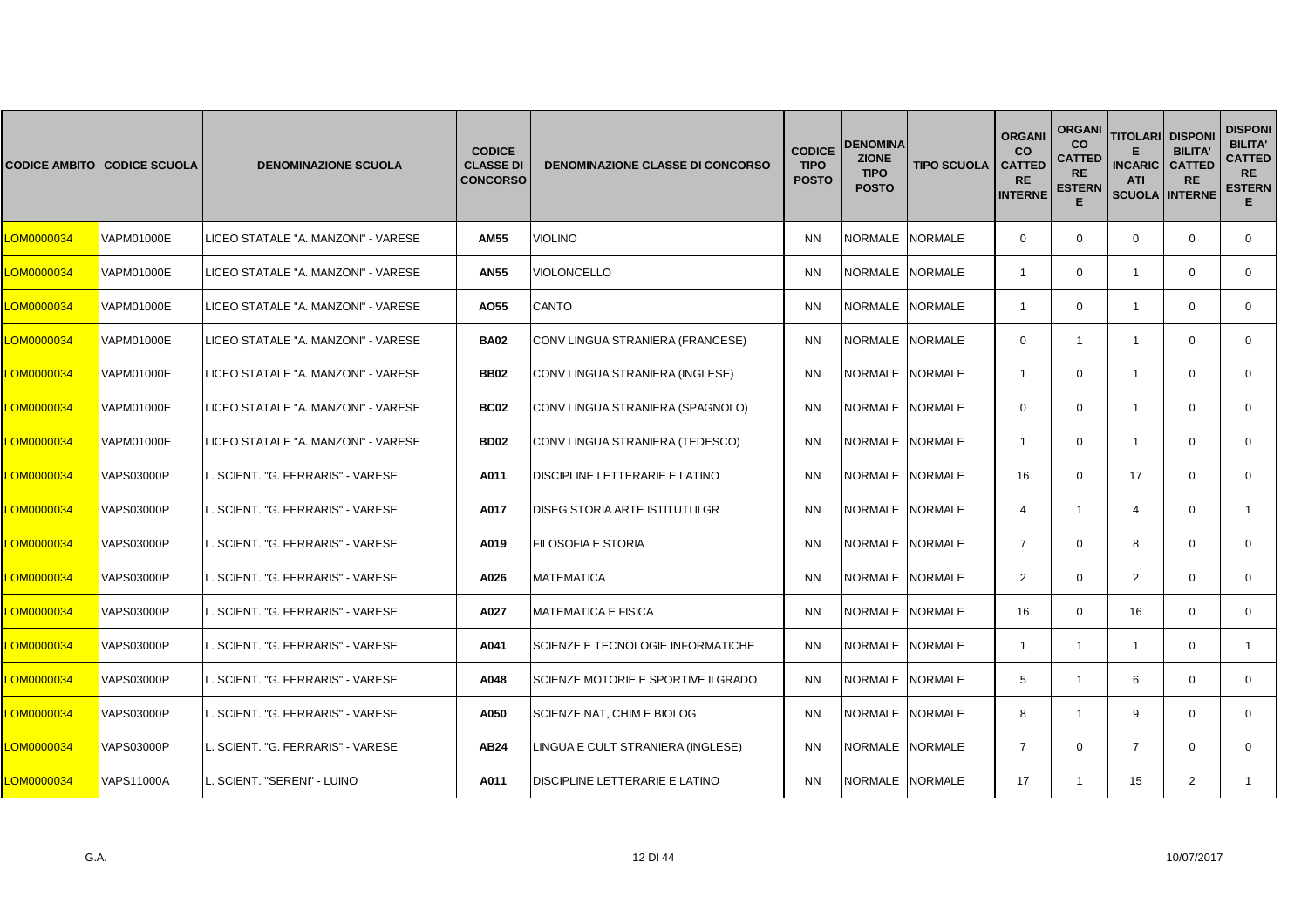|            | <b>CODICE AMBITO CODICE SCUOLA</b> | <b>DENOMINAZIONE SCUOLA</b> | <b>CODICE</b><br><b>CLASSE DI</b><br><b>CONCORSO</b> | <b>DENOMINAZIONE CLASSE DI CONCORSO</b>    | <b>CODICE</b><br><b>TIPO</b><br><b>POSTO</b> | <b>DENOMINA</b><br><b>ZIONE</b><br><b>TIPO</b><br><b>POSTO</b> | <b>TIPO SCUOLA</b> | <b>ORGANI</b><br><b>CO</b><br><b>CATTED</b><br><b>RE</b><br><b>INTERNE</b> | <b>ORGANI</b><br>CO<br>CATTED<br><b>RE</b><br><b>ESTERN</b><br>E | <b>TITOLARI</b><br><b>INCARIC</b><br><b>ATI</b><br><b>SCUOLA</b> | <b>DISPON</b><br><b>BILITA</b><br><b>CATTED</b><br><b>RE</b><br><b>INTERNE</b> | <b>DISPONI</b><br><b>BILITA'</b><br><b>CATTED</b><br><b>RE</b><br><b>ESTERN</b><br>E. |
|------------|------------------------------------|-----------------------------|------------------------------------------------------|--------------------------------------------|----------------------------------------------|----------------------------------------------------------------|--------------------|----------------------------------------------------------------------------|------------------------------------------------------------------|------------------------------------------------------------------|--------------------------------------------------------------------------------|---------------------------------------------------------------------------------------|
| LOM0000034 | <b>VAPS11000A</b>                  | SCIENT. "SERENI" - LUINO    | A012                                                 | DISCIPL LETTERARIE ISTITUTI II GR          | <b>NN</b>                                    | NORMALE NORMALE                                                |                    | $\overline{1}$                                                             | $\mathbf 0$                                                      | $\overline{1}$                                                   | $\mathbf{0}$                                                                   | 0                                                                                     |
| LOM0000034 | <b>VAPS11000A</b>                  | SCIENT. "SERENI" - LUINO    | A013                                                 | DISCIPL LETTERARIE, LATINO E GRECO         | <b>NN</b>                                    | NORMALE NORMALE                                                |                    | $\overline{\mathbf{1}}$                                                    | $\mathbf 0$                                                      | $\overline{1}$                                                   | $\mathbf 0$                                                                    | $\mathbf 0$                                                                           |
| LOM0000034 | <b>VAPS11000A</b>                  | SCIENT. "SERENI" - LUINO    | A017                                                 | DISEG STORIA ARTE ISTITUTI II GR           | <b>NN</b>                                    | NORMALE INORMALE                                               |                    | 3                                                                          | $\mathbf 0$                                                      | 3                                                                | $\Omega$                                                                       | $\mathbf 0$                                                                           |
| LOM0000034 | <b>VAPS11000A</b>                  | SCIENT. "SERENI" - LUINO    | A018                                                 | FILOSOFIA E SCIENZE UMANE                  | <b>NN</b>                                    | NORMALE NORMALE                                                |                    | 3                                                                          | $\mathbf 0$                                                      | 3                                                                | $\mathbf 0$                                                                    | $\mathbf{0}$                                                                          |
| LOM0000034 | <b>VAPS11000A</b>                  | SCIENT. "SERENI" - LUINO    | A019                                                 | <b>FILOSOFIA E STORIA</b>                  | <b>NN</b>                                    | NORMALE NORMALE                                                |                    | 5                                                                          | $\mathbf{1}$                                                     | $\overline{4}$                                                   | $\overline{1}$                                                                 | $\mathbf{1}$                                                                          |
| LOM0000034 | <b>VAPS11000A</b>                  | SCIENT. "SERENI" - LUINO    | A026                                                 | <b>MATEMATICA</b>                          | <b>NN</b>                                    | NORMALE                                                        | <b>NORMALE</b>     | 2                                                                          | $\mathbf 0$                                                      | 2                                                                | $\Omega$                                                                       | $\mathbf{0}$                                                                          |
| LOM0000034 | VAPS11000A                         | . SCIENT. "SERENI" - LUINO  | A027                                                 | <b>MATEMATICA E FISICA</b>                 | <b>NN</b>                                    | NORMALE NORMALE                                                |                    | 11                                                                         | $\mathbf 0$                                                      | 8                                                                | 3                                                                              | 0                                                                                     |
| LOM0000034 | <b>VAPS11000A</b>                  | SCIENT. "SERENI" - LUINO    | A041                                                 | SCIENZE E TECNOLOGIE INFORMATICHE          | <b>NN</b>                                    | NORMALE NORMALE                                                |                    | 2                                                                          | $\mathbf{1}$                                                     | $\overline{1}$                                                   | $\overline{1}$                                                                 | $\mathbf{1}$                                                                          |
| LOM0000034 | <b>VAPS11000A</b>                  | SCIENT. "SERENI" - LUINO    | A048                                                 | <b>SCIENZE MOTORIE E SPORTIVE II GRADO</b> | <b>NN</b>                                    | NORMALE NORMALE                                                |                    | $\overline{4}$                                                             | $\mathbf{1}$                                                     | 5                                                                | $\Omega$                                                                       | $\mathbf 0$                                                                           |
| LOM0000034 | VAPS11000A                         | SCIENT. "SERENI" - LUINO    | A050                                                 | SCIENZE NAT, CHIM E BIOLOG                 | <b>NN</b>                                    | NORMALE NORMALE                                                |                    | 8                                                                          | 0                                                                | 8                                                                | $\mathbf 0$                                                                    | 0                                                                                     |
| LOM0000034 | <b>VAPS11000A</b>                  | SCIENT. "SERENI" - LUINO    | A054                                                 | <b>STORIA DELL'ARTE</b>                    | <b>NN</b>                                    | NORMALE NORMALE                                                |                    | $\overline{1}$                                                             | $\mathbf 0$                                                      | $\mathbf 0$                                                      | $\overline{1}$                                                                 | $\mathbf{0}$                                                                          |
| LOM0000034 | <b>VAPS11000A</b>                  | SCIENT. "SERENI" - LUINO    | AA24                                                 | LINGUA E CULT STRANIERA (FRANCESE)         | <b>NN</b>                                    | NORMALE NORMALE                                                |                    | $\overline{2}$                                                             | $\mathbf 0$                                                      | 2                                                                | $\Omega$                                                                       | $\Omega$                                                                              |
| LOM0000034 | VAPS11000A                         | SCIENT. "SERENI" - LUINO    | AB24                                                 | LINGUA E CULT STRANIERA (INGLESE)          | <b>NN</b>                                    | NORMALE                                                        | <b>NORMALE</b>     | $\overline{7}$                                                             | $\mathbf{1}$                                                     | $\overline{7}$                                                   | $\mathbf 0$                                                                    | $\mathbf{1}$                                                                          |
| LOM0000034 | VAPS11000A                         | . SCIENT. "SERENI" - LUINO  | AD01                                                 | <b>SOSTEGNO</b>                            | <b>HH</b>                                    | SOSTEGN                                                        | <b>NORMALE</b>     | 3                                                                          | $\mathbf 0$                                                      | 3                                                                | $\mathbf 0$                                                                    | 0                                                                                     |
| LOM0000034 | <b>VAPS11000A</b>                  | SCIENT. "SERENI" - LUINO    | AD24                                                 | LINGUA E CULT STRANIERA (TEDESCO)          | <b>NN</b>                                    | NORMALE NORMALE                                                |                    | $\overline{2}$                                                             | $\mathbf 0$                                                      | $\overline{2}$                                                   | $\Omega$                                                                       | $\mathbf 0$                                                                           |
| LOM0000034 | <b>VAPS11000A</b>                  | SCIENT. "SERENI" - LUINO    | <b>B032</b>                                          | ESERCITAZ DI PRATICA PROFESSIONALE         | <b>NN</b>                                    | NORMALE INORMALE                                               |                    | $\Omega$                                                                   | $\mathbf 0$                                                      | -1                                                               | $\Omega$                                                                       | $\mathbf 0$                                                                           |
| LOM0000034 | <b>VAPS11000A</b>                  | SCIENT. "SERENI" - LUINO    | <b>BA02</b>                                          | CONV LINGUA STRANIERA (FRANCESE)           | <b>NN</b>                                    | NORMALE NORMALE                                                |                    | -1                                                                         | 0                                                                | $\overline{1}$                                                   | $\mathbf 0$                                                                    | $\mathbf{0}$                                                                          |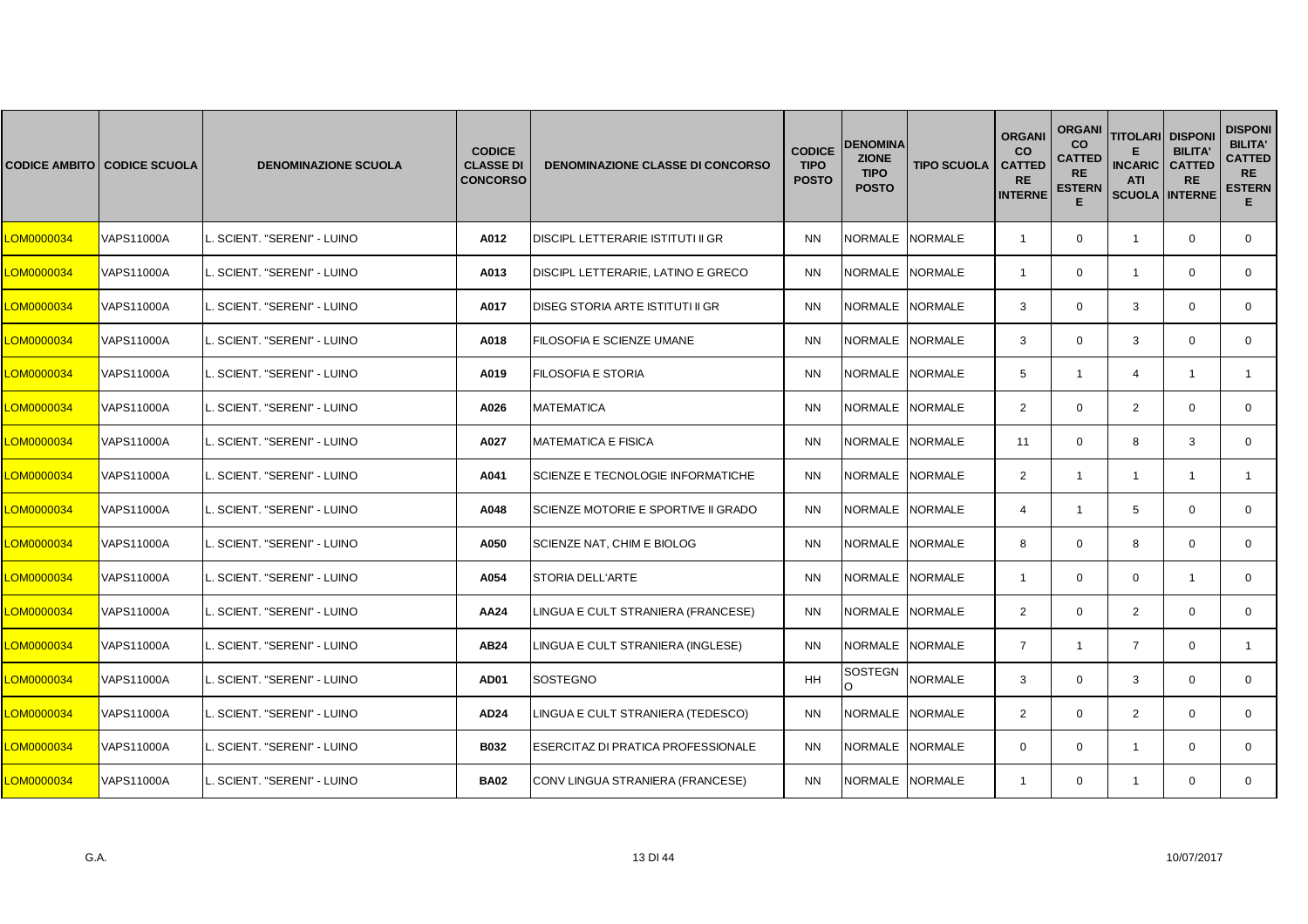|            | <b>CODICE AMBITO CODICE SCUOLA</b> | <b>DENOMINAZIONE SCUOLA</b>       | <b>CODICE</b><br><b>CLASSE DI</b><br><b>CONCORSO</b> | <b>DENOMINAZIONE CLASSE DI CONCORSO</b> | <b>CODICE</b><br><b>TIPO</b><br><b>POSTO</b> | <b>DENOMINA</b><br><b>ZIONE</b><br><b>TIPO</b><br><b>POSTO</b> | <b>TIPO SCUOLA</b> | <b>ORGANI</b><br><b>CO</b><br><b>CATTED</b><br><b>RE</b><br><b>INTERNE</b> | <b>ORGANI</b><br><b>CO</b><br><b>CATTED</b><br><b>RE</b><br><b>ESTERN</b><br>Е | <b>TITOLARI</b><br><b>INCARIC</b><br><b>ATI</b><br><b>SCUOLA INTERNE</b> | <b>DISPONI</b><br><b>BILITA'</b><br><b>CATTED</b><br><b>RE</b> | <b>DISPONI</b><br><b>BILITA'</b><br><b>CATTED</b><br><b>RE</b><br><b>ESTERN</b><br>E. |
|------------|------------------------------------|-----------------------------------|------------------------------------------------------|-----------------------------------------|----------------------------------------------|----------------------------------------------------------------|--------------------|----------------------------------------------------------------------------|--------------------------------------------------------------------------------|--------------------------------------------------------------------------|----------------------------------------------------------------|---------------------------------------------------------------------------------------|
| LOM0000034 | <b>VAPS11000A</b>                  | SCIENT. "SERENI" - LUINO          | <b>BB02</b>                                          | CONV LINGUA STRANIERA (INGLESE)         | <b>NN</b>                                    | NORMALE NORMALE                                                |                    | $\mathbf 0$                                                                | $\mathbf{1}$                                                                   | $\overline{1}$                                                           | $\mathbf 0$                                                    | $\mathbf{0}$                                                                          |
| LOM0000034 | <b>VAPS11000A</b>                  | SCIENT. "SERENI" - LUINO          | <b>BD02</b>                                          | CONV LINGUA STRANIERA (TEDESCO)         | <b>NN</b>                                    | NORMALE NORMALE                                                |                    | $\mathbf 0$                                                                | $\mathbf{1}$                                                                   | $\mathbf 0$                                                              | $\mathbf 0$                                                    | $\mathbf{1}$                                                                          |
| LOM0000034 | <b>VARC02000L</b>                  | I.P.S.S.C.T. "L.EINAUDI" - VARESE | A012                                                 | DISCIPL LETTERARIE ISTITUTI II GR       | <b>NN</b>                                    | NORMALE                                                        | <b>NORMALE</b>     | 12 <sup>2</sup>                                                            | $\Omega$                                                                       | 9                                                                        | 3                                                              | $\mathbf{0}$                                                                          |
| LOM0000034 | <b>VARC02000L</b>                  | I.P.S.S.C.T. "L.EINAUDI" - VARESE | A015                                                 | <b>DISCIPLINE SANITARIE</b>             | <b>NN</b>                                    | NORMALE NORMALE                                                |                    | 3                                                                          | $\mathbf{0}$                                                                   | $\overline{2}$                                                           | $\overline{1}$                                                 | $\mathbf{0}$                                                                          |
| LOM0000034 | <b>VARC02000L</b>                  | I.P.S.S.C.T. "L.EINAUDI" - VARESE | A017                                                 | <b>DISEG STORIA ARTE ISTITUTI II GR</b> | <b>NN</b>                                    | NORMALE NORMALE                                                |                    | $\overline{1}$                                                             | $\mathbf 0$                                                                    | $\mathbf 0$                                                              | $\overline{1}$                                                 | $\mathbf{0}$                                                                          |
| LOM0000034 | <b>VARC02000L</b>                  | I.P.S.S.C.T. "L.EINAUDI" - VARESE | A018                                                 | FILOSOFIA E SCIENZE UMANE               | <b>NN</b>                                    | <b>NORMALE</b>                                                 | <b>NORMALE</b>     | $\overline{7}$                                                             | $\Omega$                                                                       | 5                                                                        | 2                                                              | $\Omega$                                                                              |
| LOM0000034 | <b>VARC02000L</b>                  | I.P.S.S.C.T. "L.EINAUDI" - VARESE | A020                                                 | <b>FISICA</b>                           | <b>NN</b>                                    | NORMALE NORMALE                                                |                    | $\overline{1}$                                                             | $\mathbf 0$                                                                    | $\mathbf{1}$                                                             | $\mathbf 0$                                                    | $\mathbf{0}$                                                                          |
| LOM0000034 | <b>VARC02000L</b>                  | I.P.S.S.C.T. "L.EINAUDI" - VARESE | A026                                                 | <b>MATEMATICA</b>                       | <b>NN</b>                                    | <b>NORMALE</b>                                                 | <b>NORMALE</b>     | $\overline{7}$                                                             | $\mathbf 0$                                                                    | $\overline{7}$                                                           | $\mathbf 0$                                                    | $\mathbf{0}$                                                                          |
| LOM0000034 | <b>VARC02000L</b>                  | I.P.S.S.C.T. "L.EINAUDI" - VARESE | A029                                                 | <b>MUSICA ISTITUTI II GRADO</b>         | <b>NN</b>                                    | <b>NORMALE</b>                                                 | <b>NORMALE</b>     | $\Omega$                                                                   | $\mathbf{1}$                                                                   | $\Omega$                                                                 | $\Omega$                                                       | $\mathbf{1}$                                                                          |
| LOM0000034 | <b>VARC02000L</b>                  | I.P.S.S.C.T. "L.EINAUDI" - VARESE | A034                                                 | SCIENZE E TECNOLOGIE CHIMICHE           | <b>NN</b>                                    | NORMALE                                                        | <b>NORMALE</b>     | $\overline{1}$                                                             | $\mathbf{0}$                                                                   | $\overline{1}$                                                           | $\mathbf 0$                                                    | $\mathbf{0}$                                                                          |
| LOM0000034 | <b>VARC02000L</b>                  | I.P.S.S.C.T. "L.EINAUDI" - VARESE | A037                                                 | COSTRUZ TECNOL E TECN RAPPR GRAFICA     | <b>NN</b>                                    | NORMALE NORMALE                                                |                    | $\overline{2}$                                                             | $\mathbf 0$                                                                    | $\overline{2}$                                                           | $\mathbf 0$                                                    | $\mathbf 0$                                                                           |
| LOM0000034 | <b>VARC02000L</b>                  | I.P.S.S.C.T. "L.EINAUDI" - VARESE | A041                                                 | SCIENZE E TECNOLOGIE INFORMATICHE       | <b>NN</b>                                    | <b>NORMALE</b>                                                 | <b>NORMALE</b>     | $\mathbf{1}$                                                               | $\Omega$                                                                       | $\overline{1}$                                                           | $\Omega$                                                       | $\Omega$                                                                              |
| LOM0000034 | <b>VARC02000L</b>                  | I.P.S.S.C.T. "L.EINAUDI" - VARESE | A045                                                 | SCIENZE ECONOMICO-AZIENDALI             | <b>NN</b>                                    | NORMALE                                                        | NORMALE            | $\overline{4}$                                                             | $\mathbf{1}$                                                                   | 5                                                                        | $\mathbf 0$                                                    | $\mathbf{0}$                                                                          |
| LOM0000034 | <b>VARC02000L</b>                  | I.P.S.S.C.T. "L.EINAUDI" - VARESE | A046                                                 | SCIENZE GIURIDICO-ECONOMICHE            | <b>NN</b>                                    | NORMALE                                                        | <b>NORMALE</b>     | 6                                                                          | $\mathbf 0$                                                                    | 6                                                                        | $\mathbf 0$                                                    | $\mathbf{0}$                                                                          |
| LOM0000034 | <b>VARC02000L</b>                  | I.P.S.S.C.T. "L.EINAUDI" - VARESE | A048                                                 | SCIENZE MOTORIE E SPORTIVE II GRADO     | <b>NN</b>                                    | NORMALE NORMALE                                                |                    | $\overline{4}$                                                             | $\mathbf{1}$                                                                   | 5                                                                        | $\Omega$                                                       | $\mathbf{0}$                                                                          |
| LOM0000034 | <b>VARC02000L</b>                  | I.P.S.S.C.T. "L.EINAUDI" - VARESE | A050                                                 | SCIENZE NAT, CHIM E BIOLOG              | <b>NN</b>                                    | NORMALE                                                        | <b>NORMALE</b>     | 3                                                                          | $\Omega$                                                                       | $\overline{4}$                                                           | $\Omega$                                                       | $\Omega$                                                                              |
| LOM0000034 | <b>VARC02000L</b>                  | I.P.S.S.C.T. "L.EINAUDI" - VARESE | A066                                                 | TRATT TESTI DATI APPLIC INFORMATICA     | <b>NN</b>                                    | NORMALE NORMALE                                                |                    | $\mathbf{1}$                                                               | $\mathbf{1}$                                                                   | 2                                                                        | $\mathbf 0$                                                    | $\mathbf{0}$                                                                          |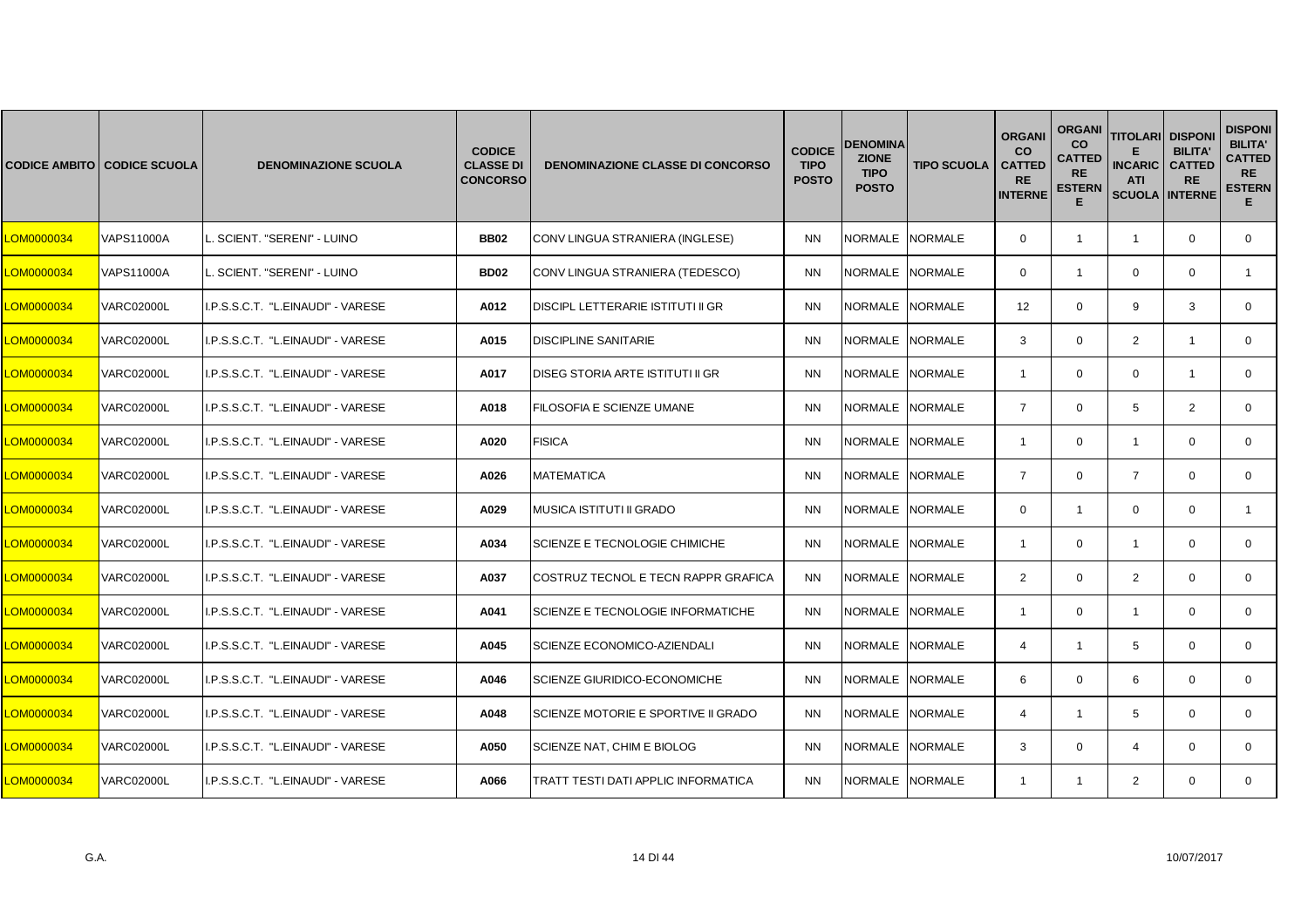|            | <b>CODICE AMBITO CODICE SCUOLA</b> | <b>DENOMINAZIONE SCUOLA</b>             | <b>CODICE</b><br><b>CLASSE DI</b><br><b>CONCORSO</b> | <b>DENOMINAZIONE CLASSE DI CONCORSO</b> | <b>CODICE</b><br><b>TIPO</b><br><b>POSTO</b> | <b>DENOMINA</b><br><b>ZIONE</b><br><b>TIPO</b><br><b>POSTO</b> | <b>TIPO SCUOLA</b> | <b>ORGANI</b><br><b>CO</b><br><b>CATTED</b><br><b>RE</b><br><b>INTERNE</b> | <b>ORGANI</b><br>co<br><b>CATTED</b><br><b>RE</b><br><b>ESTERN</b><br>E | <b>TITOLARI</b><br><b>INCARIC</b><br><b>ATI</b><br><b>SCUOLA INTERNE</b> | <b>DISPONI</b><br><b>BILITA'</b><br><b>CATTED</b><br><b>RE</b> | <b>DISPONI</b><br><b>BILITA'</b><br><b>CATTED</b><br><b>RE</b><br><b>ESTERN</b><br>E. |
|------------|------------------------------------|-----------------------------------------|------------------------------------------------------|-----------------------------------------|----------------------------------------------|----------------------------------------------------------------|--------------------|----------------------------------------------------------------------------|-------------------------------------------------------------------------|--------------------------------------------------------------------------|----------------------------------------------------------------|---------------------------------------------------------------------------------------|
| LOM0000034 | <b>VARC02000L</b>                  | I.P.S.S.C.T. "L.EINAUDI" - VARESE       | AA24                                                 | LINGUA E CULT STRANIERA (FRANCESE)      | <b>NN</b>                                    | NORMALE NORMALE                                                |                    | $\overline{2}$                                                             | $\mathbf 0$                                                             | $\overline{2}$                                                           | $\mathbf 0$                                                    | $\mathbf 0$                                                                           |
| LOM0000034 | <b>VARC02000L</b>                  | I.P.S.S.C.T. "L.EINAUDI" - VARESE       | AB24                                                 | LINGUA E CULT STRANIERA (INGLESE)       | <b>NN</b>                                    | NORMALE NORMALE                                                |                    | 6                                                                          | $\mathbf 0$                                                             | 6                                                                        | $\Omega$                                                       | $\mathbf{0}$                                                                          |
| LOM0000034 | <b>VARC02000L</b>                  | I.P.S.S.C.T. "L.EINAUDI" - VARESE       | <b>AD01</b>                                          | SOSTEGNO                                | <b>HH</b>                                    | SOSTEGN<br>O                                                   | <b>NORMALE</b>     | 12 <sup>2</sup>                                                            | $\Omega$                                                                | 12                                                                       | $\Omega$                                                       | $\Omega$                                                                              |
| LOM0000034 | <b>VARC02000L</b>                  | I.P.S.S.C.T. "L.EINAUDI" - VARESE       | AD <sub>24</sub>                                     | LINGUA E CULT STRANIERA (TEDESCO)       | <b>NN</b>                                    | NORMALE NORMALE                                                |                    | $\overline{1}$                                                             | $\mathbf 0$                                                             | $\mathbf 0$                                                              | $\overline{1}$                                                 | $\mathbf 0$                                                                           |
| LOM0000034 | <b>VARC02000L</b>                  | I.P.S.S.C.T. "L.EINAUDI" - VARESE       | <b>B007</b>                                          | LABORATORIO DI OTTICA                   | <b>NN</b>                                    | NORMALE NORMALE                                                |                    | $\overline{2}$                                                             | $\mathbf 0$                                                             | $\mathbf 0$                                                              | 2                                                              | $\mathbf 0$                                                                           |
| LOM0000034 | <b>VARC02000L</b>                  | I.P.S.S.C.T. "L.EINAUDI" - VARESE       | <b>B023</b>                                          | LAB SERVIZI SOCIO-SANITARI              | <b>NN</b>                                    | <b>NORMALE</b>                                                 | <b>NORMALE</b>     | 3                                                                          | $\mathbf{0}$                                                            | 3                                                                        | $\Omega$                                                       | $\mathbf{0}$                                                                          |
| LOM0000034 | <b>VARC02000L</b>                  | I.P.S.S.C.T. "L.EINAUDI" - VARESE       | <b>BA02</b>                                          | CONV LINGUA STRANIERA (FRANCESE)        | <b>NN</b>                                    | NORMALE                                                        | <b>NORMALE</b>     | $\overline{1}$                                                             | $\mathbf 0$                                                             | $\mathbf{1}$                                                             | $\mathbf 0$                                                    | $\mathbf 0$                                                                           |
| LOM0000034 | <b>VARC02000L</b>                  | I.P.S.S.C.T. "L.EINAUDI" - VARESE       | <b>BD02</b>                                          | CONV LINGUA STRANIERA (TEDESCO)         | <b>NN</b>                                    | NORMALE NORMALE                                                |                    | $\mathbf{1}$                                                               | $\mathbf 0$                                                             | $\overline{1}$                                                           | $\mathbf 0$                                                    | $\mathbf{0}$                                                                          |
| LOM0000034 | VARC020502                         | I.P.S.S.C.T.S. "EINAUDI" (CORSO SERALE) | A012                                                 | DISCIPL LETTERARIE ISTITUTI II GR       | <b>NN</b>                                    | NORMALE SERALE                                                 |                    | $\overline{1}$                                                             | $\Omega$                                                                | $\mathbf 0$                                                              | $\overline{1}$                                                 | $\mathbf 0$                                                                           |
| LOM0000034 | <b>VARI01751X</b>                  | IPSIA ISIS "NEWTON" - VARESE (C.SERALE) | A012                                                 | DISCIPL LETTERARIE ISTITUTI II GR       | <b>NN</b>                                    | NORMALE SERALE                                                 |                    | $\overline{1}$                                                             | $\mathbf 0$                                                             | $\mathbf{1}$                                                             | $\mathbf 0$                                                    | $\mathbf 0$                                                                           |
| LOM0000034 | <b>VARI01751X</b>                  | IPSIA ISIS "NEWTON" - VARESE (C.SERALE) | A042                                                 | SCIENZE E TECNOLOGIE MECCANICHE         | <b>NN</b>                                    | NORMALE SERALE                                                 |                    | $\mathbf{1}$                                                               | $\mathbf 0$                                                             | $\mathbf 0$                                                              | $\mathbf{1}$                                                   | $\mathbf{0}$                                                                          |
| LOM0000034 | <b>VARI01751X</b>                  | IPSIA ISIS "NEWTON" - VARESE (C.SERALE) | <b>AB24</b>                                          | LINGUA E CULT STRANIERA (INGLESE)       | <b>NN</b>                                    | NORMALE SERALE                                                 |                    | $\mathbf 0$                                                                | $\mathbf{1}$                                                            | $\overline{1}$                                                           | $\mathbf 0$                                                    | $\mathbf 0$                                                                           |
| LOM0000034 | VARI01751X                         | IPSIA ISIS "NEWTON" - VARESE (C.SERALE) | <b>B017</b>                                          | <b>LAB SCIENZE E TECNOL MECCANICHE</b>  | <b>NN</b>                                    | NORMALE SERALE                                                 |                    | $\overline{1}$                                                             | $\mathbf 0$                                                             | $\mathbf 0$                                                              | $\overline{1}$                                                 | $\mathbf 0$                                                                           |
| LOM0000034 | VASL040006                         | "ANGELO FRATTINI"                       | A008                                                 | DISCIP GEOM, ARCH, ARRED, SCENOTEC      | <b>NN</b>                                    | NORMALE NORMALE                                                |                    | 9                                                                          | $\mathbf 0$                                                             | 8                                                                        | $\overline{1}$                                                 | $\mathbf{0}$                                                                          |
| LOM0000034 | VASL040006                         | "ANGELO FRATTINI"                       | A009                                                 | DISCIP GRAFICHE, PITTORICHE, SCENOG     | <b>NN</b>                                    | NORMALE                                                        | <b>NORMALE</b>     | 14                                                                         | $\mathbf 0$                                                             | 14                                                                       | $\Omega$                                                       | $\mathbf{0}$                                                                          |
| LOM0000034 | VASL040006                         | "ANGELO FRATTINI"                       | A012                                                 | DISCIPL LETTERARIE ISTITUTI II GR       | <b>NN</b>                                    | NORMALE NORMALE                                                |                    | 14                                                                         | $\mathbf 0$                                                             | 13                                                                       | $\overline{1}$                                                 | $\mathbf 0$                                                                           |
| LOM0000034 | VASL040006                         | "ANGELO FRATTINI"                       | A014                                                 | DISCIP PLAST. SCUL. SCENOPLAST.         | <b>NN</b>                                    | NORMALE NORMALE                                                |                    | 6                                                                          | $\mathbf{0}$                                                            | 6                                                                        | $\mathbf 0$                                                    | $\mathbf{0}$                                                                          |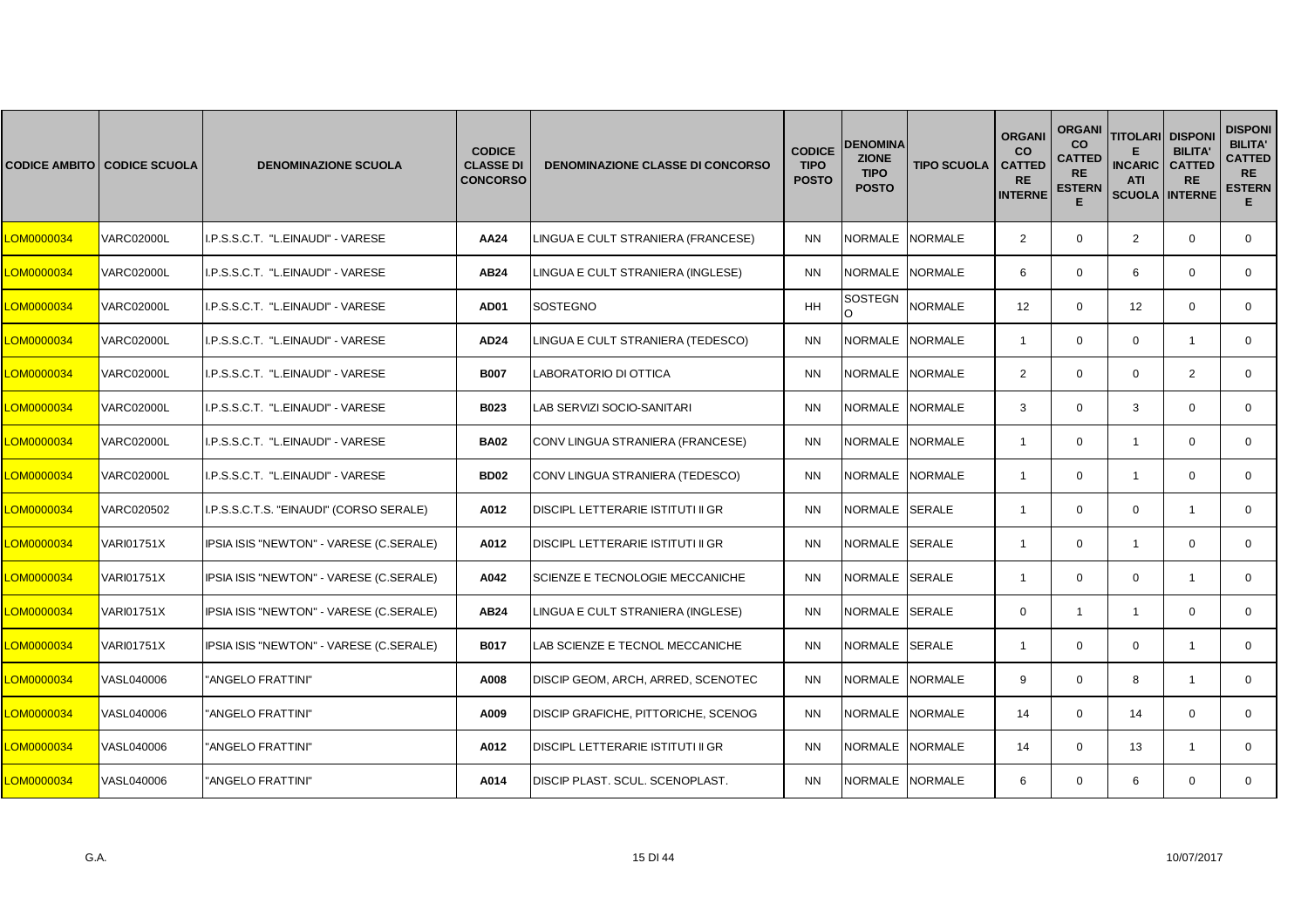|            | <b>CODICE AMBITO CODICE SCUOLA</b> | <b>DENOMINAZIONE SCUOLA</b>              | <b>CODICE</b><br><b>CLASSE DI</b><br><b>CONCORSO</b> | <b>DENOMINAZIONE CLASSE DI CONCORSO</b> | <b>CODICE</b><br><b>TIPO</b><br><b>POSTO</b> | <b>DENOMINA</b><br><b>ZIONE</b><br><b>TIPO</b><br><b>POSTO</b> | <b>TIPO SCUOLA</b> | <b>ORGANI</b><br><b>CO</b><br><b>CATTED</b><br><b>RE</b><br><b>INTERNE</b> | <b>ORGANI</b><br><b>CO</b><br><b>CATTED</b><br><b>RE</b><br><b>ESTERN</b><br>Е | <b>TITOLARI DISPONI</b><br><b>INCARIC</b><br><b>ATI</b><br><b>SCUOLA INTERNE</b> | <b>BILITA'</b><br><b>CATTED</b><br><b>RE</b> | <b>DISPONI</b><br><b>BILITA'</b><br><b>CATTED</b><br><b>RE</b><br><b>ESTERN</b><br>Е. |
|------------|------------------------------------|------------------------------------------|------------------------------------------------------|-----------------------------------------|----------------------------------------------|----------------------------------------------------------------|--------------------|----------------------------------------------------------------------------|--------------------------------------------------------------------------------|----------------------------------------------------------------------------------|----------------------------------------------|---------------------------------------------------------------------------------------|
| LOM0000034 | VASL040006                         | "ANGELO FRATTINI"                        | A017                                                 | DISEG STORIA ARTE ISTITUTI II GR        | <b>NN</b>                                    | <b>NORMALE</b>                                                 | <b>NORMALE</b>     | $\overline{1}$                                                             | $\mathbf 0$                                                                    | $\overline{1}$                                                                   | $\mathbf 0$                                  | $\mathbf{0}$                                                                          |
| LOM0000034 | VASL040006                         | "ANGELO FRATTINI"                        | A019                                                 | FILOSOFIA E STORIA                      | <b>NN</b>                                    | <b>NORMALE</b>                                                 | <b>NORMALE</b>     | $\overline{4}$                                                             | $\mathbf 0$                                                                    | 3                                                                                | $\mathbf{1}$                                 | $\mathbf{0}$                                                                          |
| LOM0000034 | VASL040006                         | "ANGELO FRATTINI"                        | A027                                                 | <b>MATEMATICA E FISICA</b>              | <b>NN</b>                                    | <b>NORMALE</b>                                                 | <b>NORMALE</b>     | $\overline{7}$                                                             | $\Omega$                                                                       | $\overline{7}$                                                                   | $\Omega$                                     | $\mathbf{0}$                                                                          |
| LOM0000034 | VASL040006                         | "ANGELO FRATTINI"                        | A034                                                 | SCIENZE E TECNOLOGIE CHIMICHE           | <b>NN</b>                                    | NORMALE NORMALE                                                |                    | $\overline{1}$                                                             | $\mathbf{0}$                                                                   | $\mathbf{1}$                                                                     | $\mathbf 0$                                  | $\mathbf{0}$                                                                          |
| LOM0000034 | VASL040006                         | "ANGELO FRATTINI"                        | A048                                                 | SCIENZE MOTORIE E SPORTIVE II GRADO     | <b>NN</b>                                    | NORMALE                                                        | <b>NORMALE</b>     | $\overline{4}$                                                             | $\mathbf 0$                                                                    | $\overline{4}$                                                                   | $\mathbf 0$                                  | $\mathbf{0}$                                                                          |
| LOM0000034 | VASL040006                         | "ANGELO FRATTINI"                        | A050                                                 | SCIENZE NAT, CHIM E BIOLOG              | <b>NN</b>                                    | <b>NORMALE</b>                                                 | <b>NORMALE</b>     | $\overline{2}$                                                             | $\Omega$                                                                       | 2                                                                                | $\Omega$                                     | $\mathbf{0}$                                                                          |
| LOM0000034 | VASL040006                         | "ANGELO FRATTINI"                        | A054                                                 | STORIA DELL'ARTE                        | <b>NN</b>                                    | NORMALE                                                        | <b>NORMALE</b>     | $\overline{7}$                                                             | $\mathbf{0}$                                                                   | 6                                                                                | $\overline{1}$                               | 0                                                                                     |
| LOM0000034 | VASL040006                         | "ANGELO FRATTINI"                        | AB24                                                 | LINGUA E CULT STRANIERA (INGLESE)       | <b>NN</b>                                    | <b>NORMALE</b>                                                 | <b>NORMALE</b>     | 6                                                                          | $\mathbf 0$                                                                    | 6                                                                                | $\mathbf 0$                                  | $\mathbf{0}$                                                                          |
| LOM0000034 | VASL040006                         | "ANGELO FRATTINI"                        | <b>AD01</b>                                          | <b>SOSTEGNO</b>                         | <b>HH</b>                                    | SOSTEGN<br>$\Omega$                                            | <b>NORMALE</b>     | 3                                                                          | $\Omega$                                                                       | 3                                                                                | $\Omega$                                     | $\Omega$                                                                              |
| LOM0000034 | VATD013517                         | I.T.C. ISIS "F.DAVERIO" (CORSO SERALE)   | A012                                                 | DISCIPL LETTERARIE ISTITUTI II GR       | <b>NN</b>                                    | NORMALE SERALE                                                 |                    | $\mathbf{0}$                                                               | $\mathbf{1}$                                                                   | $\mathbf{1}$                                                                     | $\mathbf 0$                                  | $\mathbf{0}$                                                                          |
| LOM0000034 | VATD013517                         | I.T.C. ISIS "F.DAVERIO" (CORSO SERALE)   | A045                                                 | SCIENZE ECONOMICO-AZIENDALI             | <b>NN</b>                                    | NORMALE SERALE                                                 |                    | $\overline{1}$                                                             | $\mathbf 0$                                                                    | $\overline{1}$                                                                   | $\mathbf 0$                                  | $\mathbf 0$                                                                           |
| LOM0000034 | VATD013517                         | I.T.C. ISIS "F.DAVERIO" (CORSO SERALE)   | A046                                                 | <b>SCIENZE GIURIDICO-ECONOMICHE</b>     | <b>NN</b>                                    | NORMALE SERALE                                                 |                    | $\Omega$                                                                   | $\mathbf{1}$                                                                   | $\overline{1}$                                                                   | $\Omega$                                     | $\Omega$                                                                              |
| LOM0000034 | VATD013517                         | I.T.C. ISIS "F.DAVERIO" (CORSO SERALE)   | A047                                                 | SCIENZE MATEMATICHE APPLICATE           | <b>NN</b>                                    | NORMALE SERALE                                                 |                    | $\mathbf{0}$                                                               | $\mathbf{1}$                                                                   | $\overline{1}$                                                                   | $\mathbf 0$                                  | $\mathbf{0}$                                                                          |
| LOM0000034 | VATF01751R                         | I.T.I.S. ISIS "NEWTON" VARESE (C SERALE) | A012                                                 | DISCIPL LETTERARIE ISTITUTI II GR       | <b>NN</b>                                    | NORMALE SERALE                                                 |                    | $\overline{1}$                                                             | $\mathbf 0$                                                                    | $\mathbf 0$                                                                      | $\overline{1}$                               | 0                                                                                     |
| LOM0000034 | <b>VATF01751R</b>                  | I.T.I.S. ISIS "NEWTON" VARESE (C SERALE) | A026                                                 | <b>MATEMATICA</b>                       | <b>NN</b>                                    | NORMALE SERALE                                                 |                    | $\mathbf{1}$                                                               | $\mathbf 0$                                                                    | $\overline{1}$                                                                   | $\Omega$                                     | $\mathbf{0}$                                                                          |
| LOM0000034 | VATF01751R                         | I.T.I.S. ISIS "NEWTON" VARESE (C SERALE) | A041                                                 | SCIENZE E TECNOLOGIE INFORMATICHE       | <b>NN</b>                                    | NORMALE SERALE                                                 |                    | -1                                                                         | 1                                                                              | $\overline{1}$                                                                   | $\Omega$                                     | 1                                                                                     |
| LOM0000034 | VATF01751R                         | I.T.I.S. ISIS "NEWTON" VARESE (C SERALE) | A042                                                 | SCIENZE E TECNOLOGIE MECCANICHE         | <b>NN</b>                                    | NORMALE SERALE                                                 |                    | $\overline{2}$                                                             | $\mathbf{0}$                                                                   | 2                                                                                | $\mathbf 0$                                  | $\mathbf{0}$                                                                          |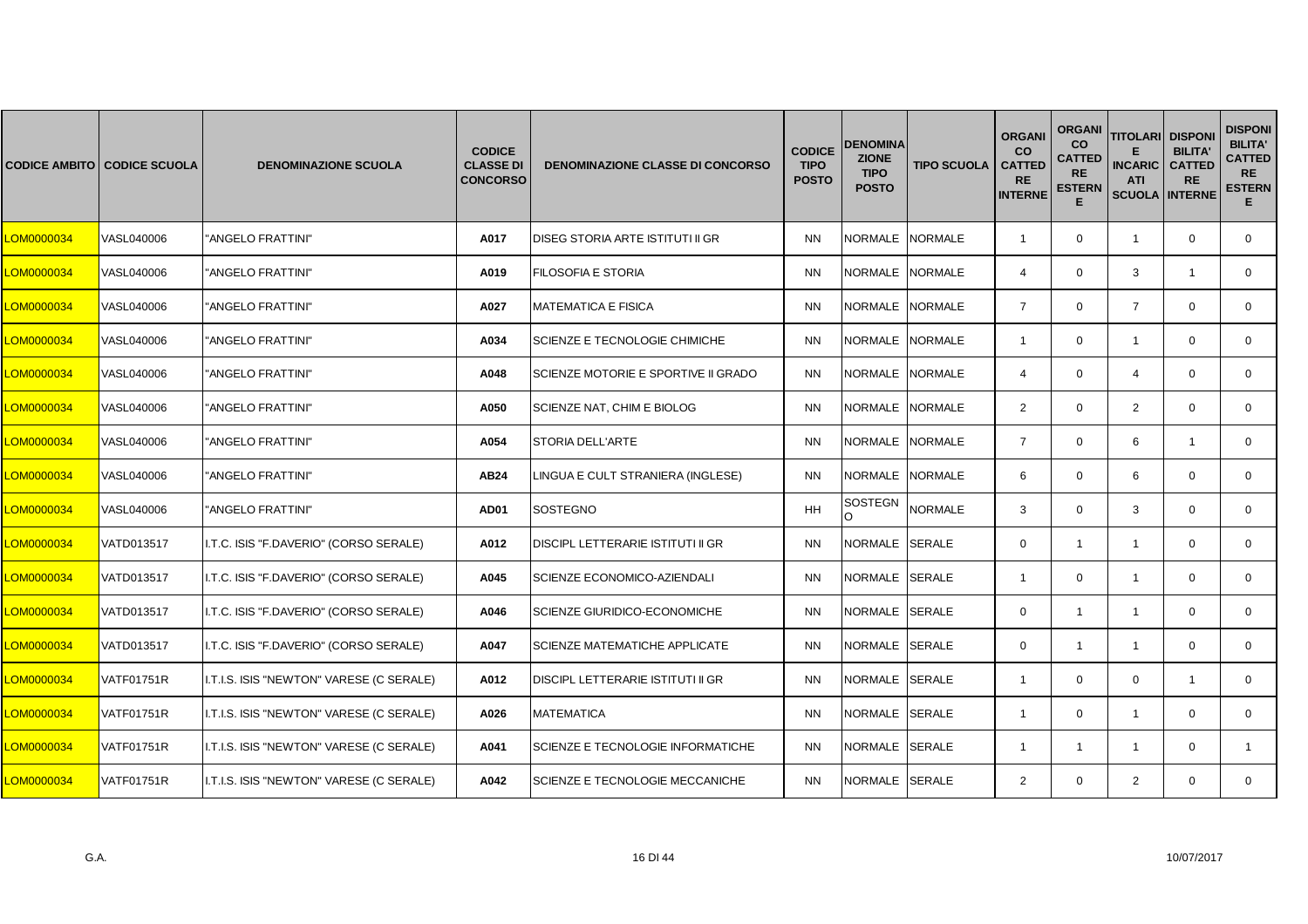|                   | <b>CODICE AMBITO CODICE SCUOLA</b> | <b>DENOMINAZIONE SCUOLA</b>              | <b>CODICE</b><br><b>CLASSE DI</b><br><b>CONCORSO</b> | <b>DENOMINAZIONE CLASSE DI CONCORSO</b> | <b>CODICE</b><br><b>TIPO</b><br><b>POSTO</b> | <b>DENOMINA</b><br><b>ZIONE</b><br><b>TIPO</b><br><b>POSTO</b> | <b>TIPO SCUOLA</b> | <b>ORGANI</b><br><b>CO</b><br><b>CATTED</b><br><b>RE</b><br><b>INTERNE</b> | <b>ORGANI</b><br><b>CO</b><br><b>CATTED</b><br><b>RE</b><br><b>ESTERN</b><br>E | <b>TITOLARI</b><br><b>INCARIC</b><br><b>ATI</b><br><b>SCUOLA INTERNE</b> | <b>DISPONI</b><br><b>BILITA'</b><br><b>CATTED</b><br><b>RE</b> | <b>DISPONI</b><br><b>BILITA'</b><br><b>CATTED</b><br><b>RE</b><br><b>ESTERN</b><br>E. |
|-------------------|------------------------------------|------------------------------------------|------------------------------------------------------|-----------------------------------------|----------------------------------------------|----------------------------------------------------------------|--------------------|----------------------------------------------------------------------------|--------------------------------------------------------------------------------|--------------------------------------------------------------------------|----------------------------------------------------------------|---------------------------------------------------------------------------------------|
| <b>_OM0000034</b> | <b>VATF01751R</b>                  | I.T.I.S. ISIS "NEWTON" VARESE (C SERALE) | AB24                                                 | LINGUA E CULT STRANIERA (INGLESE)       | <b>NN</b>                                    | NORMALE SERALE                                                 |                    | $\mathbf{0}$                                                               | $\mathbf{1}$                                                                   | $\overline{1}$                                                           | $\mathbf 0$                                                    | $\mathbf{0}$                                                                          |
| LOM0000034        | VATF01751R                         | I.T.I.S. ISIS "NEWTON" VARESE (C SERALE) | <b>B016</b>                                          | LAB SCIENZE E TECNOL INFORMATICHE       | <b>NN</b>                                    | NORMALE SERALE                                                 |                    | $\overline{1}$                                                             | $\mathbf 0$                                                                    | $\mathbf{1}$                                                             | $\mathbf 0$                                                    | $\mathbf{0}$                                                                          |
| LOM0000034        | <b>VATF01751R</b>                  | I.T.I.S. ISIS "NEWTON" VARESE (C SERALE) | <b>B017</b>                                          | LAB SCIENZE E TECNOL MECCANICHE         | <b>NN</b>                                    | NORMALE SERALE                                                 |                    | -1                                                                         | $\Omega$                                                                       | -1                                                                       | $\Omega$                                                       | $\Omega$                                                                              |
| <b>CM0000034</b>  | <b>VATL01351N</b>                  | I.T.G. ISIS "NERVI" VARESE (C SERALE)    | A026                                                 | <b>MATEMATICA</b>                       | <b>NN</b>                                    | NORMALE SERALE                                                 |                    | $\mathbf 0$                                                                | $\mathbf{1}$                                                                   | $\mathbf{1}$                                                             | $\mathbf 0$                                                    | $\mathbf{0}$                                                                          |
| LOM0000034        | <b>VATL01351N</b>                  | I.T.G. ISIS "NERVI" VARESE (C SERALE)    | A037                                                 | COSTRUZ TECNOL E TECN RAPPR GRAFICA     | <b>NN</b>                                    | NORMALE SERALE                                                 |                    | 2                                                                          | $\mathbf 0$                                                                    | $\overline{2}$                                                           | $\mathbf 0$                                                    | $\mathbf 0$                                                                           |
| LOM0000035        | VAIS001009                         | I.S.I.S. "DA VINCI-PASCOLI"              | A011                                                 | DISCIPLINE LETTERARIE E LATINO          | <b>NN</b>                                    | NORMALE                                                        | <b>NORMALE</b>     | 21                                                                         | $\Omega$                                                                       | 22                                                                       | $\Omega$                                                       | $\Omega$                                                                              |
| LOM0000035        | VAIS001009                         | I.S.I.S. "DA VINCI-PASCOLI"              | A013                                                 | DISCIPL LETTERARIE, LATINO E GRECO      | <b>NN</b>                                    | NORMALE NORMALE                                                |                    | $\overline{4}$                                                             | $\mathbf 0$                                                                    | $\overline{4}$                                                           | $\mathbf 0$                                                    | $\mathbf 0$                                                                           |
| LOM0000035        | VAIS001009                         | I.S.I.S. "DA VINCI-PASCOLI"              | A017                                                 | <b>DISEG STORIA ARTE ISTITUTI II GR</b> | <b>NN</b>                                    | NORMALE NORMALE                                                |                    | 5                                                                          | $\mathbf{1}$                                                                   | 6                                                                        | $\mathbf 0$                                                    | $\mathbf 0$                                                                           |
| LOM0000035        | VAIS001009                         | I.S.I.S. "DA VINCI-PASCOLI"              | A018                                                 | FILOSOFIA E SCIENZE UMANE               | <b>NN</b>                                    | NORMALE NORMALE                                                |                    | $\overline{1}$                                                             | $\Omega$                                                                       | $\overline{1}$                                                           | $\Omega$                                                       | $\Omega$                                                                              |
| LOM0000035        | VAIS001009                         | I.S.I.S. "DA VINCI-PASCOLI"              | A019                                                 | FILOSOFIA E STORIA                      | <b>NN</b>                                    | NORMALE NORMALE                                                |                    | 8                                                                          | 1                                                                              | 9                                                                        | $\Omega$                                                       | $\mathbf{0}$                                                                          |
| LOM0000035        | VAIS001009                         | I.S.I.S. "DA VINCI-PASCOLI"              | A026                                                 | <b>MATEMATICA</b>                       | <b>NN</b>                                    | NORMALE NORMALE                                                |                    | 6                                                                          | $\mathbf 0$                                                                    | 6                                                                        | $\mathbf 0$                                                    | $\mathbf 0$                                                                           |
| LOM0000035        | VAIS001009                         | I.S.I.S. "DA VINCI-PASCOLI"              | A027                                                 | <b>MATEMATICA E FISICA</b>              | <b>NN</b>                                    | NORMALE NORMALE                                                |                    | 13                                                                         | $\Omega$                                                                       | 13                                                                       | $\Omega$                                                       | $\Omega$                                                                              |
| LOM0000035        | VAIS001009                         | I.S.I.S. "DA VINCI-PASCOLI"              | A041                                                 | SCIENZE E TECNOLOGIE INFORMATICHE       | <b>NN</b>                                    | NORMALE NORMALE                                                |                    | $\overline{1}$                                                             | $\mathbf{1}$                                                                   | $\mathbf{1}$                                                             | $\mathbf 0$                                                    | $\mathbf{1}$                                                                          |
| LOM0000035        | VAIS001009                         | I.S.I.S. "DA VINCI-PASCOLI"              | A046                                                 | SCIENZE GIURIDICO-ECONOMICHE            | <b>NN</b>                                    | NORMALE NORMALE                                                |                    | $\overline{\mathbf{1}}$                                                    | $\mathbf{1}$                                                                   | $\mathbf{1}$                                                             | $\mathbf 0$                                                    | $\mathbf{1}$                                                                          |
| LOM0000035        | VAIS001009                         | I.S.I.S. "DA VINCI-PASCOLI"              | A048                                                 | SCIENZE MOTORIE E SPORTIVE II GRADO     | <b>NN</b>                                    | NORMALE NORMALE                                                |                    | 6                                                                          | $\mathbf 0$                                                                    | 5                                                                        | $\overline{1}$                                                 | $\mathbf{0}$                                                                          |
| LOM0000035        | VAIS001009                         | I.S.I.S. "DA VINCI-PASCOLI"              | A050                                                 | SCIENZE NAT, CHIM E BIOLOG              | <b>NN</b>                                    | NORMALE NORMALE                                                |                    | 8                                                                          | 1                                                                              | 9                                                                        | $\Omega$                                                       | $\Omega$                                                                              |
| LOM0000035        | <b>VAIS001009</b>                  | I.S.I.S. "DA VINCI-PASCOLI"              | A054                                                 | <b>STORIA DELL'ARTE</b>                 | <b>NN</b>                                    | NORMALE NORMALE                                                |                    | $\Omega$                                                                   | $\mathbf{1}$                                                                   | $\mathbf{1}$                                                             | $\mathbf 0$                                                    | $\mathbf{0}$                                                                          |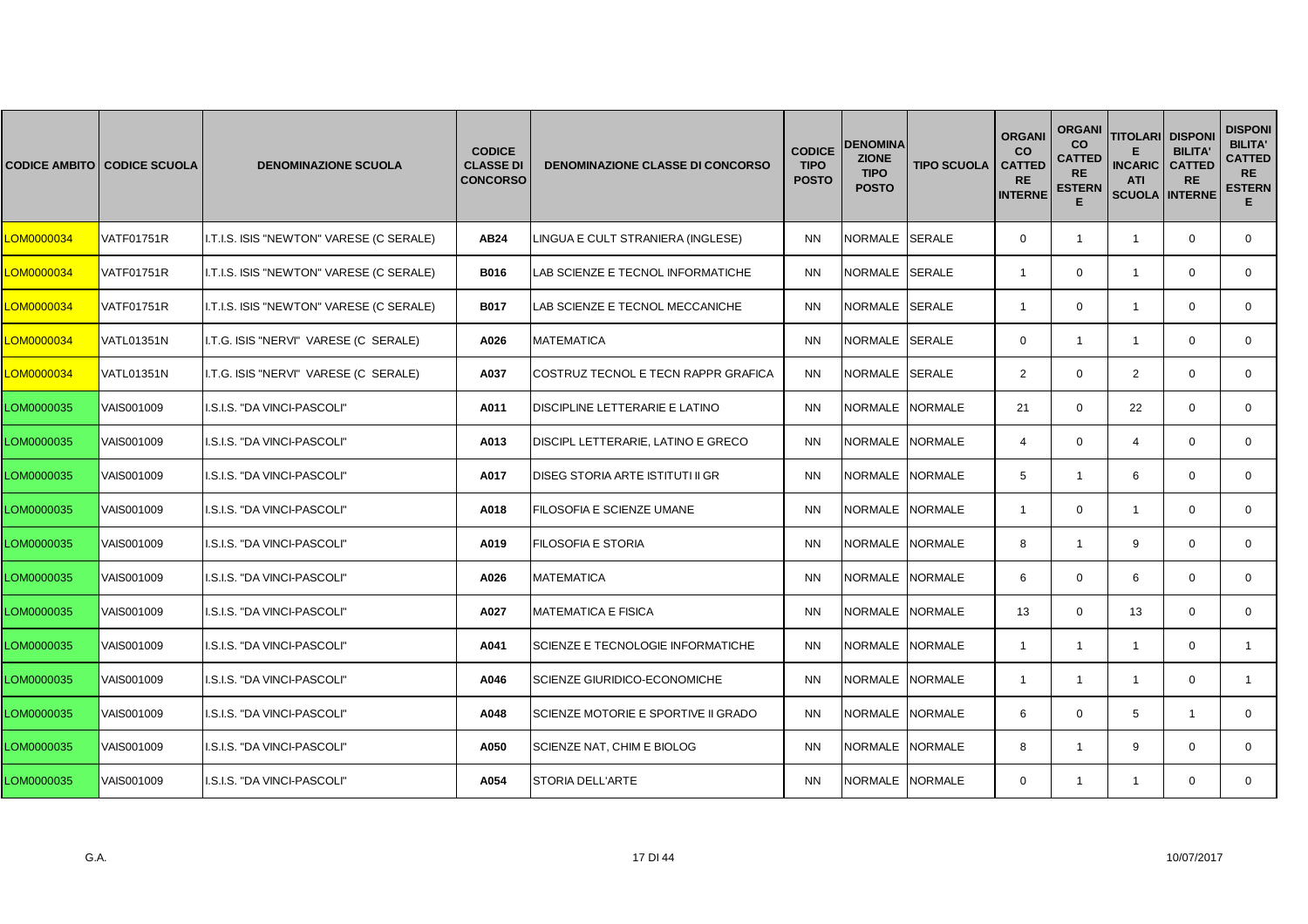|            | <b>CODICE AMBITO CODICE SCUOLA</b> | <b>DENOMINAZIONE SCUOLA</b> | <b>CODICE</b><br><b>CLASSE DI</b><br><b>CONCORSO</b> | <b>DENOMINAZIONE CLASSE DI CONCORSO</b>  | <b>CODICE</b><br><b>TIPO</b><br><b>POSTO</b> | <b>DENOMINA</b><br><b>ZIONE</b><br><b>TIPO</b><br><b>POSTO</b> | <b>TIPO SCUOLA</b> | <b>ORGANI</b><br><b>CO</b><br><b>CATTED</b><br><b>RE</b><br><b>INTERNE</b> | <b>ORGANI</b><br>co<br><b>CATTED</b><br><b>RE</b><br><b>ESTERN</b><br>Е | <b>TITOLARI</b><br><b>INCARIC</b><br><b>ATI</b><br><b>SCUOLA INTERNE</b> | <b>DISPONI</b><br><b>BILITA'</b><br><b>CATTED</b><br><b>RE</b> | <b>DISPONI</b><br><b>BILITA'</b><br><b>CATTED</b><br><b>RE</b><br><b>ESTERN</b><br>Е. |
|------------|------------------------------------|-----------------------------|------------------------------------------------------|------------------------------------------|----------------------------------------------|----------------------------------------------------------------|--------------------|----------------------------------------------------------------------------|-------------------------------------------------------------------------|--------------------------------------------------------------------------|----------------------------------------------------------------|---------------------------------------------------------------------------------------|
| LOM0000035 | VAIS001009                         | I.S.I.S. "DA VINCI-PASCOLI" | AB24                                                 | LINGUA E CULT STRANIERA (INGLESE)        | <b>NN</b>                                    | <b>NORMALE</b>                                                 | <b>NORMALE</b>     | 11                                                                         | $\mathbf 0$                                                             | 11                                                                       | $\mathbf 0$                                                    | $\mathbf 0$                                                                           |
| LOM0000035 | VAIS001009                         | I.S.I.S. "DA VINCI-PASCOLI" | <b>AC24</b>                                          | LINGUA E CULT STRANIERA (SPAGNOLO)       | <b>NN</b>                                    | NORMALE                                                        | <b>NORMALE</b>     | $\overline{1}$                                                             | $\mathbf{0}$                                                            | $\mathbf 0$                                                              | $\mathbf{1}$                                                   | $\mathbf{0}$                                                                          |
| LOM0000035 | VAIS008004                         | <b>ISIS ANDREA PONTI</b>    | A012                                                 | <b>DISCIPL LETTERARIE ISTITUTI II GR</b> | <b>NN</b>                                    | <b>NORMALE</b>                                                 | <b>NORMALE</b>     | 21                                                                         | $\Omega$                                                                | 15                                                                       | 6                                                              | $\mathbf{0}$                                                                          |
| LOM0000035 | VAIS008004                         | <b>ISIS ANDREA PONTI</b>    | A017                                                 | DISEG STORIA ARTE ISTITUTI II GR         | <b>NN</b>                                    | NORMALE NORMALE                                                |                    | 3                                                                          | $\mathbf 0$                                                             | $\overline{2}$                                                           | $\overline{1}$                                                 | $\mathbf 0$                                                                           |
| LOM0000035 | VAIS008004                         | <b>ISIS ANDREA PONTI</b>    | A019                                                 | FILOSOFIA E STORIA                       | <b>NN</b>                                    | NORMALE                                                        | <b>NORMALE</b>     | $\overline{2}$                                                             | $\mathbf{0}$                                                            | $\overline{2}$                                                           | $\mathbf 0$                                                    | $\mathbf{0}$                                                                          |
| LOM0000035 | VAIS008004                         | <b>ISIS ANDREA PONTI</b>    | A020                                                 | <b>FISICA</b>                            | <b>NN</b>                                    | <b>NORMALE</b>                                                 | <b>NORMALE</b>     | 5                                                                          | $\Omega$                                                                | $\overline{4}$                                                           | $\mathbf{1}$                                                   | $\mathbf{0}$                                                                          |
| LOM0000035 | VAIS008004                         | <b>ISIS ANDREA PONTI</b>    | A021                                                 | <b>GEOGRAFIA</b>                         | <b>NN</b>                                    | <b>NORMALE</b>                                                 | <b>NORMALE</b>     | $\mathbf{0}$                                                               | $\mathbf{1}$                                                            | $\mathbf{1}$                                                             | $\mathbf 0$                                                    | $\mathbf 0$                                                                           |
| LOM0000035 | VAIS008004                         | <b>ISIS ANDREA PONTI</b>    | A026                                                 | <b>MATEMATICA</b>                        | <b>NN</b>                                    | <b>NORMALE</b>                                                 | <b>NORMALE</b>     | 16                                                                         | $\mathbf{0}$                                                            | 14                                                                       | 2                                                              | $\mathbf{0}$                                                                          |
| LOM0000035 | VAIS008004                         | <b>ISIS ANDREA PONTI</b>    | A034                                                 | SCIENZE E TECNOLOGIE CHIMICHE            | <b>NN</b>                                    | <b>NORMALE</b>                                                 | <b>NORMALE</b>     | $\overline{7}$                                                             | $\mathbf{1}$                                                            | 5                                                                        | 2                                                              | $\mathbf{1}$                                                                          |
| LOM0000035 | VAIS008004                         | <b>ISIS ANDREA PONTI</b>    | A037                                                 | COSTRUZ TECNOL E TECN RAPPR GRAFICA      | <b>NN</b>                                    | NORMALE NORMALE                                                |                    | 9                                                                          | $\Omega$                                                                | 8                                                                        | $\overline{1}$                                                 | $\mathbf 0$                                                                           |
| LOM0000035 | VAIS008004                         | <b>ISIS ANDREA PONTI</b>    | A038                                                 | TECNOL COSTR AERONAUTICHE                | <b>NN</b>                                    | <b>NORMALE</b>                                                 | <b>NORMALE</b>     | $\overline{2}$                                                             | $\mathbf{0}$                                                            | $\overline{2}$                                                           | $\mathbf 0$                                                    | $\mathbf{0}$                                                                          |
| LOM0000035 | VAIS008004                         | <b>ISIS ANDREA PONTI</b>    | A040                                                 | TECNOLOGIE ELETTRICHE ELETTRONICHE       | <b>NN</b>                                    | <b>NORMALE</b>                                                 | <b>NORMALE</b>     | 14                                                                         | $\Omega$                                                                | 10                                                                       | $\overline{4}$                                                 | $\mathbf 0$                                                                           |
| LOM0000035 | VAIS008004                         | <b>ISIS ANDREA PONTI</b>    | A041                                                 | SCIENZE E TECNOLOGIE INFORMATICHE        | <b>NN</b>                                    | <b>NORMALE</b>                                                 | <b>NORMALE</b>     | 6                                                                          | $\Omega$                                                                | $\overline{4}$                                                           | 2                                                              | $\mathbf 0$                                                                           |
| LOM0000035 | VAIS008004                         | <b>ISIS ANDREA PONTI</b>    | A042                                                 | SCIENZE E TECNOLOGIE MECCANICHE          | <b>NN</b>                                    | <b>NORMALE</b>                                                 | <b>NORMALE</b>     | 10                                                                         | $\mathbf{1}$                                                            | 8                                                                        | 2                                                              | $\mathbf{1}$                                                                          |
| LOM0000035 | VAIS008004                         | <b>ISIS ANDREA PONTI</b>    | A046                                                 | <b>SCIENZE GIURIDICO-ECONOMICHE</b>      | <b>NN</b>                                    | NORMALE                                                        | <b>NORMALE</b>     | 3                                                                          | $\mathbf{0}$                                                            | 3                                                                        | $\Omega$                                                       | $\mathbf{0}$                                                                          |
| LOM0000035 | VAIS008004                         | <b>ISIS ANDREA PONTI</b>    | A048                                                 | SCIENZE MOTORIE E SPORTIVE II GRADO      | <b>NN</b>                                    | NORMALE NORMALE                                                |                    | $\overline{7}$                                                             | $\mathbf 0$                                                             | 5                                                                        | 2                                                              | $\mathbf{0}$                                                                          |
| LOM0000035 | VAIS008004                         | <b>ISIS ANDREA PONTI</b>    | A050                                                 | SCIENZE NAT, CHIM E BIOLOG               | <b>NN</b>                                    | NORMALE                                                        | <b>NORMALE</b>     | $\overline{4}$                                                             | $\mathbf{1}$                                                            | 4                                                                        | $\mathbf{0}$                                                   | $\mathbf{1}$                                                                          |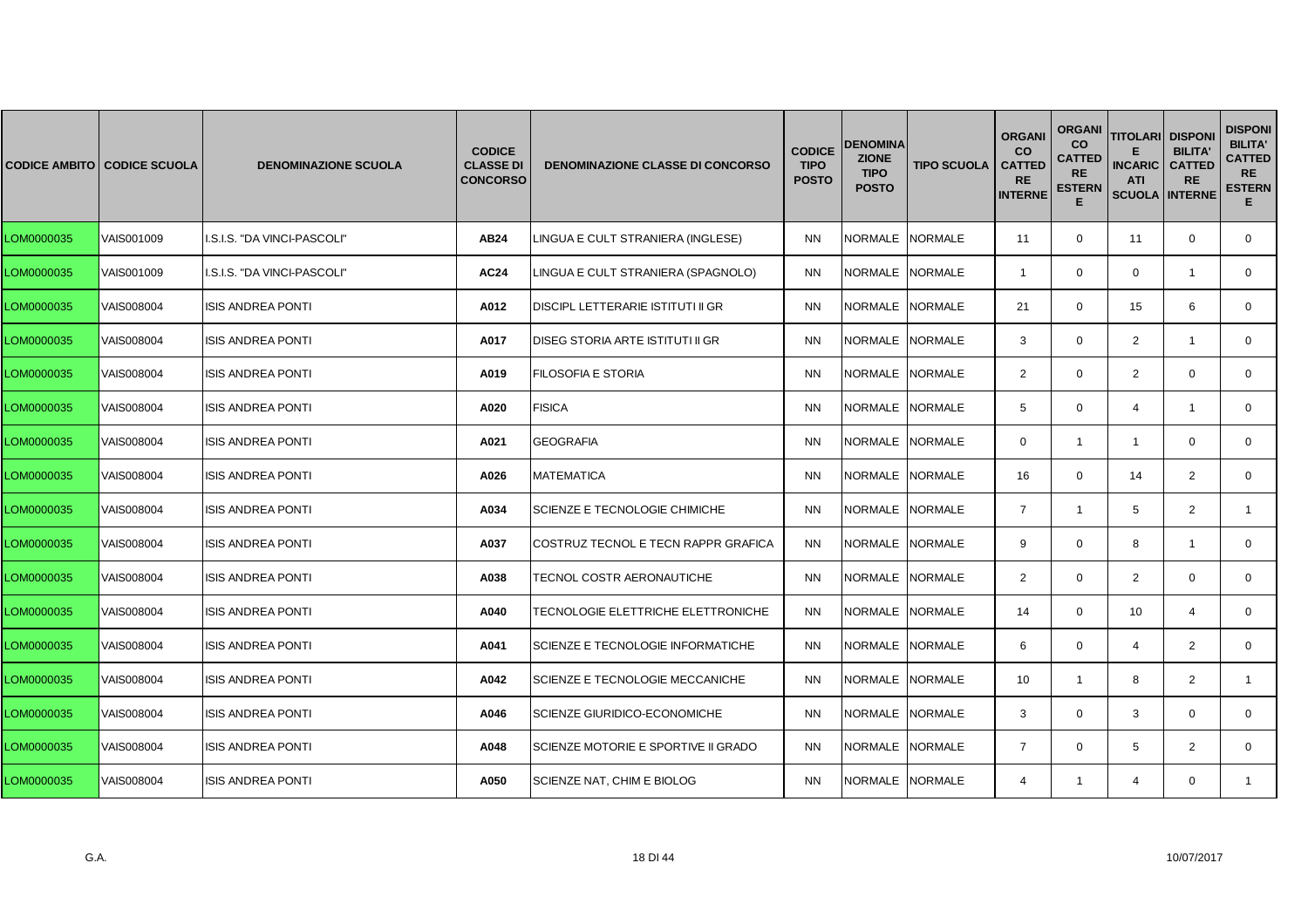|            | <b>CODICE AMBITO CODICE SCUOLA</b> | <b>DENOMINAZIONE SCUOLA</b>  | <b>CODICE</b><br><b>CLASSE DI</b><br><b>CONCORSO</b> | <b>DENOMINAZIONE CLASSE DI CONCORSO</b>  | <b>CODICE</b><br><b>TIPO</b><br><b>POSTO</b> | <b>DENOMINA</b><br><b>ZIONE</b><br><b>TIPO</b><br><b>POSTO</b> | <b>TIPO SCUOLA</b> | <b>ORGANI</b><br><b>CO</b><br><b>CATTED</b><br><b>RE</b><br><b>INTERNE</b> | <b>ORGANI</b><br>co<br><b>CATTED</b><br><b>RE</b><br><b>ESTERN</b><br>Е | <b>TITOLARI DISPONI</b><br><b>INCARIC</b><br><b>ATI</b><br><b>SCUOLA INTERNE</b> | <b>BILITA'</b><br><b>CATTED</b><br><b>RE</b> | <b>DISPONI</b><br><b>BILITA'</b><br><b>CATTED</b><br><b>RE</b><br><b>ESTERN</b><br>E. |
|------------|------------------------------------|------------------------------|------------------------------------------------------|------------------------------------------|----------------------------------------------|----------------------------------------------------------------|--------------------|----------------------------------------------------------------------------|-------------------------------------------------------------------------|----------------------------------------------------------------------------------|----------------------------------------------|---------------------------------------------------------------------------------------|
| LOM0000035 | VAIS008004                         | <b>ISIS ANDREA PONTI</b>     | A051                                                 | SCIENZE, TECNOL E TECN AGR               | <b>NN</b>                                    | <b>NORMALE</b>                                                 | <b>NORMALE</b>     | $\mathbf{0}$                                                               | $\mathbf{1}$                                                            | $\mathbf{1}$                                                                     | $\mathbf 0$                                  | $\mathbf 0$                                                                           |
| LOM0000035 | VAIS008004                         | <b>ISIS ANDREA PONTI</b>     | AB24                                                 | LINGUA E CULT STRANIERA (INGLESE)        | <b>NN</b>                                    | NORMALE NORMALE                                                |                    | 10                                                                         | $\mathbf{1}$                                                            | 9                                                                                | $\mathbf{1}$                                 | $\mathbf{1}$                                                                          |
| LOM0000035 | VAIS008004                         | <b>ISIS ANDREA PONTI</b>     | <b>AD01</b>                                          | <b>SOSTEGNO</b>                          | <b>HH</b>                                    | SOSTEGN<br>$\circ$                                             | <b>NORMALE</b>     | 13                                                                         | $\Omega$                                                                | 13                                                                               | $\Omega$                                     | $\mathbf{0}$                                                                          |
| LOM0000035 | VAIS008004                         | <b>ISIS ANDREA PONTI</b>     | <b>B003</b>                                          | LABORATORI DI FISICA                     | <b>NN</b>                                    | NORMALE NORMALE                                                |                    | $\overline{2}$                                                             | $\Omega$                                                                | $\overline{2}$                                                                   | $\mathbf 0$                                  | $\mathbf 0$                                                                           |
| LOM0000035 | VAIS008004                         | <b>ISIS ANDREA PONTI</b>     | <b>B010</b>                                          | LAB SCIENZE E TECNOL COSTR AERON         | <b>NN</b>                                    | <b>NORMALE</b>                                                 | <b>NORMALE</b>     | $\overline{1}$                                                             | $\mathbf{0}$                                                            | $\mathbf 0$                                                                      | $\mathbf{1}$                                 | $\mathbf{0}$                                                                          |
| LOM0000035 | VAIS008004                         | <b>ISIS ANDREA PONTI</b>     | <b>B012</b>                                          | LAB SCIENZE E TECNOL CHIM MICROBIOL      | <b>NN</b>                                    | <b>NORMALE</b>                                                 | <b>NORMALE</b>     | $\overline{4}$                                                             | $\Omega$                                                                | 3                                                                                | $\mathbf{1}$                                 | $\mathbf{0}$                                                                          |
| LOM0000035 | VAIS008004                         | <b>ISIS ANDREA PONTI</b>     | <b>B014</b>                                          | LAB SCIENZE E TECNOL COSTRUZIONI         | <b>NN</b>                                    | <b>NORMALE</b>                                                 | <b>NORMALE</b>     | $\overline{1}$                                                             | $\mathbf{1}$                                                            | $\mathbf{1}$                                                                     | $\mathbf 0$                                  | $\mathbf{1}$                                                                          |
| LOM0000035 | VAIS008004                         | <b>ISIS ANDREA PONTI</b>     | <b>B015</b>                                          | LAB SC E TECNOL ELETTR ELETTRONIC        | <b>NN</b>                                    | <b>NORMALE</b>                                                 | <b>NORMALE</b>     | 10 <sup>°</sup>                                                            | $\mathbf{0}$                                                            | 8                                                                                | 2                                            | $\mathbf{0}$                                                                          |
| LOM0000035 | VAIS008004                         | <b>ISIS ANDREA PONTI</b>     | B016                                                 | LAB SCIENZE E TECNOL INFORMATICHE        | <b>NN</b>                                    | <b>NORMALE</b>                                                 | <b>NORMALE</b>     | $\overline{4}$                                                             | $\mathbf{1}$                                                            | 3                                                                                | $\overline{1}$                               | $\mathbf{1}$                                                                          |
| LOM0000035 | VAIS008004                         | <b>ISIS ANDREA PONTI</b>     | <b>B017</b>                                          | LAB SCIENZE E TECNOL MECCANICHE          | <b>NN</b>                                    | NORMALE NORMALE                                                |                    | 9                                                                          | $\Omega$                                                                | 8                                                                                | $\overline{1}$                               | $\mathbf 0$                                                                           |
| LOM0000035 | <b>VAIS00900X</b>                  | "CARLO ALBERTO DALLA CHIESA" | A011                                                 | DISCIPLINE LETTERARIE E LATINO           | <b>NN</b>                                    | <b>NORMALE</b>                                                 | <b>NORMALE</b>     | 5                                                                          | $\mathbf{0}$                                                            | 5                                                                                | $\mathbf 0$                                  | $\mathbf{0}$                                                                          |
| LOM0000035 | <b>VAIS00900X</b>                  | "CARLO ALBERTO DALLA CHIESA" | A012                                                 | <b>DISCIPL LETTERARIE ISTITUTI II GR</b> | <b>NN</b>                                    | <b>NORMALE</b>                                                 | <b>NORMALE</b>     | 11                                                                         | $\mathbf{1}$                                                            | 12                                                                               | $\Omega$                                     | $\mathbf 0$                                                                           |
| LOM0000035 | <b>VAIS00900X</b>                  | "CARLO ALBERTO DALLA CHIESA" | A017                                                 | DISEG STORIA ARTE ISTITUTI II GR         | <b>NN</b>                                    | <b>NORMALE</b>                                                 | <b>NORMALE</b>     | $\overline{2}$                                                             | $\Omega$                                                                | $\overline{2}$                                                                   | $\mathbf 0$                                  | $\mathbf 0$                                                                           |
| LOM0000035 | <b>VAIS00900X</b>                  | "CARLO ALBERTO DALLA CHIESA" | A018                                                 | FILOSOFIA E SCIENZE UMANE                | <b>NN</b>                                    | <b>NORMALE</b>                                                 | <b>NORMALE</b>     | $\mathbf{1}$                                                               | $\mathbf{0}$                                                            | $\overline{1}$                                                                   | $\mathbf 0$                                  | $\mathbf{0}$                                                                          |
| LOM0000035 | <b>VAIS00900X</b>                  | "CARLO ALBERTO DALLA CHIESA" | A019                                                 | FILOSOFIA E STORIA                       | <b>NN</b>                                    | <b>NORMALE</b>                                                 | <b>NORMALE</b>     | 3                                                                          | $\mathbf{0}$                                                            | $\overline{4}$                                                                   | $\Omega$                                     | $\mathbf{0}$                                                                          |
| LOM0000035 | <b>VAIS00900X</b>                  | "CARLO ALBERTO DALLA CHIESA" | A020                                                 | <b>FISICA</b>                            | <b>NN</b>                                    | NORMALE NORMALE                                                |                    | -1                                                                         | $\mathbf{0}$                                                            | $\overline{1}$                                                                   | $\mathbf 0$                                  | $\mathbf{0}$                                                                          |
| LOM0000035 | <b>VAIS00900X</b>                  | "CARLO ALBERTO DALLA CHIESA" | A021                                                 | <b>GEOGRAFIA</b>                         | <b>NN</b>                                    | NORMALE                                                        | <b>NORMALE</b>     | $\mathbf{1}$                                                               | $\mathbf{0}$                                                            | $\mathbf{1}$                                                                     | $\mathbf{0}$                                 | $\mathbf{0}$                                                                          |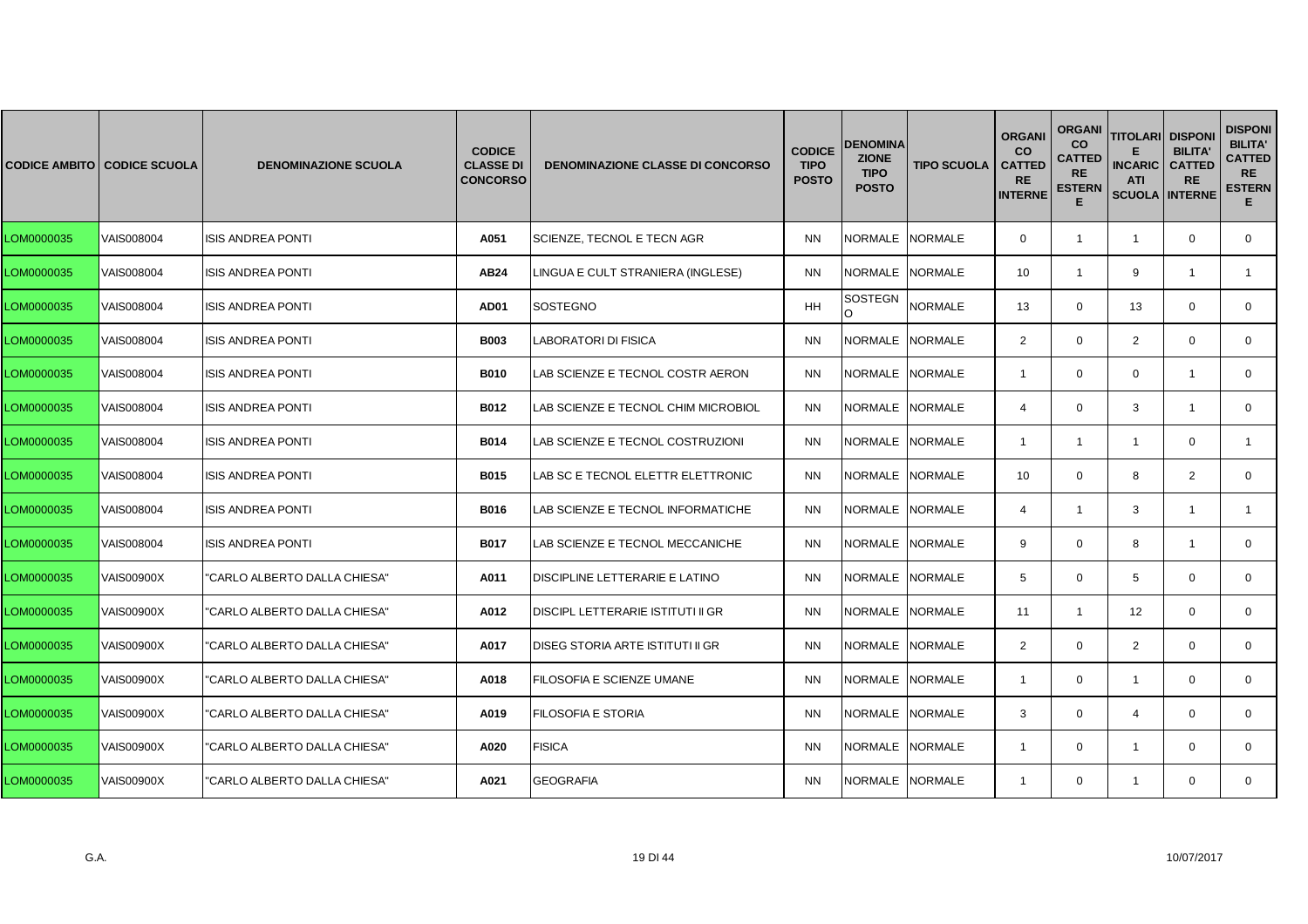|            | <b>CODICE AMBITO CODICE SCUOLA</b> | <b>DENOMINAZIONE SCUOLA</b>  | <b>CODICE</b><br><b>CLASSE DI</b><br><b>CONCORSO</b> | <b>DENOMINAZIONE CLASSE DI CONCORSO</b> | <b>CODICE</b><br><b>TIPO</b><br><b>POSTO</b> | <b>DENOMINA</b><br><b>ZIONE</b><br><b>TIPO</b><br><b>POSTO</b> | <b>TIPO SCUOLA</b> | <b>ORGAN</b><br><b>CO</b><br><b>CATTED</b><br><b>RE</b><br><b>INTERNE</b> | <b>ORGANI</b><br><b>CO</b><br><b>CATTED</b><br><b>RE</b><br><b>ESTERN</b><br>Е | <b>TITOLARI</b><br><b>INCARIC</b><br><b>ATI</b><br><b>SCUOLA INTERNE</b> | <b>DISPONI</b><br><b>BILITA'</b><br><b>CATTED</b><br><b>RE</b> | <b>DISPONI</b><br><b>BILITA'</b><br><b>CATTED</b><br><b>RE</b><br><b>ESTERN</b><br>Е. |
|------------|------------------------------------|------------------------------|------------------------------------------------------|-----------------------------------------|----------------------------------------------|----------------------------------------------------------------|--------------------|---------------------------------------------------------------------------|--------------------------------------------------------------------------------|--------------------------------------------------------------------------|----------------------------------------------------------------|---------------------------------------------------------------------------------------|
| LOM0000035 | <b>VAIS00900X</b>                  | "CARLO ALBERTO DALLA CHIESA" | A026                                                 | <b>MATEMATICA</b>                       | <b>NN</b>                                    | NORMALE NORMALE                                                |                    | $\overline{4}$                                                            | $\mathbf{1}$                                                                   | 5                                                                        | $\mathbf 0$                                                    | $\mathbf{0}$                                                                          |
| LOM0000035 | <b>VAIS00900X</b>                  | "CARLO ALBERTO DALLA CHIESA" | A027                                                 | <b>MATEMATICA E FISICA</b>              | <b>NN</b>                                    | NORMALE NORMALE                                                |                    | 5                                                                         | $\mathbf 0$                                                                    | 3                                                                        | 2                                                              | $\mathbf{0}$                                                                          |
| LOM0000035 | <b>VAIS00900X</b>                  | "CARLO ALBERTO DALLA CHIESA" | A034                                                 | SCIENZE E TECNOLOGIE CHIMICHE           | <b>NN</b>                                    | NORMALE                                                        | <b>NORMALE</b>     | -1                                                                        | $\mathbf 0$                                                                    | -1                                                                       | $\Omega$                                                       | $\mathbf{0}$                                                                          |
| LOM0000035 | <b>VAIS00900X</b>                  | "CARLO ALBERTO DALLA CHIESA" | A037                                                 | COSTRUZ TECNOL E TECN RAPPR GRAFICA     | <b>NN</b>                                    | NORMALE NORMALE                                                |                    | $\overline{1}$                                                            | $\mathbf 0$                                                                    | $\mathbf{1}$                                                             | $\mathbf 0$                                                    | $\Omega$                                                                              |
| LOM0000035 | <b>VAIS00900X</b>                  | "CARLO ALBERTO DALLA CHIESA" | A040                                                 | TECNOLOGIE ELETTRICHE ELETTRONICHE      | <b>NN</b>                                    | NORMALE INORMALE                                               |                    | $\overline{7}$                                                            | $\mathbf{0}$                                                                   | 5                                                                        | 2                                                              | $\Omega$                                                                              |
| LOM0000035 | <b>VAIS00900X</b>                  | "CARLO ALBERTO DALLA CHIESA" | A041                                                 | SCIENZE E TECNOLOGIE INFORMATICHE       | <b>NN</b>                                    | <b>NORMALE</b>                                                 | <b>NORMALE</b>     | 2                                                                         | $\mathbf 0$                                                                    | $\mathbf 0$                                                              | $\overline{2}$                                                 | $\mathbf{0}$                                                                          |
| LOM0000035 | <b>VAIS00900X</b>                  | "CARLO ALBERTO DALLA CHIESA" | A045                                                 | SCIENZE ECONOMICO-AZIENDALI             | <b>NN</b>                                    | <b>NORMALE</b>                                                 | <b>NORMALE</b>     | 3                                                                         | $\mathbf{1}$                                                                   | 3                                                                        | $\mathbf 0$                                                    | $\mathbf{1}$                                                                          |
| LOM0000035 | <b>VAIS00900X</b>                  | "CARLO ALBERTO DALLA CHIESA" | A046                                                 | <b>SCIENZE GIURIDICO-ECONOMICHE</b>     | <b>NN</b>                                    | NORMALE NORMALE                                                |                    | 8                                                                         | $\mathbf{1}$                                                                   | 9                                                                        | $\mathbf 0$                                                    | 0                                                                                     |
| LOM0000035 | <b>VAIS00900X</b>                  | "CARLO ALBERTO DALLA CHIESA" | A047                                                 | <b>SCIENZE MATEMATICHE APPLICATE</b>    | <b>NN</b>                                    | NORMALE                                                        | <b>NORMALE</b>     | 2                                                                         | $\mathbf 0$                                                                    | $\overline{2}$                                                           | $\mathbf 0$                                                    | $\mathbf{0}$                                                                          |
| LOM0000035 | <b>VAIS00900X</b>                  | "CARLO ALBERTO DALLA CHIESA" | A048                                                 | SCIENZE MOTORIE E SPORTIVE II GRADO     | <b>NN</b>                                    | NORMALE NORMALE                                                |                    | 6                                                                         | $\mathbf 0$                                                                    | 5                                                                        | -1                                                             | $\mathbf{0}$                                                                          |
| LOM0000035 | <b>VAIS00900X</b>                  | "CARLO ALBERTO DALLA CHIESA" | A050                                                 | SCIENZE NAT, CHIM E BIOLOG              | <b>NN</b>                                    | NORMALE NORMALE                                                |                    | 3                                                                         | $\mathbf{0}$                                                                   | 3                                                                        | $\mathbf 0$                                                    | $\mathbf{0}$                                                                          |
| LOM0000035 | <b>VAIS00900X</b>                  | "CARLO ALBERTO DALLA CHIESA" | A054                                                 | <b>STORIA DELL'ARTE</b>                 | <b>NN</b>                                    | NORMALE                                                        | <b>NORMALE</b>     | $\Omega$                                                                  | $\mathbf{1}$                                                                   | $\overline{1}$                                                           | $\mathbf 0$                                                    | $\mathbf{0}$                                                                          |
| LOM0000035 | <b>VAIS00900X</b>                  | "CARLO ALBERTO DALLA CHIESA" | AA24                                                 | LINGUA E CULT STRANIERA (FRANCESE)      | <b>NN</b>                                    | <b>NORMALE</b>                                                 | <b>NORMALE</b>     | $\overline{2}$                                                            | $\mathbf 0$                                                                    | $\overline{1}$                                                           | $\mathbf{1}$                                                   | $\mathbf{0}$                                                                          |
| LOM0000035 | <b>VAIS00900X</b>                  | "CARLO ALBERTO DALLA CHIESA" | <b>AB24</b>                                          | LINGUA E CULT STRANIERA (INGLESE)       | <b>NN</b>                                    | NORMALE NORMALE                                                |                    | $\overline{7}$                                                            | $\mathbf{1}$                                                                   | 8                                                                        | $\mathbf 0$                                                    | $\mathbf 0$                                                                           |
| LOM0000035 | <b>VAIS00900X</b>                  | "CARLO ALBERTO DALLA CHIESA" | <b>AC24</b>                                          | LINGUA E CULT STRANIERA (SPAGNOLO)      | <b>NN</b>                                    | <b>NORMALE</b>                                                 | <b>NORMALE</b>     | $\overline{1}$                                                            | $\mathbf{1}$                                                                   | $\overline{1}$                                                           | $\mathbf 0$                                                    | $\mathbf{1}$                                                                          |
| LOM0000035 | <b>VAIS00900X</b>                  | "CARLO ALBERTO DALLA CHIESA" | <b>AD01</b>                                          | <b>SOSTEGNO</b>                         | <b>HH</b>                                    | SOSTEGN<br>O                                                   | <b>NORMALE</b>     | 6                                                                         | $\Omega$                                                                       | 3                                                                        | 3                                                              | $\mathbf{0}$                                                                          |
| LOM0000035 | <b>VAIS00900X</b>                  | "CARLO ALBERTO DALLA CHIESA" | AD24                                                 | LINGUA E CULT STRANIERA (TEDESCO)       | <b>NN</b>                                    | NORMALE NORMALE                                                |                    | $\Omega$                                                                  | $\mathbf{1}$                                                                   | $\mathbf 0$                                                              | $\mathbf 0$                                                    |                                                                                       |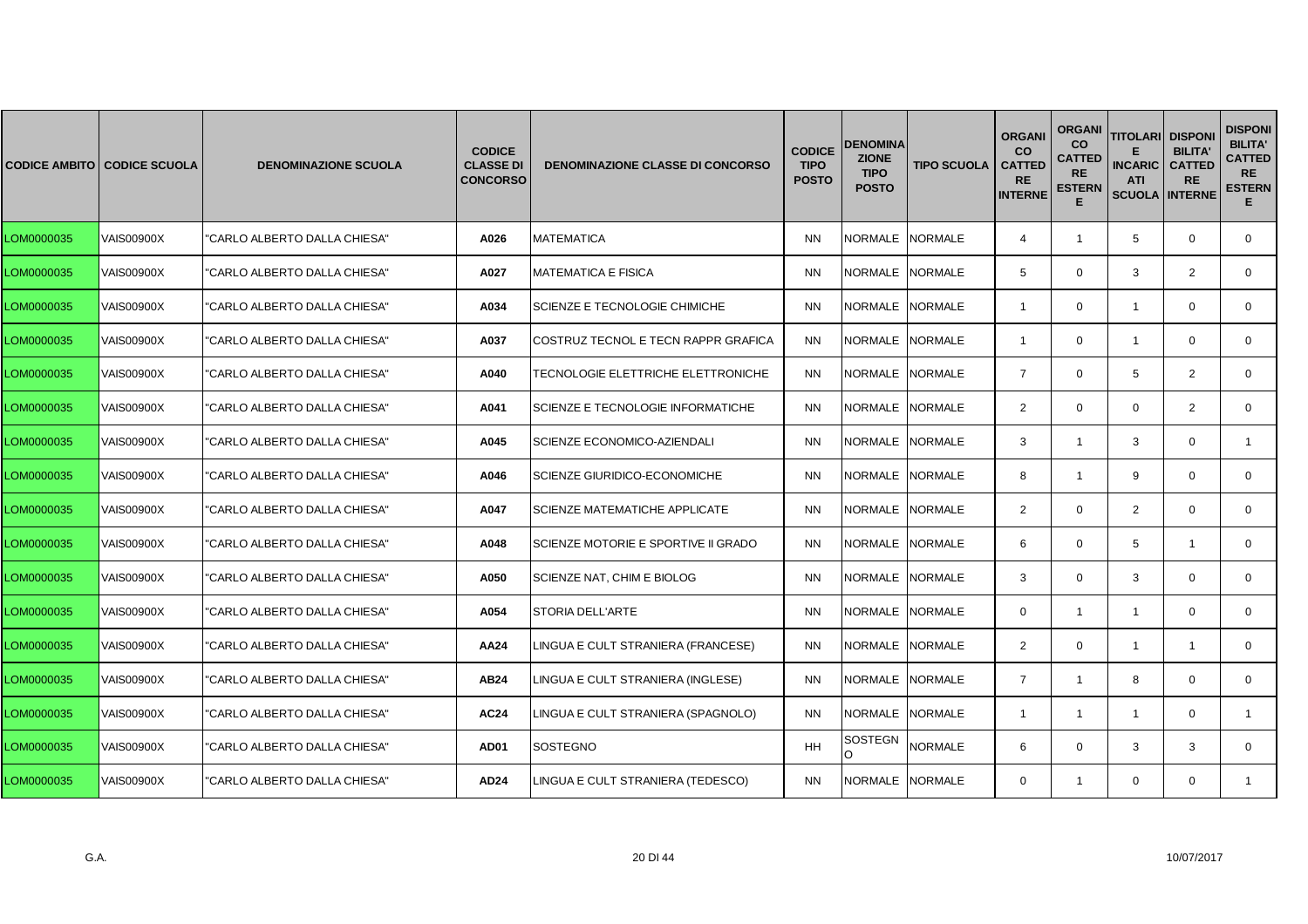|            | <b>CODICE AMBITO CODICE SCUOLA</b> | <b>DENOMINAZIONE SCUOLA</b>  | <b>CODICE</b><br><b>CLASSE DI</b><br><b>CONCORSO</b> | <b>DENOMINAZIONE CLASSE DI CONCORSO</b>  | <b>CODICE</b><br><b>TIPO</b><br><b>POSTO</b> | DENOMINA<br><b>ZIONE</b><br><b>TIPO</b><br><b>POSTO</b> | <b>TIPO SCUOLA</b> | <b>ORGANI</b><br><b>CO</b><br><b>CATTED</b><br><b>RE</b><br><b>INTERNE</b> | <b>ORGANI</b><br><b>CO</b><br><b>CATTED</b><br><b>RE</b><br><b>ESTERN</b><br>Е | <b>TITOLARI DISPONI</b><br><b>INCARIC</b><br><b>ATI</b><br><b>SCUOLA INTERNE</b> | <b>BILITA'</b><br><b>CATTED</b><br><b>RE</b> | <b>DISPONI</b><br><b>BILITA'</b><br><b>CATTED</b><br><b>RE</b><br><b>ESTERN</b><br>Е. |
|------------|------------------------------------|------------------------------|------------------------------------------------------|------------------------------------------|----------------------------------------------|---------------------------------------------------------|--------------------|----------------------------------------------------------------------------|--------------------------------------------------------------------------------|----------------------------------------------------------------------------------|----------------------------------------------|---------------------------------------------------------------------------------------|
| LOM0000035 | <b>VAIS00900X</b>                  | "CARLO ALBERTO DALLA CHIESA" | <b>B015</b>                                          | LAB SC E TECNOL ELETTR ELETTRONIC        | <b>NN</b>                                    | NORMALE NORMALE                                         |                    | 5                                                                          | $\mathbf{0}$                                                                   | 5                                                                                | $\mathbf 0$                                  | $\mathbf{0}$                                                                          |
| LOM0000035 | <b>VAIS00900X</b>                  | "CARLO ALBERTO DALLA CHIESA" | <b>B033</b>                                          | ASSISTENTE DI LABORATORIO                | <b>NN</b>                                    | NORMALE NORMALE                                         |                    | $\mathbf{0}$                                                               | $\mathbf{0}$                                                                   | $\mathbf{1}$                                                                     | $\mathbf 0$                                  | $\mathbf{0}$                                                                          |
| LOM0000035 | VAIS01100X                         | "DON MILANI"                 | A008                                                 | DISCIP GEOM, ARCH, ARRED, SCENOTEC       | <b>NN</b>                                    | NORMALE NORMALE                                         |                    | 3                                                                          | $\Omega$                                                                       | 3                                                                                | $\Omega$                                     | $\mathbf{0}$                                                                          |
| LOM0000035 | VAIS01100X                         | "DON MILANI"                 | A009                                                 | DISCIP GRAFICHE, PITTORICHE, SCENOG      | <b>NN</b>                                    | NORMALE NORMALE                                         |                    | $\overline{2}$                                                             | $\mathbf{1}$                                                                   | $\overline{2}$                                                                   | $\mathbf 0$                                  | $\mathbf{1}$                                                                          |
| LOM0000035 | <b>VAIS01100X</b>                  | "DON MILANI"                 | A010                                                 | <b>DISCIPLINE GRAFICO-PUBBLICITARIE</b>  | <b>NN</b>                                    | NORMALE NORMALE                                         |                    | 6                                                                          | $\mathbf{1}$                                                                   | 5                                                                                | $\overline{1}$                               | $\mathbf{1}$                                                                          |
| LOM0000035 | VAIS01100X                         | "DON MILANI"                 | A012                                                 | <b>DISCIPL LETTERARIE ISTITUTI II GR</b> | <b>NN</b>                                    | <b>NORMALE</b>                                          | NORMALE            | 17                                                                         | $\Omega$                                                                       | 13                                                                               | $\overline{4}$                               | $\mathbf{0}$                                                                          |
| LOM0000035 | VAIS01100X                         | "DON MILANI"                 | A014                                                 | DISCIP PLAST. SCUL. SCENOPLAST.          | <b>NN</b>                                    | <b>NORMALE</b>                                          | <b>NORMALE</b>     | 2                                                                          | $\mathbf{0}$                                                                   | $\overline{1}$                                                                   | $\mathbf{1}$                                 | 0                                                                                     |
| LOM0000035 | VAIS01100X                         | "DON MILANI"                 | A017                                                 | DISEG STORIA ARTE ISTITUTI II GR         | <b>NN</b>                                    | <b>NORMALE</b>                                          | <b>NORMALE</b>     | $\overline{1}$                                                             | $\mathbf{0}$                                                                   | $\overline{1}$                                                                   | $\mathbf 0$                                  | $\mathbf{0}$                                                                          |
| LOM0000035 | <b>VAIS01100X</b>                  | "DON MILANI"                 | A018                                                 | FILOSOFIA E SCIENZE UMANE                | <b>NN</b>                                    | NORMALE NORMALE                                         |                    | $\overline{1}$                                                             | $\mathbf 0$                                                                    | $\mathbf{1}$                                                                     | $\Omega$                                     | $\Omega$                                                                              |
| LOM0000035 | VAIS01100X                         | "DON MILANI"                 | A019                                                 | FILOSOFIA E STORIA                       | <b>NN</b>                                    | NORMALE NORMALE                                         |                    | 2                                                                          | $\mathbf{0}$                                                                   | $\overline{2}$                                                                   | $\mathbf{0}$                                 | $\mathbf{0}$                                                                          |
| LOM0000035 | VAIS01100X                         | "DON MILANI"                 | A020                                                 | <b>FISICA</b>                            | <b>NN</b>                                    | NORMALE NORMALE                                         |                    | -1                                                                         | $\mathbf 0$                                                                    | $\overline{1}$                                                                   | $\mathbf 0$                                  | $\overline{0}$                                                                        |
| LOM0000035 | <b>VAIS01100X</b>                  | "DON MILANI"                 | A026                                                 | <b>MATEMATICA</b>                        | <b>NN</b>                                    | <b>NORMALE</b>                                          | <b>NORMALE</b>     | 5                                                                          | $\Omega$                                                                       | 3                                                                                | 2                                            | $\Omega$                                                                              |
| LOM0000035 | VAIS01100X                         | "DON MILANI"                 | A027                                                 | <b>MATEMATICA E FISICA</b>               | <b>NN</b>                                    | <b>NORMALE</b>                                          | <b>NORMALE</b>     | $\overline{2}$                                                             | $\mathbf{1}$                                                                   | $\overline{1}$                                                                   | $\mathbf{1}$                                 | 1                                                                                     |
| LOM0000035 | VAIS01100X                         | "DON MILANI"                 | A034                                                 | SCIENZE E TECNOLOGIE CHIMICHE            | <b>NN</b>                                    | <b>NORMALE</b>                                          | <b>NORMALE</b>     | $\overline{1}$                                                             | $\mathbf{0}$                                                                   | $\mathbf{1}$                                                                     | $\mathbf 0$                                  | 0                                                                                     |
| LOM0000035 | <b>VAIS01100X</b>                  | "DON MILANI"                 | A037                                                 | COSTRUZ TECNOL E TECN RAPPR GRAFICA      | <b>NN</b>                                    | NORMALE NORMALE                                         |                    | 6                                                                          | $\mathbf{0}$                                                                   | 6                                                                                | $\Omega$                                     | $\mathbf{0}$                                                                          |
| LOM0000035 | <b>VAIS01100X</b>                  | "DON MILANI"                 | A041                                                 | SCIENZE E TECNOLOGIE INFORMATICHE        | <b>NN</b>                                    | <b>NORMALE</b>                                          | <b>NORMALE</b>     | -1                                                                         | $\Omega$                                                                       | -1                                                                               | $\Omega$                                     | $\mathbf{0}$                                                                          |
| LOM0000035 | VAIS01100X                         | "DON MILANI"                 | A045                                                 | SCIENZE ECONOMICO-AZIENDALI              | <b>NN</b>                                    | NORMALE NORMALE                                         |                    | $\overline{2}$                                                             | $\mathbf{1}$                                                                   | 2                                                                                | $\mathbf{0}$                                 | 1                                                                                     |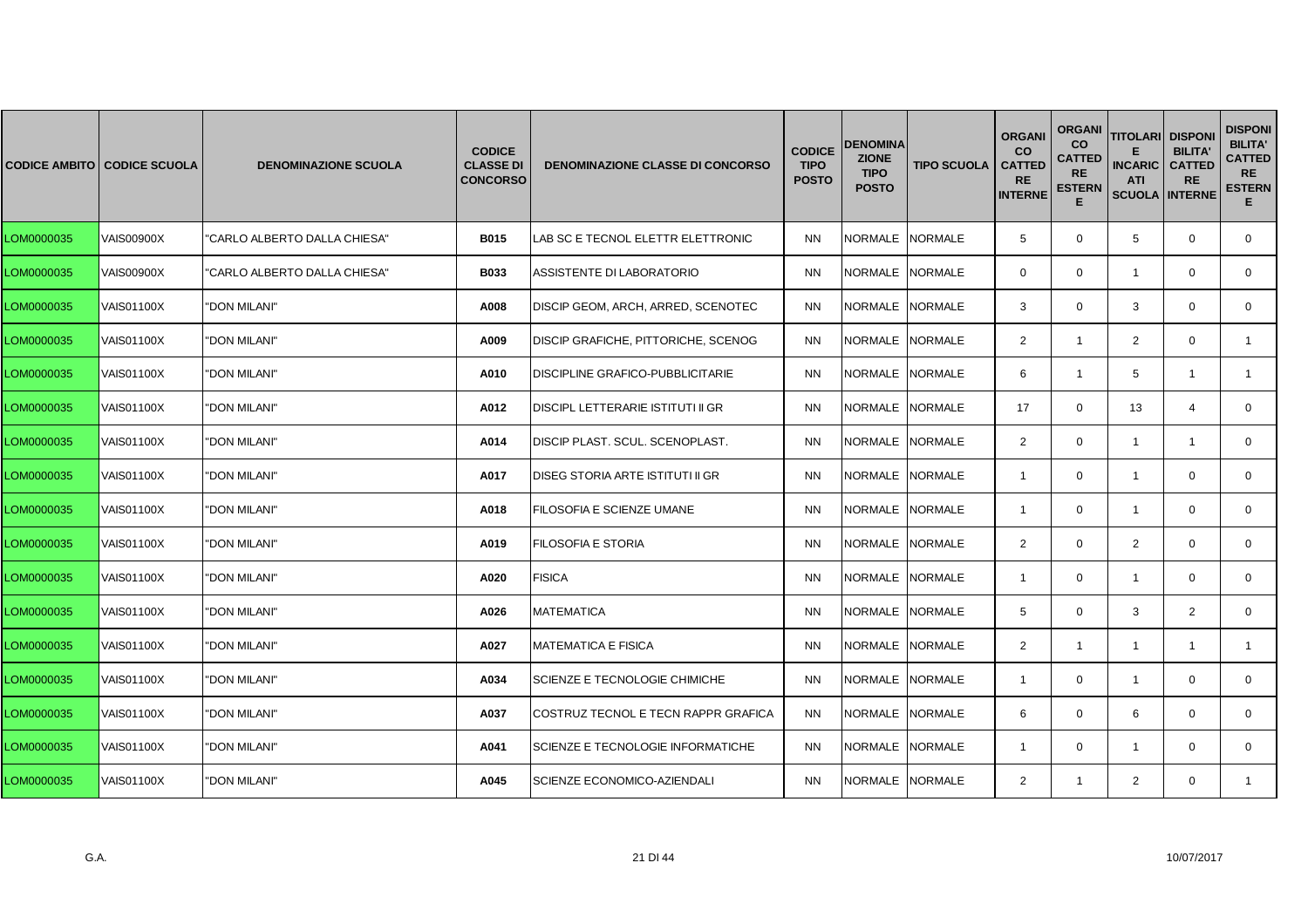|            | <b>CODICE AMBITO CODICE SCUOLA</b> | <b>DENOMINAZIONE SCUOLA</b> | <b>CODICE</b><br><b>CLASSE DI</b><br><b>CONCORSO</b> | <b>DENOMINAZIONE CLASSE DI CONCORSO</b>  | <b>CODICE</b><br><b>TIPO</b><br><b>POSTO</b> | <b>DENOMINA</b><br><b>ZIONE</b><br><b>TIPO</b><br><b>POSTO</b> | <b>TIPO SCUOLA</b> | <b>ORGANI</b><br><b>CO</b><br><b>CATTED</b><br><b>RE</b><br><b>INTERNE</b> | <b>ORGANI</b><br><b>CO</b><br><b>CATTED</b><br><b>RE</b><br><b>ESTERN</b><br>Е | <b>TITOLARI DISPONI</b><br><b>INCARIC</b><br><b>ATI</b><br><b>SCUOLA INTERNE</b> | <b>BILITA'</b><br><b>CATTED</b><br><b>RE</b> | <b>DISPONI</b><br><b>BILITA'</b><br><b>CATTED</b><br><b>RE</b><br><b>ESTERN</b><br>Е. |
|------------|------------------------------------|-----------------------------|------------------------------------------------------|------------------------------------------|----------------------------------------------|----------------------------------------------------------------|--------------------|----------------------------------------------------------------------------|--------------------------------------------------------------------------------|----------------------------------------------------------------------------------|----------------------------------------------|---------------------------------------------------------------------------------------|
| LOM0000035 | VAIS01100X                         | "DON MILANI"                | A046                                                 | SCIENZE GIURIDICO-ECONOMICHE             | <b>NN</b>                                    | NORMALE NORMALE                                                |                    | $\overline{4}$                                                             | $\mathbf{0}$                                                                   | $\overline{4}$                                                                   | $\mathbf 0$                                  | $\mathbf{0}$                                                                          |
| LOM0000035 | VAIS01100X                         | "DON MILANI"                | A047                                                 | <b>SCIENZE MATEMATICHE APPLICATE</b>     | <b>NN</b>                                    | NORMALE NORMALE                                                |                    | $\overline{1}$                                                             | $\mathbf{0}$                                                                   | $\mathbf{1}$                                                                     | $\mathbf 0$                                  | $\mathbf{0}$                                                                          |
| LOM0000035 | <b>VAIS01100X</b>                  | "DON MILANI"                | A048                                                 | SCIENZE MOTORIE E SPORTIVE II GRADO      | <b>NN</b>                                    | <b>NORMALE</b>                                                 | <b>NORMALE</b>     | 5                                                                          | 1                                                                              | 5                                                                                | $\Omega$                                     |                                                                                       |
| LOM0000035 | VAIS01100X                         | "DON MILANI"                | A050                                                 | SCIENZE NAT, CHIM E BIOLOG               | <b>NN</b>                                    | NORMALE NORMALE                                                |                    | 3                                                                          | $\mathbf{1}$                                                                   | 3                                                                                | $\mathbf 0$                                  | $\mathbf{1}$                                                                          |
| LOM0000035 | <b>VAIS01100X</b>                  | "DON MILANI"                | A051                                                 | SCIENZE, TECNOL E TECN AGR               | <b>NN</b>                                    | NORMALE NORMALE                                                |                    | $\overline{1}$                                                             | $\mathbf{0}$                                                                   | $\overline{1}$                                                                   | $\mathbf 0$                                  | $\mathbf{0}$                                                                          |
| LOM0000035 | VAIS01100X                         | "DON MILANI"                | A054                                                 | <b>STORIA DELL'ARTE</b>                  | <b>NN</b>                                    | <b>NORMALE</b>                                                 | <b>NORMALE</b>     | $\overline{2}$                                                             | $\mathbf{0}$                                                                   | 2                                                                                | $\Omega$                                     | $\mathbf{0}$                                                                          |
| LOM0000035 | VAIS01100X                         | "DON MILANI"                | A061                                                 | TECNOL E TECN COMUNICAZ MULTIMEDIA       | <b>NN</b>                                    | <b>NORMALE</b>                                                 | <b>NORMALE</b>     | 3                                                                          | $\mathbf{0}$                                                                   | $\mathbf{1}$                                                                     | 2                                            | $\mathbf{0}$                                                                          |
| LOM0000035 | <b>VAIS01100X</b>                  | "DON MILANI"                | A066                                                 | TRATT TESTI DATI APPLIC INFORMATICA      | <b>NN</b>                                    | <b>NORMALE</b>                                                 | <b>NORMALE</b>     | $\overline{1}$                                                             | $\mathbf{0}$                                                                   | $\overline{1}$                                                                   | $\mathbf 0$                                  | $\mathbf{0}$                                                                          |
| LOM0000035 | <b>VAIS01100X</b>                  | "DON MILANI"                | AA24                                                 | LINGUA E CULT STRANIERA (FRANCESE)       | <b>NN</b>                                    | NORMALE NORMALE                                                |                    | $\overline{1}$                                                             | $\mathbf 0$                                                                    | $\mathbf{1}$                                                                     | $\Omega$                                     | $\Omega$                                                                              |
| LOM0000035 | VAIS01100X                         | "DON MILANI"                | AB24                                                 | LINGUA E CULT STRANIERA (INGLESE)        | ΝN                                           | NORMALE                                                        | <b>NORMALE</b>     | $\overline{7}$                                                             | $\mathbf{0}$                                                                   | 6                                                                                | $\mathbf{1}$                                 | $\mathbf{0}$                                                                          |
| LOM0000035 | VAIS01100X                         | "DON MILANI"                | <b>AD01</b>                                          | <b>SOSTEGNO</b>                          | HH                                           | SOSTEGN<br>$\Omega$                                            | <b>NORMALE</b>     | 8                                                                          | $\mathbf 0$                                                                    | 6                                                                                | $\overline{2}$                               | $\overline{0}$                                                                        |
| LOM0000035 | <b>VAIS01100X</b>                  | "DON MILANI"                | <b>B014</b>                                          | LAB SCIENZE E TECNOL COSTRUZIONI         | <b>NN</b>                                    | <b>NORMALE</b>                                                 | <b>NORMALE</b>     | 3                                                                          | $\Omega$                                                                       | $\Omega$                                                                         | 3                                            | $\Omega$                                                                              |
| LOM0000035 | VAIS01100X                         | "DON MILANI"                | <b>B016</b>                                          | LAB SCIENZE E TECNOL INFORMATICHE        | <b>NN</b>                                    | <b>NORMALE</b>                                                 | <b>NORMALE</b>     | $\mathbf{0}$                                                               | $\mathbf{1}$                                                                   | 0                                                                                | $\mathbf 0$                                  | 1                                                                                     |
| LOM0000035 | VAIS01100X                         | "DON MILANI"                | <b>B017</b>                                          | AB SCIENZE E TECNOL MECCANICHE           | <b>NN</b>                                    | <b>NORMALE</b>                                                 | <b>NORMALE</b>     | $\mathbf{0}$                                                               | $\mathbf{1}$                                                                   | $\mathbf 0$                                                                      | $\mathbf 0$                                  | 1                                                                                     |
| LOM0000035 | <b>VAIS01100X</b>                  | "DON MILANI"                | B022                                                 | LAB TECNOL E TECN COMUNICAZ MULTIME      | <b>NN</b>                                    | NORMALE NORMALE                                                |                    | 3                                                                          | $\mathbf{0}$                                                                   | $\mathbf 0$                                                                      | 3                                            | $\mathbf{0}$                                                                          |
| LOM0000035 | <b>VAIS01900E</b>                  | C. FACCHINETTI              | A012                                                 | <b>DISCIPL LETTERARIE ISTITUTI II GR</b> | <b>NN</b>                                    | <b>NORMALE</b>                                                 | <b>NORMALE</b>     | 16                                                                         | $\Omega$                                                                       | 13                                                                               | 3                                            | $\mathbf{0}$                                                                          |
| LOM0000035 | VAIS01900E                         | C. FACCHINETTI              | A017                                                 | DISEG STORIA ARTE ISTITUTI II GR         | <b>NN</b>                                    | NORMALE NORMALE                                                |                    | $\overline{2}$                                                             | $\mathbf{0}$                                                                   | 2                                                                                | $\mathbf 0$                                  | $\mathbf{0}$                                                                          |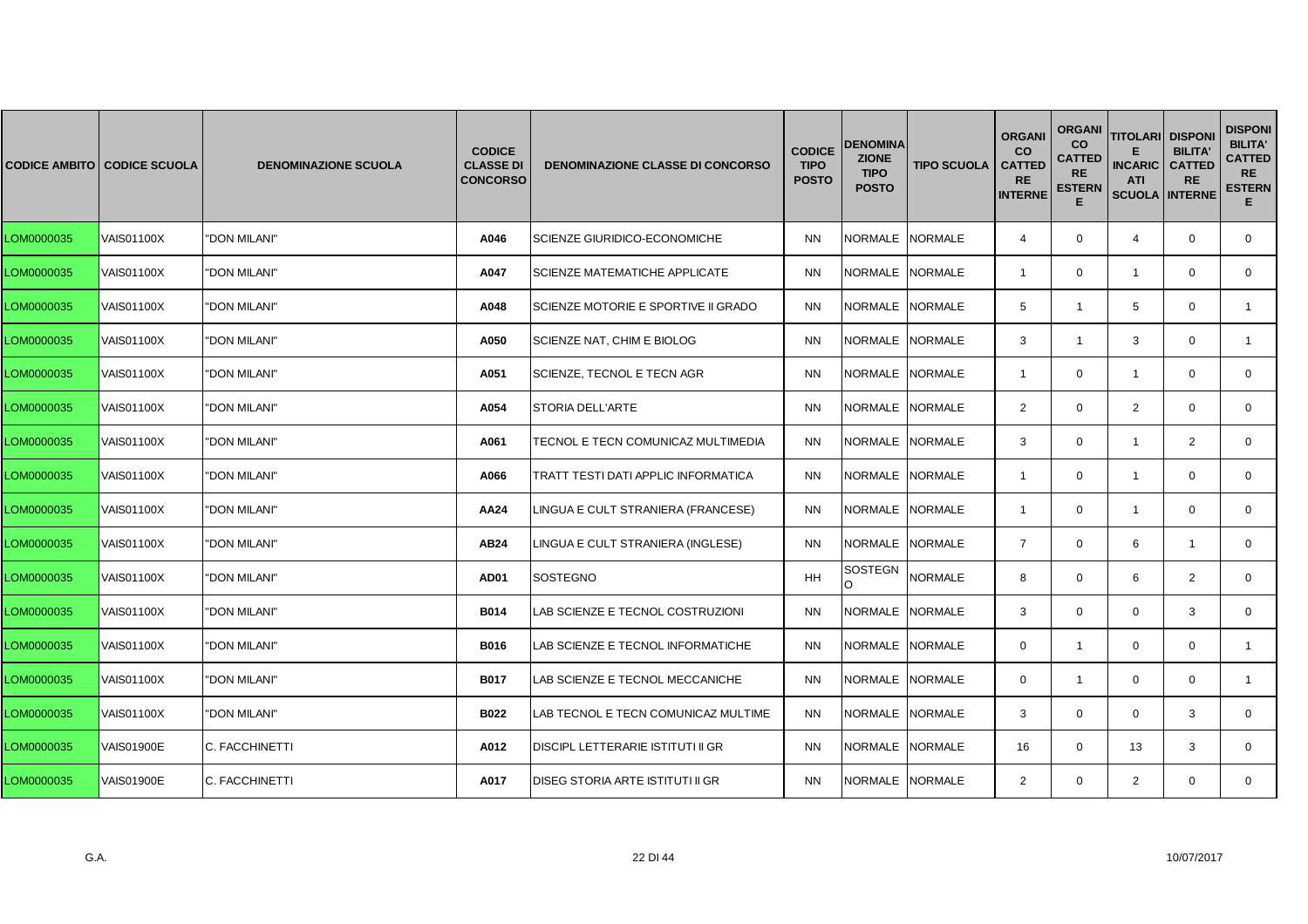|            | <b>CODICE AMBITO   CODICE SCUOLA</b> | <b>DENOMINAZIONE SCUOLA</b> | <b>CODICE</b><br><b>CLASSE DI</b><br><b>CONCORSO</b> | <b>DENOMINAZIONE CLASSE DI CONCORSO</b> | <b>CODICE</b><br><b>TIPO</b><br><b>POSTO</b> | <b>DENOMINA</b><br><b>ZIONE</b><br><b>TIPO</b><br><b>POSTO</b> | <b>TIPO SCUOLA</b> | <b>ORGANI</b><br><b>CO</b><br><b>CATTED</b><br><b>RE</b><br><b>INTERNE</b> | <b>ORGANI</b><br><b>CO</b><br><b>CATTED</b><br><b>RE</b><br><b>ESTERN</b><br>Е | <b>TITOLARI DISPONI</b><br><b>INCARIC</b><br><b>ATI</b><br><b>SCUOLA INTERNE</b> | <b>BILITA'</b><br><b>CATTED</b><br><b>RE</b> | <b>DISPONI</b><br><b>BILITA'</b><br><b>CATTED</b><br><b>RE</b><br><b>ESTERN</b><br>Е. |
|------------|--------------------------------------|-----------------------------|------------------------------------------------------|-----------------------------------------|----------------------------------------------|----------------------------------------------------------------|--------------------|----------------------------------------------------------------------------|--------------------------------------------------------------------------------|----------------------------------------------------------------------------------|----------------------------------------------|---------------------------------------------------------------------------------------|
| LOM0000035 | <b>VAIS01900E</b>                    | C. FACCHINETTI              | A019                                                 | <b>FILOSOFIA E STORIA</b>               | <b>NN</b>                                    | NORMALE NORMALE                                                |                    | $\overline{2}$                                                             | $\mathbf{0}$                                                                   | $\overline{2}$                                                                   | $\mathbf 0$                                  | $\overline{0}$                                                                        |
| LOM0000035 | <b>VAIS01900E</b>                    | C. FACCHINETTI              | A020                                                 | <b>FISICA</b>                           | <b>NN</b>                                    | NORMALE NORMALE                                                |                    | 3                                                                          | $\mathbf{0}$                                                                   | 3                                                                                | $\mathbf 0$                                  | $\mathbf{0}$                                                                          |
| LOM0000035 | VAIS01900E                           | C. FACCHINETTI              | A026                                                 | <b>MATEMATICA</b>                       | <b>NN</b>                                    | <b>NORMALE</b>                                                 | <b>NORMALE</b>     | 12                                                                         | $\mathbf{0}$                                                                   | 9                                                                                | 3                                            | $\mathbf{0}$                                                                          |
| LOM0000035 | VAIS01900E                           | C. FACCHINETTI              | A027                                                 | <b>MATEMATICA E FISICA</b>              | <b>NN</b>                                    | INORMALE INORMALE                                              |                    | $\mathbf{0}$                                                               | $\mathbf{0}$                                                                   | $\mathbf{1}$                                                                     | $\mathbf{0}$                                 | $\mathbf{0}$                                                                          |
| LOM0000035 | <b>VAIS01900E</b>                    | C. FACCHINETTI              | A034                                                 | SCIENZE E TECNOLOGIE CHIMICHE           | <b>NN</b>                                    | <b>NORMALE</b>                                                 | <b>NORMALE</b>     | $\overline{7}$                                                             | $\mathbf{1}$                                                                   | $\overline{7}$                                                                   | $\Omega$                                     | $\mathbf{1}$                                                                          |
| LOM0000035 | VAIS01900E                           | C. FACCHINETTI              | A037                                                 | COSTRUZ TECNOL E TECN RAPPR GRAFICA     | <b>NN</b>                                    | <b>NORMALE</b>                                                 | <b>NORMALE</b>     | 6                                                                          | $\mathbf{0}$                                                                   | 5                                                                                | $\overline{1}$                               | $\mathbf{0}$                                                                          |
| LOM0000035 | VAIS01900E                           | C. FACCHINETTI              | A040                                                 | TECNOLOGIE ELETTRICHE ELETTRONICHE      | ΝN                                           | NORMALE NORMALE                                                |                    | 8                                                                          | $\mathbf{1}$                                                                   | 6                                                                                | 2                                            | 1                                                                                     |
| LOM0000035 | <b>VAIS01900E</b>                    | C. FACCHINETTI              | A041                                                 | SCIENZE E TECNOLOGIE INFORMATICHE       | <b>NN</b>                                    | NORMALE NORMALE                                                |                    | $\overline{7}$                                                             | $\mathbf{1}$                                                                   | 6                                                                                | $\mathbf{1}$                                 | $\mathbf{1}$                                                                          |
| LOM0000035 | <b>VAIS01900E</b>                    | C. FACCHINETTI              | A042                                                 | SCIENZE E TECNOLOGIE MECCANICHE         | <b>NN</b>                                    | <b>NORMALE</b>                                                 | <b>NORMALE</b>     | $\overline{7}$                                                             | $\mathbf{0}$                                                                   | 6                                                                                | $\overline{1}$                               | $\mathbf{0}$                                                                          |
| LOM0000035 | VAIS01900E                           | C. FACCHINETTI              | A044                                                 | TECNOL TESSILI, ABBIGL E MODA           | <b>NN</b>                                    | NORMALE NORMALE                                                |                    | $\overline{2}$                                                             | $\mathbf{0}$                                                                   | 2                                                                                | $\mathbf 0$                                  | $\mathbf{0}$                                                                          |
| LOM0000035 | <b>VAIS01900E</b>                    | C. FACCHINETTI              | A046                                                 | <b>SCIENZE GIURIDICO-ECONOMICHE</b>     | <b>NN</b>                                    | <b>NORMALE</b>                                                 | <b>NORMALE</b>     | $\overline{7}$                                                             | $\Omega$                                                                       | 6                                                                                | $\mathbf{1}$                                 | $\Omega$                                                                              |
| LOM0000035 | <b>VAIS01900E</b>                    | C. FACCHINETTI              | A048                                                 | SCIENZE MOTORIE E SPORTIVE II GRADO     | <b>NN</b>                                    | <b>NORMALE</b>                                                 | <b>NORMALE</b>     | 5                                                                          | $\mathbf 0$                                                                    | 5                                                                                | $\mathbf 0$                                  | $\mathbf{0}$                                                                          |
| LOM0000035 | VAIS01900E                           | C. FACCHINETTI              | A050                                                 | SCIENZE NAT, CHIM E BIOLOG              | <b>NN</b>                                    | <b>NORMALE</b>                                                 | <b>NORMALE</b>     | $\overline{2}$                                                             | $\mathbf{1}$                                                                   | $\overline{2}$                                                                   | $\mathbf 0$                                  | $\mathbf{1}$                                                                          |
| LOM0000035 | VAIS01900E                           | C. FACCHINETTI              | A051                                                 | SCIENZE, TECNOL E TECN AGR              | <b>NN</b>                                    | <b>NORMALE</b>                                                 | <b>NORMALE</b>     | $\mathbf{0}$                                                               | $\mathbf{0}$                                                                   | $\mathbf{1}$                                                                     | $\mathbf 0$                                  | $\mathbf{0}$                                                                          |
| LOM0000035 | VAIS01900E                           | C. FACCHINETTI              | AB24                                                 | LINGUA E CULT STRANIERA (INGLESE)       | <b>NN</b>                                    | NORMALE                                                        | <b>NORMALE</b>     | 9                                                                          | $\mathbf{1}$                                                                   | 9                                                                                | $\mathbf 0$                                  | $\mathbf{1}$                                                                          |
| LOM0000035 | VAIS01900E                           | C. FACCHINETTI              | <b>AD01</b>                                          | <b>SOSTEGNO</b>                         | HH                                           | SOSTEGN<br>$\Omega$                                            | <b>NORMALE</b>     | $\overline{7}$                                                             | $\mathbf 0$                                                                    | $\overline{7}$                                                                   | $\mathbf 0$                                  | $\mathbf{0}$                                                                          |
| LOM0000035 | VAIS01900E                           | C. FACCHINETTI              | <b>B003</b>                                          | LABORATORI DI FISICA                    | <b>NN</b>                                    | NORMALE NORMALE                                                |                    | $\mathbf{1}$                                                               | $\mathbf{0}$                                                                   | $\mathbf{1}$                                                                     | $\mathbf{0}$                                 | $\mathbf{0}$                                                                          |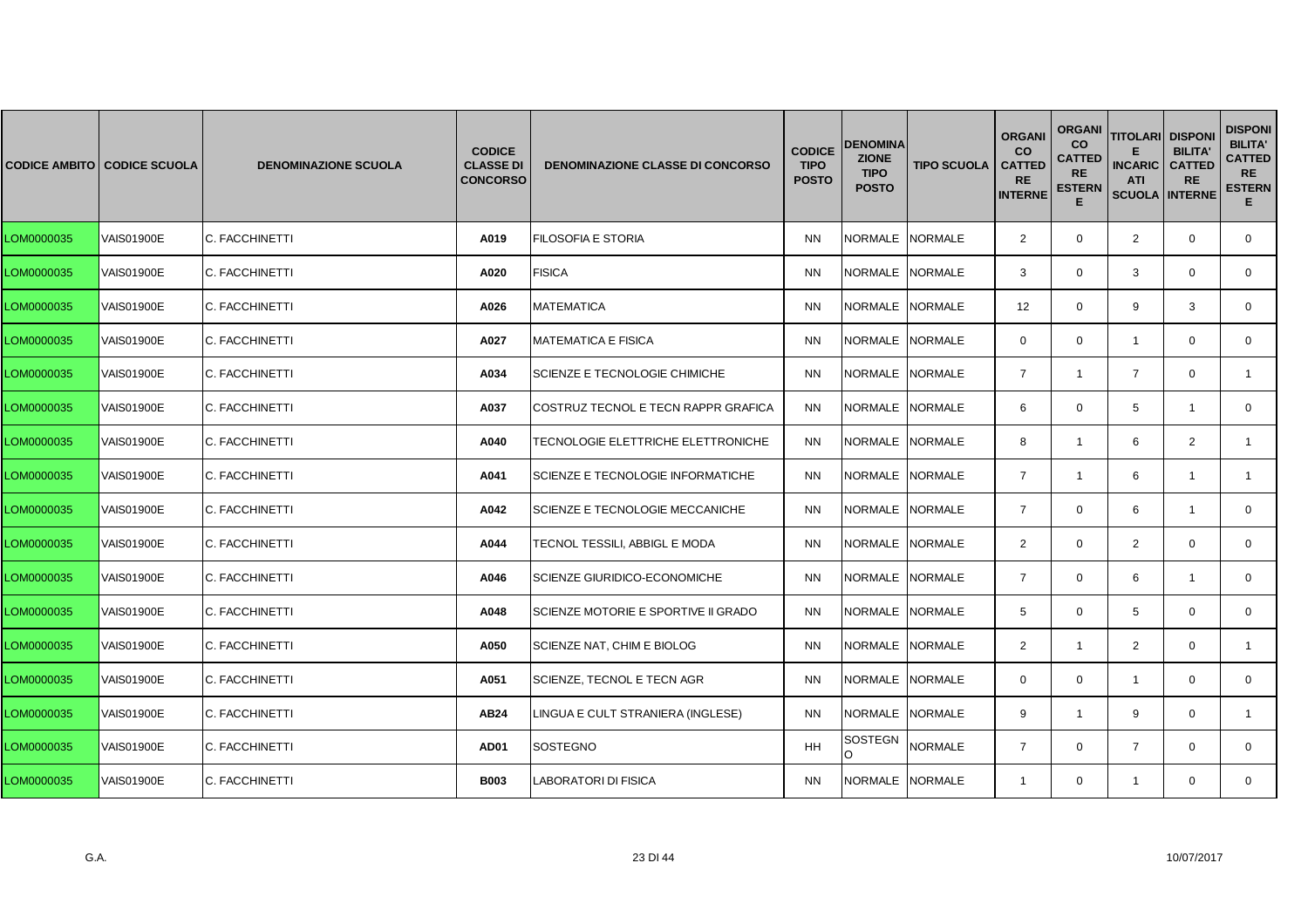|            | <b>CODICE AMBITO CODICE SCUOLA</b> | <b>DENOMINAZIONE SCUOLA</b> | <b>CODICE</b><br><b>CLASSE DI</b><br><b>CONCORSO</b> | <b>DENOMINAZIONE CLASSE DI CONCORSO</b>  | <b>CODICE</b><br><b>TIPO</b><br><b>POSTO</b> | <b>DENOMINA</b><br><b>ZIONE</b><br><b>TIPO</b><br><b>POSTO</b> | <b>TIPO SCUOLA</b> | <b>ORGANI</b><br><b>CO</b><br><b>CATTED</b><br><b>RE</b><br><b>INTERNE</b> | <b>ORGANI</b><br><b>CO</b><br><b>CATTED</b><br><b>RE</b><br><b>ESTERN</b><br>Е | <b>TITOLARI DISPONI</b><br><b>INCARIC</b><br><b>ATI</b><br><b>SCUOLA INTERNE</b> | <b>BILITA'</b><br><b>CATTED</b><br><b>RE</b> | <b>DISPONI</b><br><b>BILITA'</b><br><b>CATTED</b><br><b>RE</b><br><b>ESTERN</b><br>Е. |
|------------|------------------------------------|-----------------------------|------------------------------------------------------|------------------------------------------|----------------------------------------------|----------------------------------------------------------------|--------------------|----------------------------------------------------------------------------|--------------------------------------------------------------------------------|----------------------------------------------------------------------------------|----------------------------------------------|---------------------------------------------------------------------------------------|
| LOM0000035 | <b>VAIS01900E</b>                  | C. FACCHINETTI              | <b>B012</b>                                          | LAB SCIENZE E TECNOL CHIM MICROBIOL      | <b>NN</b>                                    | NORMALE NORMALE                                                |                    | 3                                                                          | $\mathbf{0}$                                                                   | 2                                                                                | $\overline{1}$                               | $\mathbf{0}$                                                                          |
| LOM0000035 | VAIS01900E                         | C. FACCHINETTI              | <b>B014</b>                                          | LAB SCIENZE E TECNOL COSTRUZIONI         | <b>NN</b>                                    | NORMALE NORMALE                                                |                    | $\overline{1}$                                                             | $\mathbf{0}$                                                                   | $\mathbf{1}$                                                                     | $\mathbf 0$                                  | $\overline{0}$                                                                        |
| LOM0000035 | <b>VAIS01900E</b>                  | C. FACCHINETTI              | <b>B015</b>                                          | LAB SC E TECNOL ELETTR ELETTRONIC        | <b>NN</b>                                    | <b>NORMALE</b>                                                 | <b>NORMALE</b>     | 4                                                                          | $\mathbf{1}$                                                                   | 2                                                                                | $\overline{2}$                               |                                                                                       |
| LOM0000035 | <b>VAIS01900E</b>                  | C. FACCHINETTI              | B016                                                 | LAB SCIENZE E TECNOL INFORMATICHE        | <b>NN</b>                                    | NORMALE NORMALE                                                |                    | $\overline{4}$                                                             | $\mathbf{0}$                                                                   | $\overline{2}$                                                                   | 2                                            | $\mathbf{0}$                                                                          |
| LOM0000035 | <b>VAIS01900E</b>                  | C. FACCHINETTI              | <b>B017</b>                                          | LAB SCIENZE E TECNOL MECCANICHE          | <b>NN</b>                                    | NORMALE NORMALE                                                |                    | $\overline{7}$                                                             | $\mathbf{1}$                                                                   | 6                                                                                | $\overline{1}$                               | $\mathbf{1}$                                                                          |
| LOM0000035 | VAIS01900E                         | C. FACCHINETTI              | <b>B018</b>                                          | LAB SC E TECNOL TESS ABBIGL MODA         | <b>NN</b>                                    | <b>NORMALE</b>                                                 | <b>NORMALE</b>     | $\overline{1}$                                                             | $\mathbf{0}$                                                                   | 2                                                                                | $\Omega$                                     | $\mathbf{0}$                                                                          |
| LOM0000035 | VAIS023006                         | 'GIOVANNI FALCONE"          | A010                                                 | DISCIPLINE GRAFICO-PUBBLICITARIE         | <b>NN</b>                                    | <b>NORMALE</b>                                                 | <b>NORMALE</b>     | 5                                                                          | $\mathbf{0}$                                                                   | 5                                                                                | $\mathbf 0$                                  | $\mathbf{0}$                                                                          |
| LOM0000035 | VAIS023006                         | "GIOVANNI FALCONE"          | A012                                                 | <b>DISCIPL LETTERARIE ISTITUTI II GR</b> | <b>NN</b>                                    | <b>NORMALE</b>                                                 | <b>NORMALE</b>     | 20                                                                         | $\mathbf{0}$                                                                   | 17                                                                               | 3                                            | $\mathbf{0}$                                                                          |
| LOM0000035 | VAIS023006                         | "GIOVANNI FALCONE"          | A017                                                 | <b>DISEG STORIA ARTE ISTITUTI II GR</b>  | <b>NN</b>                                    | <b>NORMALE</b>                                                 | <b>NORMALE</b>     | $\overline{4}$                                                             | $\Omega$                                                                       | $\mathbf{1}$                                                                     | 3                                            | $\Omega$                                                                              |
| LOM0000035 | VAIS023006                         | 'GIOVANNI FALCONE'          | A018                                                 | FILOSOFIA E SCIENZE UMANE                | <b>NN</b>                                    | NORMALE                                                        | <b>NORMALE</b>     | $\overline{1}$                                                             | $\mathbf{1}$                                                                   | $\mathbf{1}$                                                                     | $\mathbf 0$                                  | $\mathbf{1}$                                                                          |
| LOM0000035 | VAIS023006                         | "GIOVANNI FALCONE"          | A019                                                 | FILOSOFIA E STORIA                       | <b>NN</b>                                    | NORMALE                                                        | <b>NORMALE</b>     | -1                                                                         | $\mathbf 0$                                                                    | $\overline{1}$                                                                   | $\mathbf 0$                                  | $\mathbf 0$                                                                           |
| LOM0000035 | VAIS023006                         | "GIOVANNI FALCONE"          | A020                                                 | <b>FISICA</b>                            | <b>NN</b>                                    | <b>NORMALE</b>                                                 | <b>NORMALE</b>     | $\overline{2}$                                                             | $\mathbf 0$                                                                    | $\overline{2}$                                                                   | $\Omega$                                     | $\Omega$                                                                              |
| LOM0000035 | VAIS023006                         | 'GIOVANNI FALCONE'          | A021                                                 | GEOGRAFIA                                | <b>NN</b>                                    | <b>NORMALE</b>                                                 | <b>NORMALE</b>     | $\mathbf{0}$                                                               | $\mathbf{1}$                                                                   | $\mathbf 0$                                                                      | $\mathbf 0$                                  | 1                                                                                     |
| LOM0000035 | VAIS023006                         | 'GIOVANNI FALCONE"          | A026                                                 | <b>MATEMATICA</b>                        | <b>NN</b>                                    | NORMALE                                                        | <b>NORMALE</b>     | 12                                                                         | $\mathbf{1}$                                                                   | 11                                                                               | $\overline{1}$                               | 1                                                                                     |
| LOM0000035 | VAIS023006                         | "GIOVANNI FALCONE"          | A029                                                 | <b>MUSICA ISTITUTI II GRADO</b>          | <b>NN</b>                                    | NORMALE NORMALE                                                |                    | $\overline{1}$                                                             | $\mathbf{0}$                                                                   | $\overline{1}$                                                                   | $\Omega$                                     | $\mathbf{0}$                                                                          |
| LOM0000035 | VAIS023006                         | "GIOVANNI FALCONE"          | A031                                                 | <b>SCIENZE DEGLI ALIMENTI</b>            | <b>NN</b>                                    | <b>NORMALE</b>                                                 | <b>NORMALE</b>     | 6                                                                          | $\Omega$                                                                       | 6                                                                                | $\Omega$                                     | $\Omega$                                                                              |
| LOM0000035 | VAIS023006                         | "GIOVANNI FALCONE"          | A034                                                 | SCIENZE E TECNOLOGIE CHIMICHE            | <b>NN</b>                                    | NORMALE NORMALE                                                |                    | $\overline{2}$                                                             | $\mathbf{0}$                                                                   | 2                                                                                | $\mathbf{0}$                                 | $\mathbf{0}$                                                                          |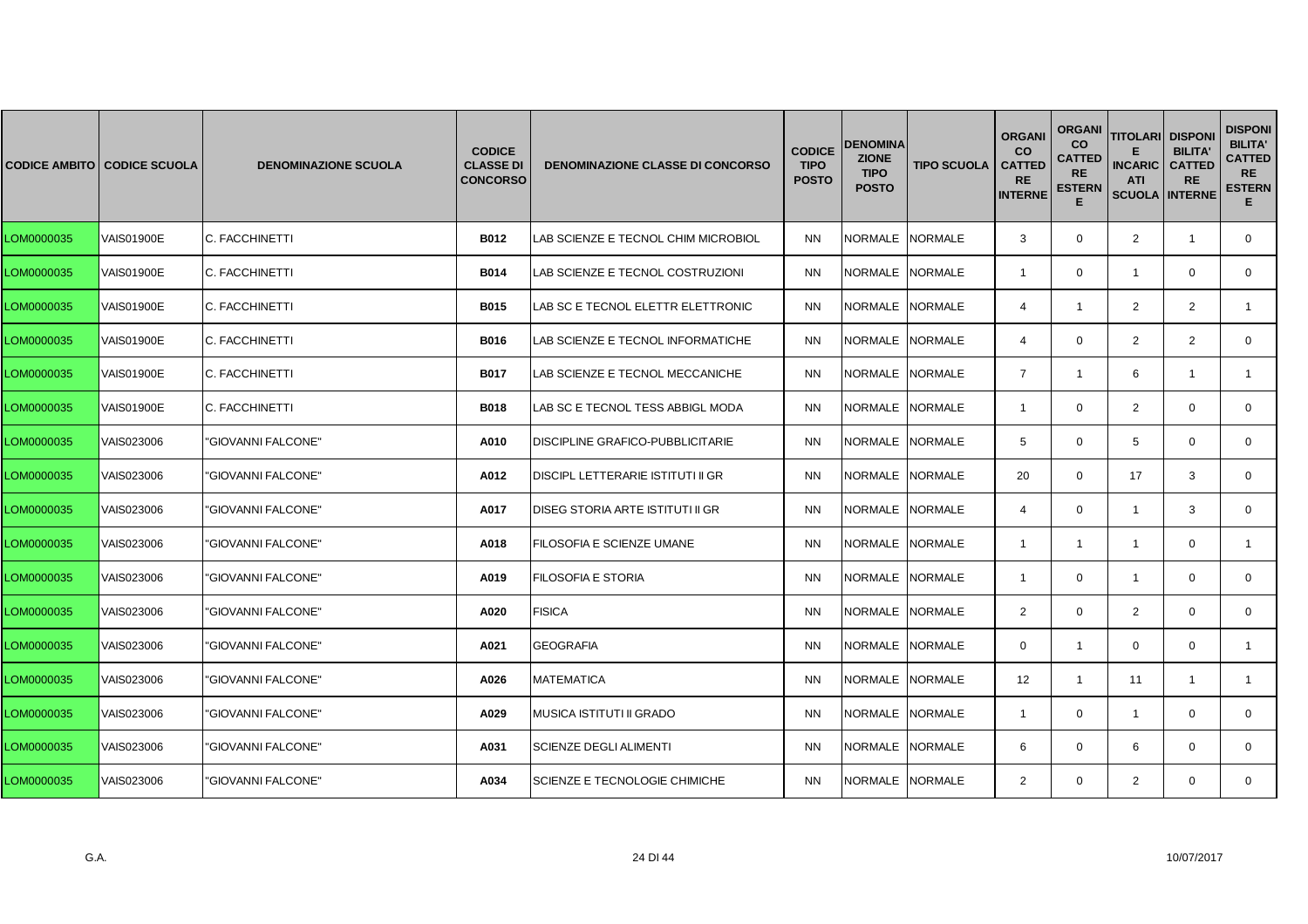|            | CODICE AMBITO   CODICE SCUOLA | <b>DENOMINAZIONE SCUOLA</b> | <b>CODICE</b><br><b>CLASSE DI</b><br><b>CONCORSO</b> | <b>DENOMINAZIONE CLASSE DI CONCORSO</b> | <b>CODICE</b><br><b>TIPO</b><br><b>POSTO</b> | <b>DENOMINA</b><br><b>ZIONE</b><br><b>TIPO</b><br><b>POSTO</b> | <b>TIPO SCUOLA</b> | <b>ORGANI</b><br><b>CO</b><br><b>CATTED</b><br><b>RE</b><br><b>INTERNE</b> | <b>ORGANI</b><br><b>CO</b><br><b>CATTED</b><br><b>RE</b><br><b>ESTERN</b><br>Е | <b>TITOLARI DISPONI</b><br><b>INCARIC</b><br><b>ATI</b><br><b>SCUOLA INTERNE</b> | <b>BILITA'</b><br><b>CATTED</b><br><b>RE</b> | <b>DISPONI</b><br><b>BILITA'</b><br><b>CATTED</b><br><b>RE</b><br><b>ESTERN</b><br>Е. |
|------------|-------------------------------|-----------------------------|------------------------------------------------------|-----------------------------------------|----------------------------------------------|----------------------------------------------------------------|--------------------|----------------------------------------------------------------------------|--------------------------------------------------------------------------------|----------------------------------------------------------------------------------|----------------------------------------------|---------------------------------------------------------------------------------------|
| LOM0000035 | VAIS023006                    | 'GIOVANNI FALCONE'          | A037                                                 | COSTRUZ TECNOL E TECN RAPPR GRAFICA     | <b>NN</b>                                    | <b>NORMALE</b>                                                 | <b>NORMALE</b>     | $\overline{1}$                                                             | $\mathbf{1}$                                                                   | $\overline{1}$                                                                   | $\mathbf 0$                                  | $\mathbf{1}$                                                                          |
| LOM0000035 | VAIS023006                    | "GIOVANNI FALCONE"          | A042                                                 | SCIENZE E TECNOLOGIE MECCANICHE         | <b>NN</b>                                    | <b>NORMALE</b>                                                 | <b>NORMALE</b>     | $\overline{1}$                                                             | $\mathbf{0}$                                                                   | $\overline{2}$                                                                   | $\mathbf 0$                                  | $\mathbf{0}$                                                                          |
| LOM0000035 | VAIS023006                    | 'GIOVANNI FALCONE'          | A045                                                 | SCIENZE ECONOMICO-AZIENDALI             | <b>NN</b>                                    | <b>NORMALE</b>                                                 | <b>NORMALE</b>     | $\overline{4}$                                                             | $\Omega$                                                                       | $\overline{4}$                                                                   | $\Omega$                                     | $\mathbf{0}$                                                                          |
| LOM0000035 | VAIS023006                    | "GIOVANNI FALCONE"          | A046                                                 | SCIENZE GIURIDICO-ECONOMICHE            | <b>NN</b>                                    | <b>NORMALE</b>                                                 | <b>NORMALE</b>     | 6                                                                          | $\mathbf{1}$                                                                   | $\overline{7}$                                                                   | $\mathbf 0$                                  | $\mathbf{0}$                                                                          |
| LOM0000035 | VAIS023006                    | "GIOVANNI FALCONE"          | A048                                                 | SCIENZE MOTORIE E SPORTIVE II GRADO     | <b>NN</b>                                    | <b>NORMALE</b>                                                 | <b>NORMALE</b>     | 6                                                                          | $\mathbf 0$                                                                    | 6                                                                                | $\mathbf 0$                                  | $\mathbf{0}$                                                                          |
| LOM0000035 | VAIS023006                    | 'GIOVANNI FALCONE"          | A050                                                 | SCIENZE NAT, CHIM E BIOLOG              | <b>NN</b>                                    | <b>NORMALE</b>                                                 | <b>NORMALE</b>     | 3                                                                          | $\mathbf{1}$                                                                   | 3                                                                                | $\Omega$                                     | $\mathbf{1}$                                                                          |
| LOM0000035 | VAIS023006                    | 'GIOVANNI FALCONE"          | A061                                                 | TECNOL E TECN COMUNICAZ MULTIMEDIA      | <b>NN</b>                                    | <b>NORMALE</b>                                                 | <b>NORMALE</b>     | 3                                                                          | $\mathbf 0$                                                                    | $\overline{2}$                                                                   | $\overline{1}$                               | 0                                                                                     |
| LOM0000035 | VAIS023006                    | "GIOVANNI FALCONE"          | A066                                                 | TRATT TESTI DATI APPLIC INFORMATICA     | <b>NN</b>                                    | <b>NORMALE</b>                                                 | <b>NORMALE</b>     | $\overline{1}$                                                             | $\mathbf 0$                                                                    | $\overline{1}$                                                                   | $\mathbf 0$                                  | $\mathbf{0}$                                                                          |
| LOM0000035 | VAIS023006                    | "GIOVANNI FALCONE"          | AA24                                                 | INGUA E CULT STRANIERA (FRANCESE)       | <b>NN</b>                                    | <b>NORMALE</b>                                                 | <b>NORMALE</b>     | 3                                                                          | $\mathbf{1}$                                                                   | $\overline{4}$                                                                   | $\Omega$                                     | $\Omega$                                                                              |
| LOM0000035 | VAIS023006                    | 'GIOVANNI FALCONE"          | AB24                                                 | LINGUA E CULT STRANIERA (INGLESE)       | <b>NN</b>                                    | <b>NORMALE</b>                                                 | <b>NORMALE</b>     | 11                                                                         | $\mathbf 0$                                                                    | 9                                                                                | 2                                            | $\mathbf{0}$                                                                          |
| LOM0000035 | VAIS023006                    | "GIOVANNI FALCONE"          | <b>AD01</b>                                          | <b>SOSTEGNO</b>                         | HH                                           | SOSTEGN<br>$\Omega$                                            | <b>NORMALE</b>     | 25                                                                         | $\mathbf 0$                                                                    | 24                                                                               | $\overline{1}$                               | $\mathbf 0$                                                                           |
| LOM0000035 | VAIS023006                    | "GIOVANNI FALCONE"          | AD24                                                 | LINGUA E CULT STRANIERA (TEDESCO)       | <b>NN</b>                                    | <b>NORMALE</b>                                                 | <b>NORMALE</b>     | $\overline{2}$                                                             | $\Omega$                                                                       | $\overline{2}$                                                                   | $\Omega$                                     | $\Omega$                                                                              |
| LOM0000035 | VAIS023006                    | 'GIOVANNI FALCONE"          | <b>B003</b>                                          | ABORATORI DI FISICA.                    | <b>NN</b>                                    | <b>NORMALE</b>                                                 | <b>NORMALE</b>     | $\mathbf{0}$                                                               | $\mathbf{1}$                                                                   | $\mathbf 0$                                                                      | $\mathbf 0$                                  | $\mathbf{1}$                                                                          |
| LOM0000035 | VAIS023006                    | 'GIOVANNI FALCONE"          | <b>B012</b>                                          | AB SCIENZE E TECNOL CHIM MICROBIOL      | <b>NN</b>                                    | <b>NORMALE</b>                                                 | <b>NORMALE</b>     | $\mathbf{0}$                                                               | $\mathbf{1}$                                                                   | $\mathbf{1}$                                                                     | $\mathbf 0$                                  | 0                                                                                     |
| LOM0000035 | VAIS023006                    | "GIOVANNI FALCONE"          | B019                                                 | LAB SERVIZI RICETTIVITA' ALBERGHIER     | <b>NN</b>                                    | <b>NORMALE</b>                                                 | <b>NORMALE</b>     | 2                                                                          | $\mathbf 0$                                                                    | $\overline{2}$                                                                   | $\Omega$                                     | $\mathbf{0}$                                                                          |
| LOM0000035 | VAIS023006                    | "GIOVANNI FALCONE"          | <b>B020</b>                                          | LAB SERV ENOGASTRON, SETT CUCINA        | <b>NN</b>                                    | <b>NORMALE</b>                                                 | <b>NORMALE</b>     | 8                                                                          | 1                                                                              | $\overline{4}$                                                                   | $\boldsymbol{\Lambda}$                       | 1                                                                                     |
| LOM0000035 | VAIS023006                    | "GIOVANNI FALCONE"          | <b>B021</b>                                          | LAB SERV ENOGASTRON, SETT SALA VEND     | <b>NN</b>                                    | <b>NORMALE</b>                                                 | <b>NORMALE</b>     | 6                                                                          | $\mathbf{0}$                                                                   | 5                                                                                | $\mathbf{1}$                                 | $\mathbf{0}$                                                                          |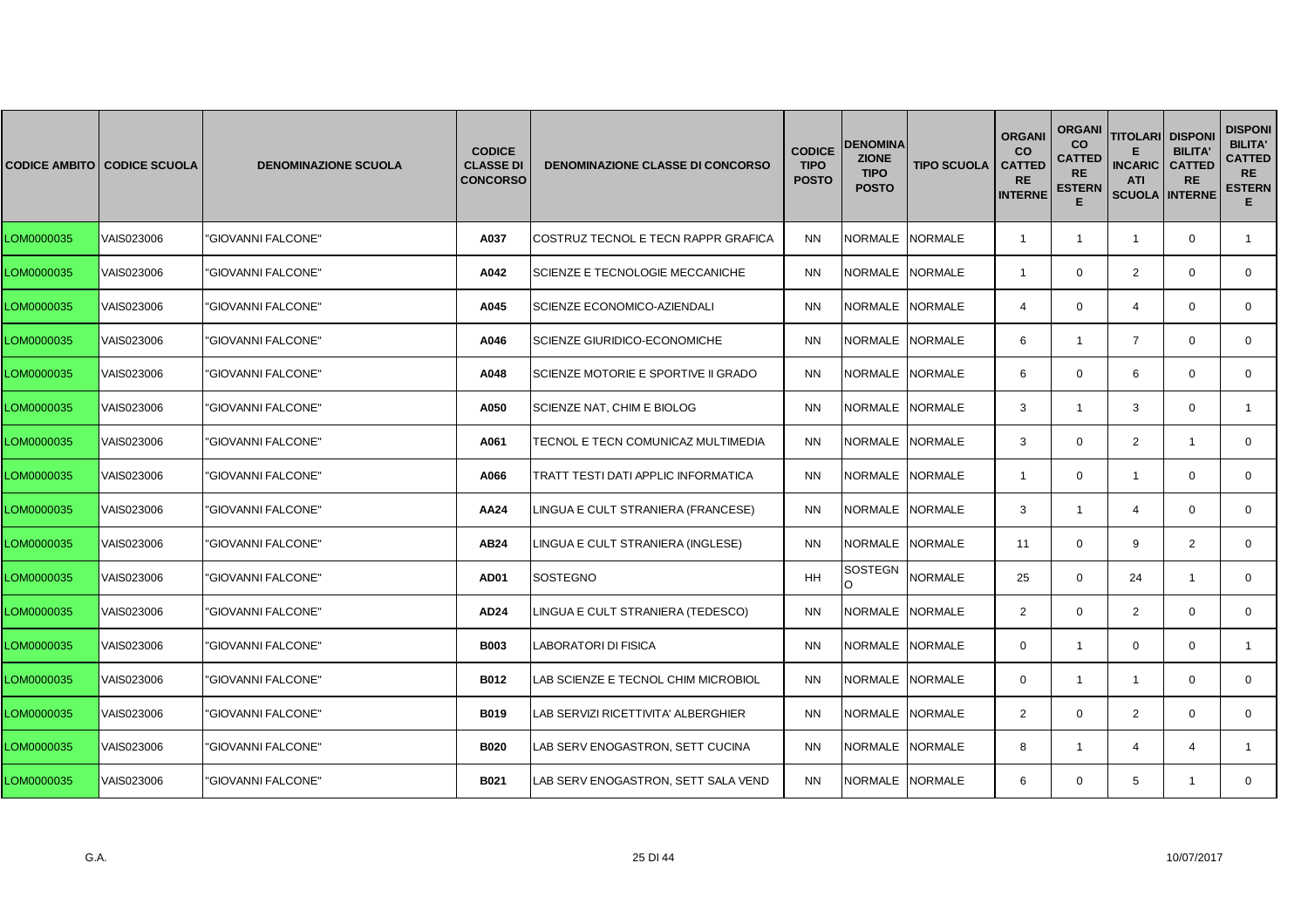|            | <b>CODICE AMBITO CODICE SCUOLA</b> | <b>DENOMINAZIONE SCUOLA</b> | <b>CODICE</b><br><b>CLASSE DI</b><br><b>CONCORSO</b> | <b>DENOMINAZIONE CLASSE DI CONCORSO</b>    | <b>CODICE</b><br><b>TIPO</b><br><b>POSTO</b> | DENOMINA<br><b>ZIONE</b><br><b>TIPO</b><br><b>POSTO</b> | <b>TIPO SCUOLA</b> | <b>ORGANI</b><br><b>CO</b><br><b>CATTED</b><br><b>RE</b><br><b>INTERNE</b> | <b>ORGANI</b><br><b>CO</b><br><b>CATTED</b><br><b>RE</b><br><b>ESTERN</b><br>Е | <b>TITOLARI DISPONI</b><br><b>INCARIC</b><br><b>ATI</b><br><b>SCUOLA INTERNE</b> | <b>BILITA'</b><br><b>CATTED</b><br><b>RE</b> | <b>DISPONI</b><br><b>BILITA'</b><br><b>CATTED</b><br><b>RE</b><br><b>ESTERN</b><br>Е. |
|------------|------------------------------------|-----------------------------|------------------------------------------------------|--------------------------------------------|----------------------------------------------|---------------------------------------------------------|--------------------|----------------------------------------------------------------------------|--------------------------------------------------------------------------------|----------------------------------------------------------------------------------|----------------------------------------------|---------------------------------------------------------------------------------------|
| LOM0000035 | VAIS023006                         | "GIOVANNI FALCONE"          | <b>B022</b>                                          | LAB TECNOL E TECN COMUNICAZ MULTIME        | <b>NN</b>                                    | NORMALE NORMALE                                         |                    | $\overline{7}$                                                             | $\mathbf{0}$                                                                   | $\mathbf 0$                                                                      | $\overline{7}$                               | $\mathbf{0}$                                                                          |
| LOM0000035 | VAIS024002                         | I.I.S. "E. MONTALE"         | A012                                                 | DISCIPL LETTERARIE ISTITUTI II GR          | <b>NN</b>                                    | NORMALE NORMALE                                         |                    | 10                                                                         | $\mathbf{0}$                                                                   | 10                                                                               | $\mathbf 0$                                  | $\mathbf{0}$                                                                          |
| LOM0000035 | VAIS024002                         | I.I.S. "E. MONTALE"         | A019                                                 | FILOSOFIA E STORIA                         | <b>NN</b>                                    | <b>NORMALE</b>                                          | <b>NORMALE</b>     | -1                                                                         | $\Omega$                                                                       | -1                                                                               | $\Omega$                                     | $\mathbf{0}$                                                                          |
| LOM0000035 | VAIS024002                         | I.I.S. "E. MONTALE"         | A020                                                 | <b>FISICA</b>                              | <b>NN</b>                                    | NORMALE NORMALE                                         |                    | $\mathbf{0}$                                                               | $\mathbf{1}$                                                                   | $\mathbf 0$                                                                      | $\mathbf 0$                                  | $\mathbf{1}$                                                                          |
| LOM0000035 | VAIS024002                         | I.I.S. "E. MONTALE"         | A021                                                 | <b>GEOGRAFIA</b>                           | <b>NN</b>                                    | <b>NORMALE</b>                                          | <b>NORMALE</b>     | 3                                                                          | $\mathbf 0$                                                                    | 3                                                                                | $\mathbf 0$                                  | $\mathbf{0}$                                                                          |
| LOM0000035 | VAIS024002                         | I.I.S. "E. MONTALE"         | A045                                                 | SCIENZE ECONOMICO-AZIENDALI                | <b>NN</b>                                    | <b>NORMALE</b>                                          | <b>NORMALE</b>     | 8                                                                          | $\Omega$                                                                       | 8                                                                                | $\Omega$                                     | $\mathbf{0}$                                                                          |
| LOM0000035 | VAIS024002                         | I.I.S. "E. MONTALE"         | A046                                                 | SCIENZE GIURIDICO-ECONOMICHE               | <b>NN</b>                                    | NORMALE                                                 | <b>NORMALE</b>     | 6                                                                          | $\mathbf{0}$                                                                   | 6                                                                                | $\mathbf 0$                                  | $\mathbf{0}$                                                                          |
| LOM0000035 | VAIS024002                         | I.I.S. "E. MONTALE"         | A047                                                 | <b>SCIENZE MATEMATICHE APPLICATE</b>       | <b>NN</b>                                    | <b>NORMALE</b>                                          | <b>NORMALE</b>     | $\overline{7}$                                                             | $\mathbf 0$                                                                    | 8                                                                                | $\mathbf 0$                                  | $\mathbf{0}$                                                                          |
| LOM0000035 | VAIS024002                         | I.I.S. "E. MONTALE"         | A048                                                 | SCIENZE MOTORIE E SPORTIVE II GRADO        | <b>NN</b>                                    | <b>NORMALE</b>                                          | <b>NORMALE</b>     | 3                                                                          | $\Omega$                                                                       | 3                                                                                | $\Omega$                                     | $\Omega$                                                                              |
| LOM0000035 | VAIS024002                         | I.I.S. "E. MONTALE"         | A050                                                 | SCIENZE NAT, CHIM E BIOLOG                 | <b>NN</b>                                    | NORMALE                                                 | <b>NORMALE</b>     | $\overline{2}$                                                             | $\mathbf{0}$                                                                   | $\overline{2}$                                                                   | $\mathbf 0$                                  | $\mathbf{0}$                                                                          |
| LOM0000035 | VAIS024002                         | I.I.S. "E. MONTALE"         | A054                                                 | <b>STORIA DELL'ARTE</b>                    | <b>NN</b>                                    | NORMALE                                                 | <b>NORMALE</b>     | $\overline{1}$                                                             | $\mathbf 0$                                                                    | $\overline{1}$                                                                   | $\mathbf 0$                                  | $\mathbf 0$                                                                           |
| LOM0000035 | VAIS024002                         | I.I.S. "E. MONTALE"         | A066                                                 | <b>TRATT TESTI DATI APPLIC INFORMATICA</b> | <b>NN</b>                                    | <b>NORMALE</b>                                          | <b>NORMALE</b>     | $\mathbf{1}$                                                               | $\mathbf{1}$                                                                   | $\mathbf{1}$                                                                     | $\Omega$                                     | $\mathbf{1}$                                                                          |
| LOM0000035 | VAIS024002                         | I.I.S. "E. MONTALE"         | AA24                                                 | LINGUA E CULT STRANIERA (FRANCESE)         | <b>NN</b>                                    | <b>NORMALE</b>                                          | <b>NORMALE</b>     | $\overline{4}$                                                             | $\mathbf{0}$                                                                   | 4                                                                                | $\mathbf 0$                                  | $\mathbf{0}$                                                                          |
| LOM0000035 | VAIS024002                         | I.I.S. "E. MONTALE"         | AB24                                                 | INGUA E CULT STRANIERA (INGLESE).          | <b>NN</b>                                    | NORMALE                                                 | <b>NORMALE</b>     | 6                                                                          | $\mathbf 0$                                                                    | 6                                                                                | $\mathbf 0$                                  | 0                                                                                     |
| LOM0000035 | VAIS024002                         | I.I.S. "E. MONTALE"         | <b>AC24</b>                                          | LINGUA E CULT STRANIERA (SPAGNOLO)         | <b>NN</b>                                    | NORMALE NORMALE                                         |                    | $\overline{1}$                                                             | $\mathbf{1}$                                                                   | $\overline{1}$                                                                   | $\Omega$                                     | $\mathbf{1}$                                                                          |
| LOM0000035 | VAIS024002                         | I.I.S. "E. MONTALE"         | <b>AD01</b>                                          | SOSTEGNO                                   | <b>HH</b>                                    | SOSTEGN<br>$\Omega$                                     | <b>NORMALE</b>     | 6                                                                          | $\Omega$                                                                       | 3                                                                                | 3                                            | $\Omega$                                                                              |
| LOM0000035 | VAIS024002                         | I.I.S. "E. MONTALE"         | AD24                                                 | LINGUA E CULT STRANIERA (TEDESCO)          | <b>NN</b>                                    | NORMALE NORMALE                                         |                    | 5                                                                          | $\mathbf{0}$                                                                   | 5                                                                                | $\mathbf 0$                                  | $\mathbf{0}$                                                                          |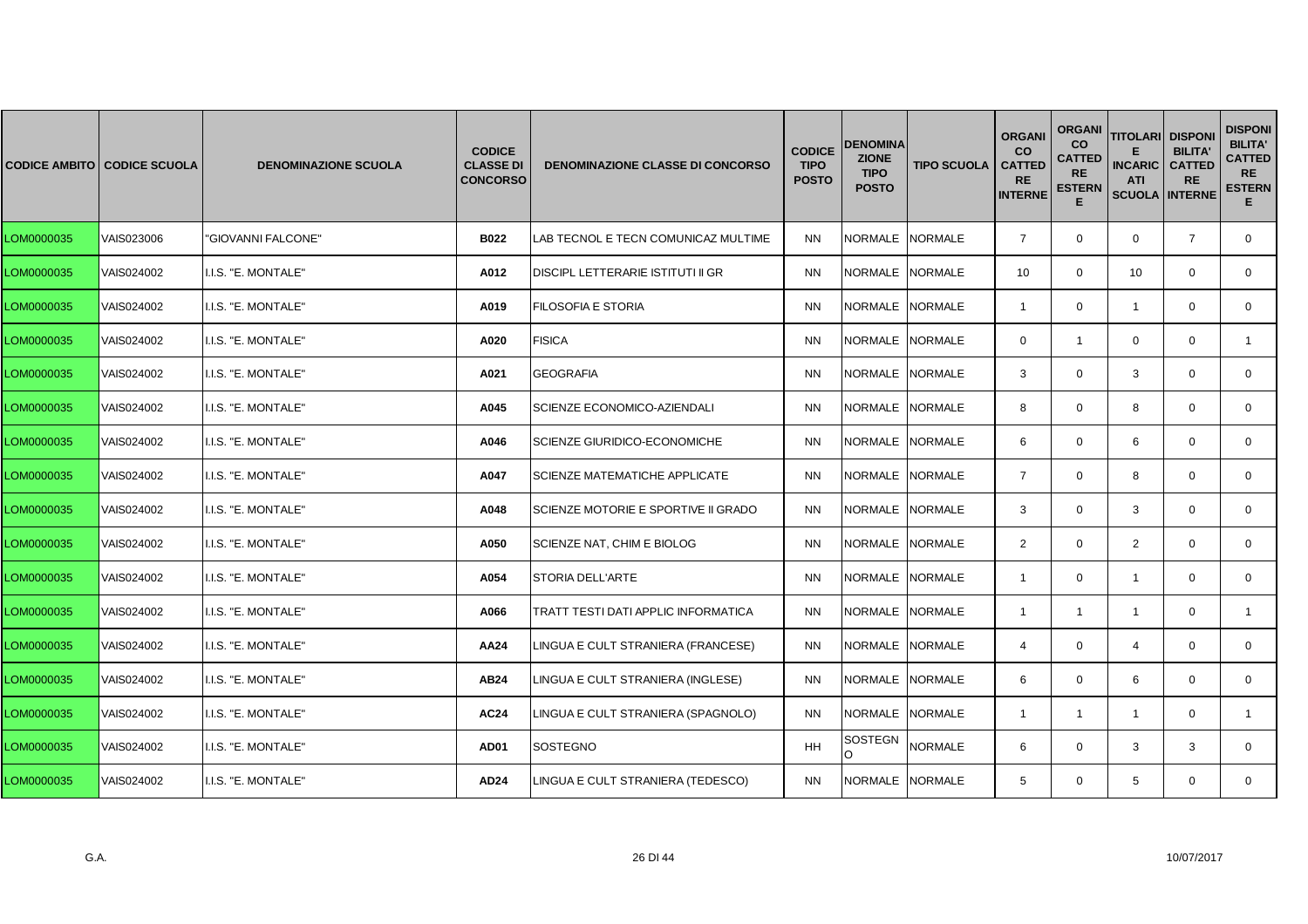|            | <b>CODICE AMBITO CODICE SCUOLA</b> | <b>DENOMINAZIONE SCUOLA</b>           | <b>CODICE</b><br><b>CLASSE DI</b><br><b>CONCORSO</b> | <b>DENOMINAZIONE CLASSE DI CONCORSO</b> | <b>CODICE</b><br><b>TIPO</b><br><b>POSTO</b> | <b>DENOMINA</b><br><b>ZIONE</b><br><b>TIPO</b><br><b>POSTO</b> | <b>TIPO SCUOLA</b> | <b>ORGAN</b><br><b>CO</b><br><b>CATTED</b><br><b>RE</b><br><b>INTERNE</b> | <b>ORGANI</b><br><b>CO</b><br><b>CATTED</b><br><b>RE</b><br><b>ESTERN</b><br>Е | <b>TITOLARI</b><br><b>INCARIC</b><br><b>ATI</b><br><b>SCUOLA INTERNE</b> | <b>DISPONI</b><br><b>BILITA'</b><br><b>CATTED</b><br><b>RE</b> | <b>DISPONI</b><br><b>BILITA'</b><br><b>CATTED</b><br><b>RE</b><br><b>ESTERN</b><br>Е. |
|------------|------------------------------------|---------------------------------------|------------------------------------------------------|-----------------------------------------|----------------------------------------------|----------------------------------------------------------------|--------------------|---------------------------------------------------------------------------|--------------------------------------------------------------------------------|--------------------------------------------------------------------------|----------------------------------------------------------------|---------------------------------------------------------------------------------------|
| LOM0000035 | <b>VAIS02600N</b>                  | IST.TECN.IND.STAT.LIC.SC."L.GEYMONAT" | A012                                                 | DISCIPL LETTERARIE ISTITUTI II GR       | <b>NN</b>                                    | NORMALE NORMALE                                                |                    | 14                                                                        | $\mathbf{0}$                                                                   | 13                                                                       | $\overline{1}$                                                 | $\mathbf{0}$                                                                          |
| LOM0000035 | <b>VAIS02600N</b>                  | IST.TECN.IND.STAT.LIC.SC."L.GEYMONAT" | A018                                                 | FILOSOFIA E SCIENZE UMANE               | <b>NN</b>                                    | NORMALE NORMALE                                                |                    | $\overline{1}$                                                            | $\mathbf 0$                                                                    | $\mathbf{1}$                                                             | $\mathbf 0$                                                    | $\mathbf{0}$                                                                          |
| LOM0000035 | <b>VAIS02600N</b>                  | IST.TECN.IND.STAT.LIC.SC."L.GEYMONAT" | A019                                                 | <b>FILOSOFIA E STORIA</b>               | <b>NN</b>                                    | NORMALE                                                        | <b>NORMALE</b>     | -1                                                                        | $\Omega$                                                                       | -1                                                                       | $\Omega$                                                       | $\mathbf{0}$                                                                          |
| LOM0000035 | <b>VAIS02600N</b>                  | IST.TECN.IND.STAT.LIC.SC."L.GEYMONAT" | A020                                                 | <b>FISICA</b>                           | <b>NN</b>                                    | NORMALE NORMALE                                                |                    | 5                                                                         | $\mathbf{1}$                                                                   | $\overline{4}$                                                           | -1                                                             | $\mathbf{1}$                                                                          |
| LOM0000035 | <b>VAIS02600N</b>                  | IST.TECN.IND.STAT.LIC.SC."L.GEYMONAT" | A026                                                 | <b>MATEMATICA</b>                       | <b>NN</b>                                    | NORMALE NORMALE                                                |                    | 10                                                                        | $\mathbf 0$                                                                    | 8                                                                        | 2                                                              | $\mathbf{0}$                                                                          |
| LOM0000035 | VAIS02600N                         | IST.TECN.IND.STAT.LIC.SC."L.GEYMONAT" | A034                                                 | SCIENZE E TECNOLOGIE CHIMICHE           | <b>NN</b>                                    | <b>NORMALE</b>                                                 | <b>NORMALE</b>     | $\overline{4}$                                                            | $\mathbf{1}$                                                                   | 3                                                                        | -1                                                             | $\mathbf{1}$                                                                          |
| LOM0000035 | <b>VAIS02600N</b>                  | IST.TECN.IND.STAT.LIC.SC."L.GEYMONAT" | A037                                                 | COSTRUZ TECNOL E TECN RAPPR GRAFICA     | <b>NN</b>                                    | NORMALE NORMALE                                                |                    | 3                                                                         | $\mathbf{1}$                                                                   | $\overline{4}$                                                           | $\mathbf 0$                                                    | $\mathbf{0}$                                                                          |
| LOM0000035 | <b>VAIS02600N</b>                  | IST.TECN.IND.STAT.LIC.SC."L.GEYMONAT" | A040                                                 | TECNOLOGIE ELETTRICHE ELETTRONICHE      | <b>NN</b>                                    | <b>NORMALE</b>                                                 | <b>NORMALE</b>     | 13                                                                        | $\mathbf 0$                                                                    | 10                                                                       | 3                                                              | $\mathbf{0}$                                                                          |
| LOM0000035 | <b>VAIS02600N</b>                  | IST.TECN.IND.STAT.LIC.SC."L.GEYMONAT" | A041                                                 | SCIENZE E TECNOLOGIE INFORMATICHE       | <b>NN</b>                                    | <b>NORMALE</b>                                                 | <b>NORMALE</b>     | 2                                                                         | $\Omega$                                                                       | $\mathbf{1}$                                                             | $\mathbf{1}$                                                   | $\Omega$                                                                              |
| LOM0000035 | VAIS02600N                         | IST.TECN.IND.STAT.LIC.SC."L.GEYMONAT" | A046                                                 | <b>SCIENZE GIURIDICO-ECONOMICHE</b>     | <b>NN</b>                                    | NORMALE                                                        | <b>NORMALE</b>     | 2                                                                         | $\mathbf{0}$                                                                   | $\mathbf{1}$                                                             | $\mathbf{1}$                                                   | $\mathbf{0}$                                                                          |
| LOM0000035 | <b>VAIS02600N</b>                  | IST.TECN.IND.STAT.LIC.SC."L.GEYMONAT" | A048                                                 | SCIENZE MOTORIE E SPORTIVE II GRADO     | <b>NN</b>                                    | NORMALE NORMALE                                                |                    | $\overline{4}$                                                            | $\mathbf{1}$                                                                   | $\overline{4}$                                                           | $\mathbf 0$                                                    |                                                                                       |
| LOM0000035 | <b>VAIS02600N</b>                  | IST.TECN.IND.STAT.LIC.SC."L.GEYMONAT" | A050                                                 | SCIENZE NAT, CHIM E BIOLOG              | <b>NN</b>                                    | NORMALE NORMALE                                                |                    | 5                                                                         | $\Omega$                                                                       | 5                                                                        | $\Omega$                                                       | $\Omega$                                                                              |
| LOM0000035 | <b>VAIS02600N</b>                  | IST.TECN.IND.STAT.LIC.SC."L.GEYMONAT" | AB24                                                 | LINGUA E CULT STRANIERA (INGLESE)       | <b>NN</b>                                    | NORMALE                                                        | <b>NORMALE</b>     | 8                                                                         | $\mathbf 0$                                                                    | 8                                                                        | $\mathbf 0$                                                    | $\mathbf{0}$                                                                          |
| LOM0000035 | <b>VAIS02600N</b>                  | IST.TECN.IND.STAT.LIC.SC."L.GEYMONAT" | <b>AD01</b>                                          | SOSTEGNO                                | HH                                           | <b>SOSTEGN</b>                                                 | <b>NORMALE</b>     | $\overline{4}$                                                            | $\mathbf 0$                                                                    | $\mathbf{1}$                                                             | 3                                                              | 0                                                                                     |
| LOM0000035 | <b>VAIS02600N</b>                  | IST.TECN.IND.STAT.LIC.SC."L.GEYMONAT" | <b>B003</b>                                          | LABORATORI DI FISICA                    | <b>NN</b>                                    | NORMALE NORMALE                                                |                    | $\Omega$                                                                  | $\mathbf{1}$                                                                   | $\overline{1}$                                                           | $\Omega$                                                       | $\mathbf{0}$                                                                          |
| LOM0000035 | <b>VAIS02600N</b>                  | IST.TECN.IND.STAT.LIC.SC."L.GEYMONAT" | <b>B012</b>                                          | LAB SCIENZE E TECNOL CHIM MICROBIOL     | <b>NN</b>                                    | NORMALE                                                        | <b>NORMALE</b>     | 3                                                                         | $\Omega$                                                                       | 3                                                                        | $\Omega$                                                       | $\Omega$                                                                              |
| LOM0000035 | <b>VAIS02600N</b>                  | IST.TECN.IND.STAT.LIC.SC."L.GEYMONAT" | <b>B015</b>                                          | LAB SC E TECNOL ELETTR ELETTRONIC       | <b>NN</b>                                    | NORMALE NORMALE                                                |                    | 6                                                                         | $\mathbf 0$                                                                    | 4                                                                        | 2                                                              | $\mathbf{0}$                                                                          |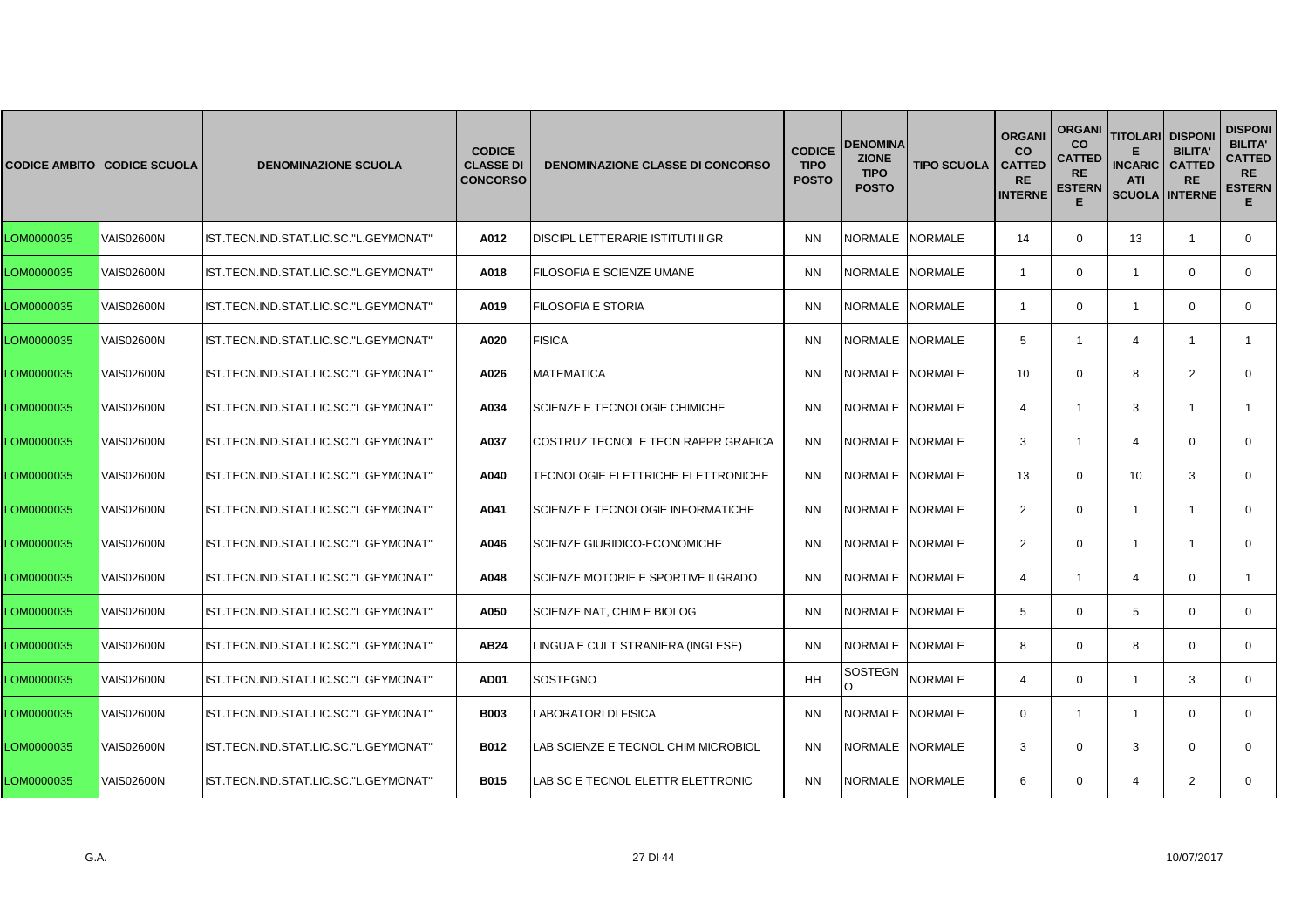|            | <b>CODICE AMBITO CODICE SCUOLA</b> | <b>DENOMINAZIONE SCUOLA</b>           | <b>CODICE</b><br><b>CLASSE DI</b><br><b>CONCORSO</b> | <b>DENOMINAZIONE CLASSE DI CONCORSO</b> | <b>CODICE</b><br><b>TIPO</b><br><b>POSTO</b> | DENOMINA<br><b>ZIONE</b><br><b>TIPO</b><br><b>POSTO</b> | <b>TIPO SCUOLA</b> | <b>ORGANI</b><br><b>CO</b><br><b>CATTED</b><br><b>RE</b><br><b>INTERNE</b> | <b>ORGANI</b><br><b>CO</b><br><b>CATTED</b><br><b>RE</b><br><b>ESTERN</b><br>Е | <b>TITOLARI DISPONI</b><br><b>INCARIC</b><br><b>ATI</b><br><b>SCUOLA INTERNE</b> | <b>BILITA'</b><br><b>CATTED</b><br><b>RE</b> | <b>DISPONI</b><br><b>BILITA'</b><br><b>CATTED</b><br><b>RE</b><br><b>ESTERN</b><br>Е. |
|------------|------------------------------------|---------------------------------------|------------------------------------------------------|-----------------------------------------|----------------------------------------------|---------------------------------------------------------|--------------------|----------------------------------------------------------------------------|--------------------------------------------------------------------------------|----------------------------------------------------------------------------------|----------------------------------------------|---------------------------------------------------------------------------------------|
| LOM0000035 | <b>VAIS02600N</b>                  | IST.TECN.IND.STAT.LIC.SC."L.GEYMONAT" | <b>B016</b>                                          | LAB SCIENZE E TECNOL INFORMATICHE       | <b>NN</b>                                    | NORMALE NORMALE                                         |                    | $\overline{1}$                                                             | $\mathbf 0$                                                                    | $\overline{1}$                                                                   | $\mathbf 0$                                  | $\mathbf{0}$                                                                          |
| LOM0000035 | <b>VAIS02600N</b>                  | IST.TECN.IND.STAT.LIC.SC."L.GEYMONAT" | <b>B017</b>                                          | LAB SCIENZE E TECNOL MECCANICHE         | <b>NN</b>                                    | NORMALE NORMALE                                         |                    | $\mathbf{0}$                                                               | $\mathbf{1}$                                                                   | $\mathbf 0$                                                                      | $\mathbf 0$                                  | $\mathbf{1}$                                                                          |
| LOM0000035 | <b>VAIS02700D</b>                  | <b>DANIELE CRESPI</b>                 | A011                                                 | DISCIPLINE LETTERARIE E LATINO          | <b>NN</b>                                    | <b>NORMALE</b>                                          | <b>NORMALE</b>     | 16                                                                         | $\mathbf{1}$                                                                   | 17                                                                               | $\Omega$                                     | $\mathbf{0}$                                                                          |
| LOM0000035 | <b>VAIS02700D</b>                  | <b>DANIELE CRESPI</b>                 | A013                                                 | DISCIPL LETTERARIE, LATINO E GRECO      | <b>NN</b>                                    | NORMALE NORMALE                                         |                    | $\overline{7}$                                                             | $\mathbf{1}$                                                                   | 8                                                                                | $\mathbf 0$                                  | $\mathbf{0}$                                                                          |
| LOM0000035 | <b>VAIS02700D</b>                  | <b>DANIELE CRESPI</b>                 | A018                                                 | FILOSOFIA E SCIENZE UMANE               | <b>NN</b>                                    | <b>NORMALE</b>                                          | <b>NORMALE</b>     | 5                                                                          | $\mathbf 0$                                                                    | 5                                                                                | $\mathbf 0$                                  | $\mathbf{0}$                                                                          |
| LOM0000035 | <b>VAIS02700D</b>                  | <b>DANIELE CRESPI</b>                 | A019                                                 | <b>FILOSOFIA E STORIA</b>               | <b>NN</b>                                    | <b>NORMALE</b>                                          | <b>NORMALE</b>     | 8                                                                          | $\Omega$                                                                       | 8                                                                                | $\Omega$                                     | $\mathbf{0}$                                                                          |
| LOM0000035 | <b>VAIS02700D</b>                  | <b>DANIELE CRESPI</b>                 | A027                                                 | <b>MATEMATICA E FISICA</b>              | <b>NN</b>                                    | <b>NORMALE</b>                                          | <b>NORMALE</b>     | 9                                                                          | $\mathbf{1}$                                                                   | 10                                                                               | $\mathbf 0$                                  | $\mathbf{0}$                                                                          |
| LOM0000035 | <b>VAIS02700D</b>                  | <b>DANIELE CRESPI</b>                 | A029                                                 | <b>MUSICA ISTITUTI II GRADO</b>         | <b>NN</b>                                    | <b>NORMALE</b>                                          | <b>NORMALE</b>     | $\overline{1}$                                                             | $\mathbf 0$                                                                    | $\mathbf 0$                                                                      | $\overline{1}$                               | $\mathbf{0}$                                                                          |
| LOM0000035 | <b>VAIS02700D</b>                  | <b>DANIELE CRESPI</b>                 | A046                                                 | <b>SCIENZE GIURIDICO-ECONOMICHE</b>     | <b>NN</b>                                    | <b>NORMALE</b>                                          | <b>NORMALE</b>     | $\Omega$                                                                   | $\mathbf{1}$                                                                   | $\mathbf{1}$                                                                     | $\Omega$                                     | $\Omega$                                                                              |
| LOM0000035 | <b>VAIS02700D</b>                  | <b>DANIELE CRESPI</b>                 | A048                                                 | SCIENZE MOTORIE E SPORTIVE II GRADO     | ΝN                                           | NORMALE                                                 | <b>NORMALE</b>     | 5                                                                          | $\mathbf{1}$                                                                   | 5                                                                                | $\mathbf 0$                                  | $\mathbf{1}$                                                                          |
| LOM0000035 | <b>VAIS02700D</b>                  | <b>DANIELE CRESPI</b>                 | A050                                                 | SCIENZE NAT, CHIM E BIOLOG              | <b>NN</b>                                    | NORMALE                                                 | <b>NORMALE</b>     | 5                                                                          | $\mathbf{1}$                                                                   | 6                                                                                | $\mathbf 0$                                  | $\mathbf 0$                                                                           |
| LOM0000035 | <b>VAIS02700D</b>                  | <b>DANIELE CRESPI</b>                 | A054                                                 | <b>STORIA DELL'ARTE</b>                 | <b>NN</b>                                    | <b>NORMALE</b>                                          | <b>NORMALE</b>     | $\overline{4}$                                                             | $\Omega$                                                                       | $\overline{4}$                                                                   | $\Omega$                                     | $\Omega$                                                                              |
| LOM0000035 | <b>VAIS02700D</b>                  | <b>DANIELE CRESPI</b>                 | AA24                                                 | LINGUA E CULT STRANIERA (FRANCESE)      | <b>NN</b>                                    | <b>NORMALE</b>                                          | <b>NORMALE</b>     | $\overline{2}$                                                             | $\mathbf{1}$                                                                   | $\overline{2}$                                                                   | $\mathbf 0$                                  | 1                                                                                     |
| LOM0000035 | <b>VAIS02700D</b>                  | <b>DANIELE CRESPI</b>                 | AB24                                                 | INGUA E CULT STRANIERA (INGLESE).       | <b>NN</b>                                    | NORMALE                                                 | <b>NORMALE</b>     | 10                                                                         | $\mathbf 0$                                                                    | 10                                                                               | $\mathbf 0$                                  | 0                                                                                     |
| LOM0000035 | <b>VAIS02700D</b>                  | <b>DANIELE CRESPI</b>                 | <b>AC24</b>                                          | LINGUA E CULT STRANIERA (SPAGNOLO)      | <b>NN</b>                                    | NORMALE NORMALE                                         |                    | $\overline{4}$                                                             | $\Omega$                                                                       | 3                                                                                | $\overline{1}$                               | $\mathbf{0}$                                                                          |
| LOM0000035 | <b>VAIS02700D</b>                  | <b>DANIELE CRESPI</b>                 | <b>AD01</b>                                          | SOSTEGNO                                | <b>HH</b>                                    | SOSTEGN<br>$\Omega$                                     | <b>NORMALE</b>     | -1                                                                         | $\Omega$                                                                       | $\overline{1}$                                                                   | $\Omega$                                     | $\Omega$                                                                              |
| LOM0000035 | <b>VAIS02700D</b>                  | <b>DANIELE CRESPI</b>                 | AD24                                                 | LINGUA E CULT STRANIERA (TEDESCO)       | <b>NN</b>                                    | NORMALE NORMALE                                         |                    | 3                                                                          | $\mathbf{1}$                                                                   | 3                                                                                | $\mathbf 0$                                  | 1                                                                                     |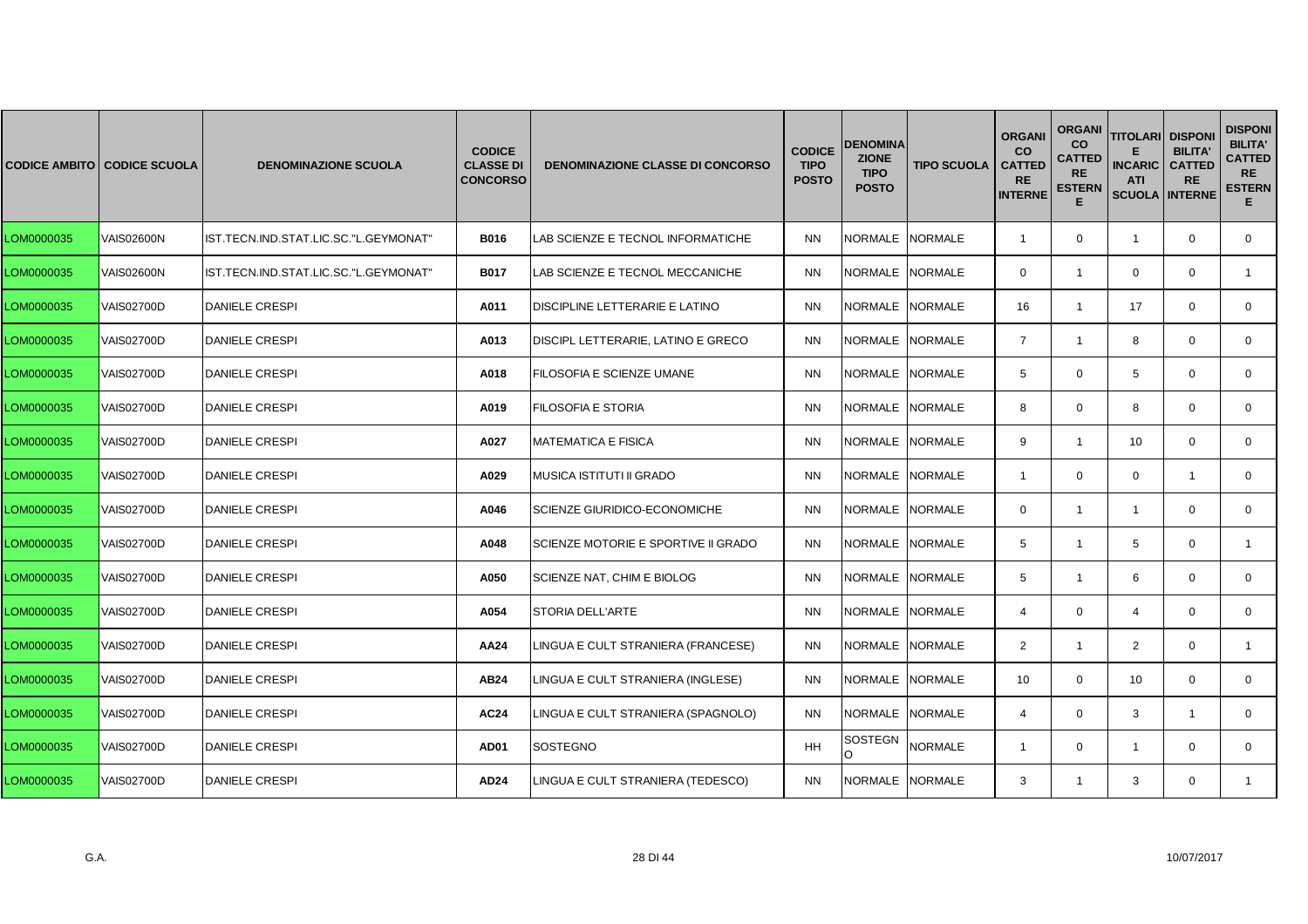|            | <b>CODICE AMBITO CODICE SCUOLA</b> | <b>DENOMINAZIONE SCUOLA</b>       | <b>CODICE</b><br><b>CLASSE DI</b><br><b>CONCORSO</b> | <b>DENOMINAZIONE CLASSE DI CONCORSO</b> | <b>CODICE</b><br><b>TIPO</b><br><b>POSTO</b> | <b>DENOMINA</b><br><b>ZIONE</b><br><b>TIPO</b><br><b>POSTO</b> | <b>TIPO SCUOLA</b> | <b>ORGANI</b><br><b>CO</b><br><b>CATTED</b><br><b>RE</b><br><b>INTERNE</b> | <b>ORGANI</b><br>co<br><b>CATTED</b><br><b>RE</b><br><b>ESTERN</b><br>Е | <b>TITOLARI</b><br><b>INCARIC</b><br><b>ATI</b><br><b>SCUOLA INTERNE</b> | <b>DISPON</b><br><b>BILITA'</b><br><b>CATTED</b><br><b>RE</b> | <b>DISPONI</b><br><b>BILITA'</b><br><b>CATTED</b><br><b>RE</b><br><b>ESTERN</b><br>Е. |
|------------|------------------------------------|-----------------------------------|------------------------------------------------------|-----------------------------------------|----------------------------------------------|----------------------------------------------------------------|--------------------|----------------------------------------------------------------------------|-------------------------------------------------------------------------|--------------------------------------------------------------------------|---------------------------------------------------------------|---------------------------------------------------------------------------------------|
| LOM0000035 | <b>VAIS02700D</b>                  | <b>DANIELE CRESPI</b>             | <b>BB02</b>                                          | CONV LINGUA STRANIERA (INGLESE)         | <b>NN</b>                                    | NORMALE NORMALE                                                |                    | $\overline{1}$                                                             | $\mathbf 0$                                                             | $\mathbf{1}$                                                             | $\mathbf 0$                                                   | $\mathbf 0$                                                                           |
| LOM0000035 | <b>VAIS02700D</b>                  | <b>DANIELE CRESPI</b>             | <b>BC02</b>                                          | CONV LINGUA STRANIERA (SPAGNOLO)        | <b>NN</b>                                    | NORMALE NORMALE                                                |                    | $\Omega$                                                                   | $\mathbf{1}$                                                            | $\mathbf{1}$                                                             | $\mathbf 0$                                                   | $\mathbf{0}$                                                                          |
| LOM0000035 | <b>VAIS02700D</b>                  | <b>DANIELE CRESPI</b>             | <b>BD02</b>                                          | CONV LINGUA STRANIERA (TEDESCO)         | <b>NN</b>                                    | NORMALE                                                        | <b>NORMALE</b>     | $\Omega$                                                                   | $\mathbf{1}$                                                            | $\overline{1}$                                                           | $\Omega$                                                      | $\Omega$                                                                              |
| LOM0000035 | VAPC040006                         | LIC. CLASSICO "LEGNANI" - SARONNO | A011                                                 | DISCIPLINE LETTERARIE E LATINO          | <b>NN</b>                                    | NORMALE NORMALE                                                |                    | 18                                                                         | $\mathbf 0$                                                             | 18                                                                       | $\mathbf 0$                                                   | $\mathbf 0$                                                                           |
| LOM0000035 | VAPC040006                         | LIC. CLASSICO "LEGNANI" - SARONNO | A013                                                 | DISCIPL LETTERARIE, LATINO E GRECO      | <b>NN</b>                                    | NORMALE NORMALE                                                |                    | $\overline{7}$                                                             | $\mathbf 0$                                                             | $\overline{7}$                                                           | $\Omega$                                                      | $\mathbf{0}$                                                                          |
| LOM0000035 | VAPC040006                         | LIC. CLASSICO "LEGNANI" - SARONNO | A017                                                 | DISEG STORIA ARTE ISTITUTI II GR        | <b>NN</b>                                    | <b>NORMALE</b>                                                 | NORMALE            | $\mathbf{1}$                                                               | $\mathbf{1}$                                                            | 2                                                                        | $\Omega$                                                      | $\mathbf{0}$                                                                          |
| LOM0000035 | VAPC040006                         | LIC. CLASSICO "LEGNANI" - SARONNO | A018                                                 | FILOSOFIA E SCIENZE UMANE               | <b>NN</b>                                    | <b>NORMALE</b>                                                 | <b>NORMALE</b>     | $\overline{7}$                                                             | $\mathbf{1}$                                                            | 8                                                                        | $\mathbf 0$                                                   | $\mathbf 0$                                                                           |
| LOM0000035 | VAPC040006                         | LIC. CLASSICO "LEGNANI" - SARONNO | A019                                                 | FILOSOFIA E STORIA                      | <b>NN</b>                                    | NORMALE NORMALE                                                |                    | 6                                                                          | $\mathbf{0}$                                                            | 6                                                                        | $\mathbf 0$                                                   | $\mathbf{0}$                                                                          |
| LOM0000035 | VAPC040006                         | LIC. CLASSICO "LEGNANI" - SARONNO | A027                                                 | <b>MATEMATICA E FISICA</b>              | <b>NN</b>                                    | <b>NORMALE</b>                                                 | <b>NORMALE</b>     | 13                                                                         | $\mathbf{1}$                                                            | 12                                                                       | $\overline{1}$                                                | $\overline{1}$                                                                        |
| LOM0000035 | VAPC040006                         | LIC. CLASSICO "LEGNANI" - SARONNO | A046                                                 | SCIENZE GIURIDICO-ECONOMICHE            | <b>NN</b>                                    | NORMALE NORMALE                                                |                    | 3                                                                          | $\mathbf 0$                                                             | 3                                                                        | $\mathbf 0$                                                   | $\mathbf 0$                                                                           |
| LOM0000035 | VAPC040006                         | LIC. CLASSICO "LEGNANI" - SARONNO | A048                                                 | SCIENZE MOTORIE E SPORTIVE II GRADO     | <b>NN</b>                                    | NORMALE                                                        | <b>NORMALE</b>     | $\overline{7}$                                                             | $\mathbf{0}$                                                            | $\overline{7}$                                                           | $\mathbf 0$                                                   | $\mathbf{0}$                                                                          |
| LOM0000035 | VAPC040006                         | LIC. CLASSICO "LEGNANI" - SARONNO | A050                                                 | SCIENZE NAT, CHIM E BIOLOG              | <b>NN</b>                                    | <b>NORMALE</b>                                                 | <b>NORMALE</b>     | 5                                                                          | $\mathbf{1}$                                                            | 6                                                                        | $\mathbf 0$                                                   | $\mathbf{0}$                                                                          |
| LOM0000035 | VAPC040006                         | LIC. CLASSICO "LEGNANI" - SARONNO | A054                                                 | <b>STORIA DELL'ARTE</b>                 | <b>NN</b>                                    | <b>NORMALE</b>                                                 | <b>NORMALE</b>     | $\overline{2}$                                                             | $\Omega$                                                                | $\overline{2}$                                                           | $\mathbf 0$                                                   | $\mathbf 0$                                                                           |
| LOM0000035 | VAPC040006                         | LIC. CLASSICO "LEGNANI" - SARONNO | AA24                                                 | LINGUA E CULT STRANIERA (FRANCESE)      | <b>NN</b>                                    | NORMALE                                                        | <b>NORMALE</b>     | 2                                                                          | $\mathbf{0}$                                                            | $\overline{1}$                                                           | $\mathbf{1}$                                                  | $\mathbf{0}$                                                                          |
| LOM0000035 | VAPC040006                         | LIC. CLASSICO "LEGNANI" - SARONNO | AB24                                                 | LINGUA E CULT STRANIERA (INGLESE)       | <b>NN</b>                                    | NORMALE                                                        | <b>NORMALE</b>     | 9                                                                          | $\Omega$                                                                | 9                                                                        | $\Omega$                                                      | $\mathbf{0}$                                                                          |
| LOM0000035 | VAPC040006                         | LIC. CLASSICO "LEGNANI" - SARONNO | <b>AC24</b>                                          | LINGUA E CULT STRANIERA (SPAGNOLO)      | <b>NN</b>                                    | NORMALE NORMALE                                                |                    | 5                                                                          | $\mathbf 0$                                                             | 5                                                                        | $\mathbf 0$                                                   | $\mathbf 0$                                                                           |
| LOM0000035 | VAPC040006                         | LIC. CLASSICO "LEGNANI" - SARONNO | AD01                                                 | SOSTEGNO                                | HH                                           | <b>SOSTEGN</b><br>O                                            | <b>NORMALE</b>     | 3                                                                          | $\mathbf{0}$                                                            | 3                                                                        | $\mathbf 0$                                                   | $\mathbf{0}$                                                                          |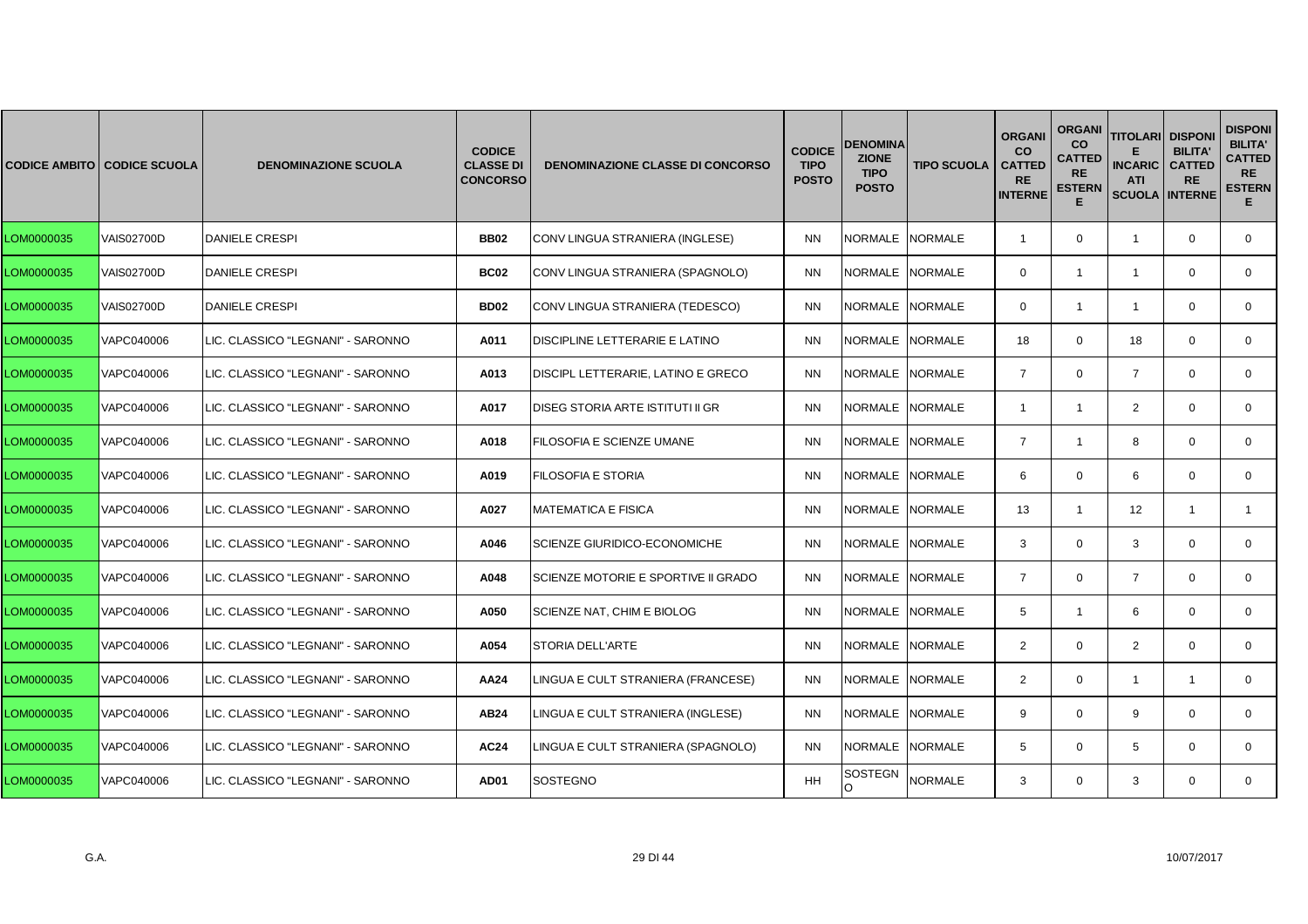|            | <b>CODICE AMBITO CODICE SCUOLA</b> | <b>DENOMINAZIONE SCUOLA</b>              | <b>CODICE</b><br><b>CLASSE DI</b><br><b>CONCORSO</b> | <b>DENOMINAZIONE CLASSE DI CONCORSO</b> | <b>CODICE</b><br><b>TIPO</b><br><b>POSTO</b> | <b>DENOMINA</b><br><b>ZIONE</b><br><b>TIPO</b><br><b>POSTO</b> | <b>TIPO SCUOLA</b> | <b>ORGANI</b><br><b>CO</b><br><b>CATTED</b><br><b>RE</b><br><b>INTERNE</b> | <b>ORGANI</b><br>CO<br>CATTED<br><b>RE</b><br><b>ESTERN</b><br>E | <b>TITOLARI</b><br><b>INCARIC</b><br><b>ATI</b><br><b>SCUOLA</b> | <b>DISPON</b><br><b>BILITA'</b><br><b>CATTED</b><br><b>RE</b><br><b>INTERNE</b> | <b>DISPONI</b><br><b>BILITA'</b><br><b>CATTED</b><br><b>RE</b><br><b>ESTERN</b><br>E. |
|------------|------------------------------------|------------------------------------------|------------------------------------------------------|-----------------------------------------|----------------------------------------------|----------------------------------------------------------------|--------------------|----------------------------------------------------------------------------|------------------------------------------------------------------|------------------------------------------------------------------|---------------------------------------------------------------------------------|---------------------------------------------------------------------------------------|
| LOM0000035 | VAPC040006                         | LIC. CLASSICO "LEGNANI" - SARONNO        | AD24                                                 | LINGUA E CULT STRANIERA (TEDESCO)       | <b>NN</b>                                    | NORMALE NORMALE                                                |                    | $\overline{2}$                                                             | $\mathbf 0$                                                      | $\overline{2}$                                                   | $\mathbf 0$                                                                     | $\mathbf 0$                                                                           |
| LOM0000035 | VAPC040006                         | LIC. CLASSICO "LEGNANI" - SARONNO        | AI24                                                 | LINGUA E CULT STRANIERA (CINESE)        | <b>NN</b>                                    | NORMALE NORMALE                                                |                    | $\overline{\mathbf{1}}$                                                    | $\mathbf 0$                                                      | $\mathbf 0$                                                      | $\overline{1}$                                                                  | $\mathbf{0}$                                                                          |
| LOM0000035 | VAPC040006                         | LIC. CLASSICO "LEGNANI" - SARONNO        | <b>BA02</b>                                          | CONV LINGUA STRANIERA (FRANCESE)        | <b>NN</b>                                    | NORMALE NORMALE                                                |                    | -1                                                                         | $\mathbf{1}$                                                     | $\overline{2}$                                                   | $\mathbf 0$                                                                     | $\mathbf{0}$                                                                          |
| LOM0000035 | VAPC040006                         | LIC. CLASSICO "LEGNANI" - SARONNO        | <b>BB02</b>                                          | CONV LINGUA STRANIERA (INGLESE)         | <b>NN</b>                                    | NORMALE NORMALE                                                |                    | -1                                                                         | $\mathbf 0$                                                      | $\overline{1}$                                                   | $\mathbf 0$                                                                     | $\mathbf{0}$                                                                          |
| LOM0000035 | VAPC040006                         | LIC. CLASSICO "LEGNANI" - SARONNO        | <b>BC02</b>                                          | CONV LINGUA STRANIERA (SPAGNOLO)        | <b>NN</b>                                    | NORMALE INORMALE                                               |                    | $\overline{\mathbf{1}}$                                                    | $\mathbf 0$                                                      | $\overline{1}$                                                   | $\mathbf 0$                                                                     | $\mathbf{0}$                                                                          |
| LOM0000035 | VAPC040006                         | LIC. CLASSICO "LEGNANI" - SARONNO        | <b>BD02</b>                                          | CONV LINGUA STRANIERA (TEDESCO)         | <b>NN</b>                                    | NORMALE                                                        | <b>NORMALE</b>     | $\Omega$                                                                   | $\mathbf{1}$                                                     | $\mathbf 0$                                                      | $\mathbf{0}$                                                                    | $\mathbf{1}$                                                                          |
| LOM0000035 | VAPS01000D                         | LICEO SCIENTIFICO "TOSI" - BUSTO ARSIZIO | A011                                                 | DISCIPLINE LETTERARIE E LATINO          | <b>NN</b>                                    | NORMALE NORMALE                                                |                    | 16                                                                         | $\mathbf{0}$                                                     | 16                                                               | $\mathbf 0$                                                                     | $\mathbf{0}$                                                                          |
| LOM0000035 | VAPS01000D                         | LICEO SCIENTIFICO "TOSI" - BUSTO ARSIZIO | A017                                                 | DISEG STORIA ARTE ISTITUTI II GR        | <b>NN</b>                                    | NORMALE NORMALE                                                |                    | 5                                                                          | 0                                                                | $\overline{4}$                                                   | $\overline{\mathbf{1}}$                                                         | 0                                                                                     |
| LOM0000035 | VAPS01000D                         | LICEO SCIENTIFICO "TOSI" - BUSTO ARSIZIO | A019                                                 | FILOSOFIA E STORIA                      | <b>NN</b>                                    | NORMALE                                                        | <b>NORMALE</b>     | 6                                                                          | $\mathbf{1}$                                                     | 6                                                                | $\mathbf 0$                                                                     | $\mathbf{1}$                                                                          |
| LOM0000035 | VAPS01000D                         | LICEO SCIENTIFICO "TOSI" - BUSTO ARSIZIO | A026                                                 | <b>MATEMATICA</b>                       | <b>NN</b>                                    | NORMALE NORMALE                                                |                    | 4                                                                          | $\mathbf 0$                                                      | $\overline{4}$                                                   | $\Omega$                                                                        | $\mathbf{0}$                                                                          |
| LOM0000035 | VAPS01000D                         | LICEO SCIENTIFICO "TOSI" - BUSTO ARSIZIO | A027                                                 | <b>MATEMATICA E FISICA</b>              | <b>NN</b>                                    | NORMALE NORMALE                                                |                    | 12                                                                         | $\mathbf{1}$                                                     | 13                                                               | $\mathbf 0$                                                                     | 0                                                                                     |
| LOM0000035 | VAPS01000D                         | LICEO SCIENTIFICO "TOSI" - BUSTO ARSIZIO | A041                                                 | SCIENZE E TECNOLOGIE INFORMATICHE       | <b>NN</b>                                    | NORMALE                                                        | <b>NORMALE</b>     | $\overline{2}$                                                             | $\mathbf 0$                                                      | $\overline{2}$                                                   | $\mathbf{0}$                                                                    | $\mathbf{0}$                                                                          |
| LOM0000035 | VAPS01000D                         | LICEO SCIENTIFICO "TOSI" - BUSTO ARSIZIO | A045                                                 | SCIENZE ECONOMICO-AZIENDALI             | <b>NN</b>                                    | NORMALE NORMALE                                                |                    | $\overline{\mathbf{1}}$                                                    | $\mathbf 0$                                                      | $\overline{1}$                                                   | $\mathbf 0$                                                                     | $\mathbf{0}$                                                                          |
| LOM0000035 | VAPS01000D                         | LICEO SCIENTIFICO "TOSI" - BUSTO ARSIZIO | A046                                                 | <b>SCIENZE GIURIDICO-ECONOMICHE</b>     | <b>NN</b>                                    | NORMALE NORMALE                                                |                    | $\overline{1}$                                                             | $\mathbf 0$                                                      | $\overline{1}$                                                   | $\mathbf 0$                                                                     | 0                                                                                     |
| LOM0000035 | <b>VAPS01000D</b>                  | LICEO SCIENTIFICO "TOSI" - BUSTO ARSIZIO | A048                                                 | SCIENZE MOTORIE E SPORTIVE II GRADO     | <b>NN</b>                                    | NORMALE INORMALE                                               |                    | 4                                                                          | $\mathbf{1}$                                                     | $\overline{4}$                                                   | $\mathbf 0$                                                                     | $\mathbf{1}$                                                                          |
| LOM0000035 | <b>VAPS01000D</b>                  | LICEO SCIENTIFICO "TOSI" - BUSTO ARSIZIO | A050                                                 | SCIENZE NAT, CHIM E BIOLOG              | <b>NN</b>                                    | NORMALE INORMALE                                               |                    | 9                                                                          | $\mathbf 0$                                                      | 8                                                                | -1                                                                              | $\mathbf{0}$                                                                          |
| LOM0000035 | <b>VAPS01000D</b>                  | LICEO SCIENTIFICO "TOSI" - BUSTO ARSIZIO | AB24                                                 | LINGUA E CULT STRANIERA (INGLESE)       | <b>NN</b>                                    | NORMALE NORMALE                                                |                    | 6                                                                          | $\mathbf{1}$                                                     | $\overline{7}$                                                   | $\mathbf 0$                                                                     | $\mathbf 0$                                                                           |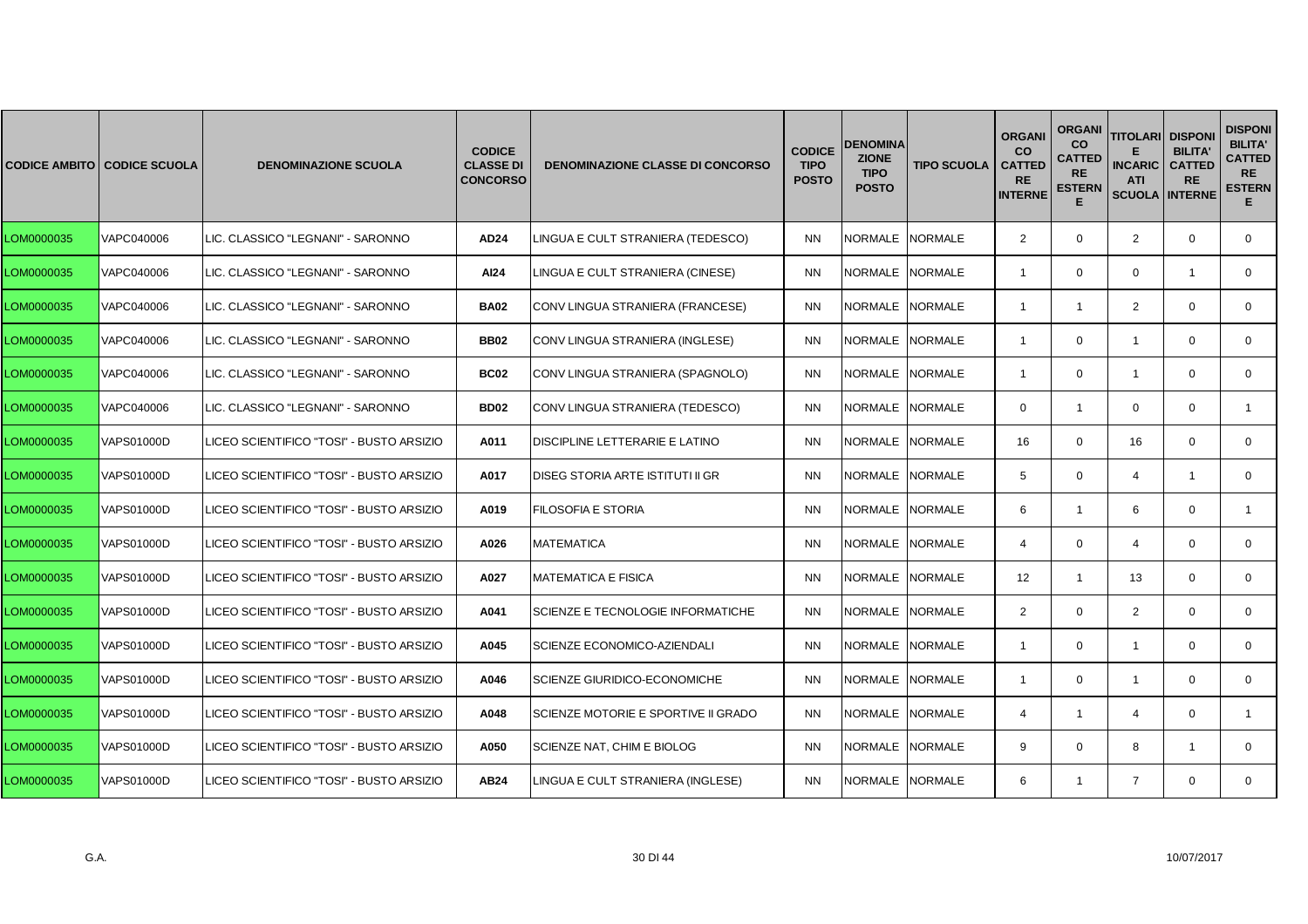|            | <b>CODICE AMBITO CODICE SCUOLA</b> | <b>DENOMINAZIONE SCUOLA</b>         | <b>CODICE</b><br><b>CLASSE DI</b><br><b>CONCORSO</b> | <b>DENOMINAZIONE CLASSE DI CONCORSO</b> | <b>CODICE</b><br><b>TIPO</b><br><b>POSTO</b> | <b>DENOMINA</b><br><b>ZIONE</b><br><b>TIPO</b><br><b>POSTO</b> | <b>TIPO SCUOLA</b> | <b>ORGANI</b><br><b>CO</b><br><b>CATTED</b><br><b>RE</b><br><b>INTERNE</b> | <b>ORGANI</b><br><b>CO</b><br><b>CATTED</b><br><b>RE</b><br><b>ESTERN</b><br>Е | <b>TITOLARI</b><br><b>INCARIC</b><br><b>ATI</b><br><b>SCUOLA</b> | <b>DISPONI</b><br><b>BILITA'</b><br><b>CATTED</b><br><b>RE</b><br><b>INTERNE</b> | <b>DISPONI</b><br><b>BILITA'</b><br><b>CATTED</b><br><b>RE</b><br><b>ESTERN</b><br>Е. |
|------------|------------------------------------|-------------------------------------|------------------------------------------------------|-----------------------------------------|----------------------------------------------|----------------------------------------------------------------|--------------------|----------------------------------------------------------------------------|--------------------------------------------------------------------------------|------------------------------------------------------------------|----------------------------------------------------------------------------------|---------------------------------------------------------------------------------------|
| LOM0000035 | VAPS020004                         | LICEO SCIENTIFICO G. B. GRASSI      | A011                                                 | DISCIPLINE LETTERARIE E LATINO          | <b>NN</b>                                    | NORMALE NORMALE                                                |                    | 17                                                                         | $\mathbf 0$                                                                    | 17                                                               | $\mathbf 0$                                                                      | $\mathbf{0}$                                                                          |
| LOM0000035 | VAPS020004                         | LICEO SCIENTIFICO G. B. GRASSI      | A017                                                 | <b>DISEG STORIA ARTE ISTITUTI II GR</b> | <b>NN</b>                                    | NORMALE NORMALE                                                |                    | 6                                                                          | $\mathbf{1}$                                                                   | $\overline{7}$                                                   | $\Omega$                                                                         | $\mathbf 0$                                                                           |
| LOM0000035 | VAPS020004                         | LICEO SCIENTIFICO G. B. GRASSI      | A019                                                 | <b>FILOSOFIA E STORIA</b>               | <b>NN</b>                                    | NORMALE                                                        | <b>NORMALE</b>     | 6                                                                          | $\mathbf{1}$                                                                   | $\overline{7}$                                                   | $\mathbf 0$                                                                      | $\mathbf{0}$                                                                          |
| LOM0000035 | VAPS020004                         | LICEO SCIENTIFICO G. B. GRASSI      | A026                                                 | <b>MATEMATICA</b>                       | <b>NN</b>                                    | NORMALE NORMALE                                                |                    | $\overline{4}$                                                             | $\mathbf{1}$                                                                   | 5                                                                | $\mathbf 0$                                                                      | $\mathbf{0}$                                                                          |
| LOM0000035 | VAPS020004                         | LICEO SCIENTIFICO G. B. GRASSI      | A027                                                 | <b>MATEMATICA E FISICA</b>              | <b>NN</b>                                    | <b>NORMALE</b>                                                 | <b>NORMALE</b>     | 14                                                                         | $\Omega$                                                                       | 13                                                               | $\overline{1}$                                                                   | $\Omega$                                                                              |
| LOM0000035 | VAPS020004                         | LICEO SCIENTIFICO G. B. GRASSI      | A041                                                 | SCIENZE E TECNOLOGIE INFORMATICHE       | <b>NN</b>                                    | <b>NORMALE</b>                                                 | <b>NORMALE</b>     | 2                                                                          | $\mathbf{0}$                                                                   | 2                                                                | $\mathbf 0$                                                                      | $\mathbf{0}$                                                                          |
| LOM0000035 | VAPS020004                         | LICEO SCIENTIFICO G. B. GRASSI      | A048                                                 | SCIENZE MOTORIE E SPORTIVE II GRADO     | <b>NN</b>                                    | NORMALE NORMALE                                                |                    | $\overline{4}$                                                             | $\mathbf{1}$                                                                   | 5                                                                | $\Omega$                                                                         | $\mathbf{0}$                                                                          |
| LOM0000035 | VAPS020004                         | LICEO SCIENTIFICO G. B. GRASSI      | A050                                                 | SCIENZE NAT, CHIM E BIOLOG              | <b>NN</b>                                    | NORMALE NORMALE                                                |                    | 8                                                                          | $\mathbf 0$                                                                    | $\overline{7}$                                                   | $\mathbf{1}$                                                                     | $\mathbf{0}$                                                                          |
| LOM0000035 | VAPS020004                         | LICEO SCIENTIFICO G. B. GRASSI      | AB24                                                 | LINGUA E CULT STRANIERA (INGLESE)       | <b>NN</b>                                    | NORMALE NORMALE                                                |                    | $\overline{7}$                                                             | $\mathbf{0}$                                                                   | $\overline{7}$                                                   | $\mathbf 0$                                                                      | $\mathbf{0}$                                                                          |
| LOM0000035 | VAPS120001                         | LICEO SCIENTIFICO "CURIE" - TRADATE | A011                                                 | DISCIPLINE LETTERARIE E LATINO          | <b>NN</b>                                    | NORMALE NORMALE                                                |                    | 18                                                                         | $\mathbf 0$                                                                    | 18                                                               | $\Omega$                                                                         | $\mathbf{0}$                                                                          |
| LOM0000035 | VAPS120001                         | LICEO SCIENTIFICO "CURIE" - TRADATE | A012                                                 | DISCIPL LETTERARIE ISTITUTI II GR       | <b>NN</b>                                    | NORMALE NORMALE                                                |                    | $\overline{4}$                                                             | $\mathbf 0$                                                                    | $\overline{4}$                                                   | $\mathbf 0$                                                                      | $\mathbf 0$                                                                           |
| LOM0000035 | VAPS120001                         | LICEO SCIENTIFICO "CURIE" - TRADATE | A017                                                 | DISEG STORIA ARTE ISTITUTI II GR        | <b>NN</b>                                    | NORMALE NORMALE                                                |                    | $\overline{4}$                                                             | $\mathbf 0$                                                                    | $\overline{4}$                                                   | $\Omega$                                                                         | $\mathbf{0}$                                                                          |
| LOM0000035 | VAPS120001                         | LICEO SCIENTIFICO "CURIE" - TRADATE | A018                                                 | FILOSOFIA E SCIENZE UMANE               | <b>NN</b>                                    | <b>NORMALE</b>                                                 | <b>NORMALE</b>     | $\overline{7}$                                                             | $\mathbf{1}$                                                                   | $\overline{7}$                                                   | $\Omega$                                                                         | $\mathbf{1}$                                                                          |
| LOM0000035 | VAPS120001                         | LICEO SCIENTIFICO "CURIE" - TRADATE | A019                                                 | <b>FILOSOFIA E STORIA</b>               | <b>NN</b>                                    | NORMALE                                                        | <b>NORMALE</b>     | $\overline{7}$                                                             | $\mathbf 0$                                                                    | $\overline{7}$                                                   | $\mathbf 0$                                                                      | 0                                                                                     |
| LOM0000035 | VAPS120001                         | LICEO SCIENTIFICO "CURIE" - TRADATE | A026                                                 | <b>MATEMATICA</b>                       | <b>NN</b>                                    | NORMALE NORMALE                                                |                    | 2                                                                          | $\mathbf 0$                                                                    | $\overline{2}$                                                   | $\Omega$                                                                         | $\mathbf{0}$                                                                          |
| LOM0000035 | VAPS120001                         | LICEO SCIENTIFICO "CURIE" - TRADATE | A027                                                 | <b>MATEMATICA E FISICA</b>              | <b>NN</b>                                    | NORMALE                                                        | <b>NORMALE</b>     | 12                                                                         | $\Omega$                                                                       | 11                                                               | -1                                                                               | $\Omega$                                                                              |
| LOM0000035 | VAPS120001                         | LICEO SCIENTIFICO "CURIE" - TRADATE | A046                                                 | <b>SCIENZE GIURIDICO-ECONOMICHE</b>     | <b>NN</b>                                    | NORMALE NORMALE                                                |                    | $\overline{2}$                                                             | $\mathbf{1}$                                                                   | 3                                                                | $\mathbf 0$                                                                      | $\mathbf{0}$                                                                          |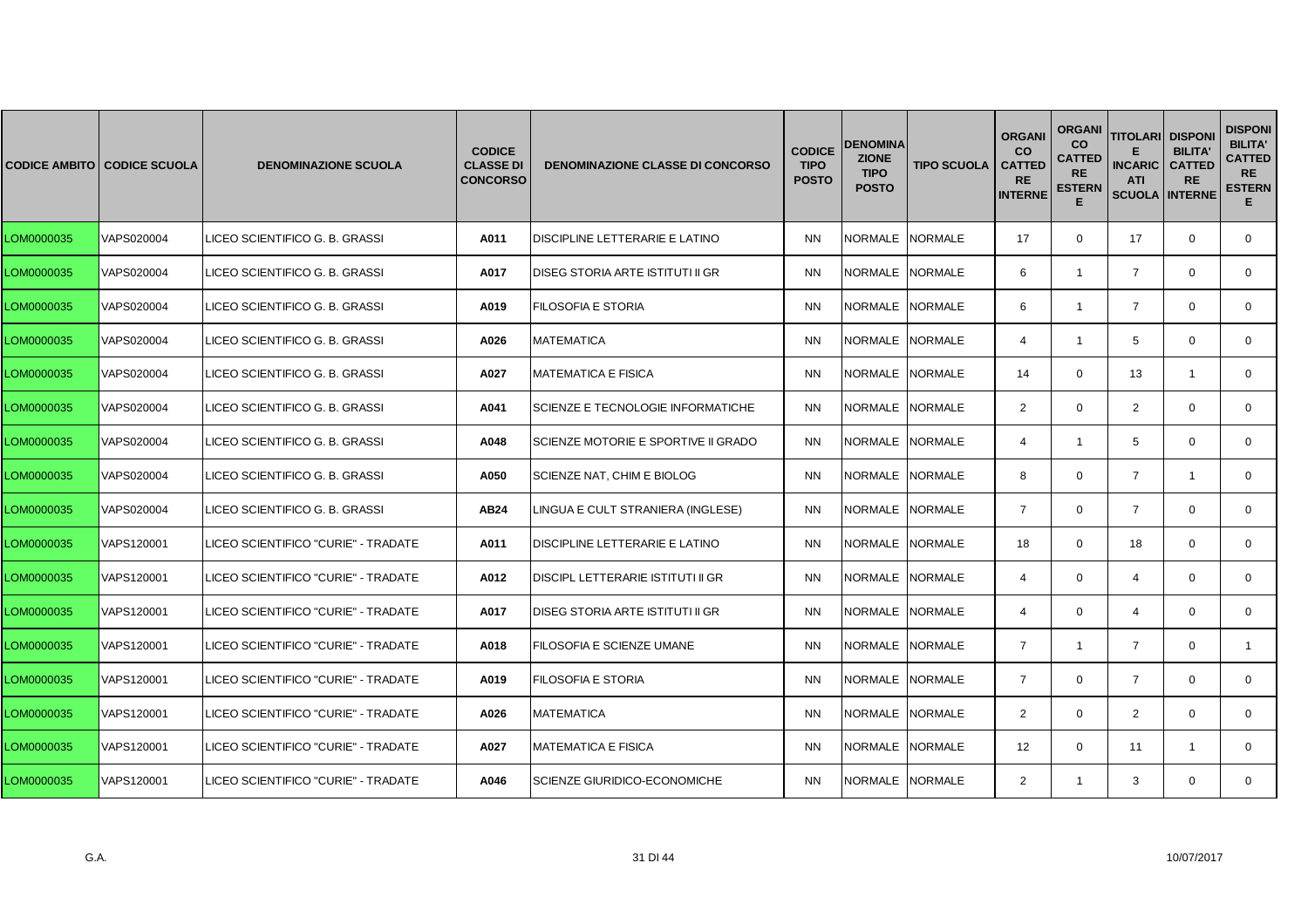|            | <b>CODICE AMBITO CODICE SCUOLA</b> | <b>DENOMINAZIONE SCUOLA</b>           | <b>CODICE</b><br><b>CLASSE DI</b><br><b>CONCORSO</b> | <b>DENOMINAZIONE CLASSE DI CONCORSO</b>  | <b>CODICE</b><br><b>TIPO</b><br><b>POSTO</b> | <b>DENOMINA</b><br><b>ZIONE</b><br><b>TIPO</b><br><b>POSTO</b> | <b>TIPO SCUOLA</b> | <b>ORGANI</b><br><b>CO</b><br><b>CATTED</b><br><b>RE</b><br><b>INTERNE</b> | <b>ORGANI</b><br>co<br>CATTED<br><b>RE</b><br><b>ESTERN</b><br>E | <b>TITOLARI</b><br><b>INCARIC</b><br><b>ATI</b><br><b>SCUOLA INTERNE</b> | <b>DISPONI</b><br><b>BILITA'</b><br><b>CATTED</b><br><b>RE</b> | <b>DISPONI</b><br><b>BILITA'</b><br><b>CATTED</b><br><b>RE</b><br><b>ESTERN</b><br>E. |
|------------|------------------------------------|---------------------------------------|------------------------------------------------------|------------------------------------------|----------------------------------------------|----------------------------------------------------------------|--------------------|----------------------------------------------------------------------------|------------------------------------------------------------------|--------------------------------------------------------------------------|----------------------------------------------------------------|---------------------------------------------------------------------------------------|
| LOM0000035 | VAPS120001                         | LICEO SCIENTIFICO "CURIE" - TRADATE   | A048                                                 | SCIENZE MOTORIE E SPORTIVE II GRADO      | <b>NN</b>                                    | NORMALE NORMALE                                                |                    | 6                                                                          | $\mathbf 0$                                                      | 6                                                                        | $\mathbf 0$                                                    | $\mathbf 0$                                                                           |
| LOM0000035 | VAPS120001                         | LICEO SCIENTIFICO "CURIE" - TRADATE   | A050                                                 | SCIENZE NAT, CHIM E BIOLOG               | <b>NN</b>                                    | NORMALE NORMALE                                                |                    | $\overline{7}$                                                             | $\mathbf 0$                                                      | $\overline{7}$                                                           | $\Omega$                                                       | $\mathbf{0}$                                                                          |
| LOM0000035 | VAPS120001                         | LICEO SCIENTIFICO "CURIE" - TRADATE   | A054                                                 | <b>STORIA DELL'ARTE</b>                  | <b>NN</b>                                    | NORMALE INORMALE                                               |                    | $\overline{2}$                                                             | $\mathbf{1}$                                                     | 2                                                                        | $\Omega$                                                       | 1                                                                                     |
| LOM0000035 | VAPS120001                         | LICEO SCIENTIFICO "CURIE" - TRADATE   | AA24                                                 | LINGUA E CULT STRANIERA (FRANCESE)       | <b>NN</b>                                    | NORMALE NORMALE                                                |                    | $\overline{\mathcal{L}}$                                                   | $\mathbf 0$                                                      | 3                                                                        | $\overline{1}$                                                 | $\mathbf 0$                                                                           |
| LOM0000035 | VAPS120001                         | LICEO SCIENTIFICO "CURIE" - TRADATE   | AB24                                                 | LINGUA E CULT STRANIERA (INGLESE)        | <b>NN</b>                                    | NORMALE NORMALE                                                |                    | 9                                                                          | $\mathbf 0$                                                      | 9                                                                        | $\Omega$                                                       | $\mathbf{0}$                                                                          |
| LOM0000035 | VAPS120001                         | LICEO SCIENTIFICO "CURIE" - TRADATE   | <b>AC24</b>                                          | LINGUA E CULT STRANIERA (SPAGNOLO)       | <b>NN</b>                                    | NORMALE INORMALE                                               |                    | $\overline{1}$                                                             | $\mathbf 0$                                                      | $\overline{1}$                                                           | $\Omega$                                                       | $\mathbf{0}$                                                                          |
| LOM0000035 | VAPS120001                         | LICEO SCIENTIFICO "CURIE" - TRADATE   | AD01                                                 | SOSTEGNO                                 | <b>HH</b>                                    | SOSTEGN                                                        | <b>NORMALE</b>     | 3                                                                          | $\mathbf 0$                                                      | 3                                                                        | $\mathbf 0$                                                    | $\mathbf 0$                                                                           |
| LOM0000035 | VAPS120001                         | LICEO SCIENTIFICO "CURIE" - TRADATE   | AD24                                                 | LINGUA E CULT STRANIERA (TEDESCO)        | <b>NN</b>                                    | NORMALE NORMALE                                                |                    | $\overline{1}$                                                             | $\mathbf 0$                                                      | $\overline{1}$                                                           | $\mathbf 0$                                                    | $\mathbf{0}$                                                                          |
| LOM0000035 | VAPS120001                         | LICEO SCIENTIFICO "CURIE" - TRADATE   | <b>BB02</b>                                          | CONV LINGUA STRANIERA (INGLESE)          | <b>NN</b>                                    | NORMALE INORMALE                                               |                    | $\Omega$                                                                   | $\mathbf{1}$                                                     | $\mathbf 0$                                                              | $\Omega$                                                       | $\mathbf{1}$                                                                          |
| LOM0000035 | <b>VARC02351E</b>                  | "GIOVANNI FALCONE" CORSO SERALE       | A012                                                 | <b>DISCIPL LETTERARIE ISTITUTI II GR</b> | <b>NN</b>                                    | NORMALE SERALE                                                 |                    | $\mathbf 0$                                                                | $\mathbf{1}$                                                     | $\mathbf{1}$                                                             | $\mathbf 0$                                                    | $\mathbf 0$                                                                           |
| LOM0000035 | <b>VARC030007</b>                  | I.P.S.S.C.T. "P.VERRI" -BUSTO ARSIZIO | A012                                                 | <b>DISCIPL LETTERARIE ISTITUTI II GR</b> | <b>NN</b>                                    | NORMALE NORMALE                                                |                    | 19                                                                         | $\mathbf 0$                                                      | 15                                                                       | $\overline{4}$                                                 | $\mathbf{0}$                                                                          |
| LOM0000035 | VARC030007                         | I.P.S.S.C.T. "P.VERRI" -BUSTO ARSIZIO | A015                                                 | <b>DISCIPLINE SANITARIE</b>              | <b>NN</b>                                    | NORMALE INORMALE                                               |                    | 2                                                                          | $\mathbf 0$                                                      | $\overline{2}$                                                           | $\Omega$                                                       | $\mathbf 0$                                                                           |
| LOM0000035 | VARC030007                         | I.P.S.S.C.T. "P.VERRI" -BUSTO ARSIZIO | A017                                                 | DISEG STORIA ARTE ISTITUTI II GR         | <b>NN</b>                                    | NORMALE NORMALE                                                |                    | $\overline{4}$                                                             | $\mathbf 0$                                                      | $\overline{4}$                                                           | $\mathbf 0$                                                    | $\mathbf 0$                                                                           |
| LOM0000035 | <b>VARC030007</b>                  | I.P.S.S.C.T. "P.VERRI" -BUSTO ARSIZIO | A018                                                 | FILOSOFIA E SCIENZE UMANE                | <b>NN</b>                                    | NORMALE NORMALE                                                |                    | $\overline{\mathcal{L}}$                                                   | $\mathbf{1}$                                                     | 5                                                                        | $\mathbf 0$                                                    | $\mathbf{0}$                                                                          |
| LOM0000035 | <b>VARC030007</b>                  | I.P.S.S.C.T. "P.VERRI" -BUSTO ARSIZIO | A019                                                 | <b>FILOSOFIA E STORIA</b>                | <b>NN</b>                                    | NORMALE NORMALE                                                |                    | $\overline{1}$                                                             | $\Omega$                                                         | $\overline{1}$                                                           | $\Omega$                                                       | $\Omega$                                                                              |
| LOM0000035 | <b>VARC030007</b>                  | I.P.S.S.C.T. "P.VERRI" -BUSTO ARSIZIO | A020                                                 | <b>FISICA</b>                            | <b>NN</b>                                    | NORMALE NORMALE                                                |                    | $\overline{\mathbf{1}}$                                                    | $\mathbf 0$                                                      | $\overline{1}$                                                           | $\mathbf 0$                                                    | $\mathbf 0$                                                                           |
| LOM0000035 | <b>VARC030007</b>                  | I.P.S.S.C.T. "P.VERRI" -BUSTO ARSIZIO | A021                                                 | <b>GEOGRAFIA</b>                         | <b>NN</b>                                    | NORMALE NORMALE                                                |                    | $\overline{1}$                                                             | $\mathbf 0$                                                      | $\mathbf{1}$                                                             | $\mathbf 0$                                                    | $\mathbf{0}$                                                                          |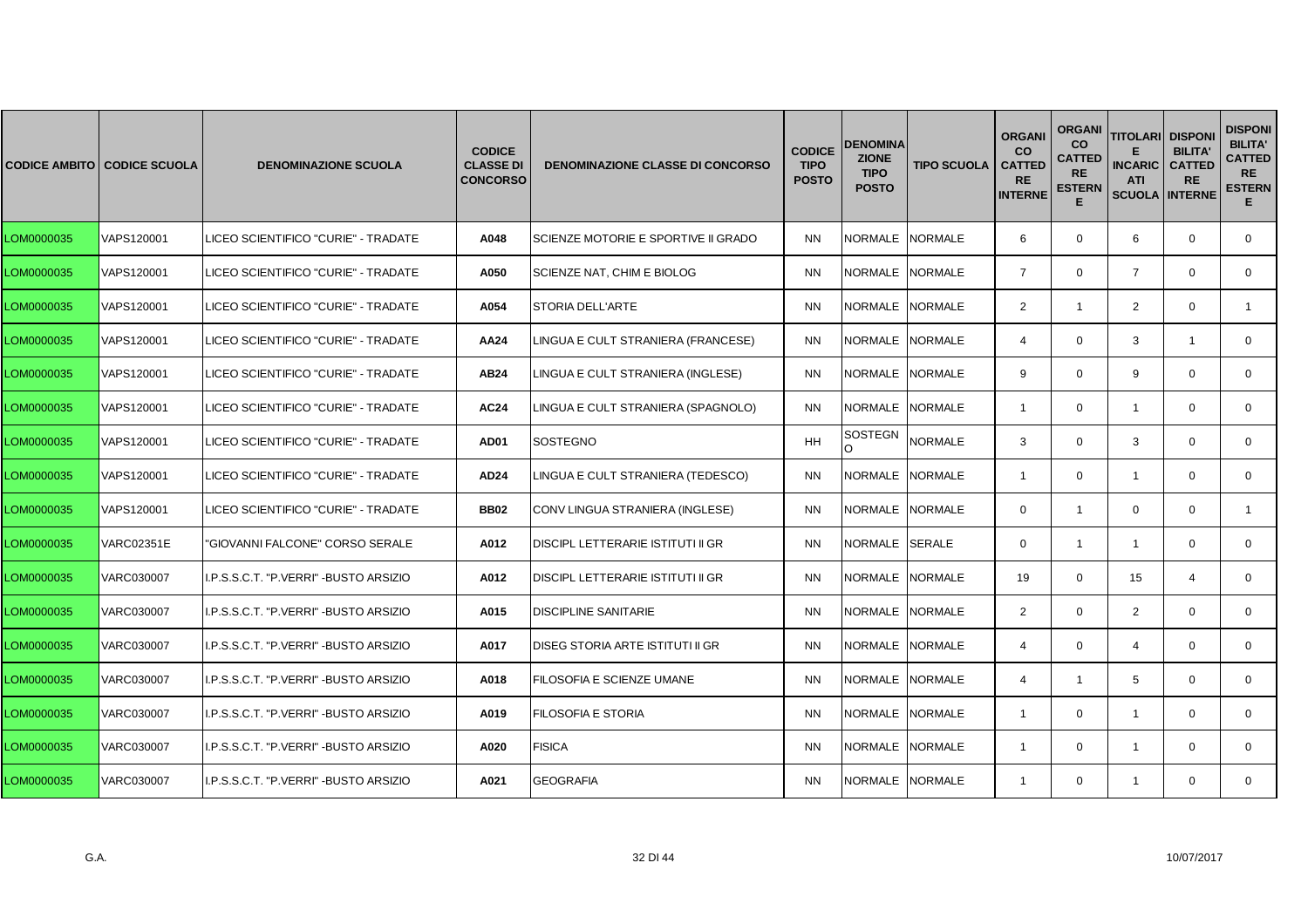|            | <b>CODICE AMBITO CODICE SCUOLA</b> | <b>DENOMINAZIONE SCUOLA</b>            | <b>CODICE</b><br><b>CLASSE DI</b><br><b>CONCORSO</b> | <b>DENOMINAZIONE CLASSE DI CONCORSO</b> | <b>CODICE</b><br><b>TIPO</b><br><b>POSTO</b> | <b>DENOMINA</b><br><b>ZIONE</b><br><b>TIPO</b><br><b>POSTO</b> | <b>TIPO SCUOLA</b> | <b>ORGANI</b><br><b>CO</b><br><b>CATTED</b><br><b>RE</b><br><b>INTERNE</b> | <b>ORGANI</b><br>CO<br>CATTED<br><b>RE</b><br><b>ESTERN</b><br>Е | <b>TITOLARI</b><br><b>INCARIC</b><br><b>ATI</b><br><b>SCUOLA</b> | <b>DISPON</b><br><b>BILITA</b><br><b>CATTED</b><br><b>RE</b><br><b>INTERNE</b> | <b>DISPONI</b><br><b>BILITA'</b><br><b>CATTED</b><br><b>RE</b><br><b>ESTERN</b><br>Е. |
|------------|------------------------------------|----------------------------------------|------------------------------------------------------|-----------------------------------------|----------------------------------------------|----------------------------------------------------------------|--------------------|----------------------------------------------------------------------------|------------------------------------------------------------------|------------------------------------------------------------------|--------------------------------------------------------------------------------|---------------------------------------------------------------------------------------|
| LOM0000035 | VARC030007                         | I.P.S.S.C.T. "P.VERRI" - BUSTO ARSIZIO | A026                                                 | <b>MATEMATICA</b>                       | <b>NN</b>                                    | NORMALE NORMALE                                                |                    | 10                                                                         | $\mathbf{1}$                                                     | 12                                                               | $\mathbf{0}$                                                                   | $\mathbf 0$                                                                           |
| LOM0000035 | VARC030007                         | I.P.S.S.C.T. "P.VERRI" - BUSTO ARSIZIO | A029                                                 | MUSICA ISTITUTI II GRADO                | <b>NN</b>                                    | NORMALE NORMALE                                                |                    | $\overline{\mathbf{1}}$                                                    | $\mathbf 0$                                                      | $\overline{1}$                                                   | $\mathbf 0$                                                                    | $\mathbf{0}$                                                                          |
| LOM0000035 | VARC030007                         | I.P.S.S.C.T. "P.VERRI" - BUSTO ARSIZIO | A031                                                 | <b>SCIENZE DEGLI ALIMENTI</b>           | <b>NN</b>                                    | NORMALE INORMALE                                               |                    | 5                                                                          | $\mathbf 0$                                                      | 5                                                                | $\Omega$                                                                       | $\mathbf{0}$                                                                          |
| LOM0000035 | VARC030007                         | I.P.S.S.C.T. "P.VERRI" - BUSTO ARSIZIO | A034                                                 | SCIENZE E TECNOLOGIE CHIMICHE           | <b>NN</b>                                    | NORMALE NORMALE                                                |                    | -1                                                                         | $\mathbf{0}$                                                     | $\overline{1}$                                                   | $\mathbf{0}$                                                                   | $\mathbf{0}$                                                                          |
| LOM0000035 | VARC030007                         | I.P.S.S.C.T. "P.VERRI" - BUSTO ARSIZIO | A045                                                 | SCIENZE ECONOMICO-AZIENDALI             | <b>NN</b>                                    | NORMALE NORMALE                                                |                    | 10                                                                         | $\mathbf 0$                                                      | 9                                                                | $\overline{1}$                                                                 | $\mathbf{0}$                                                                          |
| LOM0000035 | VARC030007                         | I.P.S.S.C.T. "P.VERRI" - BUSTO ARSIZIO | A046                                                 | <b>SCIENZE GIURIDICO-ECONOMICHE</b>     | <b>NN</b>                                    | NORMALE                                                        | <b>NORMALE</b>     | 9                                                                          | $\mathbf 0$                                                      | 10 <sup>°</sup>                                                  | $\Omega$                                                                       | $\mathbf{0}$                                                                          |
| LOM0000035 | VARC030007                         | I.P.S.S.C.T. "P.VERRI" - BUSTO ARSIZIO | A048                                                 | SCIENZE MOTORIE E SPORTIVE II GRADO     | <b>NN</b>                                    | NORMALE NORMALE                                                |                    | $\overline{7}$                                                             | $\mathbf 0$                                                      | 8                                                                | $\mathbf{0}$                                                                   | 0                                                                                     |
| LOM0000035 | VARC030007                         | I.P.S.S.C.T. "P.VERRI" - BUSTO ARSIZIO | A050                                                 | SCIENZE NAT, CHIM E BIOLOG              | <b>NN</b>                                    | NORMALE NORMALE                                                |                    | $\overline{2}$                                                             | $\mathbf 0$                                                      | 3                                                                | $\mathbf 0$                                                                    | $\mathbf 0$                                                                           |
| LOM0000035 | VARC030007                         | I.P.S.S.C.T. "P.VERRI" - BUSTO ARSIZIO | A066                                                 | TRATT TESTI DATI APPLIC INFORMATICA     | <b>NN</b>                                    | NORMALE NORMALE                                                |                    | $\overline{2}$                                                             | $\mathbf 0$                                                      | 3                                                                | $\Omega$                                                                       | $\mathbf 0$                                                                           |
| LOM0000035 | VARC030007                         | I.P.S.S.C.T. "P.VERRI" - BUSTO ARSIZIO | AA24                                                 | LINGUA E CULT STRANIERA (FRANCESE)      | <b>NN</b>                                    | NORMALE NORMALE                                                |                    | $\overline{7}$                                                             | 0                                                                | 8                                                                | $\mathbf 0$                                                                    | 0                                                                                     |
| LOM0000035 | VARC030007                         | I.P.S.S.C.T. "P.VERRI" - BUSTO ARSIZIO | AB24                                                 | LINGUA E CULT STRANIERA (INGLESE)       | <b>NN</b>                                    | NORMALE NORMALE                                                |                    | 10                                                                         | $\mathbf{1}$                                                     | 10                                                               | $\mathbf 0$                                                                    | $\mathbf{1}$                                                                          |
| LOM0000035 | VARC030007                         | I.P.S.S.C.T. "P.VERRI" - BUSTO ARSIZIO | <b>AD01</b>                                          | <b>SOSTEGNO</b>                         | <b>HH</b>                                    | SOSTEGN<br>O                                                   | <b>NORMALE</b>     | 20                                                                         | $\mathbf 0$                                                      | 20                                                               | $\Omega$                                                                       | $\Omega$                                                                              |
| LOM0000035 | VARC030007                         | I.P.S.S.C.T. "P.VERRI" - BUSTO ARSIZIO | AD24                                                 | LINGUA E CULT STRANIERA (TEDESCO)       | <b>NN</b>                                    | NORMALE                                                        | <b>NORMALE</b>     | $\overline{2}$                                                             | 0                                                                | 2                                                                | $\mathbf 0$                                                                    | 0                                                                                     |
| LOM0000035 | VARC030007                         | I.P.S.S.C.T. "P.VERRI" - BUSTO ARSIZIO | <b>B019</b>                                          | AB SERVIZI RICETTIVITA' ALBERGHIER      | <b>NN</b>                                    | NORMALE NORMALE                                                |                    | 4                                                                          | $\mathbf 0$                                                      | $\overline{4}$                                                   | $\mathbf 0$                                                                    | 0                                                                                     |
| LOM0000035 | VARC030007                         | I.P.S.S.C.T. "P.VERRI" - BUSTO ARSIZIO | <b>B020</b>                                          | LAB SERV ENOGASTRON, SETT CUCINA        | <b>NN</b>                                    | NORMALE INORMALE                                               |                    | 5                                                                          | $\mathbf 0$                                                      | $\mathbf{0}$                                                     | 5                                                                              | $\mathbf 0$                                                                           |
| LOM0000035 | VARC030007                         | I.P.S.S.C.T. "P.VERRI" - BUSTO ARSIZIO | B021                                                 | LAB SERV ENOGASTRON, SETT SALA VEND     | <b>NN</b>                                    | NORMALE INORMALE                                               |                    | 4                                                                          | -1                                                               | 6                                                                | $\Omega$                                                                       | $\mathbf 0$                                                                           |
| LOM0000035 | <b>VARC030007</b>                  | I.P.S.S.C.T. "P.VERRI" - BUSTO ARSIZIO | <b>B023</b>                                          | LAB SERVIZI SOCIO-SANITARI              | <b>NN</b>                                    | NORMALE NORMALE                                                |                    | -1                                                                         | 1                                                                | -1                                                               | $\mathbf 0$                                                                    | -1                                                                                    |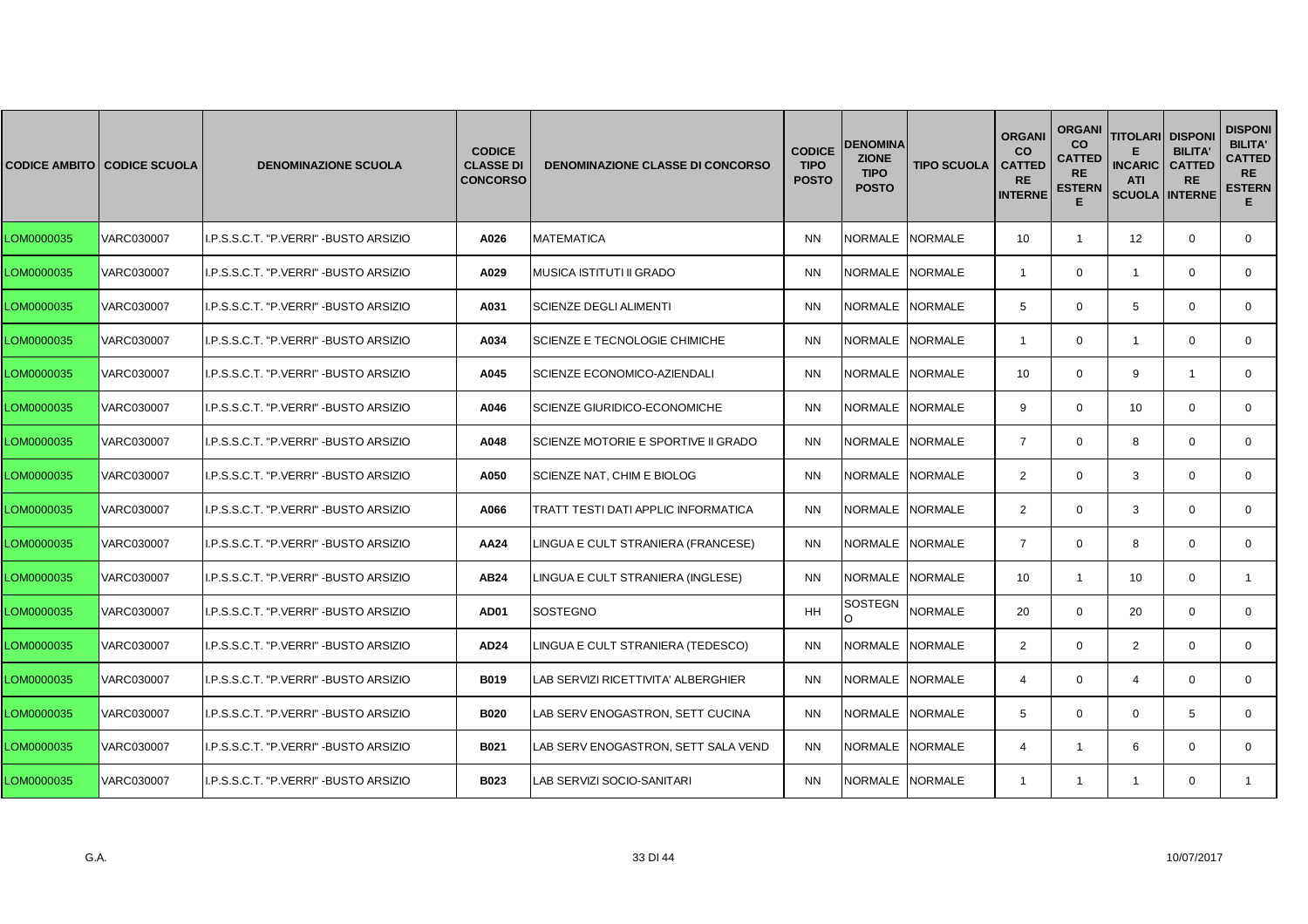|            | <b>CODICE AMBITO CODICE SCUOLA</b> | <b>DENOMINAZIONE SCUOLA</b>     | <b>CODICE</b><br><b>CLASSE DI</b><br><b>CONCORSO</b> | <b>DENOMINAZIONE CLASSE DI CONCORSO</b>  | <b>CODICE</b><br><b>TIPO</b><br><b>POSTO</b> | <b>DENOMINA</b><br><b>ZIONE</b><br><b>TIPO</b><br><b>POSTO</b> | <b>TIPO SCUOLA</b> | <b>ORGANI</b><br><b>CO</b><br><b>CATTED</b><br><b>RE</b><br><b>INTERNE</b> | <b>ORGANI</b><br><b>CO</b><br><b>CATTED</b><br><b>RE</b><br><b>ESTERN</b><br>Е | <b>TITOLARI DISPONI</b><br><b>INCARIC</b><br><b>ATI</b><br><b>SCUOLA INTERNE</b> | <b>BILITA'</b><br><b>CATTED</b><br><b>RE</b> | <b>DISPONI</b><br><b>BILITA'</b><br><b>CATTED</b><br><b>RE</b><br><b>ESTERN</b><br>Е. |
|------------|------------------------------------|---------------------------------|------------------------------------------------------|------------------------------------------|----------------------------------------------|----------------------------------------------------------------|--------------------|----------------------------------------------------------------------------|--------------------------------------------------------------------------------|----------------------------------------------------------------------------------|----------------------------------------------|---------------------------------------------------------------------------------------|
| LOM0000035 | VARC030018                         | <b>CASA CIRCONDARIALE</b>       | A012                                                 | DISCIPL LETTERARIE ISTITUTI II GR        | <b>NN</b>                                    |                                                                | NORMALE CARCERARIA | $\overline{1}$                                                             | $\mathbf{1}$                                                                   | $\overline{2}$                                                                   | $\mathbf 0$                                  | 0                                                                                     |
| LOM0000035 | VARC030018                         | <b>CASA CIRCONDARIALE</b>       | A026                                                 | <b>MATEMATICA</b>                        | <b>NN</b>                                    |                                                                | NORMALE CARCERARIA | $\overline{1}$                                                             | $\mathbf{0}$                                                                   | $\overline{1}$                                                                   | $\mathbf 0$                                  | $\mathbf{0}$                                                                          |
| LOM0000035 | VARC030018                         | <b>CASA CIRCONDARIALE</b>       | A045                                                 | SCIENZE ECONOMICO-AZIENDALI              | <b>NN</b>                                    |                                                                | NORMALE CARCERARIA | -1                                                                         | $\Omega$                                                                       | 2                                                                                | $\Omega$                                     | $\mathbf{0}$                                                                          |
| LOM0000035 | VARC030018                         | <b>CASA CIRCONDARIALE</b>       | A046                                                 | SCIENZE GIURIDICO-ECONOMICHE             | <b>NN</b>                                    |                                                                | NORMALE CARCERARIA | $\mathbf{0}$                                                               | $\mathbf{1}$                                                                   | $\mathbf{1}$                                                                     | $\mathbf 0$                                  | $\mathbf{0}$                                                                          |
| LOM0000035 | VARC030018                         | CASA CIRCONDARIALE              | A051                                                 | SCIENZE, TECNOL E TECN AGR               | <b>NN</b>                                    |                                                                | NORMALE CARCERARIA | $\mathbf{1}$                                                               | $\mathbf 0$                                                                    | $\mathbf 0$                                                                      | $\overline{1}$                               | $\mathbf{0}$                                                                          |
| LOM0000035 | VARC030018                         | <b>CASA CIRCONDARIALE</b>       | A066                                                 | TRATT TESTI DATI APPLIC INFORMATICA      | <b>NN</b>                                    | <b>NORMALE</b>                                                 | <b>CARCERARIA</b>  | $\overline{1}$                                                             | $\mathbf{0}$                                                                   | $\overline{1}$                                                                   | $\Omega$                                     | $\mathbf{0}$                                                                          |
| LOM0000035 | VARC030018                         | <b>CASA CIRCONDARIALE</b>       | AB24                                                 | LINGUA E CULT STRANIERA (INGLESE)        | <b>NN</b>                                    | NORMALE                                                        | <b>CARCERARIA</b>  | $\overline{1}$                                                             | $\mathbf{0}$                                                                   | $\mathbf{1}$                                                                     | $\mathbf 0$                                  | 0                                                                                     |
| LOM0000035 | VARC030018                         | <b>CASA CIRCONDARIALE</b>       | <b>B011</b>                                          | LAB SCIENZE E TECNOL AGRARIE             | <b>NN</b>                                    |                                                                | NORMALE CARCERARIA | 2                                                                          | $\mathbf 0$                                                                    | $\mathbf 0$                                                                      | 2                                            | $\mathbf{0}$                                                                          |
| LOM0000035 | <b>VARC03050L</b>                  | "PIETRO VERRI" (CORSO SERALE)   | A012                                                 | <b>DISCIPL LETTERARIE ISTITUTI II GR</b> | <b>NN</b>                                    | NORMALE SERALE                                                 |                    | $\overline{2}$                                                             | $\mathbf 0$                                                                    | $\overline{1}$                                                                   | $\mathbf{1}$                                 | $\mathbf 0$                                                                           |
| LOM0000035 | VARC03050L                         | 'PIETRO VERRI" (CORSO SERALE)   | A018                                                 | FILOSOFIA E SCIENZE UMANE                | <b>NN</b>                                    | NORMALE SERALE                                                 |                    | $\mathbf{1}$                                                               | $\mathbf{0}$                                                                   | $\overline{1}$                                                                   | $\mathbf 0$                                  | $\mathbf{0}$                                                                          |
| LOM0000035 | <b>VARC03050L</b>                  | "PIETRO VERRI" (CORSO SERALE)   | A026                                                 | <b>MATEMATICA</b>                        | <b>NN</b>                                    | NORMALE SERALE                                                 |                    | $\overline{1}$                                                             | $\mathbf 0$                                                                    | $\overline{1}$                                                                   | $\mathbf 0$                                  | $\mathbf 0$                                                                           |
| LOM0000035 | <b>VARC03050L</b>                  | "PIETRO VERRI" (CORSO SERALE)   | A045                                                 | SCIENZE ECONOMICO-AZIENDALI              | <b>NN</b>                                    | NORMALE SERALE                                                 |                    | $\mathbf{1}$                                                               | $\mathbf 0$                                                                    | $\overline{1}$                                                                   | $\Omega$                                     | $\mathbf 0$                                                                           |
| LOM0000035 | <b>VARC03050L</b>                  | 'PIETRO VERRI" (CORSO SERALE)   | AB24                                                 | LINGUA E CULT STRANIERA (INGLESE)        | <b>NN</b>                                    | NORMALE                                                        | <b>SERALE</b>      | $\mathbf{0}$                                                               | $\mathbf{1}$                                                                   | $\mathbf 0$                                                                      | $\mathbf 0$                                  | $\mathbf{1}$                                                                          |
| LOM0000035 | VARI008515                         | IPSIA "PONTI"GALLARATE (SERALE) | A012                                                 | DISCIPL LETTERARIE ISTITUTI II GR        | <b>NN</b>                                    | NORMALE SERALE                                                 |                    | -1                                                                         | $\mathbf 0$                                                                    | $\overline{1}$                                                                   | $\mathbf 0$                                  | 0                                                                                     |
| LOM0000035 | VARI008515                         | IPSIA "PONTI"GALLARATE (SERALE) | A040                                                 | TECNOLOGIE ELETTRICHE ELETTRONICHE       | <b>NN</b>                                    | NORMALE SERALE                                                 |                    | $\Omega$                                                                   | $\mathbf{1}$                                                                   | $\overline{1}$                                                                   | $\mathbf 0$                                  | $\mathbf{0}$                                                                          |
| LOM0000035 | VARI008515                         | IPSIA "PONTI"GALLARATE (SERALE) | A042                                                 | SCIENZE E TECNOLOGIE MECCANICHE          | <b>NN</b>                                    | NORMALE SERALE                                                 |                    | -1                                                                         | $\Omega$                                                                       | $\overline{1}$                                                                   | $\Omega$                                     | $\mathbf{0}$                                                                          |
| LOM0000035 | VARI008515                         | IPSIA "PONTI"GALLARATE (SERALE) | <b>B017</b>                                          | LAB SCIENZE E TECNOL MECCANICHE          | <b>NN</b>                                    | NORMALE SERALE                                                 |                    | $\overline{1}$                                                             | $\mathbf{0}$                                                                   | $\mathbf{1}$                                                                     | $\mathbf{0}$                                 | $\mathbf{0}$                                                                          |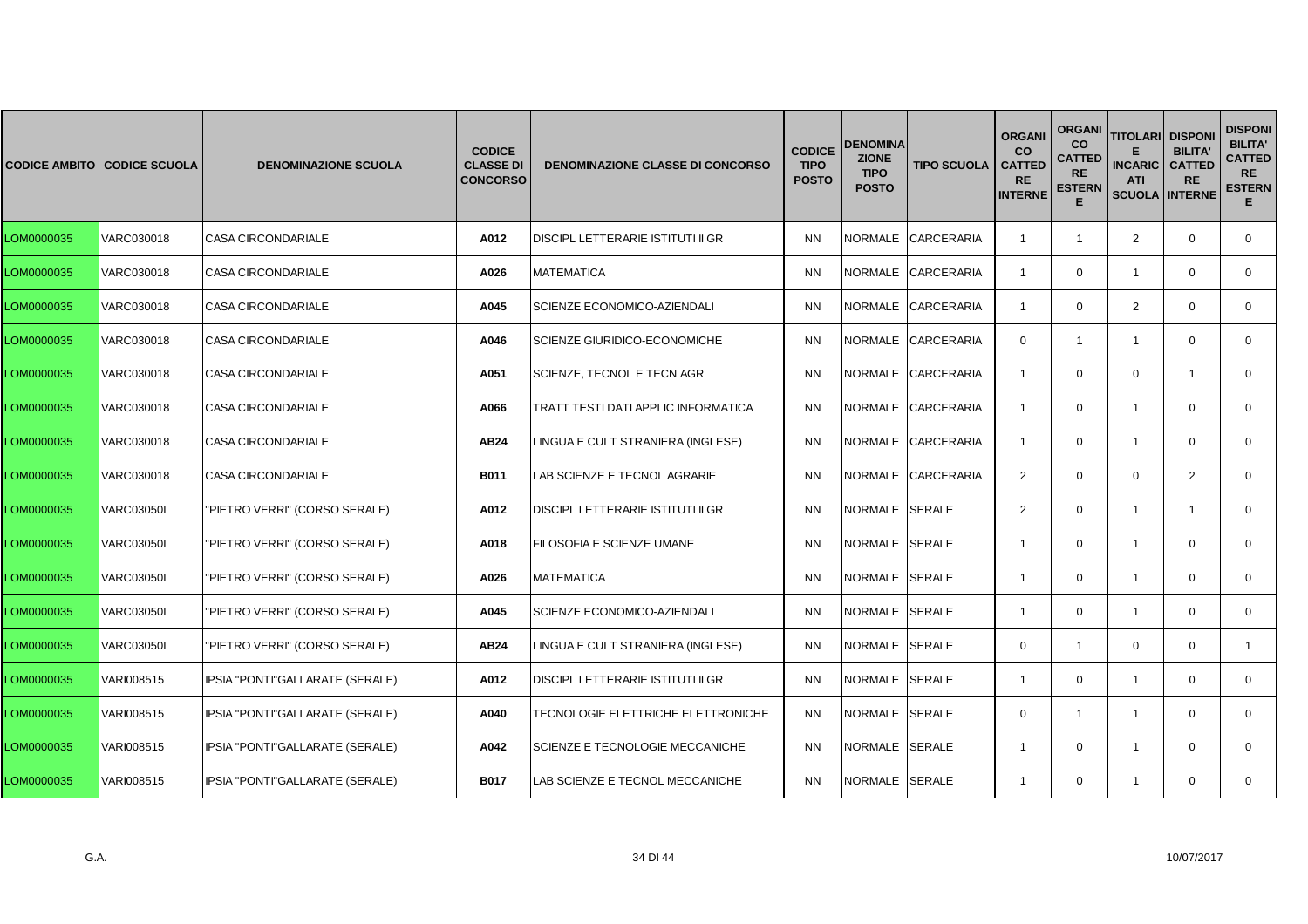|            | <b>CODICE AMBITO CODICE SCUOLA</b> | <b>DENOMINAZIONE SCUOLA</b>          | <b>CODICE</b><br><b>CLASSE DI</b><br><b>CONCORSO</b> | <b>DENOMINAZIONE CLASSE DI CONCORSO</b>    | <b>CODICE</b><br><b>TIPO</b><br><b>POSTO</b> | <b>DENOMINA</b><br><b>ZIONE</b><br><b>TIPO</b><br><b>POSTO</b> | <b>TIPO SCUOLA</b> | <b>ORGANI</b><br><b>CO</b><br><b>CATTED</b><br><b>RE</b><br><b>INTERNE</b> | <b>ORGANI</b><br>CO<br>CATTED<br><b>RE</b><br><b>ESTERN</b><br>Е | <b>TITOLARI</b><br><b>INCARIC</b><br><b>ATI</b><br><b>SCUOLA</b> | <b>DISPON</b><br><b>BILITA</b><br><b>CATTED</b><br><b>RE</b><br><b>INTERNE</b> | <b>DISPONI</b><br><b>BILITA'</b><br><b>CATTED</b><br><b>RE</b><br><b>ESTERN</b><br>Е. |
|------------|------------------------------------|--------------------------------------|------------------------------------------------------|--------------------------------------------|----------------------------------------------|----------------------------------------------------------------|--------------------|----------------------------------------------------------------------------|------------------------------------------------------------------|------------------------------------------------------------------|--------------------------------------------------------------------------------|---------------------------------------------------------------------------------------|
| LOM0000035 | <b>VARI04000E</b>                  | I.P.S.I.A. "ANTONIO PARMA" - SARONNO | A012                                                 | DISCIPL LETTERARIE ISTITUTI II GR          | <b>NN</b>                                    | NORMALE NORMALE                                                |                    | 10                                                                         | $\mathbf 0$                                                      | $\overline{7}$                                                   | 3                                                                              | 0                                                                                     |
| LOM0000035 | <b>VARI04000E</b>                  | I.P.S.I.A. "ANTONIO PARMA" - SARONNO | A015                                                 | <b>DISCIPLINE SANITARIE</b>                | <b>NN</b>                                    | NORMALE NORMALE                                                |                    | $\overline{1}$                                                             | $\mathbf 0$                                                      | $\overline{1}$                                                   | $\mathbf 0$                                                                    | $\mathbf{0}$                                                                          |
| LOM0000035 | <b>VARI04000E</b>                  | I.P.S.I.A. "ANTONIO PARMA" - SARONNO | A017                                                 | DISEG STORIA ARTE ISTITUTI II GR           | <b>NN</b>                                    | NORMALE INORMALE                                               |                    | $\overline{2}$                                                             | $\mathbf 0$                                                      | $\overline{2}$                                                   | $\Omega$                                                                       | $\mathbf 0$                                                                           |
| LOM0000035 | <b>VARI04000E</b>                  | I.P.S.I.A. "ANTONIO PARMA" - SARONNO | A018                                                 | FILOSOFIA E SCIENZE UMANE                  | <b>NN</b>                                    | NORMALE NORMALE                                                |                    | 3                                                                          | $\mathbf 0$                                                      | 3                                                                | $\mathbf{0}$                                                                   | $\mathbf 0$                                                                           |
| LOM0000035 | <b>VARI04000E</b>                  | I.P.S.I.A. "ANTONIO PARMA" - SARONNO | A019                                                 | <b>FILOSOFIA E STORIA</b>                  | <b>NN</b>                                    | NORMALE NORMALE                                                |                    | 2                                                                          | $\mathbf 0$                                                      | $\overline{2}$                                                   | $\mathbf 0$                                                                    | $\mathbf 0$                                                                           |
| LOM0000035 | VARI04000E                         | I.P.S.I.A. "ANTONIO PARMA" - SARONNO | A020                                                 | <b>FISICA</b>                              | <b>NN</b>                                    | NORMALE                                                        | <b>NORMALE</b>     | $\Omega$                                                                   | $\mathbf{1}$                                                     | $\mathbf 0$                                                      | $\Omega$                                                                       | $\mathbf{1}$                                                                          |
| LOM0000035 | <b>VARI04000E</b>                  | I.P.S.I.A. "ANTONIO PARMA" - SARONNO | A026                                                 | <b>MATEMATICA</b>                          | <b>NN</b>                                    | NORMALE NORMALE                                                |                    | 6                                                                          | $\mathbf 0$                                                      | 6                                                                | $\mathbf{0}$                                                                   | 0                                                                                     |
| LOM0000035 | <b>VARI04000E</b>                  | I.P.S.I.A. "ANTONIO PARMA" - SARONNO | A034                                                 | <b>SCIENZE E TECNOLOGIE CHIMICHE</b>       | <b>NN</b>                                    | NORMALE NORMALE                                                |                    | $\mathbf 0$                                                                | $\mathbf{1}$                                                     | $\mathbf 0$                                                      | $\mathbf 0$                                                                    | $\mathbf{1}$                                                                          |
| LOM0000035 | <b>VARI04000E</b>                  | I.P.S.I.A. "ANTONIO PARMA" - SARONNO | A040                                                 | TECNOLOGIE ELETTRICHE ELETTRONICHE         | <b>NN</b>                                    | NORMALE INORMALE                                               |                    | 4                                                                          | $\mathbf{1}$                                                     | 3                                                                | $\overline{\mathbf{1}}$                                                        | $\mathbf{1}$                                                                          |
| LOM0000035 | VARI04000E                         | I.P.S.I.A. "ANTONIO PARMA" - SARONNO | A042                                                 | SCIENZE E TECNOLOGIE MECCANICHE            | <b>NN</b>                                    | NORMALE NORMALE                                                |                    | 3                                                                          | 0                                                                | 3                                                                | $\mathbf 0$                                                                    | 0                                                                                     |
| LOM0000035 | <b>VARI04000E</b>                  | I.P.S.I.A. "ANTONIO PARMA" - SARONNO | A045                                                 | SCIENZE ECONOMICO-AZIENDALI                | <b>NN</b>                                    | NORMALE NORMALE                                                |                    | $\mathbf{2}$                                                               | $\mathbf 0$                                                      | $\overline{2}$                                                   | $\mathbf 0$                                                                    | $\mathbf 0$                                                                           |
| LOM0000035 | <b>VARI04000E</b>                  | I.P.S.I.A. "ANTONIO PARMA" - SARONNO | A046                                                 | <b>SCIENZE GIURIDICO-ECONOMICHE</b>        | <b>NN</b>                                    | NORMALE NORMALE                                                |                    | 5                                                                          | $\mathbf 0$                                                      | 5                                                                | $\Omega$                                                                       | $\Omega$                                                                              |
| LOM0000035 | <b>VARI04000E</b>                  | I.P.S.I.A. "ANTONIO PARMA" - SARONNO | A048                                                 | SCIENZE MOTORIE E SPORTIVE II GRADO        | <b>NN</b>                                    | NORMALE                                                        | <b>NORMALE</b>     | 3                                                                          | 0                                                                | 3                                                                | $\mathbf{0}$                                                                   | 0                                                                                     |
| LOM0000035 | <b>VARI04000E</b>                  | I.P.S.I.A. "ANTONIO PARMA" - SARONNO | A050                                                 | SCIENZE NAT, CHIM E BIOLOG                 | <b>NN</b>                                    | NORMALE NORMALE                                                |                    | -1                                                                         | $\mathbf 0$                                                      | $\overline{1}$                                                   | $\mathbf 0$                                                                    | 0                                                                                     |
| LOM0000035 | <b>VARI04000E</b>                  | I.P.S.I.A. "ANTONIO PARMA" - SARONNO | A066                                                 | <b>TRATT TESTI DATI APPLIC INFORMATICA</b> | <b>NN</b>                                    | NORMALE INORMALE                                               |                    | -1                                                                         | $\mathbf 0$                                                      | $\overline{1}$                                                   | $\Omega$                                                                       | $\mathbf 0$                                                                           |
| LOM0000035 | <b>VARI04000E</b>                  | I.P.S.I.A. "ANTONIO PARMA" - SARONNO | AA24                                                 | LINGUA E CULT STRANIERA (FRANCESE)         | <b>NN</b>                                    | NORMALE INORMALE                                               |                    | -1                                                                         | -1                                                               | 2                                                                | $\Omega$                                                                       | $\mathbf 0$                                                                           |
| LOM0000035 | <b>VARI04000E</b>                  | I.P.S.I.A. "ANTONIO PARMA" - SARONNO | AB24                                                 | LINGUA E CULT STRANIERA (INGLESE)          | <b>NN</b>                                    | NORMALE NORMALE                                                |                    | 6                                                                          | $\mathbf 0$                                                      | 6                                                                | $\mathbf 0$                                                                    | $\mathbf{0}$                                                                          |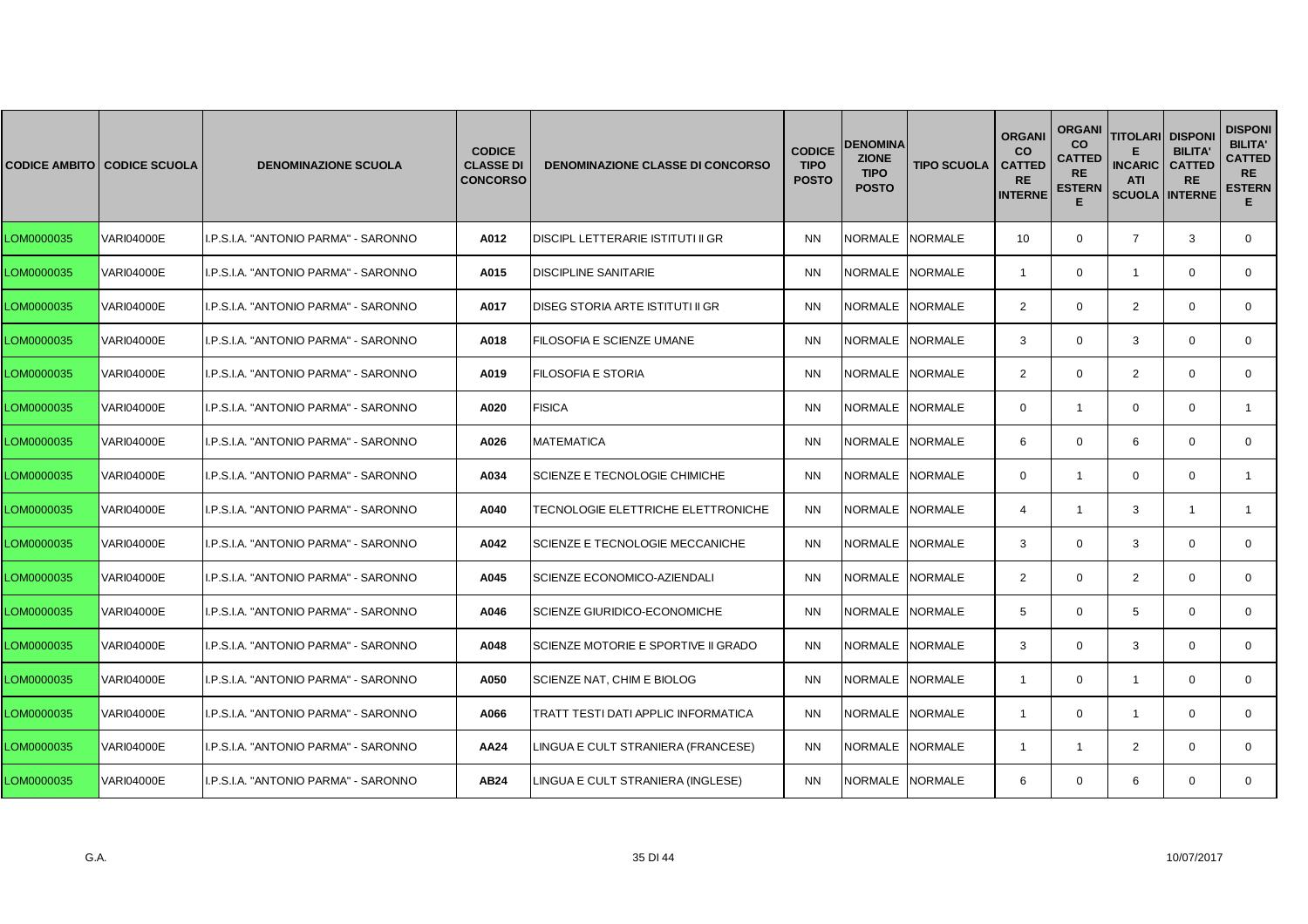|            | <b>CODICE AMBITO CODICE SCUOLA</b> | <b>DENOMINAZIONE SCUOLA</b>          | <b>CODICE</b><br><b>CLASSE DI</b><br><b>CONCORSO</b> | <b>DENOMINAZIONE CLASSE DI CONCORSO</b> | <b>CODICE</b><br><b>TIPO</b><br><b>POSTO</b> | <b>DENOMINA</b><br><b>ZIONE</b><br><b>TIPO</b><br><b>POSTO</b> | <b>TIPO SCUOLA</b> | <b>ORGANI</b><br><b>CO</b><br><b>CATTED</b><br><b>RE</b><br><b>INTERNE</b> | <b>ORGANI</b><br>co<br><b>CATTED</b><br><b>RE</b><br><b>ESTERN</b><br>Е | <b>TITOLARI</b><br><b>INCARIC</b><br><b>ATI</b><br><b>SCUOLA INTERNE</b> | <b>DISPONI</b><br><b>BILITA'</b><br><b>CATTED</b><br><b>RE</b> | <b>DISPONI</b><br><b>BILITA'</b><br><b>CATTED</b><br><b>RE</b><br><b>ESTERN</b><br>Е. |
|------------|------------------------------------|--------------------------------------|------------------------------------------------------|-----------------------------------------|----------------------------------------------|----------------------------------------------------------------|--------------------|----------------------------------------------------------------------------|-------------------------------------------------------------------------|--------------------------------------------------------------------------|----------------------------------------------------------------|---------------------------------------------------------------------------------------|
| LOM0000035 | <b>VARI04000E</b>                  | I.P.S.I.A. "ANTONIO PARMA" - SARONNO | <b>AC24</b>                                          | LINGUA E CULT STRANIERA (SPAGNOLO)      | <b>NN</b>                                    | NORMALE NORMALE                                                |                    | $\mathbf 0$                                                                | $\mathbf{1}$                                                            | $\mathbf 0$                                                              | $\mathbf 0$                                                    | $\mathbf{1}$                                                                          |
| LOM0000035 | <b>VARI04000E</b>                  | I.P.S.I.A. "ANTONIO PARMA" - SARONNO | AD01                                                 | <b>SOSTEGNO</b>                         | <b>HH</b>                                    | <b>SOSTEGN</b><br>O                                            | <b>NORMALE</b>     | 14                                                                         | $\mathbf 0$                                                             | 12                                                                       | 2                                                              | $\mathbf{0}$                                                                          |
| LOM0000035 | <b>VARI04000E</b>                  | I.P.S.I.A. "ANTONIO PARMA" - SARONNO | <b>B015</b>                                          | LAB SC E TECNOL ELETTR ELETTRONIC       | <b>NN</b>                                    | NORMALE                                                        | <b>NORMALE</b>     | 8                                                                          | $\Omega$                                                                | $\overline{7}$                                                           | -1                                                             | $\Omega$                                                                              |
| LOM0000035 | <b>VARI04000E</b>                  | I.P.S.I.A. "ANTONIO PARMA" - SARONNO | <b>B017</b>                                          | LAB SCIENZE E TECNOL MECCANICHE         | <b>NN</b>                                    | NORMALE NORMALE                                                |                    | $\overline{4}$                                                             | $\mathbf{1}$                                                            | 3                                                                        | $\overline{1}$                                                 |                                                                                       |
| LOM0000035 | <b>VARI04000E</b>                  | I.P.S.I.A. "ANTONIO PARMA" - SARONNO | B023                                                 | LAB SERVIZI SOCIO-SANITARI              | <b>NN</b>                                    | NORMALE NORMALE                                                |                    | $\overline{1}$                                                             | $\mathbf 0$                                                             | $\mathbf{1}$                                                             | $\Omega$                                                       | $\mathbf{0}$                                                                          |
| LOM0000035 | <b>VASL01000A</b>                  | ART. "CANDIANI" - BUSTO ARSIZIO      | A008                                                 | DISCIP GEOM, ARCH, ARRED, SCENOTEC      | <b>NN</b>                                    | <b>NORMALE</b>                                                 | NORMALE            | 9                                                                          | $\Omega$                                                                | 9                                                                        | $\Omega$                                                       | $\mathbf{0}$                                                                          |
| LOM0000035 | <b>VASL01000A</b>                  | ART. "CANDIANI" - BUSTO ARSIZIO      | A009                                                 | DISCIP GRAFICHE, PITTORICHE, SCENOG     | <b>NN</b>                                    | <b>NORMALE</b>                                                 | <b>NORMALE</b>     | 10                                                                         | $\mathbf 0$                                                             | 9                                                                        | $\overline{1}$                                                 | $\mathbf 0$                                                                           |
| LOM0000035 | <b>VASL01000A</b>                  | L. ART. "CANDIANI" - BUSTO ARSIZIO   | A010                                                 | DISCIPLINE GRAFICO-PUBBLICITARIE        | <b>NN</b>                                    | NORMALE NORMALE                                                |                    | 8                                                                          | $\mathbf{0}$                                                            | 8                                                                        | $\mathbf 0$                                                    | $\mathbf{0}$                                                                          |
| LOM0000035 | <b>VASL01000A</b>                  | ART. "CANDIANI" - BUSTO ARSIZIO      | A012                                                 | DISCIPL LETTERARIE ISTITUTI II GR       | <b>NN</b>                                    | <b>NORMALE</b>                                                 | <b>NORMALE</b>     | 21                                                                         | $\Omega$                                                                | 21                                                                       | $\Omega$                                                       | $\mathbf{0}$                                                                          |
| LOM0000035 | <b>VASL01000A</b>                  | ART. "CANDIANI" - BUSTO ARSIZIO      | A014                                                 | DISCIP PLAST. SCUL. SCENOPLAST.         | <b>NN</b>                                    | NORMALE NORMALE                                                |                    | 6                                                                          | $\mathbf 0$                                                             | 6                                                                        | $\mathbf 0$                                                    | $\mathbf 0$                                                                           |
| LOM0000035 | <b>VASL01000A</b>                  | L. ART. "CANDIANI" - BUSTO ARSIZIO   | A019                                                 | FILOSOFIA E STORIA                      | <b>NN</b>                                    | <b>NORMALE</b>                                                 | <b>NORMALE</b>     | 3                                                                          | $\mathbf{0}$                                                            | 3                                                                        | $\mathbf 0$                                                    | $\mathbf{0}$                                                                          |
| LOM0000035 | <b>VASL01000A</b>                  | ART. "CANDIANI" - BUSTO ARSIZIO      | A027                                                 | <b>MATEMATICA E FISICA</b>              | <b>NN</b>                                    | <b>NORMALE</b>                                                 | <b>NORMALE</b>     | 12                                                                         | $\mathbf{1}$                                                            | 11                                                                       | $\mathbf{1}$                                                   | $\mathbf{1}$                                                                          |
| LOM0000035 | <b>VASL01000A</b>                  | ART. "CANDIANI" - BUSTO ARSIZIO      | A029                                                 | MUSICA ISTITUTI II GRADO                | <b>NN</b>                                    | <b>NORMALE</b>                                                 | <b>NORMALE</b>     | $\overline{1}$                                                             | $\mathbf 0$                                                             | $\mathbf{1}$                                                             | $\mathbf 0$                                                    | $\mathbf 0$                                                                           |
| LOM0000035 | <b>VASL01000A</b>                  | L. ART. "CANDIANI" - BUSTO ARSIZIO   | A034                                                 | SCIENZE E TECNOLOGIE CHIMICHE           | <b>NN</b>                                    | <b>NORMALE</b>                                                 | <b>NORMALE</b>     | $\overline{1}$                                                             | $\mathbf{0}$                                                            | $\overline{1}$                                                           | $\mathbf 0$                                                    | $\mathbf{0}$                                                                          |
| LOM0000035 | VASL01000A                         | ART. "CANDIANI" - BUSTO ARSIZIO      | A048                                                 | SCIENZE MOTORIE E SPORTIVE II GRADO     | <b>NN</b>                                    | NORMALE                                                        | <b>NORMALE</b>     | 5                                                                          | $\Omega$                                                                | 5                                                                        | $\Omega$                                                       | $\mathbf{0}$                                                                          |
| LOM0000035 | <b>VASL01000A</b>                  | ART. "CANDIANI" - BUSTO ARSIZIO      | A050                                                 | SCIENZE NAT, CHIM E BIOLOG              | <b>NN</b>                                    | NORMALE NORMALE                                                |                    | 3                                                                          | $\mathbf 0$                                                             | $\overline{4}$                                                           | $\mathbf 0$                                                    | $\mathbf{0}$                                                                          |
| LOM0000035 | <b>VASL01000A</b>                  | L. ART. "CANDIANI" - BUSTO ARSIZIO   | A054                                                 | <b>STORIA DELL'ARTE</b>                 | <b>NN</b>                                    | NORMALE NORMALE                                                |                    | 8                                                                          | $\mathbf{0}$                                                            | 8                                                                        | $\mathbf 0$                                                    | $\mathbf{0}$                                                                          |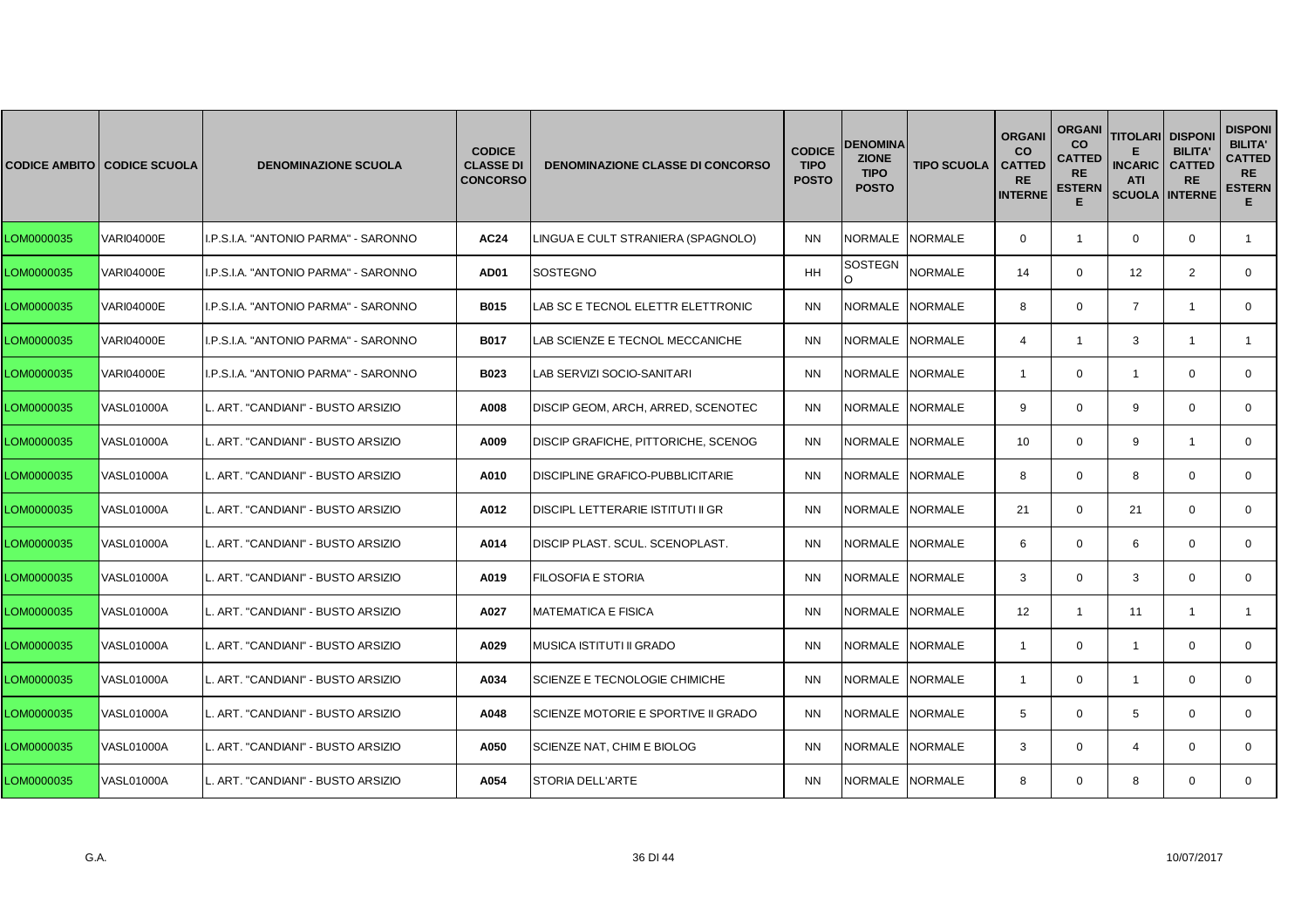|            | <b>CODICE AMBITO CODICE SCUOLA</b> | <b>DENOMINAZIONE SCUOLA</b>        | <b>CODICE</b><br><b>CLASSE DI</b><br><b>CONCORSO</b> | <b>DENOMINAZIONE CLASSE DI CONCORSO</b>  | <b>CODICE</b><br><b>TIPO</b><br><b>POSTO</b> | DENOMINA<br><b>ZIONE</b><br><b>TIPO</b><br><b>POSTO</b> | <b>TIPO SCUOLA</b> | <b>ORGANI</b><br><b>CO</b><br><b>CATTED</b><br><b>RE</b><br><b>INTERNE</b> | <b>ORGANI</b><br>co<br><b>CATTED</b><br><b>RE</b><br><b>ESTERN</b><br>Е | <b>TITOLARI</b><br><b>INCARIC</b><br><b>ATI</b><br><b>SCUOLA INTERNE</b> | <b>DISPONI</b><br><b>BILITA'</b><br><b>CATTED</b><br><b>RE</b> | <b>DISPONI</b><br><b>BILITA'</b><br><b>CATTED</b><br><b>RE</b><br><b>ESTERN</b><br>E. |
|------------|------------------------------------|------------------------------------|------------------------------------------------------|------------------------------------------|----------------------------------------------|---------------------------------------------------------|--------------------|----------------------------------------------------------------------------|-------------------------------------------------------------------------|--------------------------------------------------------------------------|----------------------------------------------------------------|---------------------------------------------------------------------------------------|
| LOM0000035 | <b>VASL01000A</b>                  | ART. "CANDIANI" - BUSTO ARSIZIO    | A057                                                 | TECNICA DELLA DANZA CLASSICA             | <b>NN</b>                                    | NORMALE NORMALE                                         |                    | 3                                                                          | $\mathbf 0$                                                             | $\mathbf 0$                                                              | 3                                                              | $\mathbf 0$                                                                           |
| LOM0000035 | <b>VASL01000A</b>                  | L. ART. "CANDIANI" - BUSTO ARSIZIO | A064                                                 | TEORIA, ANALISI E COMPOSIZIONE           | <b>NN</b>                                    | NORMALE NORMALE                                         |                    | $\overline{1}$                                                             | $\mathbf{0}$                                                            | $\mathbf 0$                                                              | $\mathbf{1}$                                                   | 0                                                                                     |
| LOM0000035 | <b>VASL01000A</b>                  | ART. "CANDIANI" - BUSTO ARSIZIO    | <b>AB24</b>                                          | LINGUA E CULT STRANIERA (INGLESE)        | <b>NN</b>                                    | NORMALE INORMALE                                        |                    | 9                                                                          | $\mathbf{0}$                                                            | 9                                                                        | $\mathbf 0$                                                    | $\mathbf{0}$                                                                          |
| LOM0000035 | <b>VASL01000A</b>                  | ART. "CANDIANI" - BUSTO ARSIZIO    | AB55                                                 | <b>CHITARRA</b>                          | <b>NN</b>                                    | NORMALE NORMALE                                         |                    | 2                                                                          | $\mathbf 0$                                                             | $\mathbf{1}$                                                             | $\mathbf{1}$                                                   | $\mathbf 0$                                                                           |
| LOM0000035 | <b>VASL01000A</b>                  | L. ART. "CANDIANI" - BUSTO ARSIZIO | <b>AC55</b>                                          | <b>CLARINETTO</b>                        | <b>NN</b>                                    | NORMALE NORMALE                                         |                    | $\overline{1}$                                                             | $\mathbf 0$                                                             | $\mathbf 0$                                                              | $\overline{1}$                                                 | $\mathbf{0}$                                                                          |
| LOM0000035 | <b>VASL01000A</b>                  | ART. "CANDIANI" - BUSTO ARSIZIO    | AD <sub>01</sub>                                     | SOSTEGNO                                 | <b>HH</b>                                    | SOSTEGN<br>O                                            | <b>NORMALE</b>     | $\overline{4}$                                                             | $\mathbf{0}$                                                            | 3                                                                        | $\mathbf{1}$                                                   | $\mathbf{0}$                                                                          |
| LOM0000035 | <b>VASL01000A</b>                  | ART. "CANDIANI" - BUSTO ARSIZIO    | AI55                                                 | <b>PERCUSSIONI</b>                       | <b>NN</b>                                    | NORMALE NORMALE                                         |                    | $\overline{1}$                                                             | $\mathbf 0$                                                             | $\mathbf{1}$                                                             | $\mathbf 0$                                                    | $\mathbf 0$                                                                           |
| LOM0000035 | <b>VASL01000A</b>                  | L. ART. "CANDIANI" - BUSTO ARSIZIO | AJ55                                                 | <b>PIANOFORTE</b>                        | <b>NN</b>                                    | NORMALE NORMALE                                         |                    | $\overline{4}$                                                             | $\mathbf{0}$                                                            | $\mathbf{1}$                                                             | 3                                                              | $\mathbf{0}$                                                                          |
| LOM0000035 | <b>VASL01000A</b>                  | ART. "CANDIANI" - BUSTO ARSIZIO    | <b>AM55</b>                                          | <b>VIOLINO</b>                           | <b>NN</b>                                    | <b>NORMALE</b>                                          | <b>NORMALE</b>     | $\overline{1}$                                                             | $\mathbf 0$                                                             | $\mathbf 0$                                                              | $\overline{1}$                                                 | $\mathbf{0}$                                                                          |
| LOM0000035 | <b>VASL01000A</b>                  | ART. "CANDIANI" - BUSTO ARSIZIO    | AO55                                                 | CANTO                                    | <b>NN</b>                                    | NORMALE NORMALE                                         |                    | $\overline{1}$                                                             | $\mathbf 0$                                                             | $\mathbf 0$                                                              | $\overline{1}$                                                 | $\mathbf 0$                                                                           |
| LOM0000035 | <b>VASL01000A</b>                  | L. ART. "CANDIANI" - BUSTO ARSIZIO | AW55                                                 | <b>FLAUTO TRAVERSO</b>                   | <b>NN</b>                                    | NORMALE NORMALE                                         |                    | $\overline{1}$                                                             | $\mathbf{0}$                                                            | $\mathbf 0$                                                              | $\overline{1}$                                                 | $\mathbf{0}$                                                                          |
| LOM0000035 | <b>VATD02000X</b>                  | "E.TOSI"                           | A012                                                 | <b>DISCIPL LETTERARIE ISTITUTI II GR</b> | <b>NN</b>                                    | <b>NORMALE</b>                                          | <b>NORMALE</b>     | 24                                                                         | $\mathbf 0$                                                             | 24                                                                       | $\mathbf 0$                                                    | $\mathbf{0}$                                                                          |
| LOM0000035 | <b>VATD02000X</b>                  | "E.TOSI"                           | A017                                                 | DISEG STORIA ARTE ISTITUTI II GR         | <b>NN</b>                                    | NORMALE NORMALE                                         |                    | 2                                                                          | $\mathbf 0$                                                             | $\overline{2}$                                                           | $\mathbf 0$                                                    | $\mathbf 0$                                                                           |
| LOM0000035 | VATD02000X                         | "E.TOSI"                           | A019                                                 | FILOSOFIA E STORIA                       | <b>NN</b>                                    | NORMALE NORMALE                                         |                    | $\overline{1}$                                                             | $\mathbf{0}$                                                            | $\mathbf{1}$                                                             | $\mathbf 0$                                                    | $\mathbf{0}$                                                                          |
| LOM0000035 | VATD02000X                         | "E.TOSI"                           | A020                                                 | <b>FISICA</b>                            | <b>NN</b>                                    | NORMALE NORMALE                                         |                    | $\overline{1}$                                                             | $\mathbf{1}$                                                            | 2                                                                        | $\mathbf 0$                                                    | $\mathbf{0}$                                                                          |
| LOM0000035 | VATD02000X                         | "E.TOSI"                           | A021                                                 | <b>GEOGRAFIA</b>                         | <b>NN</b>                                    | NORMALE NORMALE                                         |                    | $\overline{4}$                                                             | $\mathbf{1}$                                                            | $\overline{4}$                                                           | $\mathbf 0$                                                    |                                                                                       |
| LOM0000035 | VATD02000X                         | "E.TOSI"                           | A026                                                 | <b>MATEMATICA</b>                        | <b>NN</b>                                    | NORMALE NORMALE                                         |                    | $\mathbf{1}$                                                               | $\mathbf{0}$                                                            | $\mathbf 0$                                                              | $\mathbf{1}$                                                   | $\mathbf{0}$                                                                          |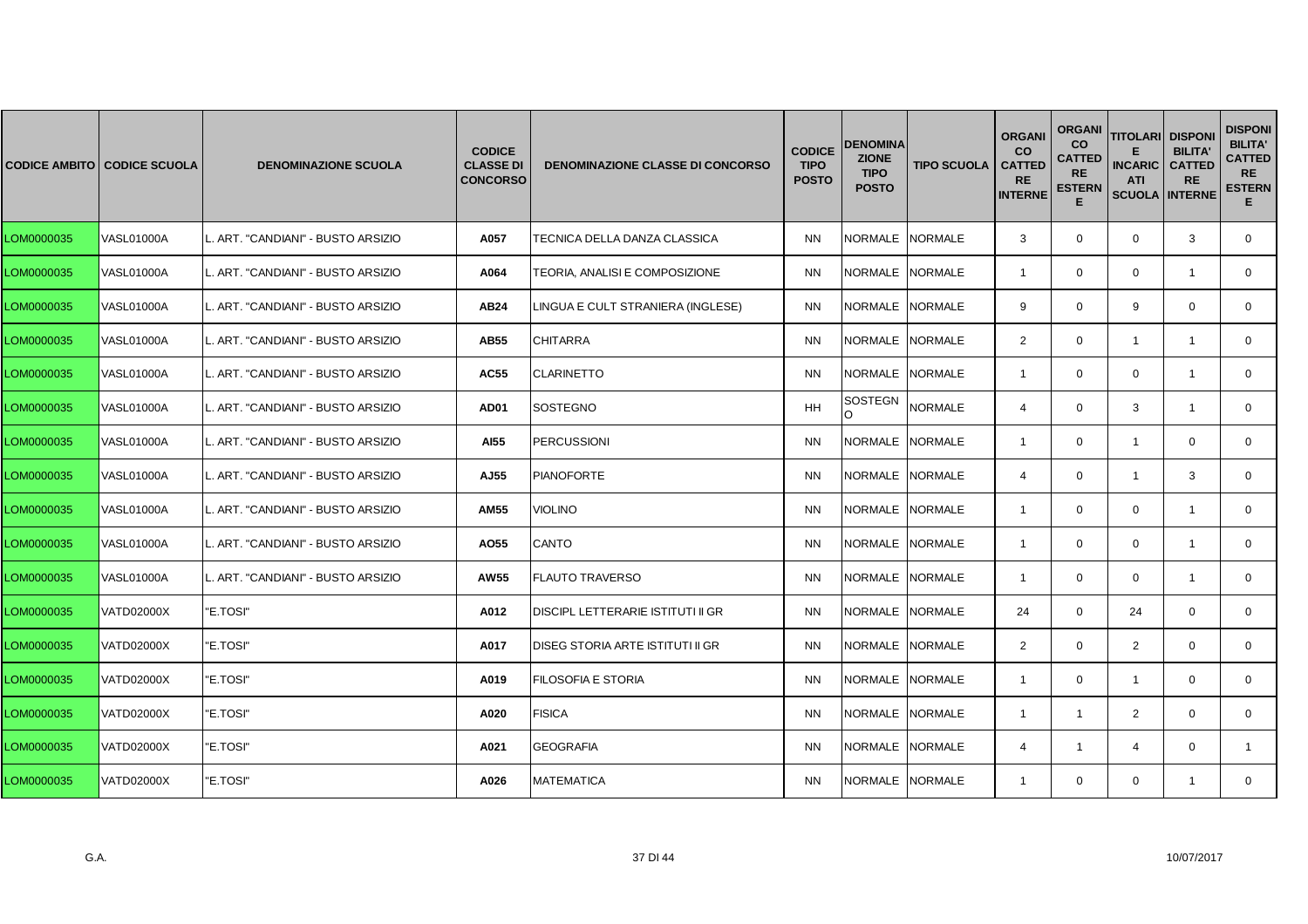|            | <b>CODICE AMBITO CODICE SCUOLA</b> | <b>DENOMINAZIONE SCUOLA</b>             | <b>CODICE</b><br><b>CLASSE DI</b><br><b>CONCORSO</b> | <b>DENOMINAZIONE CLASSE DI CONCORSO</b> | <b>CODICE</b><br><b>TIPO</b><br><b>POSTO</b> | DENOMINA<br><b>ZIONE</b><br><b>TIPO</b><br><b>POSTO</b> | <b>TIPO SCUOLA</b> | <b>ORGANI</b><br><b>CO</b><br><b>CATTED</b><br><b>RE</b><br><b>INTERNE</b> | <b>ORGANI</b><br><b>CO</b><br><b>CATTED</b><br><b>RE</b><br><b>ESTERN</b><br>Е | <b>TITOLARI DISPONI</b><br><b>INCARIC</b><br><b>ATI</b><br><b>SCUOLA INTERNE</b> | <b>BILITA'</b><br><b>CATTED</b><br><b>RE</b> | <b>DISPONI</b><br><b>BILITA'</b><br><b>CATTED</b><br><b>RE</b><br><b>ESTERN</b><br>E. |
|------------|------------------------------------|-----------------------------------------|------------------------------------------------------|-----------------------------------------|----------------------------------------------|---------------------------------------------------------|--------------------|----------------------------------------------------------------------------|--------------------------------------------------------------------------------|----------------------------------------------------------------------------------|----------------------------------------------|---------------------------------------------------------------------------------------|
| LOM0000035 | VATD02000X                         | "E.TOSI"                                | A041                                                 | SCIENZE E TECNOLOGIE INFORMATICHE       | <b>NN</b>                                    | NORMALE NORMALE                                         |                    | 6                                                                          | $\mathbf 0$                                                                    | 5                                                                                | $\overline{1}$                               | 0                                                                                     |
| LOM0000035 | <b>VATD02000X</b>                  | "E.TOSI"                                | A045                                                 | SCIENZE ECONOMICO-AZIENDALI             | <b>NN</b>                                    | NORMALE NORMALE                                         |                    | 19                                                                         | $\mathbf{1}$                                                                   | 19                                                                               | $\mathbf 0$                                  | $\mathbf{1}$                                                                          |
| LOM0000035 | VATD02000X                         | "E.TOSI"                                | A046                                                 | SCIENZE GIURIDICO-ECONOMICHE            | <b>NN</b>                                    | NORMALE INORMALE                                        |                    | 16                                                                         | $\Omega$                                                                       | 15                                                                               | -1                                           | $\mathbf{0}$                                                                          |
| LOM0000035 | VATD02000X                         | "E.TOSI"                                | A047                                                 | SCIENZE MATEMATICHE APPLICATE           | <b>NN</b>                                    | NORMALE NORMALE                                         |                    | 15                                                                         | $\mathbf{0}$                                                                   | 14                                                                               | $\overline{1}$                               | $\mathbf{0}$                                                                          |
| LOM0000035 | <b>VATD02000X</b>                  | "E.TOSI"                                | A048                                                 | SCIENZE MOTORIE E SPORTIVE II GRADO     | <b>NN</b>                                    | NORMALE NORMALE                                         |                    | 8                                                                          | $\mathbf 0$                                                                    | 8                                                                                | $\mathbf 0$                                  | $\mathbf{0}$                                                                          |
| LOM0000035 | <b>VATD02000X</b>                  | "E.TOSI"                                | A050                                                 | SCIENZE NAT, CHIM E BIOLOG              | <b>NN</b>                                    | <b>NORMALE</b>                                          | <b>NORMALE</b>     | 6                                                                          | $\mathbf 0$                                                                    | 6                                                                                | $\Omega$                                     | $\mathbf{0}$                                                                          |
| LOM0000035 | VATD02000X                         | "E.TOSI"                                | A054                                                 | STORIA DELL'ARTE                        | <b>NN</b>                                    | NORMALE NORMALE                                         |                    | $\mathbf 0$                                                                | $\mathbf{1}$                                                                   | $\mathbf{1}$                                                                     | $\mathbf 0$                                  | 0                                                                                     |
| LOM0000035 | VATD02000X                         | "E.TOSI"                                | A066                                                 | TRATT TESTI DATI APPLIC INFORMATICA     | <b>NN</b>                                    | <b>NORMALE</b>                                          | <b>NORMALE</b>     | $\mathbf{1}$                                                               | $\mathbf 0$                                                                    | $\mathbf{1}$                                                                     | $\mathbf 0$                                  | $\mathbf{0}$                                                                          |
| LOM0000035 | <b>VATD02000X</b>                  | "E.TOSI"                                | AA24                                                 | LINGUA E CULT STRANIERA (FRANCESE)      | <b>NN</b>                                    | NORMALE NORMALE                                         |                    | $\overline{4}$                                                             | $\mathbf{1}$                                                                   | 5                                                                                | $\mathbf 0$                                  | $\mathbf 0$                                                                           |
| LOM0000035 | VATD02000X                         | "E.TOSI"                                | <b>AB24</b>                                          | LINGUA E CULT STRANIERA (INGLESE)       | <b>NN</b>                                    | NORMALE NORMALE                                         |                    | 12                                                                         | $\mathbf{0}$                                                                   | 12                                                                               | $\mathbf 0$                                  | 0                                                                                     |
| LOM0000035 | VATD02000X                         | "E.TOSI"                                | <b>AC24</b>                                          | LINGUA E CULT STRANIERA (SPAGNOLO)      | <b>NN</b>                                    | NORMALE NORMALE                                         |                    | 5                                                                          | $\mathbf{1}$                                                                   | $\overline{2}$                                                                   | 3                                            | $\mathbf{1}$                                                                          |
| LOM0000035 | <b>VATD02000X</b>                  | "E.TOSI"                                | AD24                                                 | LINGUA E CULT STRANIERA (TEDESCO)       | <b>NN</b>                                    | NORMALE NORMALE                                         |                    | 5                                                                          | $\mathbf 0$                                                                    | 5                                                                                | $\Omega$                                     | $\Omega$                                                                              |
| LOM0000035 | VATD02000X                         | "E.TOSI"                                | AI24                                                 | LINGUA E CULT STRANIERA (CINESE)        | <b>NN</b>                                    | NORMALE                                                 | <b>NORMALE</b>     | $\overline{1}$                                                             | $\mathbf 0$                                                                    | $\mathbf 0$                                                                      | $\overline{1}$                               | $\mathbf 0$                                                                           |
| LOM0000035 | VATD02000X                         | "E.TOSI"                                | B016                                                 | AB SCIENZE E TECNOL INFORMATICHE        | <b>NN</b>                                    | NORMALE                                                 | <b>NORMALE</b>     | $\overline{1}$                                                             | $\mathbf{1}$                                                                   | $\overline{2}$                                                                   | $\mathbf 0$                                  | $\mathbf 0$                                                                           |
| LOM0000035 | <b>VATD02000X</b>                  | "E.TOSI"                                | <b>B032</b>                                          | ESERCITAZ DI PRATICA PROFESSIONALE      | <b>NN</b>                                    | NORMALE NORMALE                                         |                    | $\Omega$                                                                   | $\mathbf 0$                                                                    | $\mathbf{1}$                                                                     | $\mathbf 0$                                  | $\mathbf{0}$                                                                          |
| LOM0000035 | VATD020509                         | I.T.C. "TOSI" BUSTO ARSIZIO (C. SERALE) | A045                                                 | SCIENZE ECONOMICO-AZIENDALI             | <b>NN</b>                                    | NORMALE SERALE                                          |                    | $\mathbf{0}$                                                               | 1                                                                              | $\overline{1}$                                                                   | $\Omega$                                     | $\mathbf{0}$                                                                          |
| LOM0000035 | VATD020509                         | I.T.C. "TOSI" BUSTO ARSIZIO (C. SERALE) | A046                                                 | <b>SCIENZE GIURIDICO-ECONOMICHE</b>     | <b>NN</b>                                    | NORMALE SERALE                                          |                    | $\mathbf{0}$                                                               | $\mathbf{1}$                                                                   | $\mathbf 0$                                                                      | $\mathbf 0$                                  | 1                                                                                     |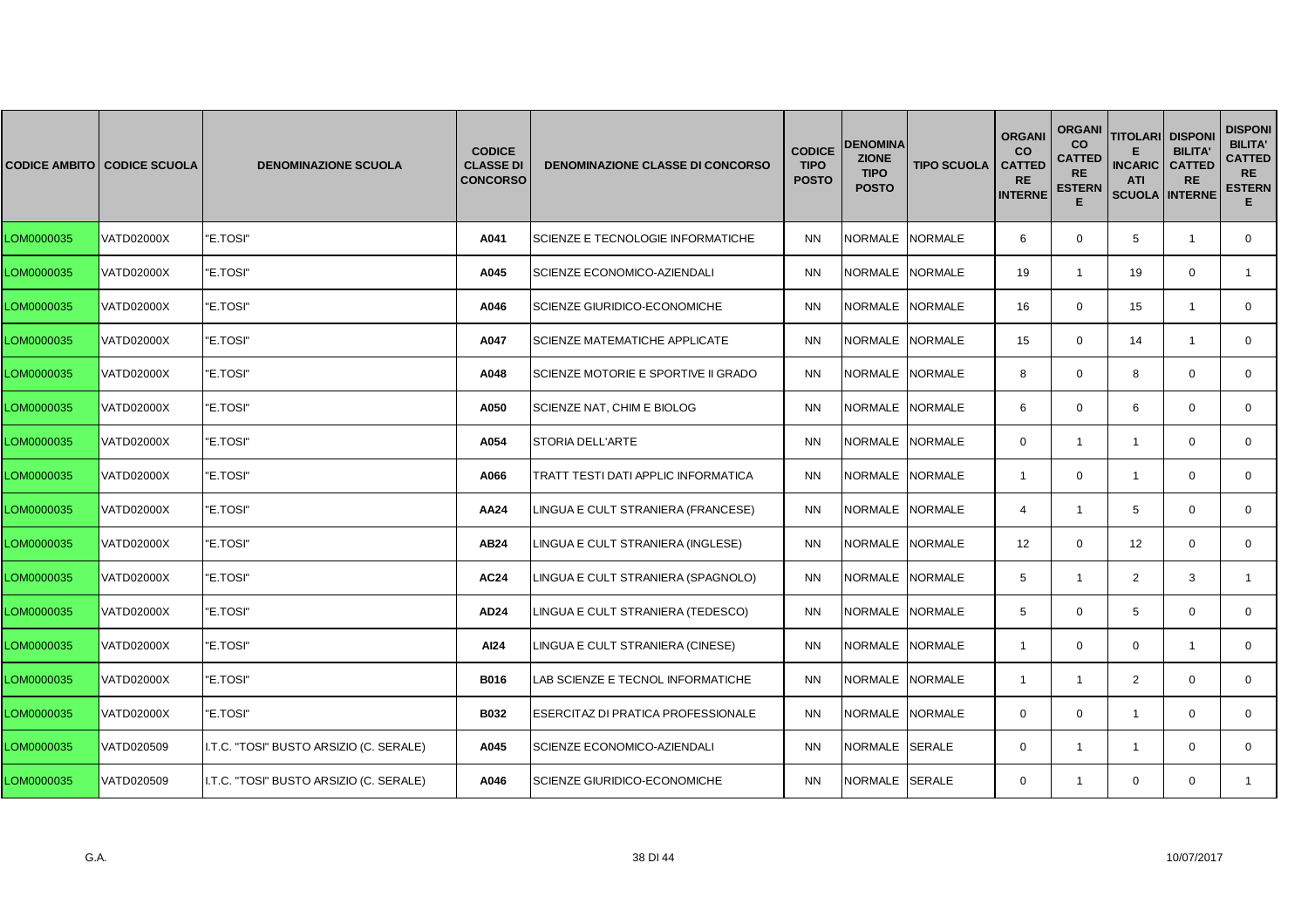|            | <b>CODICE AMBITO CODICE SCUOLA</b> | <b>DENOMINAZIONE SCUOLA</b>   | <b>CODICE</b><br><b>CLASSE DI</b><br><b>CONCORSO</b> | <b>DENOMINAZIONE CLASSE DI CONCORSO</b> | <b>CODICE</b><br><b>TIPO</b><br><b>POSTO</b> | <b>DENOMINA</b><br><b>ZIONE</b><br><b>TIPO</b><br><b>POSTO</b> | <b>TIPO SCUOLA</b> | <b>ORGANI</b><br><b>CO</b><br><b>CATTED</b><br><b>RE</b><br><b>INTERNE</b> | <b>ORGANI</b><br><b>CO</b><br><b>CATTED</b><br><b>RE</b><br><b>ESTERN</b><br>Е | <b>TITOLARI</b><br><b>INCARIC</b><br><b>ATI</b><br><b>SCUOLA INTERNE</b> | <b>DISPONI</b><br><b>BILITA'</b><br><b>CATTED</b><br><b>RE</b> | <b>DISPONI</b><br><b>BILITA'</b><br><b>CATTED</b><br><b>RE</b><br><b>ESTERN</b><br>Е. |
|------------|------------------------------------|-------------------------------|------------------------------------------------------|-----------------------------------------|----------------------------------------------|----------------------------------------------------------------|--------------------|----------------------------------------------------------------------------|--------------------------------------------------------------------------------|--------------------------------------------------------------------------|----------------------------------------------------------------|---------------------------------------------------------------------------------------|
| LOM0000035 | <b>VATD08000G</b>                  | I.T.C. "GINO ZAPPA" - SARONNO | A012                                                 | DISCIPL LETTERARIE ISTITUTI II GR       | <b>NN</b>                                    | NORMALE INORMALE                                               |                    | 13                                                                         | $\mathbf{0}$                                                                   | 13                                                                       | $\mathbf 0$                                                    | $\mathbf{0}$                                                                          |
| LOM0000035 | VATD08000G                         | I.T.C. "GINO ZAPPA" - SARONNO | A017                                                 | DISEG STORIA ARTE ISTITUTI II GR        | <b>NN</b>                                    | NORMALE NORMALE                                                |                    | $\overline{1}$                                                             | $\mathbf{0}$                                                                   | $\mathbf{1}$                                                             | $\mathbf 0$                                                    | $\mathbf{0}$                                                                          |
| LOM0000035 | <b>VATD08000G</b>                  | I.T.C. "GINO ZAPPA" - SARONNO | A020                                                 | <b>FISICA</b>                           | <b>NN</b>                                    | NORMALE                                                        | <b>NORMALE</b>     | -1                                                                         | $\Omega$                                                                       | -1                                                                       | $\Omega$                                                       | $\mathbf{0}$                                                                          |
| LOM0000035 | VATD08000G                         | I.T.C. "GINO ZAPPA" - SARONNO | A021                                                 | <b>GEOGRAFIA</b>                        | <b>NN</b>                                    | NORMALE INORMALE                                               |                    | $\overline{1}$                                                             | $\mathbf{1}$                                                                   | 2                                                                        | $\mathbf 0$                                                    | $\mathbf{0}$                                                                          |
| LOM0000035 | <b>VATD08000G</b>                  | I.T.C. "GINO ZAPPA" - SARONNO | A026                                                 | <b>MATEMATICA</b>                       | <b>NN</b>                                    | NORMALE NORMALE                                                |                    | 3                                                                          | $\mathbf{0}$                                                                   | $\overline{2}$                                                           | $\mathbf{1}$                                                   | $\mathbf 0$                                                                           |
| LOM0000035 | VATD08000G                         | I.T.C. "GINO ZAPPA" - SARONNO | A029                                                 | MUSICA ISTITUTI II GRADO                | <b>NN</b>                                    | <b>NORMALE</b>                                                 | <b>NORMALE</b>     | $\overline{1}$                                                             | 0                                                                              | $\overline{1}$                                                           | $\Omega$                                                       | $\mathbf{0}$                                                                          |
| LOM0000035 | VATD08000G                         | I.T.C. "GINO ZAPPA" - SARONNO | A034                                                 | SCIENZE E TECNOLOGIE CHIMICHE           | <b>NN</b>                                    | NORMALE NORMALE                                                |                    | $\mathbf{1}$                                                               | $\mathbf{0}$                                                                   | $\mathbf{1}$                                                             | $\mathbf 0$                                                    | $\mathbf{0}$                                                                          |
| LOM0000035 | VATD08000G                         | I.T.C. "GINO ZAPPA" - SARONNO | A037                                                 | COSTRUZ TECNOL E TECN RAPPR GRAFICA     | <b>NN</b>                                    | <b>NORMALE</b>                                                 | <b>NORMALE</b>     | 5                                                                          | $\mathbf{0}$                                                                   | 5                                                                        | $\mathbf 0$                                                    | $\mathbf{0}$                                                                          |
| LOM0000035 | <b>VATD08000G</b>                  | I.T.C. "GINO ZAPPA" - SARONNO | A041                                                 | SCIENZE E TECNOLOGIE INFORMATICHE       | <b>NN</b>                                    | <b>NORMALE</b>                                                 | <b>NORMALE</b>     | $\overline{1}$                                                             | $\mathbf 0$                                                                    | $\mathbf{1}$                                                             | $\mathbf 0$                                                    | $\Omega$                                                                              |
| LOM0000035 | VATD08000G                         | I.T.C. "GINO ZAPPA" - SARONNO | A045                                                 | SCIENZE ECONOMICO-AZIENDALI             | <b>NN</b>                                    | NORMALE                                                        | <b>NORMALE</b>     | $\overline{7}$                                                             | $\mathbf{1}$                                                                   | 8                                                                        | $\mathbf 0$                                                    | $\mathbf{0}$                                                                          |
| LOM0000035 | VATD08000G                         | I.T.C. "GINO ZAPPA" - SARONNO | A046                                                 | SCIENZE GIURIDICO-ECONOMICHE            | <b>NN</b>                                    | NORMALE NORMALE                                                |                    | $\overline{7}$                                                             | $\mathbf{1}$                                                                   | 8                                                                        | $\mathbf 0$                                                    | $\mathbf 0$                                                                           |
| LOM0000035 | <b>VATD08000G</b>                  | I.T.C. "GINO ZAPPA" - SARONNO | A047                                                 | <b>SCIENZE MATEMATICHE APPLICATE</b>    | <b>NN</b>                                    | <b>NORMALE</b>                                                 | <b>NORMALE</b>     | 5                                                                          | $\mathbf{1}$                                                                   | 6                                                                        | $\Omega$                                                       | $\Omega$                                                                              |
| LOM0000035 | VATD08000G                         | I.T.C. "GINO ZAPPA" - SARONNO | A048                                                 | SCIENZE MOTORIE E SPORTIVE II GRADO     | <b>NN</b>                                    | NORMALE                                                        | NORMALE            | $\overline{4}$                                                             | $\mathbf{1}$                                                                   | 5                                                                        | $\mathbf 0$                                                    | $\mathbf 0$                                                                           |
| LOM0000035 | VATD08000G                         | I.T.C. "GINO ZAPPA" - SARONNO | A050                                                 | SCIENZE NAT, CHIM E BIOLOG              | <b>NN</b>                                    | NORMALE                                                        | <b>NORMALE</b>     | 3                                                                          | $\mathbf{1}$                                                                   | 4                                                                        | $\mathbf 0$                                                    | 0                                                                                     |
| LOM0000035 | VATD08000G                         | I.T.C. "GINO ZAPPA" - SARONNO | A051                                                 | SCIENZE, TECNOL E TECN AGR              | <b>NN</b>                                    | NORMALE NORMALE                                                |                    | $\Omega$                                                                   | $\mathbf{1}$                                                                   | $\mathbf{1}$                                                             | $\mathbf 0$                                                    | $\mathbf{0}$                                                                          |
| LOM0000035 | <b>VATD08000G</b>                  | I.T.C. "GINO ZAPPA" - SARONNO | A054                                                 | <b>STORIA DELL'ARTE</b>                 | <b>NN</b>                                    | NORMALE                                                        | <b>NORMALE</b>     | $\Omega$                                                                   | 1                                                                              | -1                                                                       | $\Omega$                                                       | $\Omega$                                                                              |
| LOM0000035 | VATD08000G                         | I.T.C. "GINO ZAPPA" - SARONNO | A066                                                 | TRATT TESTI DATI APPLIC INFORMATICA     | <b>NN</b>                                    | NORMALE NORMALE                                                |                    | $\mathbf{1}$                                                               | 1                                                                              | 2                                                                        | $\mathbf{0}$                                                   | $\mathbf{0}$                                                                          |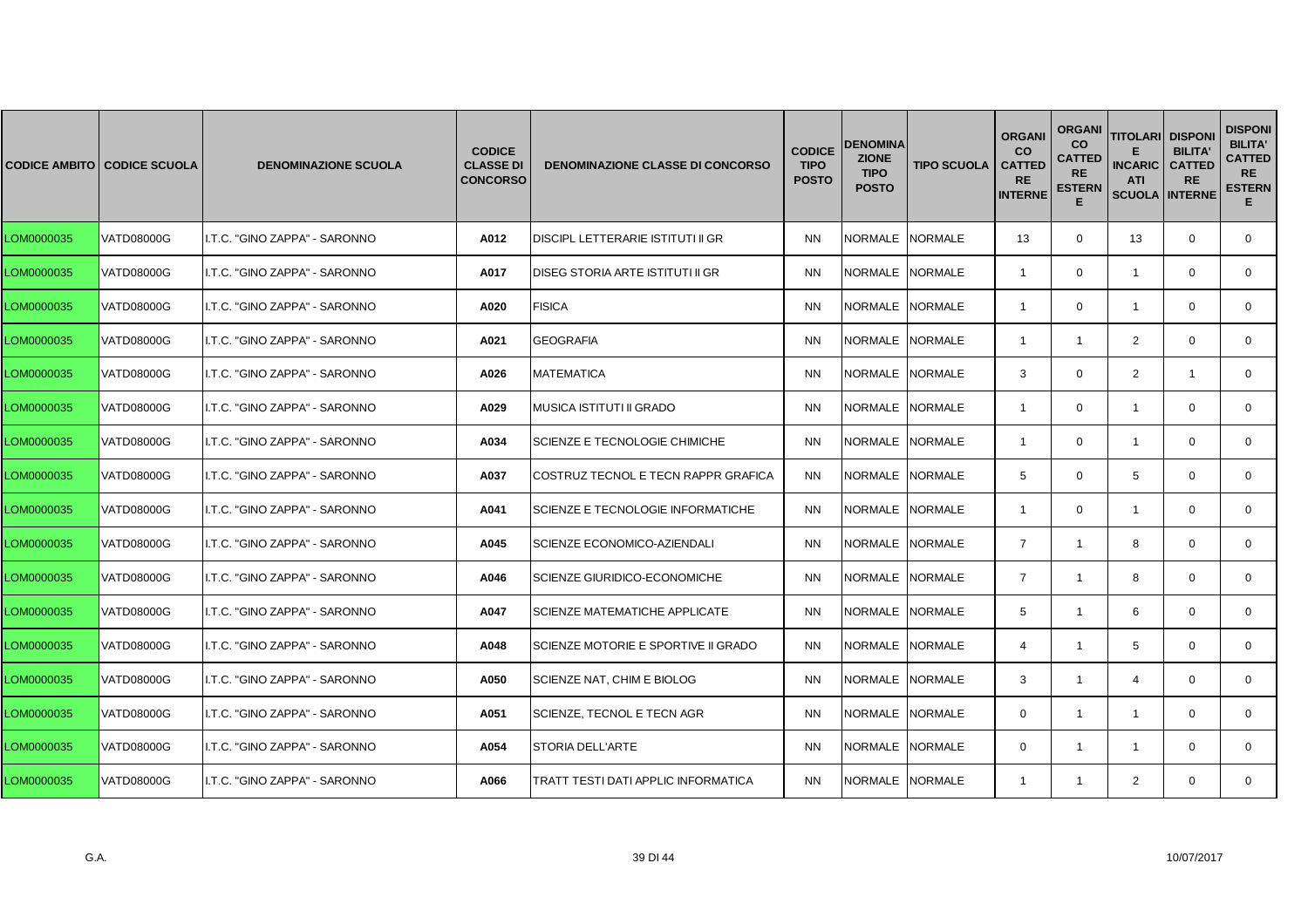|            | <b>CODICE AMBITO CODICE SCUOLA</b> | <b>DENOMINAZIONE SCUOLA</b>             | <b>CODICE</b><br><b>CLASSE DI</b><br><b>CONCORSO</b> | <b>DENOMINAZIONE CLASSE DI CONCORSO</b> | <b>CODICE</b><br><b>TIPO</b><br><b>POSTO</b> | DENOMINA<br><b>ZIONE</b><br><b>TIPO</b><br><b>POSTO</b> | <b>TIPO SCUOLA</b> | <b>ORGANI</b><br><b>CO</b><br><b>CATTED</b><br><b>RE</b><br><b>INTERNE</b> | <b>ORGANI</b><br><b>CO</b><br><b>CATTED</b><br><b>RE</b><br><b>ESTERN</b><br>Е | <b>TITOLARI</b><br><b>INCARIC</b><br><b>ATI</b><br><b>SCUOLA INTERNE</b> | <b>DISPONI</b><br><b>BILITA'</b><br><b>CATTED</b><br><b>RE</b> | <b>DISPONI</b><br><b>BILITA'</b><br><b>CATTED</b><br><b>RE</b><br><b>ESTERN</b><br>Е. |
|------------|------------------------------------|-----------------------------------------|------------------------------------------------------|-----------------------------------------|----------------------------------------------|---------------------------------------------------------|--------------------|----------------------------------------------------------------------------|--------------------------------------------------------------------------------|--------------------------------------------------------------------------|----------------------------------------------------------------|---------------------------------------------------------------------------------------|
| LOM0000035 | VATD08000G                         | I.T.C. "GINO ZAPPA" - SARONNO           | <b>AA24</b>                                          | LINGUA E CULT STRANIERA (FRANCESE)      | <b>NN</b>                                    | NORMALE NORMALE                                         |                    | 2                                                                          | $\mathbf{0}$                                                                   | $\overline{2}$                                                           | $\mathbf 0$                                                    | $\mathbf{0}$                                                                          |
| LOM0000035 | VATD08000G                         | I.T.C. "GINO ZAPPA" - SARONNO           | <b>AB24</b>                                          | LINGUA E CULT STRANIERA (INGLESE)       | <b>NN</b>                                    | NORMALE NORMALE                                         |                    | $\overline{7}$                                                             | $\mathbf{1}$                                                                   | 8                                                                        | $\mathbf 0$                                                    | $\mathbf{0}$                                                                          |
| LOM0000035 | <b>VATD08000G</b>                  | I.T.C. "GINO ZAPPA" - SARONNO           | <b>AC24</b>                                          | LINGUA E CULT STRANIERA (SPAGNOLO)      | <b>NN</b>                                    | NORMALE                                                 | <b>NORMALE</b>     | 3                                                                          | $\Omega$                                                                       | 2                                                                        |                                                                | $\mathbf{0}$                                                                          |
| LOM0000035 | VATD08000G                         | I.T.C. "GINO ZAPPA" - SARONNO           | AD01                                                 | <b>SOSTEGNO</b>                         | <b>HH</b>                                    | SOSTEGN<br>O                                            | <b>NORMALE</b>     | 5                                                                          | $\mathbf{0}$                                                                   | 3                                                                        | 2                                                              | $\mathbf{0}$                                                                          |
| LOM0000035 | <b>VATD08000G</b>                  | I.T.C. "GINO ZAPPA" - SARONNO           | AD24                                                 | LINGUA E CULT STRANIERA (TEDESCO)       | <b>NN</b>                                    | NORMALE NORMALE                                         |                    | $\overline{1}$                                                             | $\mathbf{1}$                                                                   | $\overline{2}$                                                           | $\mathbf 0$                                                    | $\mathbf{0}$                                                                          |
| LOM0000035 | <b>VATD08000G</b>                  | I.T.C. "GINO ZAPPA" - SARONNO           | <b>B014</b>                                          | LAB SCIENZE E TECNOL COSTRUZIONI        | <b>NN</b>                                    | <b>NORMALE</b>                                          | <b>NORMALE</b>     | $\overline{2}$                                                             | $\Omega$                                                                       | $\overline{2}$                                                           | $\Omega$                                                       | $\Omega$                                                                              |
| LOM0000035 | VATD08000G                         | I.T.C. "GINO ZAPPA" - SARONNO           | B016                                                 | AB SCIENZE E TECNOL INFORMATICHE        | <b>NN</b>                                    | NORMALE NORMALE                                         |                    | $\overline{1}$                                                             | $\mathbf{1}$                                                                   | $\mathbf{1}$                                                             | $\mathbf 0$                                                    | $\mathbf{1}$                                                                          |
| LOM0000035 | VATD08000G                         | I.T.C. "GINO ZAPPA" - SARONNO           | B032                                                 | ESERCITAZ DI PRATICA PROFESSIONALE      | <b>NN</b>                                    | <b>NORMALE</b>                                          | <b>NORMALE</b>     | $\mathbf 0$                                                                | $\mathbf 0$                                                                    | $\overline{1}$                                                           | $\mathbf 0$                                                    | $\mathbf{0}$                                                                          |
| LOM0000035 | VATD210003                         | I.T.E-L.L. "GADDA-ROSSELLI" - GALLARATE | A011                                                 | DISCIPLINE LETTERARIE E LATINO          | <b>NN</b>                                    | NORMALE NORMALE                                         |                    | $\overline{2}$                                                             | $\Omega$                                                                       | $\Omega$                                                                 | 2                                                              | $\Omega$                                                                              |
| LOM0000035 | VATD210003                         | I.T.E-L.L. "GADDA-ROSSELLI" - GALLARATE | A012                                                 | DISCIPL LETTERARIE ISTITUTI II GR       | <b>NN</b>                                    | NORMALE                                                 | <b>NORMALE</b>     | 18                                                                         | $\mathbf{0}$                                                                   | 16                                                                       | 2                                                              | $\mathbf{0}$                                                                          |
| LOM0000035 | VATD210003                         | I.T.E-L.L. "GADDA-ROSSELLI" - GALLARATE | A017                                                 | DISEG STORIA ARTE ISTITUTI II GR        | <b>NN</b>                                    | NORMALE NORMALE                                         |                    | 2                                                                          | $\mathbf 0$                                                                    | $\overline{2}$                                                           | $\mathbf 0$                                                    | $\mathbf 0$                                                                           |
| LOM0000035 | VATD210003                         | I.T.E-L.L. "GADDA-ROSSELLI" - GALLARATE | A018                                                 | FILOSOFIA E SCIENZE UMANE               | <b>NN</b>                                    | NORMALE NORMALE                                         |                    | $\mathbf{1}$                                                               | $\Omega$                                                                       | $\overline{1}$                                                           | $\Omega$                                                       | $\Omega$                                                                              |
| LOM0000035 | VATD210003                         | I.T.E-L.L. "GADDA-ROSSELLI" - GALLARATE | A019                                                 | FILOSOFIA E STORIA                      | <b>NN</b>                                    | NORMALE                                                 | NORMALE            | $\overline{1}$                                                             | $\mathbf{0}$                                                                   | $\overline{1}$                                                           | $\mathbf 0$                                                    | $\mathbf{0}$                                                                          |
| LOM0000035 | VATD210003                         | I.T.E-L.L. "GADDA-ROSSELLI" - GALLARATE | A020                                                 | <b>FISICA</b>                           | <b>NN</b>                                    | NORMALE                                                 | <b>NORMALE</b>     | $\overline{1}$                                                             | $\mathbf 0$                                                                    | $\mathbf{1}$                                                             | $\mathbf 0$                                                    | 0                                                                                     |
| LOM0000035 | VATD210003                         | I.T.E-L.L. "GADDA-ROSSELLI" - GALLARATE | A021                                                 | <b>GEOGRAFIA</b>                        | <b>NN</b>                                    | NORMALE NORMALE                                         |                    | $\overline{4}$                                                             | $\Omega$                                                                       | 3                                                                        | $\overline{1}$                                                 | $\mathbf{0}$                                                                          |
| LOM0000035 | VATD210003                         | I.T.E-L.L. "GADDA-ROSSELLI" - GALLARATE | A026                                                 | <b>MATEMATICA</b>                       | <b>NN</b>                                    | NORMALE                                                 | <b>NORMALE</b>     | -1                                                                         | $\Omega$                                                                       | $\overline{1}$                                                           | $\Omega$                                                       | $\Omega$                                                                              |
| LOM0000035 | VATD210003                         | I.T.E-L.L. "GADDA-ROSSELLI" - GALLARATE | A027                                                 | <b>MATEMATICA E FISICA</b>              | <b>NN</b>                                    | NORMALE NORMALE                                         |                    | 3                                                                          | $\mathbf{0}$                                                                   | 2                                                                        | $\overline{1}$                                                 | $\mathbf{0}$                                                                          |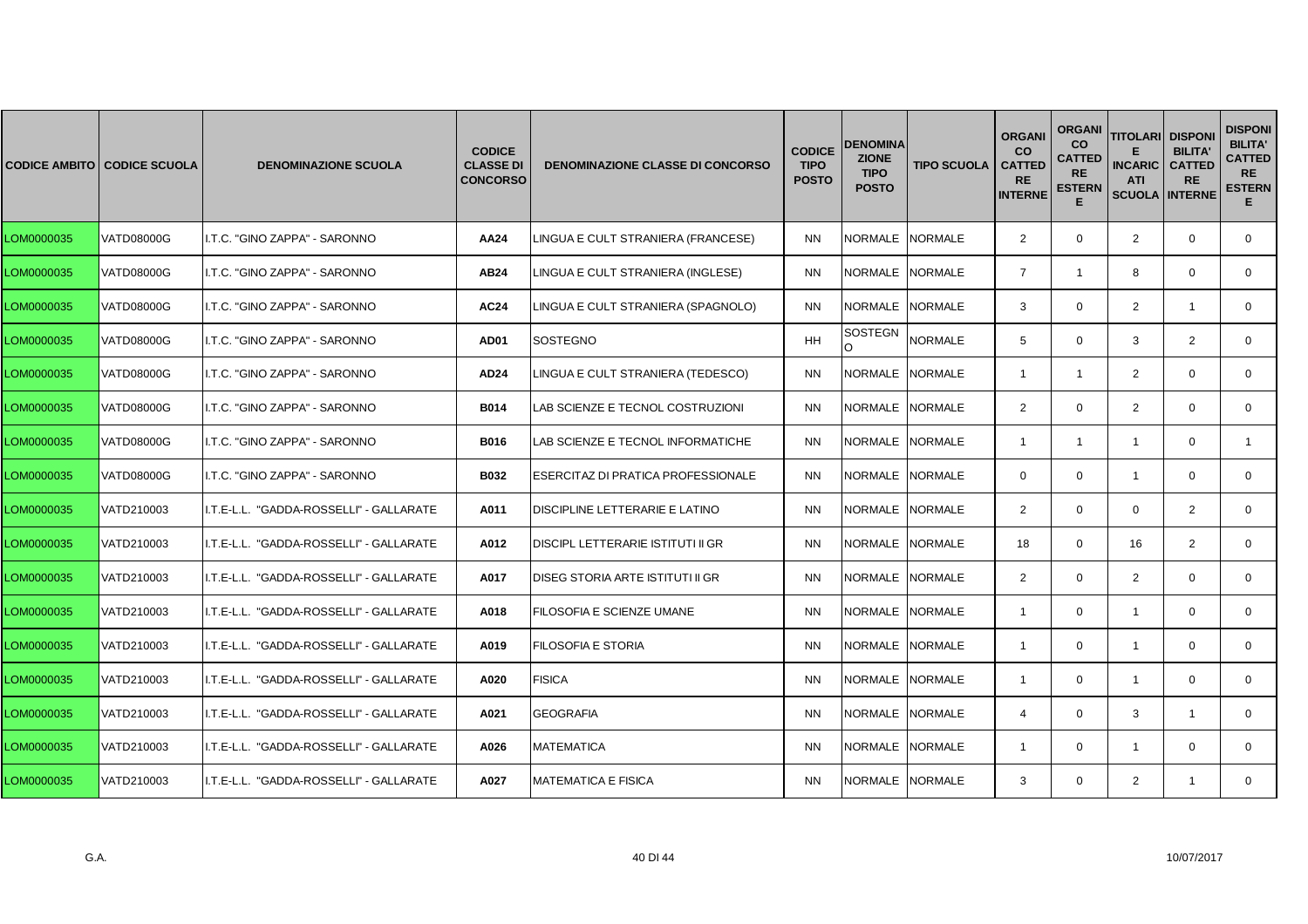|            | <b>CODICE AMBITO CODICE SCUOLA</b> | <b>DENOMINAZIONE SCUOLA</b>             | <b>CODICE</b><br><b>CLASSE DI</b><br><b>CONCORSO</b> | <b>DENOMINAZIONE CLASSE DI CONCORSO</b>   | <b>CODICE</b><br><b>TIPO</b><br><b>POSTO</b> | <b>DENOMINA</b><br><b>ZIONE</b><br><b>TIPO</b><br><b>POSTO</b> | <b>TIPO SCUOLA</b> | <b>ORGANI</b><br><b>CO</b><br><b>CATTED</b><br><b>RE</b><br><b>INTERNE</b> | <b>ORGANI</b><br><b>CO</b><br><b>CATTED</b><br><b>RE</b><br><b>ESTERN</b><br>Е | <b>TITOLARI</b><br><b>INCARIC</b><br><b>ATI</b><br><b>SCUOLA INTERNE</b> | <b>DISPONI</b><br><b>BILITA'</b><br><b>CATTED</b><br><b>RE</b> | <b>DISPONI</b><br><b>BILITA'</b><br><b>CATTED</b><br><b>RE</b><br><b>ESTERN</b><br>Е. |
|------------|------------------------------------|-----------------------------------------|------------------------------------------------------|-------------------------------------------|----------------------------------------------|----------------------------------------------------------------|--------------------|----------------------------------------------------------------------------|--------------------------------------------------------------------------------|--------------------------------------------------------------------------|----------------------------------------------------------------|---------------------------------------------------------------------------------------|
| LOM0000035 | VATD210003                         | I.T.E-L.L. "GADDA-ROSSELLI" - GALLARATE | A041                                                 | <b>SCIENZE E TECNOLOGIE INFORMATICHE</b>  | <b>NN</b>                                    | NORMALE NORMALE                                                |                    | 2                                                                          | $\mathbf{1}$                                                                   | $\overline{1}$                                                           | $\overline{1}$                                                 | $\mathbf{1}$                                                                          |
| LOM0000035 | VATD210003                         | I.T.E-L.L. "GADDA-ROSSELLI" - GALLARATE | A045                                                 | <b>SCIENZE ECONOMICO-AZIENDALI</b>        | <b>NN</b>                                    | NORMALE NORMALE                                                |                    | 9                                                                          | $\mathbf 0$                                                                    | 8                                                                        | $\mathbf{1}$                                                   | $\mathbf{0}$                                                                          |
| LOM0000035 | VATD210003                         | I.T.E-L.L. "GADDA-ROSSELLI" - GALLARATE | A046                                                 | ISCIENZE GIURIDICO-ECONOMICHE             | <b>NN</b>                                    | NORMALE INORMALE                                               |                    | 10 <sup>1</sup>                                                            | $\Omega$                                                                       | 10                                                                       | $\Omega$                                                       | $\mathbf{0}$                                                                          |
| LOM0000035 | VATD210003                         | I.T.E-L.L. "GADDA-ROSSELLI" - GALLARATE | A047                                                 | <b>SCIENZE MATEMATICHE APPLICATE</b>      | <b>NN</b>                                    | NORMALE NORMALE                                                |                    | 9                                                                          | $\mathbf 0$                                                                    | 9                                                                        | $\mathbf 0$                                                    | $\mathbf{0}$                                                                          |
| LOM0000035 | VATD210003                         | I.T.E-L.L. "GADDA-ROSSELLI" - GALLARATE | A048                                                 | SCIENZE MOTORIE E SPORTIVE II GRADO       | <b>NN</b>                                    | NORMALE INORMALE                                               |                    | 6                                                                          | $\mathbf{1}$                                                                   | 6                                                                        | $\mathbf 0$                                                    | $\mathbf{1}$                                                                          |
| LOM0000035 | VATD210003                         | I.T.E-L.L. "GADDA-ROSSELLI" - GALLARATE | A050                                                 | SCIENZE NAT, CHIM E BIOLOG                | <b>NN</b>                                    | NORMALE                                                        | <b>NORMALE</b>     | 5                                                                          | $\mathbf 0$                                                                    | 5                                                                        | $\Omega$                                                       | $\Omega$                                                                              |
| LOM0000035 | VATD210003                         | I.T.E-L.L. "GADDA-ROSSELLI" - GALLARATE | A054                                                 | <b>STORIA DELL'ARTE</b>                   | <b>NN</b>                                    | NORMALE NORMALE                                                |                    | $\overline{2}$                                                             | 0                                                                              | $\mathbf{1}$                                                             | $\mathbf{1}$                                                   | $\mathbf 0$                                                                           |
| LOM0000035 | VATD210003                         | I.T.E-L.L. "GADDA-ROSSELLI" - GALLARATE | A066                                                 | TRATT TESTI DATI APPLIC INFORMATICA       | <b>NN</b>                                    | NORMALE INORMALE                                               |                    | $\overline{2}$                                                             | $\mathbf 0$                                                                    | $\overline{2}$                                                           | $\mathbf 0$                                                    | $\mathbf{0}$                                                                          |
| LOM0000035 | VATD210003                         | I.T.E-L.L. "GADDA-ROSSELLI" - GALLARATE | AA24                                                 | LINGUA E CULT STRANIERA (FRANCESE)        | <b>NN</b>                                    | NORMALE NORMALE                                                |                    | 6                                                                          | $\mathbf 0$                                                                    | 5                                                                        | $\mathbf{1}$                                                   | $\mathbf{0}$                                                                          |
| LOM0000035 | VATD210003                         | I.T.E-L.L. "GADDA-ROSSELLI" - GALLARATE | AB24                                                 | LINGUA E CULT STRANIERA (INGLESE)         | <b>NN</b>                                    | NORMALE NORMALE                                                |                    | 11                                                                         | $\mathbf 0$                                                                    | 10                                                                       | $\mathbf{1}$                                                   | 0                                                                                     |
| LOM0000035 | VATD210003                         | I.T.E-L.L. "GADDA-ROSSELLI" - GALLARATE | <b>AC24</b>                                          | LINGUA E CULT STRANIERA (SPAGNOLO)        | <b>NN</b>                                    | NORMALE NORMALE                                                |                    | 6                                                                          | $\mathbf{1}$                                                                   | $\overline{4}$                                                           | 2                                                              | $\mathbf{1}$                                                                          |
| LOM0000035 | VATD210003                         | I.T.E-L.L. "GADDA-ROSSELLI" - GALLARATE | AD01                                                 | <b>SOSTEGNO</b>                           | <b>HH</b>                                    | <b>SOSTEGN</b><br>$\Omega$                                     | <b>NORMALE</b>     | 9                                                                          | $\Omega$                                                                       | 9                                                                        | $\Omega$                                                       | $\Omega$                                                                              |
| LOM0000035 | VATD210003                         | I.T.E-L.L. "GADDA-ROSSELLI" - GALLARATE | <b>AD24</b>                                          | LINGUA E CULT STRANIERA (TEDESCO)         | <b>NN</b>                                    | NORMALE                                                        | <b>NORMALE</b>     | 6                                                                          | $\mathbf{1}$                                                                   | $\overline{7}$                                                           | $\mathbf 0$                                                    | $\mathbf 0$                                                                           |
| LOM0000035 | VATD210003                         | I.T.E-L.L. "GADDA-ROSSELLI" - GALLARATE | B016                                                 | LAB SCIENZE E TECNOL INFORMATICHE         | <b>NN</b>                                    | NORMALE                                                        | <b>NORMALE</b>     | $\overline{1}$                                                             | $\mathbf 0$                                                                    | $\mathbf{1}$                                                             | $\mathbf 0$                                                    | $\mathbf 0$                                                                           |
| LOM0000035 | VATD210003                         | I.T.E-L.L. "GADDA-ROSSELLI" - GALLARATE | B032                                                 | <b>ESERCITAZ DI PRATICA PROFESSIONALE</b> | <b>NN</b>                                    | NORMALE NORMALE                                                |                    | $\Omega$                                                                   | $\Omega$                                                                       | 3                                                                        | $\Omega$                                                       | $\mathbf{0}$                                                                          |
| LOM0000035 | VATD210003                         | I.T.E-L.L. "GADDA-ROSSELLI" - GALLARATE | <b>BA02</b>                                          | CONV LINGUA STRANIERA (FRANCESE)          | <b>NN</b>                                    | NORMALE INORMALE                                               |                    | $\Omega$                                                                   | $\mathbf{1}$                                                                   | $\overline{1}$                                                           | $\Omega$                                                       | $\Omega$                                                                              |
| LOM0000035 | VATD210003                         | I.T.E-L.L. "GADDA-ROSSELLI" - GALLARATE | <b>BB02</b>                                          | CONV LINGUA STRANIERA (INGLESE)           | <b>NN</b>                                    | NORMALE NORMALE                                                |                    | -1                                                                         | $\mathbf 0$                                                                    | $\mathbf{1}$                                                             | $\mathbf 0$                                                    | $\mathbf{0}$                                                                          |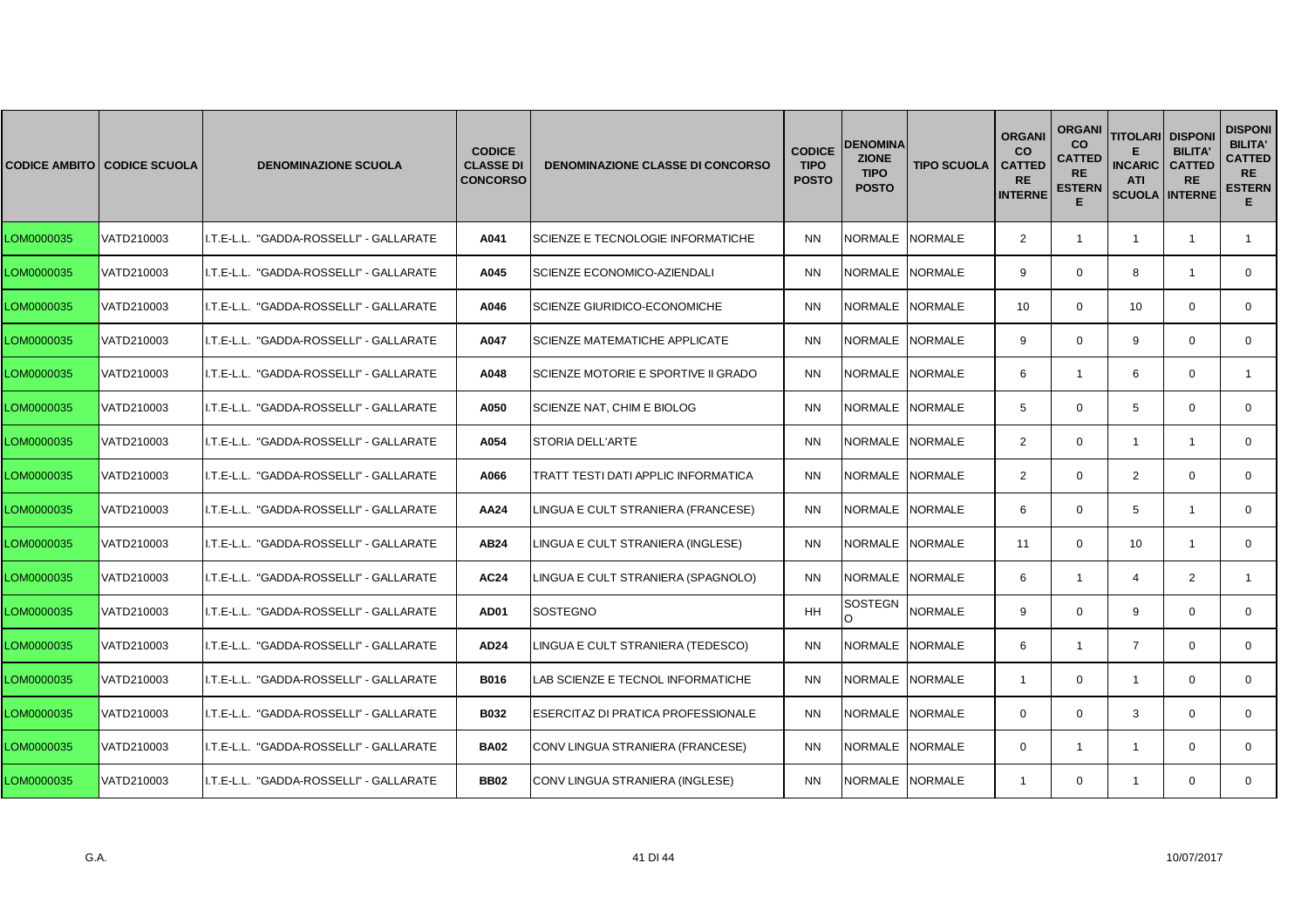|            | <b>CODICE AMBITO CODICE SCUOLA</b> | <b>DENOMINAZIONE SCUOLA</b>             | <b>CODICE</b><br><b>CLASSE DI</b><br><b>CONCORSO</b> | <b>DENOMINAZIONE CLASSE DI CONCORSO</b> | <b>CODICE</b><br><b>TIPO</b><br><b>POSTO</b> | <b>DENOMINA</b><br><b>ZIONE</b><br><b>TIPO</b><br><b>POSTO</b> | <b>TIPO SCUOLA</b> | <b>ORGANI</b><br><b>CO</b><br><b>CATTED</b><br><b>RE</b><br><b>INTERNE</b> | <b>ORGANI</b><br>co<br><b>CATTED</b><br><b>RE</b><br><b>ESTERN</b><br>E | <b>TITOLARI</b><br><b>INCARIC</b><br><b>ATI</b><br><b>SCUOLA INTERNE</b> | <b>DISPONI</b><br><b>BILITA'</b><br><b>CATTED</b><br><b>RE</b> | <b>DISPONI</b><br><b>BILITA'</b><br><b>CATTED</b><br><b>RE</b><br><b>ESTERN</b><br>E. |
|------------|------------------------------------|-----------------------------------------|------------------------------------------------------|-----------------------------------------|----------------------------------------------|----------------------------------------------------------------|--------------------|----------------------------------------------------------------------------|-------------------------------------------------------------------------|--------------------------------------------------------------------------|----------------------------------------------------------------|---------------------------------------------------------------------------------------|
| LOM0000035 | VATD210003                         | I.T.E-L.L. "GADDA-ROSSELLI" - GALLARATE | <b>BC02</b>                                          | CONV LINGUA STRANIERA (SPAGNOLO)        | <b>NN</b>                                    | NORMALE NORMALE                                                |                    | $\mathbf 0$                                                                | $\mathbf{1}$                                                            | $\mathbf 0$                                                              | $\mathbf 0$                                                    | $\mathbf{1}$                                                                          |
| LOM0000035 | VATD210003                         | I.T.E-L.L. "GADDA-ROSSELLI" - GALLARATE | <b>BD02</b>                                          | CONV LINGUA STRANIERA (TEDESCO)         | <b>NN</b>                                    | NORMALE NORMALE                                                |                    | $\Omega$                                                                   | $\mathbf{1}$                                                            | $\mathbf{1}$                                                             | $\Omega$                                                       | $\mathbf{0}$                                                                          |
| LOM0000035 | VATF008512                         | ITIS "PONTI" GALLARATE (SERALE)         | A012                                                 | DISCIPL LETTERARIE ISTITUTI II GR       | <b>NN</b>                                    | NORMALE SERALE                                                 |                    | $\overline{1}$                                                             | $\Omega$                                                                | $\overline{1}$                                                           | $\Omega$                                                       | $\Omega$                                                                              |
| LOM0000035 | VATF008512                         | ITIS "PONTI" GALLARATE (SERALE)         | A026                                                 | <b>MATEMATICA</b>                       | <b>NN</b>                                    | NORMALE SERALE                                                 |                    | $\overline{1}$                                                             | $\mathbf 0$                                                             | $\overline{1}$                                                           | $\mathbf 0$                                                    | $\mathbf 0$                                                                           |
| LOM0000035 | VATF008512                         | ITIS "PONTI" GALLARATE (SERALE)         | A040                                                 | TECNOLOGIE ELETTRICHE ELETTRONICHE      | <b>NN</b>                                    | NORMALE SERALE                                                 |                    | $\overline{4}$                                                             | $\mathbf 0$                                                             | $\overline{4}$                                                           | $\Omega$                                                       | $\mathbf{0}$                                                                          |
| LOM0000035 | VATF008512                         | ITIS "PONTI" GALLARATE (SERALE)         | A042                                                 | SCIENZE E TECNOLOGIE MECCANICHE         | <b>NN</b>                                    | NORMALE                                                        | <b>SERALE</b>      | $\overline{2}$                                                             | $\mathbf{0}$                                                            | $\overline{1}$                                                           | $\mathbf{1}$                                                   | $\mathbf{0}$                                                                          |
| LOM0000035 | VATF008512                         | ITIS "PONTI" GALLARATE (SERALE)         | B015                                                 | LAB SC E TECNOL ELETTR ELETTRONIC       | <b>NN</b>                                    | NORMALE SERALE                                                 |                    | 2                                                                          | $\mathbf 0$                                                             | $\overline{2}$                                                           | $\mathbf 0$                                                    | $\mathbf 0$                                                                           |
| LOM0000035 | VATF008512                         | ITIS "PONTI" GALLARATE (SERALE)         | <b>B017</b>                                          | LAB SCIENZE E TECNOL MECCANICHE         | <b>NN</b>                                    | NORMALE SERALE                                                 |                    | $\overline{1}$                                                             | $\mathbf 0$                                                             | $\mathbf 0$                                                              | -1                                                             | $\mathbf{0}$                                                                          |
| LOM0000035 | <b>VATF01951C</b>                  | I.T.I.S "FACCHINETTI" (CORSO SERALE)    | A012                                                 | DISCIPL LETTERARIE ISTITUTI II GR       | <b>NN</b>                                    | NORMALE SERALE                                                 |                    | $\overline{1}$                                                             | $\Omega$                                                                | $\overline{1}$                                                           | $\Omega$                                                       | $\mathbf 0$                                                                           |
| LOM0000035 | <b>VATF01951C</b>                  | I.T.I.S "FACCHINETTI" (CORSO SERALE)    | A026                                                 | <b>MATEMATICA</b>                       | <b>NN</b>                                    | NORMALE SERALE                                                 |                    | $\overline{1}$                                                             | $\mathbf 0$                                                             | $\mathbf{1}$                                                             | $\mathbf 0$                                                    | $\mathbf 0$                                                                           |
| LOM0000035 | <b>VATF01951C</b>                  | I.T.I.S "FACCHINETTI" (CORSO SERALE)    | A034                                                 | SCIENZE E TECNOLOGIE CHIMICHE           | <b>NN</b>                                    | NORMALE SERALE                                                 |                    | 2                                                                          | $\mathbf 0$                                                             | $\mathbf 0$                                                              | 2                                                              | $\mathbf{0}$                                                                          |
| LOM0000035 | <b>VATF01951C</b>                  | I.T.I.S "FACCHINETTI" (CORSO SERALE)    | A041                                                 | SCIENZE E TECNOLOGIE INFORMATICHE       | <b>NN</b>                                    | <b>NORMALE</b>                                                 | <b>SERALE</b>      | $\overline{1}$                                                             | $\mathbf 0$                                                             | $\overline{1}$                                                           | $\Omega$                                                       | $\mathbf{0}$                                                                          |
| LOM0000035 | <b>VATF01951C</b>                  | I.T.I.S "FACCHINETTI" (CORSO SERALE)    | B012                                                 | AB SCIENZE E TECNOL CHIM MICROBIOL      | <b>NN</b>                                    | NORMALE SERALE                                                 |                    | $\overline{1}$                                                             | $\mathbf 0$                                                             | $\mathbf{1}$                                                             | $\mathbf 0$                                                    | $\mathbf 0$                                                                           |
| LOM0000035 | <b>VATF01951C</b>                  | I.T.I.S "FACCHINETTI" (CORSO SERALE)    | <b>B016</b>                                          | LAB SCIENZE E TECNOL INFORMATICHE       | <b>NN</b>                                    | NORMALE SERALE                                                 |                    | $\mathbf 0$                                                                | $\mathbf{1}$                                                            | $\overline{1}$                                                           | $\mathbf 0$                                                    | $\mathbf{0}$                                                                          |
| LOM0000035 | VATF020006                         | I.T.I.S "RIVA" - SARONNO                | A012                                                 | DISCIPL LETTERARIE ISTITUTI II GR       | <b>NN</b>                                    | NORMALE                                                        | <b>NORMALE</b>     | 14                                                                         | $\Omega$                                                                | 13                                                                       | $\overline{1}$                                                 | $\mathbf{0}$                                                                          |
| LOM0000035 | VATF020006                         | I.T.I.S "RIVA" - SARONNO                | A017                                                 | DISEG STORIA ARTE ISTITUTI II GR        | <b>NN</b>                                    | NORMALE NORMALE                                                |                    | 2                                                                          | $\mathbf 0$                                                             | $\overline{2}$                                                           | $\mathbf 0$                                                    | $\mathbf 0$                                                                           |
| LOM0000035 | VATF020006                         | I.T.I.S "RIVA" - SARONNO                | A019                                                 | FILOSOFIA E STORIA                      | <b>NN</b>                                    | NORMALE NORMALE                                                |                    | $\mathbf{1}$                                                               | $\mathbf{0}$                                                            | $\overline{1}$                                                           | $\mathbf 0$                                                    | $\mathbf{0}$                                                                          |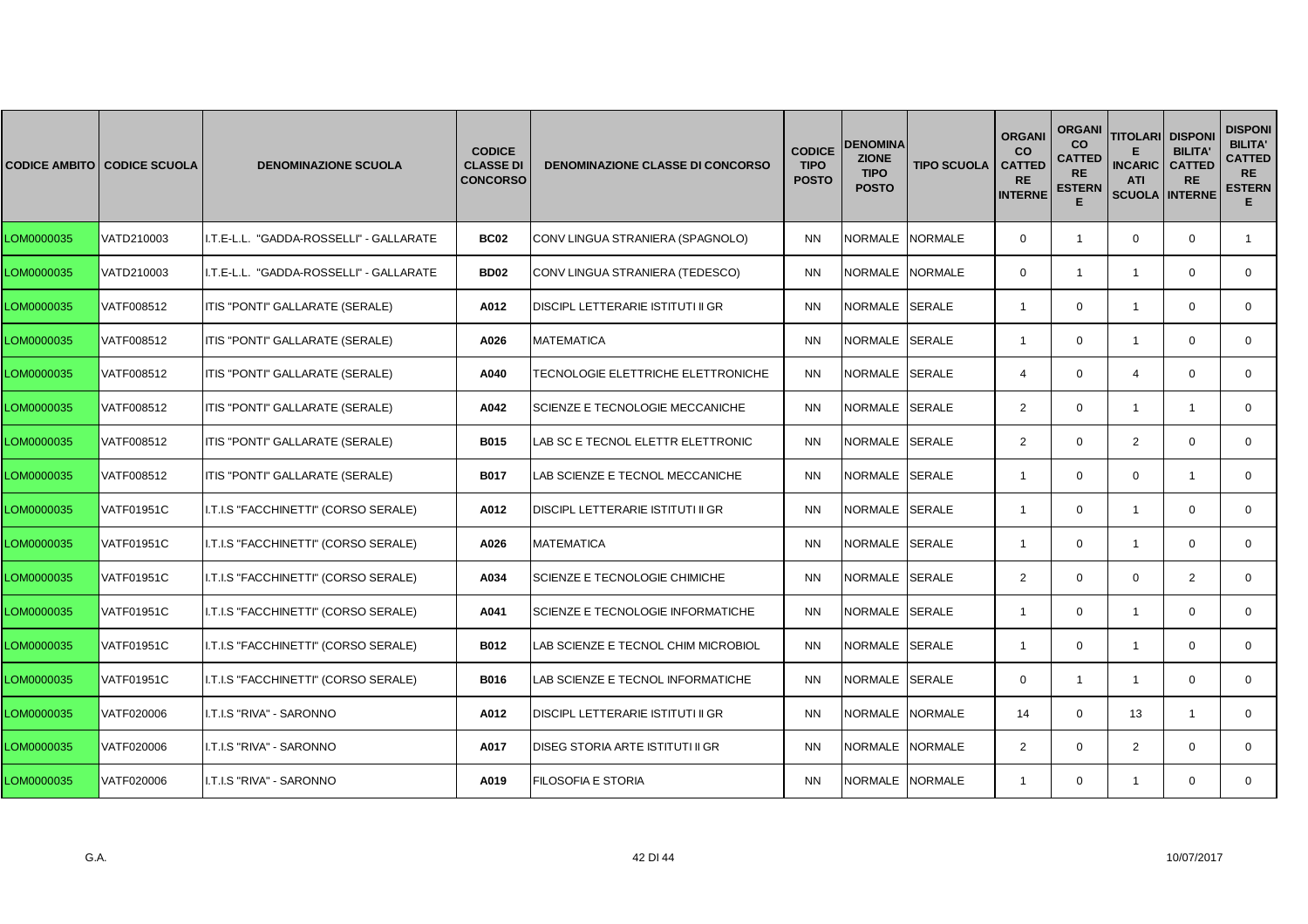|            | <b>CODICE AMBITO CODICE SCUOLA</b> | <b>DENOMINAZIONE SCUOLA</b> | <b>CODICE</b><br><b>CLASSE DI</b><br><b>CONCORSO</b> | <b>DENOMINAZIONE CLASSE DI CONCORSO</b> | <b>CODICE</b><br><b>TIPO</b><br><b>POSTO</b> | <b>DENOMINA</b><br><b>ZIONE</b><br><b>TIPO</b><br><b>POSTO</b> | <b>TIPO SCUOLA</b> | <b>ORGANI</b><br><b>CO</b><br><b>CATTED</b><br><b>RE</b><br><b>INTERNE</b> | <b>ORGANI</b><br><b>CO</b><br>CATTED<br><b>RE</b><br><b>ESTERN</b><br>Е | <b>TITOLARI</b><br><b>INCARIC</b><br><b>ATI</b><br><b>SCUOLA</b> | <b>DISPON</b><br><b>BILITA</b><br><b>CATTED</b><br><b>RE</b><br><b>INTERNE</b> | <b>DISPONI</b><br><b>BILITA'</b><br><b>CATTED</b><br><b>RE</b><br><b>ESTERN</b><br>Е. |
|------------|------------------------------------|-----------------------------|------------------------------------------------------|-----------------------------------------|----------------------------------------------|----------------------------------------------------------------|--------------------|----------------------------------------------------------------------------|-------------------------------------------------------------------------|------------------------------------------------------------------|--------------------------------------------------------------------------------|---------------------------------------------------------------------------------------|
| LOM0000035 | VATF020006                         | I.T.I.S "RIVA" - SARONNO    | A020                                                 | <b>FISICA</b>                           | <b>NN</b>                                    | NORMALE INORMALE                                               |                    | 3                                                                          | $\mathbf{0}$                                                            | 3                                                                | $\mathbf{0}$                                                                   | $\mathbf 0$                                                                           |
| LOM0000035 | VATF020006                         | I.T.I.S "RIVA" - SARONNO    | A026                                                 | <b>MATEMATICA</b>                       | <b>NN</b>                                    | NORMALE NORMALE                                                |                    | 10                                                                         | $\mathbf{1}$                                                            | 9                                                                | $\overline{1}$                                                                 | $\mathbf{1}$                                                                          |
| LOM0000035 | VATF020006                         | I.T.I.S "RIVA" - SARONNO    | A034                                                 | SCIENZE E TECNOLOGIE CHIMICHE           | <b>NN</b>                                    | NORMALE NORMALE                                                |                    | 9                                                                          | $\mathbf{1}$                                                            | 8                                                                | -1                                                                             | $\mathbf{1}$                                                                          |
| LOM0000035 | VATF020006                         | I.T.I.S "RIVA" - SARONNO    | A037                                                 | COSTRUZ TECNOL E TECN RAPPR GRAFICA     | <b>NN</b>                                    | NORMALE NORMALE                                                |                    | 3                                                                          | $\mathbf{0}$                                                            | $\overline{2}$                                                   | $\overline{1}$                                                                 | $\mathbf{0}$                                                                          |
| LOM0000035 | VATF020006                         | I.T.I.S "RIVA" - SARONNO    | A040                                                 | TECNOLOGIE ELETTRICHE ELETTRONICHE      | <b>NN</b>                                    | NORMALE NORMALE                                                |                    | 9                                                                          | $\mathbf{0}$                                                            | 8                                                                | $\overline{1}$                                                                 | $\mathbf{0}$                                                                          |
| LOM0000035 | VATF020006                         | I.T.I.S "RIVA" - SARONNO    | A041                                                 | SCIENZE E TECNOLOGIE INFORMATICHE       | <b>NN</b>                                    | NORMALE NORMALE                                                |                    | 6                                                                          | $\mathbf 0$                                                             | $\overline{4}$                                                   | 2                                                                              | $\mathbf{0}$                                                                          |
| LOM0000035 | VATF020006                         | I.T.I.S "RIVA" - SARONNO    | A042                                                 | SCIENZE E TECNOLOGIE MECCANICHE         | <b>NN</b>                                    | NORMALE NORMALE                                                |                    | 8                                                                          | $\mathbf{1}$                                                            | 9                                                                | $\mathbf{0}$                                                                   | $\mathbf{0}$                                                                          |
| LOM0000035 | VATF020006                         | I.T.I.S "RIVA" - SARONNO    | A046                                                 | <b>SCIENZE GIURIDICO-ECONOMICHE</b>     | <b>NN</b>                                    | NORMALE NORMALE                                                |                    | 5                                                                          | $\mathbf 0$                                                             | $\overline{4}$                                                   | $\overline{1}$                                                                 | $\mathbf 0$                                                                           |
| LOM0000035 | VATF020006                         | I.T.I.S "RIVA" - SARONNO    | A048                                                 | SCIENZE MOTORIE E SPORTIVE II GRADO     | <b>NN</b>                                    | NORMALE NORMALE                                                |                    | $5^{\circ}$                                                                | $\mathbf 0$                                                             | 5                                                                | $\Omega$                                                                       | $\mathbf 0$                                                                           |
| LOM0000035 | VATF020006                         | I.T.I.S "RIVA" - SARONNO    | A050                                                 | SCIENZE NAT, CHIM E BIOLOG              | <b>NN</b>                                    | NORMALE NORMALE                                                |                    | 2                                                                          | $\mathbf 0$                                                             | 2                                                                | $\mathbf{0}$                                                                   | $\mathbf{0}$                                                                          |
| LOM0000035 | VATF020006                         | I.T.I.S "RIVA" - SARONNO    | AB24                                                 | LINGUA E CULT STRANIERA (INGLESE)       | <b>NN</b>                                    | NORMALE NORMALE                                                |                    | $\overline{7}$                                                             | $\mathbf 0$                                                             | 6                                                                | $\overline{\mathbf{1}}$                                                        | $\mathbf{0}$                                                                          |
| LOM0000035 | VATF020006                         | I.T.I.S "RIVA" - SARONNO    | AD01                                                 | <b>SOSTEGNO</b>                         | <b>HH</b>                                    | SOSTEGN<br>O                                                   | <b>NORMALE</b>     | $5^{\circ}$                                                                | $\mathbf 0$                                                             | 3                                                                | 2                                                                              | $\Omega$                                                                              |
| LOM0000035 | VATF020006                         | I.T.I.S "RIVA" - SARONNO    | <b>B003</b>                                          | LABORATORI DI FISICA                    | <b>NN</b>                                    | NORMALE NORMALE                                                |                    | -1                                                                         | $\mathbf 0$                                                             | $\overline{1}$                                                   | $\mathbf{0}$                                                                   | 0                                                                                     |
| LOM0000035 | VATF020006                         | I.T.I.S "RIVA" - SARONNO    | <b>B012</b>                                          | AB SCIENZE E TECNOL CHIM MICROBIOL      | <b>NN</b>                                    | NORMALE NORMALE                                                |                    | $5^{\circ}$                                                                | $\mathbf 0$                                                             | 3                                                                | 2                                                                              | 0                                                                                     |
| LOM0000035 | VATF020006                         | I.T.I.S "RIVA" - SARONNO    | <b>B015</b>                                          | LAB SC E TECNOL ELETTR ELETTRONIC       | <b>NN</b>                                    | NORMALE NORMALE                                                |                    | 3                                                                          | $\mathbf 0$                                                             | 3                                                                | $\Omega$                                                                       | $\mathbf 0$                                                                           |
| LOM0000035 | VATF020006                         | I.T.I.S "RIVA" - SARONNO    | <b>B016</b>                                          | LAB SCIENZE E TECNOL INFORMATICHE       | <b>NN</b>                                    | NORMALE NORMALE                                                |                    | 4                                                                          | $\mathbf{0}$                                                            | -1                                                               | 3                                                                              | $\mathbf{0}$                                                                          |
| LOM0000035 | VATF020006                         | I.T.I.S "RIVA" - SARONNO    | <b>B017</b>                                          | LAB SCIENZE E TECNOL MECCANICHE         | <b>NN</b>                                    | NORMALE NORMALE                                                |                    | 5                                                                          | $\mathbf{0}$                                                            | 5                                                                | $\mathbf{0}$                                                                   | $\mathbf{0}$                                                                          |